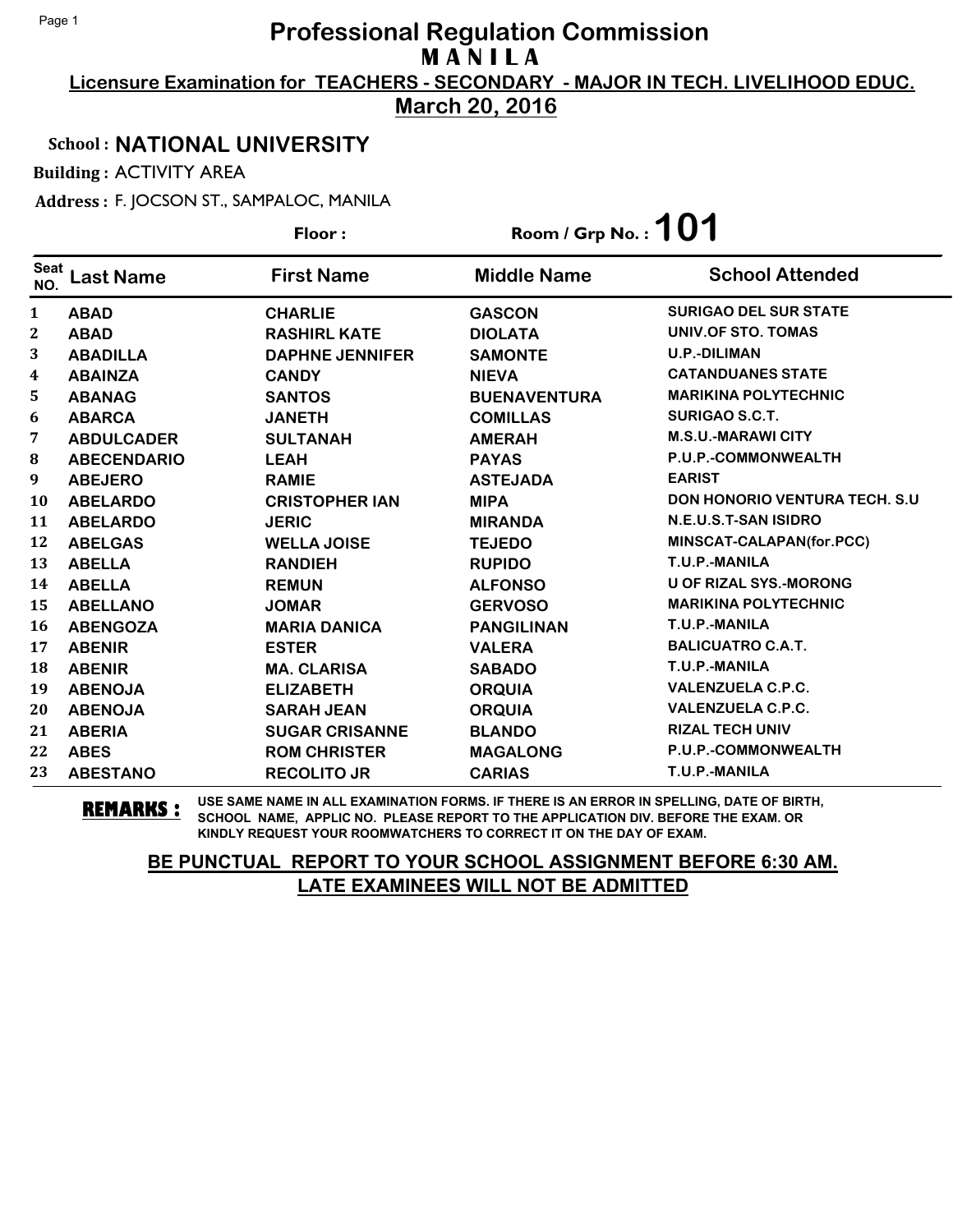**Licensure Examination for TEACHERS - SECONDARY - MAJOR IN TECH. LIVELIHOOD EDUC.**

**March 20, 2016**

### School : **NATIONAL UNIVERSITY**

Building : ACTIVITY AREA

Address : F. JOCSON ST., SAMPALOC, MANILA

|                    |                      | Floor:                       | Room / Grp No.: $102$ |                                        |
|--------------------|----------------------|------------------------------|-----------------------|----------------------------------------|
| <b>Seat</b><br>NO. | <b>Last Name</b>     | <b>First Name</b>            | <b>Middle Name</b>    | <b>School Attended</b>                 |
| 1                  | <b>ABILA</b>         | <b>EDWIN</b>                 | <b>DONCILLO</b>       | T.U.P.-MANILA                          |
| 2                  | <b>ABILA</b>         | <b>MARILYN</b>               | <b>SANVICTORES</b>    | <b>U OF RIZAL SYS.-MORONG</b>          |
| 3                  | <b>ABILLAR</b>       | <b>KATHLEEN</b>              | <b>TEJAM</b>          | <b>BATAAN PENINSULA STATE</b>          |
| 4                  | <b>ABOBO</b>         | <b>MARIA JESUELA</b>         | <b>BORJA</b>          | <b>U.E.P.-CATARMAN</b>                 |
| 5                  | <b>ABRERA</b>        | <b>ALVIN</b>                 | <b>QUETUA</b>         | <b>U OF RIZAL SYS.-CAINTA</b>          |
| 6                  | <b>ABRIL</b>         | <b>ERLIE</b>                 | <b>SUMUGAT</b>        | DALUB, L. SAN PABLO                    |
| 7                  | <b>ABUNALES</b>      | <b>LONIDA</b>                | <b>QUILBIO</b>        | <b>EASTERN SAMAR STATE U - SALCEDO</b> |
| 8                  | <b>ABUTIN</b>        | <b>JANUAR</b>                | <b>MESA</b>           | <b>CITY OF MALABON UNIV.</b>           |
| 9                  | <b>ACADEMIA</b>      | <b>IMEE</b>                  | <b>MIRAL</b>          | UNIVERSITY OF CALOOCAN CITY(for. CC    |
| 10                 | <b>ACEBU</b>         | <b>NOR FAYE</b>              | <b>VILLANUEVA</b>     | <b>MMSU-LAOAG COLL, OF TECH</b>        |
| 11                 | <b>ACIBAR</b>        | <b>ROY</b>                   | <b>ACO</b>            | <b>U.E.P.-CATUBIG</b>                  |
| 12                 | <b>ACOSTA</b>        | <b>RANDY</b>                 | <b>PERMEJO</b>        | P.U.P.-MULANAY                         |
| 13                 | <b>ACRAMAN</b>       | <b>ROHANISAH</b>             | <b>PENDIAMAN</b>      | <b>M.S.U.-MARAWI CITY</b>              |
| 14                 | <b>ADANE</b>         | <b>RUSTOM JR</b>             | <b>MEDEN</b>          | <b>U.E.P.-LAOANG</b>                   |
| 15                 | <b>ADLAWAN</b>       | <b>ANNETTE</b>               | <b>GAYATON</b>        | <b>DON HONORIO VENTURA TECH. S.U.</b>  |
| 16                 | <b>ADOR DIONISIO</b> | RAYMOND CHARLES NIGEESGUERRA |                       | T.U.P.-MANILA                          |
| 17                 | <b>ADORA</b>         | <b>JHONAS</b>                | <b>TENEDERO</b>       | <b>MARIKINA POLYTECHNIC</b>            |
| 18                 | <b>ADRIANO</b>       | <b>ANGELO</b>                | <b>PANGINDIAN</b>     | <b>BULACAN S.U-MALOLOS</b>             |
| 19                 | <b>ADRIANO</b>       | <b>ELIZABETH</b>             | <b>MILAGROSO</b>      | <b>BULACAN S.U-MALOLOS</b>             |
| 20                 | <b>ADUCAL</b>        | <b>KRIS BERNADETTE</b>       |                       | <b>EARIST</b>                          |
| 21                 | <b>AFABLE</b>        | <b>REBECCA</b>               | <b>DELMONTE</b>       | N. T. C.                               |
| 22                 | <b>AFRICA</b>        | <b>JOHN CARLO</b>            | <b>CRUZAT</b>         | <b>BATANGAS S.U.-BATANGAS CITY</b>     |
| 23                 | <b>AFRICA</b>        | <b>MARIE ANGELUZ</b>         | <b>MALALUAN</b>       | <b>NEW ERA UNIV.</b>                   |

**REMARKS :** USE SAME NAME IN ALL EXAMINATION FORMS. IF THERE IS AN ERROR IN SPELLING, DATE OF BIRTH, SCHOOL NAME, APPLIC NO. PLEASE REPORT TO THE APPLICATION DIV. BEFORE THE EXAM. OR KINDLY REQUEST YOUR ROOMWATCHERS TO CORRECT IT ON THE DAY OF EXAM.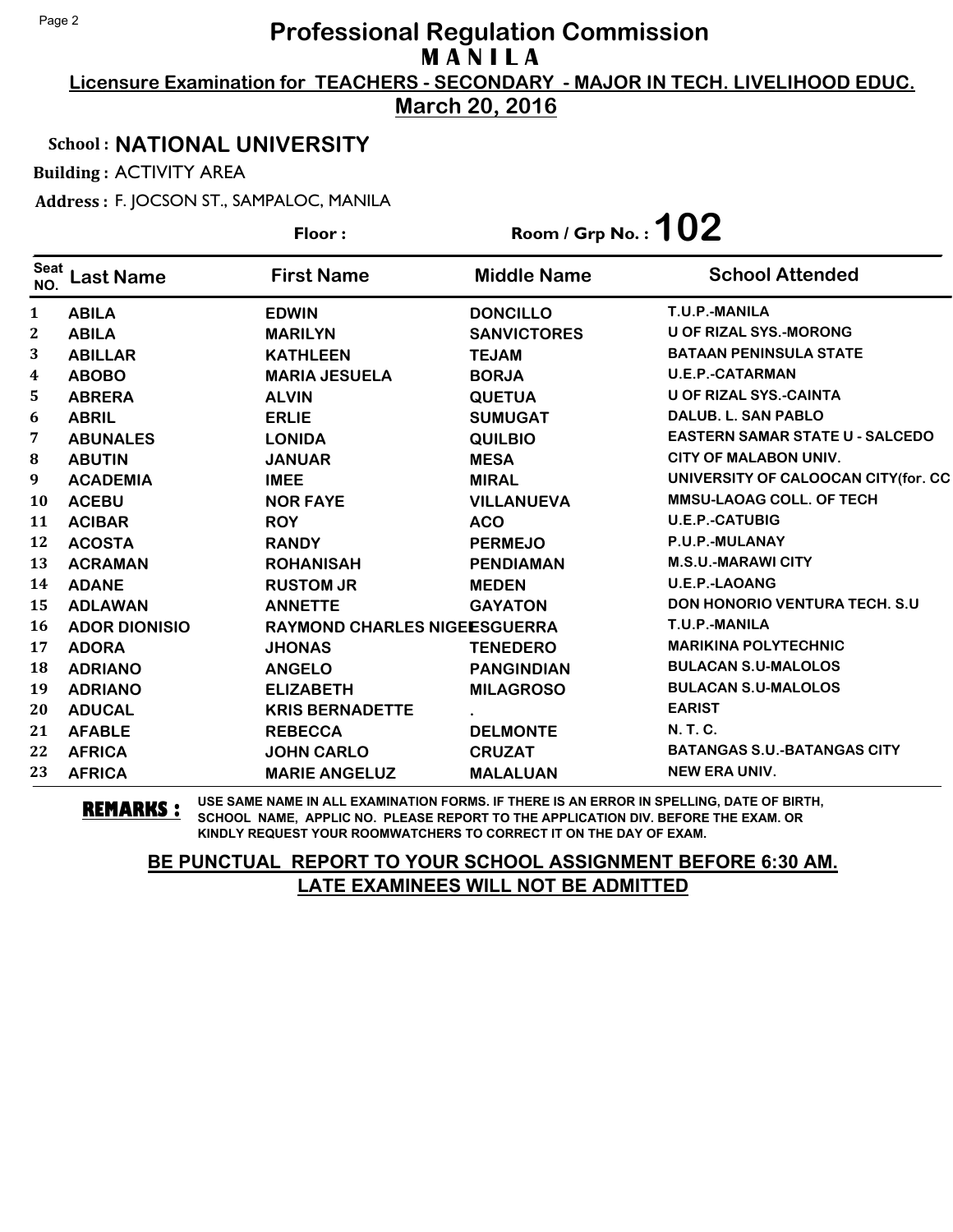**Licensure Examination for TEACHERS - SECONDARY - MAJOR IN TECH. LIVELIHOOD EDUC.**

**March 20, 2016**

### School : **NATIONAL UNIVERSITY**

Building : ACTIVITY AREA

Address : F. JOCSON ST., SAMPALOC, MANILA

|                    |                  | Floor:                | Room / Grp No. : $103$ |                                       |
|--------------------|------------------|-----------------------|------------------------|---------------------------------------|
| <b>Seat</b><br>NO. | <b>Last Name</b> | <b>First Name</b>     | <b>Middle Name</b>     | <b>School Attended</b>                |
| 1                  | <b>AGALA</b>     | <b>RONEL</b>          | <b>SERIDA</b>          | <b>NORTHWEST SAMAR STATE U-SN</b>     |
| $\mathbf 2$        | <b>AGAPITO</b>   | <b>ELIZABETH</b>      | <b>DE JESUS</b>        | <b>BULACAN S.U-MALOLOS</b>            |
| 3                  | <b>AGAPITO</b>   | <b>MARY JOY</b>       | <b>MARZAN</b>          | T.U.P.-MANILA                         |
| 4                  | <b>AGAPITO</b>   | <b>RACHEL ANN</b>     | <b>PAGTALUNAN</b>      | <b>BULACAN S.U-MALOLOS</b>            |
| 5                  | <b>AGATEP</b>    | <b>LAIZAL ANGELA</b>  | <b>TUAZON</b>          | T.U.P.-MANILA                         |
| 6                  | <b>AGBAN</b>     | <b>JENNEL</b>         | <b>BALDERAMA</b>       | <b>NORTHWEST SAMAR STATE U-SN</b>     |
| 7                  | <b>AGBUGGO</b>   | <b>JENIMAE</b>        | <b>ALEGRE</b>          | T.U.P.-MANILA                         |
| 8                  | <b>AGOJO</b>     | <b>MELINDA</b>        | <b>DELA TORRE</b>      | <b>PALAWAN STATE U-CUYO</b>           |
| 9                  | <b>AGQUIZ</b>    | <b>MARIANE</b>        | <b>MORALES</b>         | <b>MARIKINA POLYTECHNIC</b>           |
| 10                 | <b>AGRIPA</b>    | <b>CHRISTIAN</b>      | <b>RAGUDO</b>          | <b>CATANDUANES STATE UNIVERSITY -</b> |
| 11                 | <b>AGUILAR</b>   | <b>AILEEN</b>         | <b>GARCIA</b>          | <b>EARIST</b>                         |
| 12                 | <b>AGUILAR</b>   | <b>FRANKHAYDEN</b>    | <b>LAGMAY</b>          | <b>ISABELA S.U.-ECHAGUE</b>           |
| 13                 | <b>AGUILAR</b>   | <b>ROSEMARIE</b>      | <b>CARIÑO</b>          | T.U.P.-MANILA                         |
| 14                 | <b>AGUINALDO</b> | <b>NOEL</b>           | <b>GALAPON</b>         | P.U.P.-STA. MESA                      |
| 15                 | <b>AGUIPO</b>    | <b>FRANZ ARRAS</b>    | <b>GUEVARRA</b>        | <b>DON HONORIO VENTURA TECH. S.U.</b> |
| 16                 | <b>AGUIRRE</b>   | <b>JERILYN</b>        | <b>ATAYDE</b>          | D.E.B.E.S.M.A.C.                      |
| 17                 | <b>AGUSTIN</b>   | <b>ANTHONY</b>        | <b>MARASIGAN</b>       | T.U.P.-MANILA                         |
| 18                 | <b>AGUSTIN</b>   | <b>FERDINAND</b>      | <b>CUDIA</b>           | <b>BULACAN S.U-MALOLOS</b>            |
| 19                 | <b>AGUSTIN</b>   | <b>SHIELA MAE</b>     | <b>APOSTOL</b>         | P.U.P.-COMMONWEALTH                   |
| 20                 | <b>ALA</b>       | <b>MICHAEL ANGELO</b> | <b>ROSAL</b>           | T.U.P.-CAVITE                         |
| 21                 | <b>ALABADO</b>   | <b>DIANA</b>          | <b>BANAG</b>           | <b>DON HONORIO VENTURA TECH. S.U</b>  |
| 22                 | <b>ALAMAG</b>    | <b>ANALYN</b>         | <b>CASANOVA</b>        | <b>BATANGAS S.U.-BATANGAS CITY</b>    |
| 23                 | <b>ALAN</b>      | <b>RISHEL</b>         | <b>MALLILLIN</b>       | <b>CAGAYAN STATE</b>                  |

**REMARKS :** USE SAME NAME IN ALL EXAMINATION FORMS. IF THERE IS AN ERROR IN SPELLING, DATE OF BIRTH, SCHOOL NAME, APPLIC NO. PLEASE REPORT TO THE APPLICATION DIV. BEFORE THE EXAM. OR KINDLY REQUEST YOUR ROOMWATCHERS TO CORRECT IT ON THE DAY OF EXAM.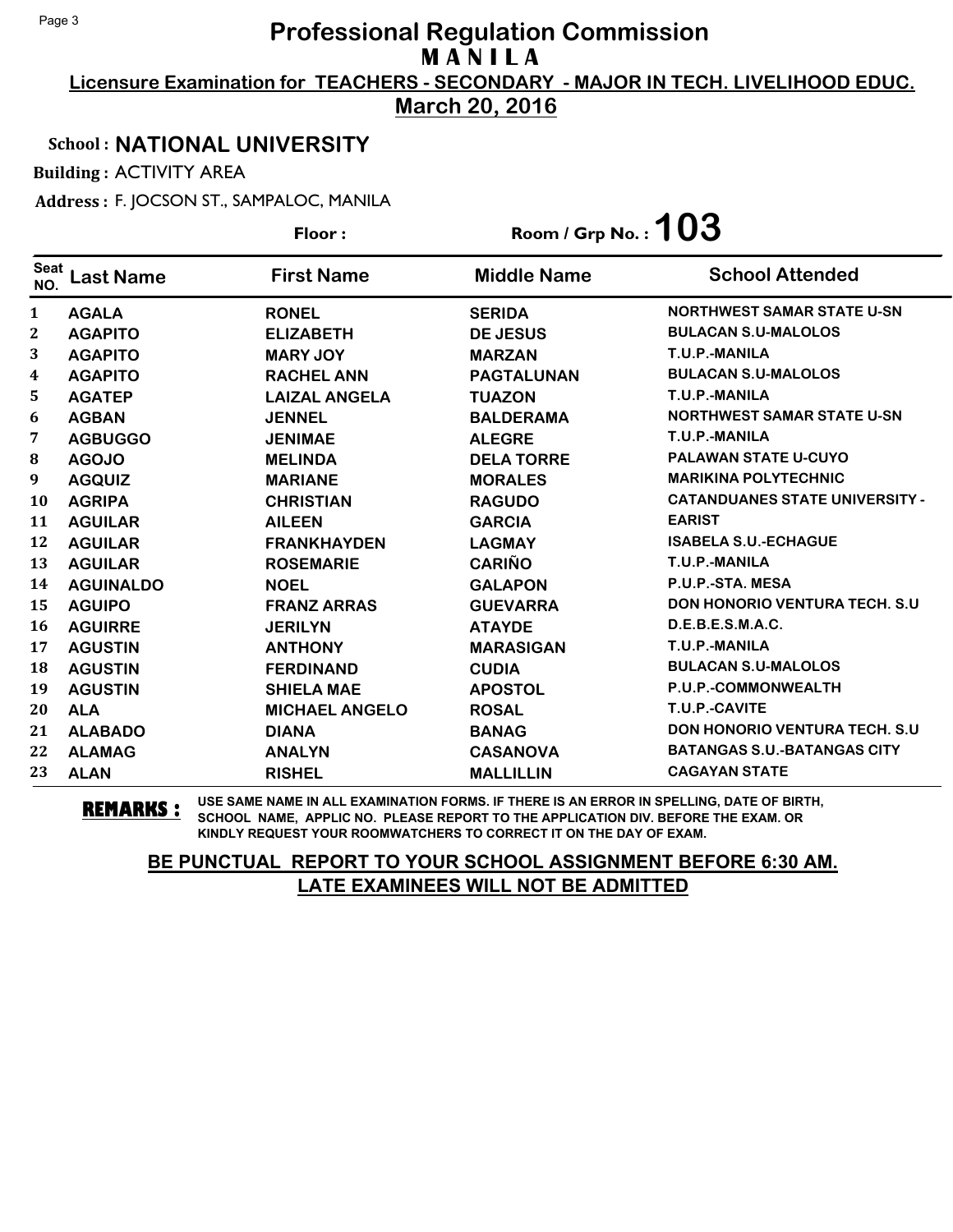**Licensure Examination for TEACHERS - SECONDARY - MAJOR IN TECH. LIVELIHOOD EDUC.**

**March 20, 2016**

### School : **NATIONAL UNIVERSITY**

Building : ACTIVITY AREA

Address : F. JOCSON ST., SAMPALOC, MANILA

|                    |                  | Floor:               | Room / Grp No.: $104$ |                                    |
|--------------------|------------------|----------------------|-----------------------|------------------------------------|
| <b>Seat</b><br>NO. | <b>Last Name</b> | <b>First Name</b>    | <b>Middle Name</b>    | <b>School Attended</b>             |
| 1                  | <b>ALANO</b>     | <b>JOSE MARI</b>     | <b>LUCENA</b>         | P.U.P.-STA, MESA                   |
| $\mathbf 2$        | <b>ALARCON</b>   | <b>ROWENA</b>        | <b>CELEDONIO</b>      | <b>DIVINA PASTORA COL.</b>         |
| 3                  | <b>ALARILLA</b>  | <b>SEGRID</b>        | <b>DIEGO</b>          | N.E.U.S.T-SAN ISIDRO               |
| 4                  | <b>ALARTE</b>    | <b>MAY</b>           | <b>DE QUIROZ</b>      | <b>MARIKINA POLYTECHNIC</b>        |
| 5                  | <b>ALAURIN</b>   | <b>CHERRYL</b>       | <b>ZUNIEGA</b>        | P.U.P.-STA. MESA                   |
| 6                  | <b>ALBANO</b>    | <b>LEA FAYE</b>      | <b>CASTRO</b>         | <b>MEYCAUAYAN COLL.</b>            |
| 7                  | <b>ALBERBA</b>   | <b>JUSSA LEILADY</b> | <b>DELOS SANTOS</b>   | T.U.P.-MANILA                      |
| 8                  | <b>ALBIOLA</b>   | <b>JANET</b>         | <b>TENORIO</b>        | N.O.R.S.U-DUMAGUETE                |
| 9                  | <b>ALBIS</b>     | <b>MARENHILL</b>     | <b>DELA CRUZ</b>      | T.U.P.-CAVITE                      |
| 10                 | <b>ALCANTARA</b> | <b>ARIANNE MARIE</b> | <b>FLORES</b>         | T.U.P.-MANILA                      |
| 11                 | <b>ALCANTARA</b> | <b>PAUL ADRIAN</b>   | <b>EDLAGAN</b>        | <b>U OF RIZAL SYS.-MORONG</b>      |
| 12                 | <b>ALCANTARA</b> | <b>ROLITO</b>        | <b>ABRAGAN</b>        | <b>MARIKINA POLYTECHNIC</b>        |
| 13                 | <b>ALCARAZ</b>   | <b>MICHELLE</b>      | <b>POLICARPIO</b>     | <b>BULACAN S.U-MALOLOS</b>         |
| 14                 | <b>ALDAY</b>     | <b>ERICA</b>         | <b>BAYTO</b>          | <b>BATANGAS S.U.-BATANGAS CITY</b> |
| 15                 | <b>ALEGADO</b>   | <b>RIZA JOY</b>      | <b>ALTURA</b>         | <b>MARIKINA POLYTECHNIC</b>        |
| 16                 | <b>ALEJANDRO</b> | <b>HUBERT</b>        | <b>SAN AGUSTIN</b>    | <b>U OF RIZAL SYS.-MORONG</b>      |
| 17                 | <b>ALEJANDRO</b> | <b>JADEE MARIZ</b>   | <b>CUENCA</b>         | T.U.P.-MANILA                      |
| 18                 | <b>ALEJANDRO</b> | <b>RICHARD</b>       | <b>SORIANO</b>        | <b>RIZAL TECH UNIV</b>             |
| 19                 | <b>ALEJO</b>     | <b>JEVELENE</b>      | <b>DE GUZMAN</b>      | T.U.P.-MANILA                      |
| 20                 | <b>ALFEREZ</b>   | <b>JULIET</b>        | <b>PACQUIAO</b>       | <b>BATANGAS S.U.-BATANGAS CITY</b> |
| 21                 | <b>ALFONSO</b>   | <b>MICHAEL</b>       | <b>LACSINA</b>        | <b>PAMPANGA STATE AGRICULTURAL</b> |
| 22                 | <b>ALIANZA</b>   | <b>RHANIELYN</b>     | <b>BARSABAL</b>       | <b>RIZAL TECH UNIV</b>             |
| 23                 | <b>ALITEG</b>    | <b>ROSETTE</b>       | <b>LIMBOY</b>         | <b>MARIKINA POLYTECHNIC</b>        |

**REMARKS :** USE SAME NAME IN ALL EXAMINATION FORMS. IF THERE IS AN ERROR IN SPELLING, DATE OF BIRTH, SCHOOL NAME, APPLIC NO. PLEASE REPORT TO THE APPLICATION DIV. BEFORE THE EXAM. OR KINDLY REQUEST YOUR ROOMWATCHERS TO CORRECT IT ON THE DAY OF EXAM.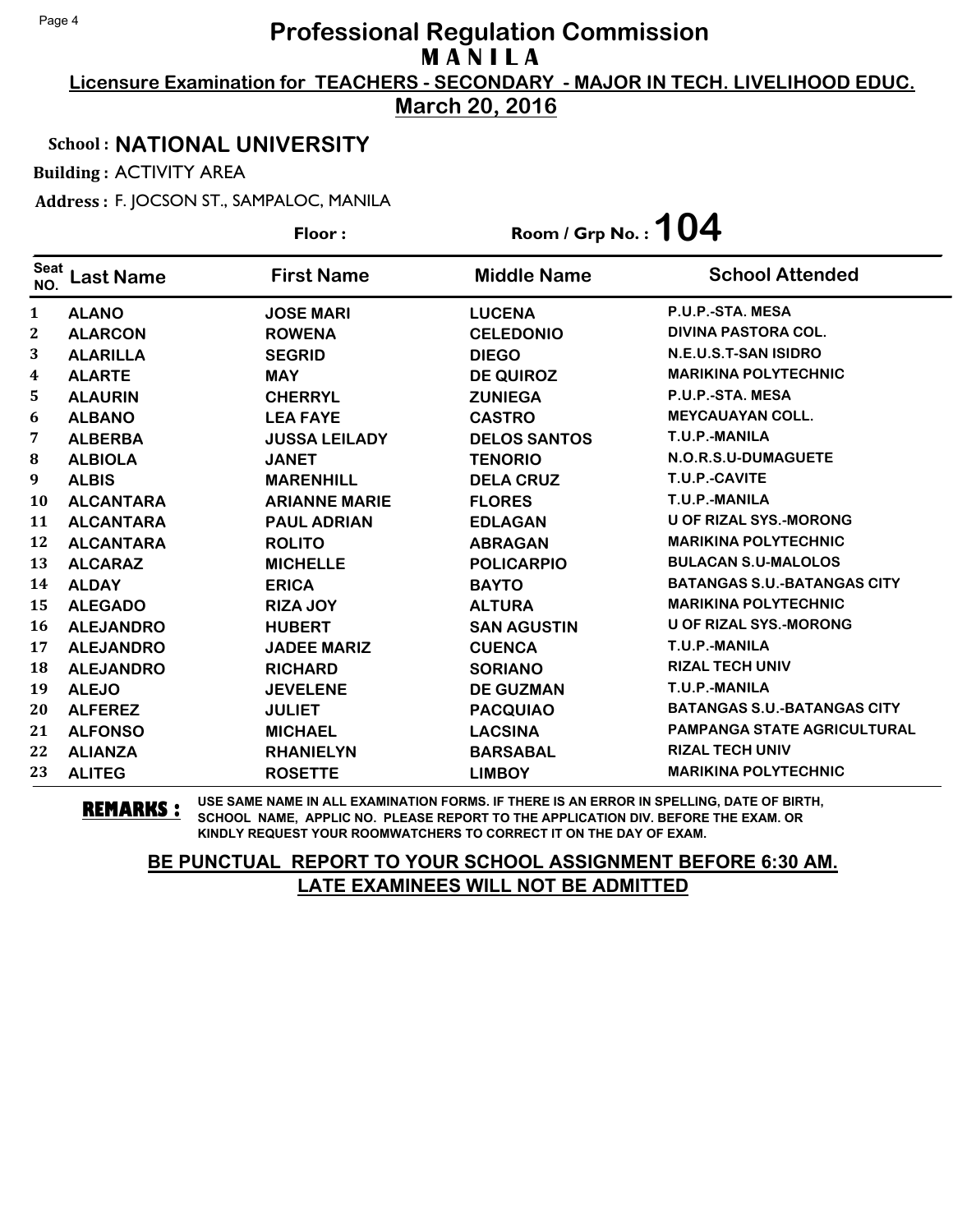**Licensure Examination for TEACHERS - SECONDARY - MAJOR IN TECH. LIVELIHOOD EDUC.**

**March 20, 2016**

### School : **NATIONAL UNIVERSITY**

Building : ACTIVITY AREA

Address : F. JOCSON ST., SAMPALOC, MANILA

|                         |                  | Floor:                | Room / Grp No.: $105$ |                                         |
|-------------------------|------------------|-----------------------|-----------------------|-----------------------------------------|
| <b>Seat</b><br>NO.      | Last Name        | <b>First Name</b>     | <b>Middle Name</b>    | <b>School Attended</b>                  |
| $\mathbf{1}$            | <b>ALMANZA</b>   | <b>GINA</b>           | <b>ARBILO</b>         | <b>LAGUNA STATE POLYTECHNIC UNIV-SN</b> |
| $\boldsymbol{2}$        | <b>ALMERO</b>    | <b>KRISTINE</b>       | <b>QUIJANO</b>        | T.U.P.-MANILA                           |
| 3                       | <b>ALMOETE</b>   | <b>ERIC</b>           | <b>ALCOVENDAS</b>     | T.U.P.-MANILA                           |
| $\overline{\mathbf{4}}$ | <b>ALMONTE</b>   | <b>MA. REANN</b>      | <b>REQUINTEL</b>      | T.U.P.-MANILA                           |
| 5                       | <b>ALONZO</b>    | <b>RONA JEAN</b>      | <b>GALANG</b>         | <b>DON HONORIO VENTURA TECH. S.U.</b>   |
| 6                       | <b>ALOPOOP</b>   | <b>ROMENA JEAN</b>    | <b>AVELINO</b>        | <b>CAPIZ STATE UNIVERSITY - SIGMA</b>   |
| 7                       | <b>ALPAPARA</b>  | <b>CLARISSA</b>       | <b>SANTOS</b>         | P.U.P.-STA. MESA                        |
| 8                       | <b>ALPASAN</b>   | <b>ARLENE</b>         | <b>JAVIER</b>         | <b>LAGUNA TECH. INST.</b>               |
| 9                       | <b>ALTAREJOS</b> | <b>ANN JEANLYN</b>    | <b>LIZ</b>            | UNIVERSITY OF CALOOCAN CITY(for. CC     |
| 10                      | <b>ALULOD</b>    | <b>APRIL ANGELA</b>   | <b>MENDOZA</b>        | <b>BATANGAS S.U.-BATANGAS CITY</b>      |
| 11                      | <b>ALVARADO</b>  | <b>RICKY</b>          | <b>PANGANIBAN</b>     | <b>MARIKINA POLYTECHNIC</b>             |
| 12                      | <b>ALVAREZ</b>   | <b>ANGELICA</b>       | <b>OCBINA</b>         | T.U.P.-MANILA                           |
| 13                      | <b>ALVAREZ</b>   | <b>CHRISTIE</b>       | <b>PUSUNG</b>         | <b>DON HONORIO VENTURA TECH. S.U.</b>   |
| 14                      | <b>ALVAREZ</b>   | <b>LEILANI</b>        | <b>VERGARA</b>        | <b>LAGUNA STATE POLYTECHNIC UNIV-SN</b> |
| 15                      | <b>AMARO</b>     | <b>GEORGE</b>         | <b>BLANCAFLOR</b>     | NORTHERN ILO. POLY. ST. COL-BATAD       |
| <b>16</b>               | <b>AMBROCIO</b>  | <b>JOY</b>            | <b>AGUILAR</b>        | <b>LAGUNA STATE POLYTECHNIC</b>         |
| 17                      | <b>AMIGALE</b>   | <b>QUEENIE</b>        | <b>DE LOS REYES</b>   | UNIVERSITY OF CALOOCAN CITY(for. CC     |
| 18                      | <b>AMIHAN</b>    | <b>MARILYN</b>        | <b>EDIEZCA</b>        | T.U.P.-CAVITE                           |
| 19                      | <b>AMINOLA</b>   | <b>ISNEHARA</b>       | <b>ALONTO</b>         | <b>M.S.U.-MARAWI CITY</b>               |
| 20                      | <b>AMISTOSO</b>  | <b>REGENE</b>         | <b>ENICEO</b>         | <b>MARIKINA POLYTECHNIC</b>             |
| 21                      | <b>AMPER</b>     | <b>MARY CRIS</b>      | <b>OLACO</b>          | <b>BISU-CANDIJAY</b>                    |
| 22                      | <b>ANCHETA</b>   | <b>ARJHODELYN</b>     | <b>VENTURA</b>        | UNIVERSITY OF CALOOCAN CITY(for. CC     |
| 23                      | <b>ANCHETA</b>   | <b>SANDRA PAULINE</b> | <b>MONARES</b>        | UNIVERSITY OF CALOOCAN CITY(for. CC     |

**REMARKS :** USE SAME NAME IN ALL EXAMINATION FORMS. IF THERE IS AN ERROR IN SPELLING, DATE OF BIRTH, SCHOOL NAME, APPLIC NO. PLEASE REPORT TO THE APPLICATION DIV. BEFORE THE EXAM. OR KINDLY REQUEST YOUR ROOMWATCHERS TO CORRECT IT ON THE DAY OF EXAM.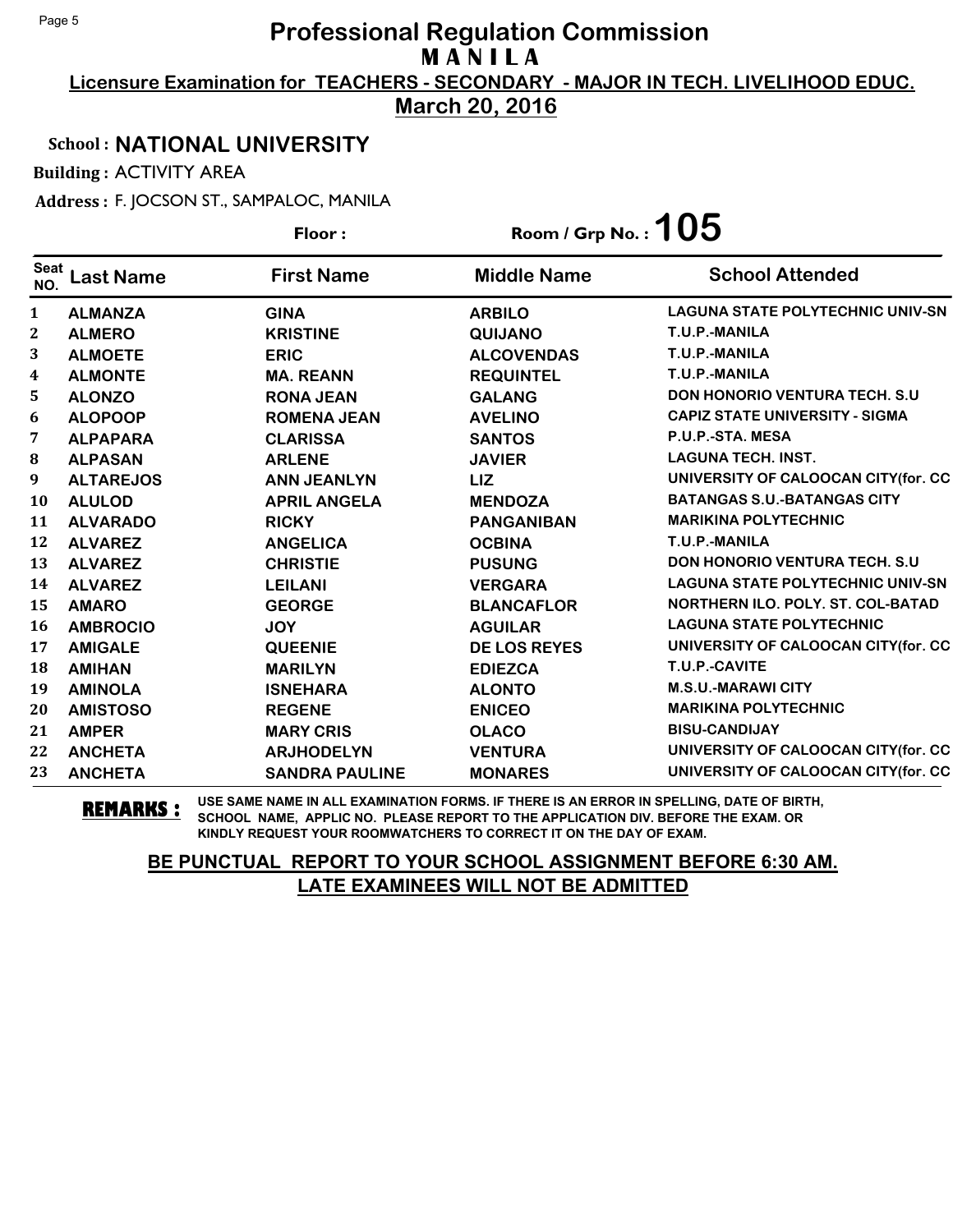**Licensure Examination for TEACHERS - SECONDARY - MAJOR IN TECH. LIVELIHOOD EDUC.**

**March 20, 2016**

### School : **NATIONAL UNIVERSITY**

Building : ACTIVITY AREA

Address : F. JOCSON ST., SAMPALOC, MANILA

|                    |                  | Floor:                | Room / Grp No. : $106$ |                                       |
|--------------------|------------------|-----------------------|------------------------|---------------------------------------|
| <b>Seat</b><br>NO. | <b>Last Name</b> | <b>First Name</b>     | <b>Middle Name</b>     | <b>School Attended</b>                |
| 1                  | <b>ANDAYA</b>    | <b>MA DESIREE</b>     | <b>CASAPAO</b>         | P.U.P.-STA. MESA                      |
| $\mathbf 2$        | <b>ANGCLA</b>    | <b>ANGELIE</b>        | <b>ARCIGA</b>          | T.U.P.-CAVITE                         |
| 3                  | <b>ANGCON</b>    | <b>KAREN</b>          | <b>MERCADO</b>         | <b>DON HONORIO VENTURA TECH. S.U.</b> |
| 4                  | <b>ANGELES</b>   | <b>MYLA</b>           | <b>CELPO</b>           | <b>VALENZUELA C.P.C.</b>              |
| 5                  | <b>ANGUSTIA</b>  | <b>BELEN</b>          | <b>BARTOLATA</b>       | P.U.P.-STA. MESA                      |
| 6                  | <b>ANIEVAS</b>   | <b>GARY</b>           | <b>LEDESMA</b>         | <b>U OF RIZAL SYS.-MORONG</b>         |
| 7                  | <b>ANNO</b>      | <b>STEPHEN LLOYD</b>  | <b>GRANALE</b>         | <b>U OF RIZAL SYS.-MORONG</b>         |
| 8                  | <b>ANOG</b>      | <b>MARIA CRISTINA</b> | <b>ADOLFO</b>          | UNIVERSITY OF CALOOCAN CITY (for. CC  |
| 9                  | <b>ANONUEVO</b>  | <b>EMILY</b>          | <b>BALDON</b>          | <b>MARIKINA POLYTECHNIC</b>           |
| 10                 | <b>ANSELMO</b>   | <b>FERDINAND JR</b>   | <b>ESTRELLA</b>        | <b>U OF RIZAL SYS.-MORONG</b>         |
| 11                 | <b>ANTENOR</b>   | <b>DIANE ROSE</b>     | <b>RACELIS</b>         | <b>MARIKINA POLYTECHNIC</b>           |
| 12                 | <b>ANTIC</b>     | <b>JOHN ISIDRO</b>    | <b>JACOB</b>           | T.U.P.-MANILA                         |
| 13                 | <b>ANTILLON</b>  | <b>REYNALYN</b>       | <b>CUÑADO</b>          | T.U.P.-MANILA                         |
| 14                 | <b>ANTIPORDA</b> | <b>GENEVIE</b>        | <b>CHALAN</b>          | <b>CAVITE S.U.-INDANG</b>             |
| 15                 | <b>ANTONIO</b>   | <b>ELEONOR</b>        | <b>GALIZA</b>          | P.U.P.-STA. MESA                      |
| 16                 | <b>ANTONIO</b>   | <b>LEJARDO</b>        | <b>STO. DOMINGO</b>    | <b>U OF RIZAL SYS.-MORONG</b>         |
| 17                 | <b>ANTONIO</b>   | <b>MARJORIE</b>       | <b>FABIOSA</b>         | <b>SURIGAO S.C.T.</b>                 |
| 18                 | <b>ANTONIO</b>   | <b>MARY ANN</b>       | <b>DIZON</b>           | <b>DON HONORIO VENTURA TECH. S.U.</b> |
| 19                 | <b>APACIBLE</b>  | <b>PAMELA LOUISE</b>  | <b>REDONDO</b>         | T.U.P.-MANILA                         |
| 20                 | <b>APE</b>       | <b>GWEN LUCILLE</b>   | <b>MATIAS</b>          | P.U.P.-STA. MESA                      |
| 21                 | <b>APELA</b>     | <b>JOSEPH</b>         | <b>PALOMA</b>          | U.E.P.-LAOANG                         |
| 22                 | <b>APITA</b>     | <b>CARLITO JR</b>     | <b>JAMOT</b>           | <b>NAVAL S.U.-BILIRAN</b>             |
| 23                 | <b>APON</b>      | <b>ALOHA</b>          | <b>DAVA</b>            | UNIVERSITY OF CALOOCAN CITY(for. CC   |

**REMARKS :** USE SAME NAME IN ALL EXAMINATION FORMS. IF THERE IS AN ERROR IN SPELLING, DATE OF BIRTH, SCHOOL NAME, APPLIC NO. PLEASE REPORT TO THE APPLICATION DIV. BEFORE THE EXAM. OR KINDLY REQUEST YOUR ROOMWATCHERS TO CORRECT IT ON THE DAY OF EXAM.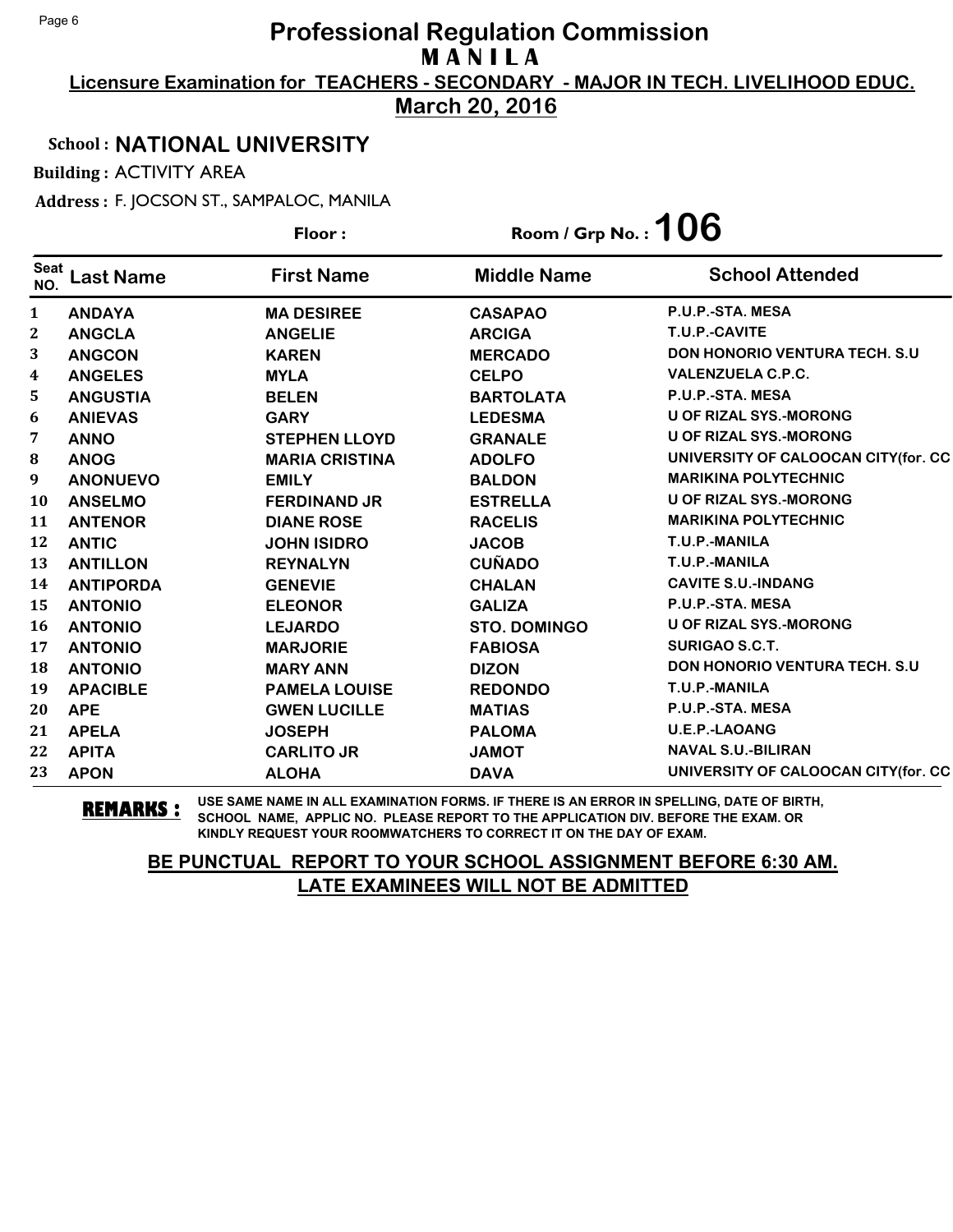**Licensure Examination for TEACHERS - SECONDARY - MAJOR IN TECH. LIVELIHOOD EDUC.**

**March 20, 2016**

### School : **NATIONAL UNIVERSITY**

Building : ACTIVITY AREA

Address : F. JOCSON ST., SAMPALOC, MANILA

|                    |                  | Floor:             | Room / Grp No.: $107$ |                                         |
|--------------------|------------------|--------------------|-----------------------|-----------------------------------------|
| <b>Seat</b><br>NO. | <b>Last Name</b> | <b>First Name</b>  | <b>Middle Name</b>    | <b>School Attended</b>                  |
| $\mathbf{1}$       | <b>APOSTOL</b>   | <b>JOSE</b>        | <b>TRAQUENA</b>       | <b>R.MAGSAYSAY T.U-IBA</b>              |
| $\boldsymbol{2}$   | <b>AQUINO</b>    | <b>MERCY</b>       | <b>BANTING</b>        | <b>DON HONORIO VENTURA TECH. S.U.</b>   |
| 3                  | <b>AQUINO</b>    | <b>ROWELL</b>      | <b>FRANCISCO</b>      | UNIVERSITY OF CALOOCAN CITY(for. CC     |
| 4                  | <b>AQUITANIA</b> | <b>CHARLENE</b>    | <b>ESTABILLO</b>      | DMMMSU-AGOO                             |
| 5                  | <b>ARAGA</b>     | <b>IRENE</b>       | <b>BANGCAL</b>        | P.U.P.-BATAAN                           |
| 6                  | <b>ARAGO</b>     | <b>MA. VANESSA</b> | <b>CEÑIDO</b>         | <b>U OF RIZAL SYS.-MORONG</b>           |
| 7                  | <b>ARAMBULO</b>  | <b>PRETTYMAY</b>   | <b>ZARAGOSA</b>       | <b>PANGASINAN S.U.-SAN CARLOS CITY</b>  |
| ${\bf 8}$          | <b>ARAOJO</b>    | <b>MARK NHEL</b>   | <b>JETAJOBE</b>       | P.U.P.-COMMONWEALTH                     |
| 9                  | <b>ARAÑAS</b>    | <b>GINA</b>        | <b>ALTAMARINO</b>     | <b>CAVITE S.U.-ROSARIO</b>              |
| 10                 | <b>ARBELON</b>   | <b>ANELYN</b>      | <b>COGAY</b>          | LEYTE I.T.                              |
| 11                 | <b>ARBILON</b>   | <b>ANNA LYN</b>    | <b>GAGAP</b>          | LEYTE I.T.                              |
| 12                 | <b>ARBOLANTE</b> | <b>ARNIELYN</b>    | <b>POBLETE</b>        | <b>CAVITE S.U.-ROSARIO</b>              |
| 13                 | <b>ARCEGA</b>    | <b>MIGUELA</b>     | <b>ARIOLA</b>         | <b>LAGUNA STATE POLYTECHNIC UNIV-SN</b> |
| 14                 | <b>ARCENA</b>    | <b>ERIKA</b>       | <b>MADRAZO</b>        | <b>DON HONORIO VENTURA TECH. S.U.</b>   |
| 15                 | <b>ARCUENO</b>   | <b>LYERA</b>       | <b>POCHE</b>          | <b>U.E.P.-CATARMAN</b>                  |
| 16                 | <b>ARDIENTE</b>  | <b>MARC ARDIE</b>  | <b>VILLAGRACIA</b>    | T.U.P.-MANILA                           |
| 17                 | <b>ARELLANO</b>  | <b>CHARMAINE</b>   | <b>PANGANIBAN</b>     | T.U.P.-CAVITE                           |
| 18                 | <b>AREVALO</b>   | <b>KRISTINE</b>    | <b>BUNAN</b>          | T.U.P.-CAVITE                           |
| 19                 | <b>ARGANA</b>    | <b>OLIVER</b>      | <b>ENCARNACION</b>    | <b>LAGUNA STATE POLYTECHNIC UNIV-SN</b> |
| 20                 | <b>ARGENIO</b>   | <b>HONEY JOY</b>   | <b>FLORES</b>         | <b>U.E.P.-CATARMAN</b>                  |
| 21                 | <b>ARIBA</b>     | <b>CRISTINA</b>    | <b>ENORPE</b>         | <b>BAGO CITY COLL.</b>                  |
| 22                 | <b>ARIEM</b>     | <b>JERALD</b>      | <b>FERRERIA</b>       | <b>N. T. C.</b>                         |

**REMARKS :** USE SAME NAME IN ALL EXAMINATION FORMS. IF THERE IS AN ERROR IN SPELLING, DATE OF BIRTH, SCHOOL NAME, APPLIC NO. PLEASE REPORT TO THE APPLICATION DIV. BEFORE THE EXAM. OR KINDLY REQUEST YOUR ROOMWATCHERS TO CORRECT IT ON THE DAY OF EXAM.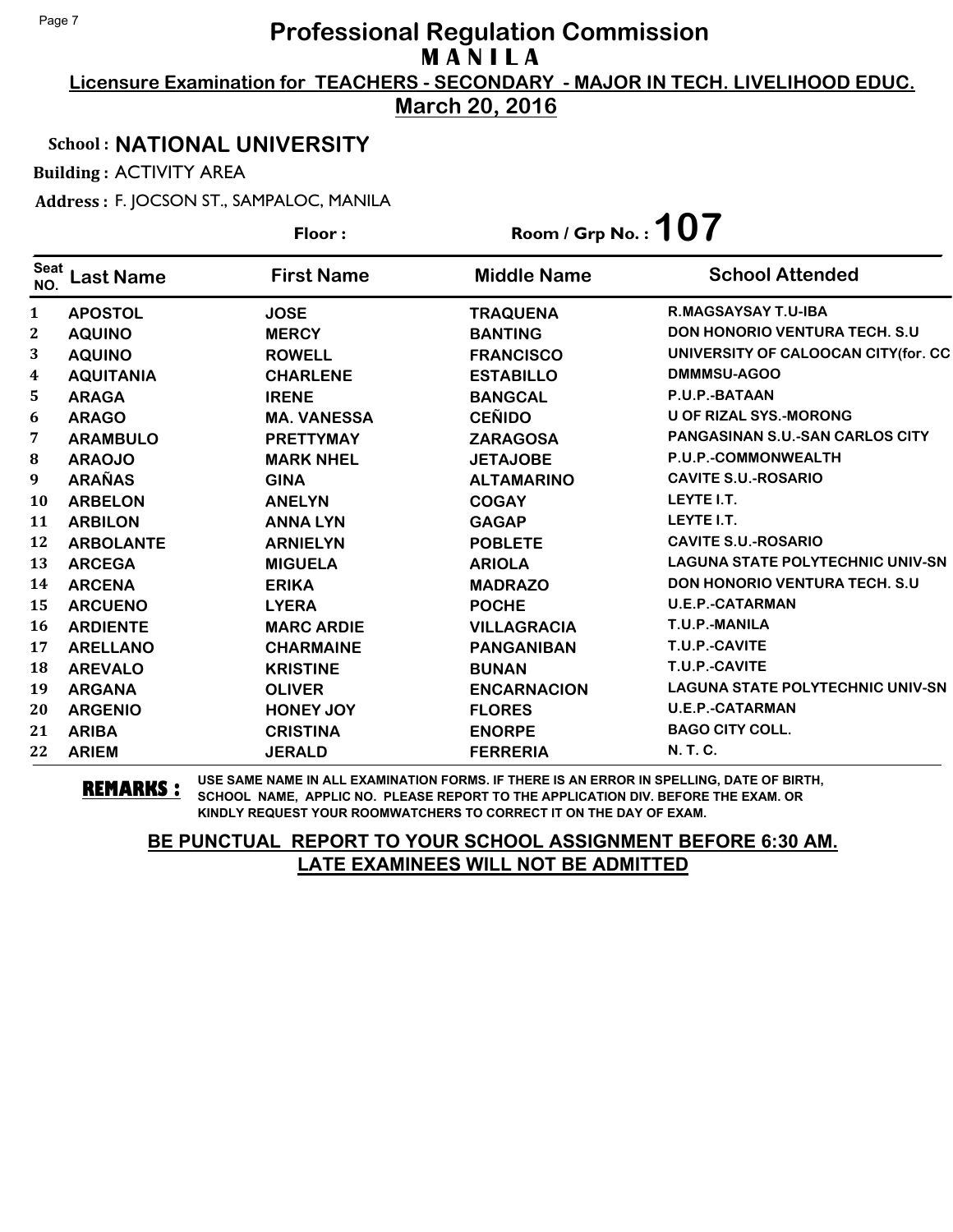**Licensure Examination for TEACHERS - SECONDARY - MAJOR IN TECH. LIVELIHOOD EDUC.**

**March 20, 2016**

### School : **NATIONAL UNIVERSITY**

Building : ACTIVITY AREA

Address : F. JOCSON ST., SAMPALOC, MANILA

|                    |                   | Floor:              | Room / Grp No. : $108$ |                                       |
|--------------------|-------------------|---------------------|------------------------|---------------------------------------|
| <b>Seat</b><br>NO. | <b>Last Name</b>  | <b>First Name</b>   | <b>Middle Name</b>     | <b>School Attended</b>                |
| 1                  | <b>ARINGO</b>     | <b>ALBERT</b>       | <b>CONSTANTINO</b>     | <b>MARIKINA POLYTECHNIC</b>           |
| 2                  | <b>ARISGA</b>     | <b>NADETH</b>       | <b>TRINIDAD</b>        | <b>BATAAN PENINSULA STATE</b>         |
| 3                  | <b>ARMISA</b>     | <b>MARY ANN</b>     | <b>BICLAR</b>          | <b>NEW ERA UNIV.</b>                  |
| 4                  | <b>ARONG</b>      | <b>BERNARDO</b>     | <b>NICDAO</b>          | <b>VALENZUELA C.P.C.</b>              |
| 5                  | <b>ASA</b>        | <b>MA. ANGELA</b>   | <b>DELA CRUZ</b>       | <b>BULACAN S.U-MALOLOS</b>            |
| 6                  | <b>ASEBUCHE</b>   | <b>JOAN MARIE</b>   | <b>FAYTAREN</b>        | <b>EARIST</b>                         |
| 7                  | <b>ASUCENA</b>    | <b>DARNA</b>        | <b>GUIMBUAYAN</b>      | <b>CAGAYAN STATE UNIV.-TUGUEGARAO</b> |
| 8                  | <b>ATAJAR</b>     | <b>AIZLE</b>        | <b>ALAS</b>            | <b>BATANGAS S.U.-BATANGAS CITY</b>    |
| 9                  | <b>ATENCIO</b>    | <b>JULY</b>         | <b>ANQUELO</b>         | <b>EARIST</b>                         |
| <b>10</b>          | <b>ATIENZA</b>    | <b>MARK DIE</b>     | <b>MAALA</b>           | <b>BULACAN S.U-MALOLOS</b>            |
| 11                 | <b>ATILLANO</b>   | <b>MARJORIE</b>     | <b>DEL ROSARIO</b>     | T.U.P.-MANILA                         |
| 12                 | <b>ATUNAY</b>     | <b>MAKIKO</b>       | <b>ESCOBIDO</b>        | T.U.P.-MANILA                         |
| 13                 | <b>AUSTRIA</b>    | <b>MARY ROSE</b>    | <b>ALELUYA</b>         | T.U.P.-CAVITE                         |
| 14                 | <b>AUTOR</b>      | <b>SHEENA CARLA</b> | <b>LLANDA</b>          | <b>BATAAN PENINSULA STATE</b>         |
| 15                 | <b>AVIADO</b>     | <b>CINDY</b>        | <b>MAÑACOP</b>         | <b>BULACAN S.U-BUSTOS</b>             |
| 16                 | <b>AVILA</b>      | <b>KATRINA</b>      | <b>SUYAT</b>           | U.N.P.-VIGAN                          |
| 17                 | <b>AVILES</b>     | <b>GLORIA</b>       | <b>BEA</b>             | <b>BICOL COLLEGE</b>                  |
| 18                 | <b>AWA</b>        | <b>JENICA</b>       | <b>CORTEZANO</b>       | <b>EARIST</b>                         |
| 19                 | <b>AYATON</b>     | <b>ALMER</b>        | <b>SERVANO</b>         | <b>U OF RIZAL SYS.-CAINTA</b>         |
| 20                 | <b>AZUCENA</b>    | <b>JENNYDITH</b>    | <b>ERMITAÑO</b>        | <b>VALENZUELA C.P.C.</b>              |
| 21                 | <b>AZUELO</b>     | <b>ALANO</b>        | <b>VALDERRAMA</b>      | <b>NO.ILOILO P.S.C.-ESTANCIA</b>      |
| 22                 | <b>AZURIN JR.</b> | <b>EDUARDO</b>      | <b>VILLAREAL</b>       | <b>MARIKINA POLYTECHNIC</b>           |

**REMARKS :** USE SAME NAME IN ALL EXAMINATION FORMS. IF THERE IS AN ERROR IN SPELLING, DATE OF BIRTH, SCHOOL NAME, APPLIC NO. PLEASE REPORT TO THE APPLICATION DIV. BEFORE THE EXAM. OR KINDLY REQUEST YOUR ROOMWATCHERS TO CORRECT IT ON THE DAY OF EXAM.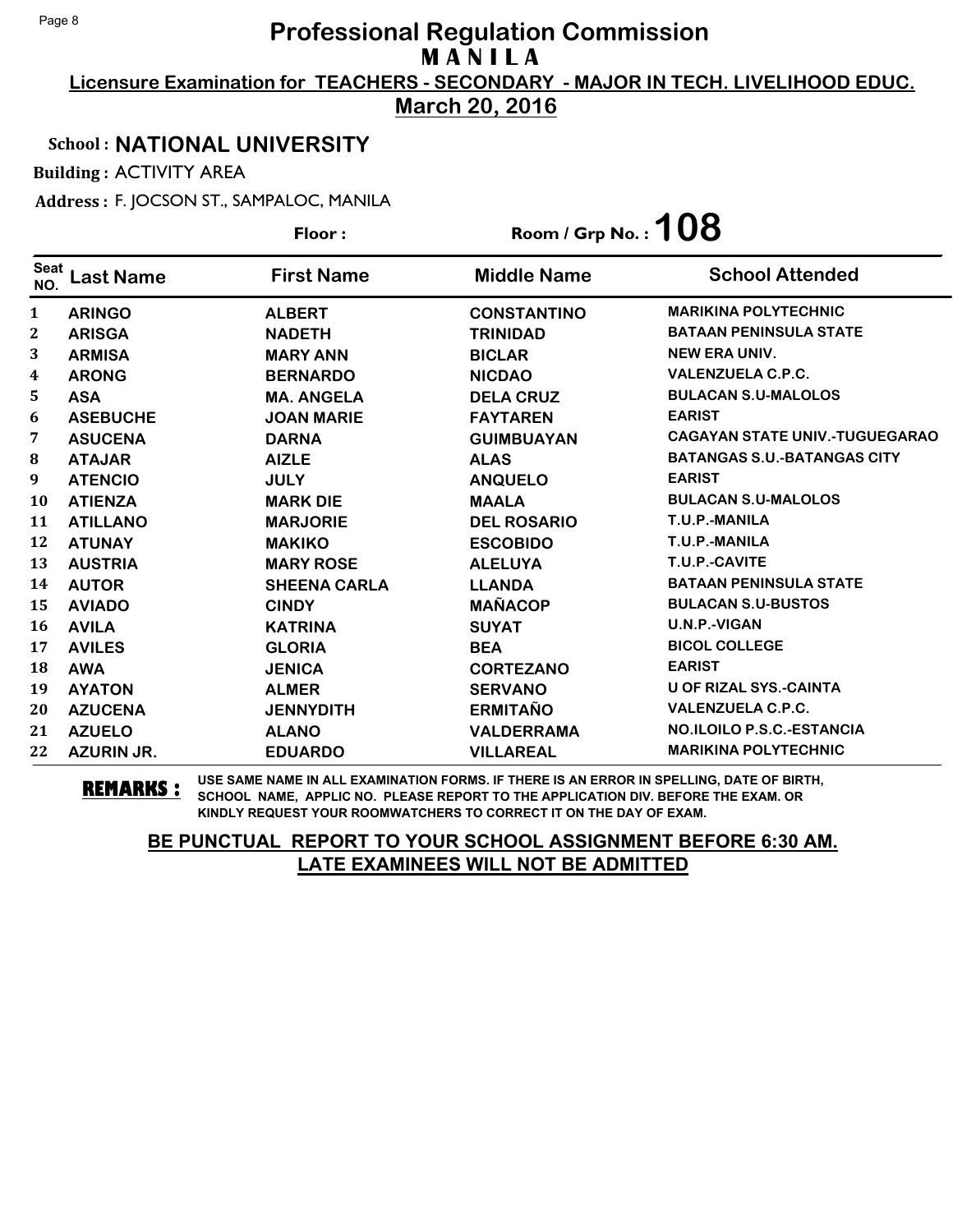**Licensure Examination for TEACHERS - SECONDARY - MAJOR IN TECH. LIVELIHOOD EDUC.**

**March 20, 2016**

### School : **NATIONAL UNIVERSITY**

Building : ACTIVITY AREA

Address : F. JOCSON ST., SAMPALOC, MANILA

|                    |                  | Floor:               | Room / Grp No.: $109$ |                                     |
|--------------------|------------------|----------------------|-----------------------|-------------------------------------|
| <b>Seat</b><br>NO. | <b>Last Name</b> | <b>First Name</b>    | <b>Middle Name</b>    | <b>School Attended</b>              |
| 1                  | <b>AÑASCO</b>    | <b>ALBERT</b>        | <b>ANDAYA</b>         | T.U.P.-MANILA                       |
| 2                  | <b>AÑORA</b>     | <b>MARIA OFELIA</b>  | <b>MALATE</b>         | UNIVERSITY OF CALOOCAN CITY(for. CC |
| 3                  | <b>AÑOSA</b>     | <b>DIESERRY</b>      | <b>GABRINO</b>        | <b>EARIST</b>                       |
| 4                  | <b>BAARDE</b>    | <b>APRIL ROSE</b>    | <b>ADAMI</b>          | T.U.P.-MANILA                       |
| 5                  | <b>BABAC</b>     | <b>JENNERIE</b>      | <b>PANGAN</b>         | <b>EARIST</b>                       |
| 6                  | <b>BABIDA</b>    | <b>ANNA KATRINA</b>  | <b>RAMOS</b>          | <b>NEW ERA UNIV.</b>                |
| 7                  | <b>BACAOAN</b>   | <b>GENEVIE</b>       | <b>MOLATO</b>         | T.U.P.-MANILA                       |
| 8                  | <b>BACAY</b>     | <b>JENNY</b>         | <b>INGENTE</b>        | <b>VALENZUELA C.P.C.</b>            |
| 9                  | <b>BACCAY</b>    | <b>ROSALIYA</b>      | <b>ARAO</b>           | <b>CAGAYAN STATE</b>                |
| 10                 | <b>BACOLOR</b>   | <b>GERLE</b>         | <b>IGHARAS</b>        | <b>EARIST</b>                       |
| 11                 | <b>BACOLOR</b>   | <b>LORRAINE</b>      | <b>TARNATE</b>        | <b>EARIST</b>                       |
| 12                 | <b>BACOTOC</b>   | <b>MARY ANN</b>      | <b>ANGELES</b>        | <b>MARIKINA POLYTECHNIC</b>         |
| 13                 | <b>BACULPO</b>   | <b>KRIZELLE ANN</b>  | <b>MELENDRES</b>      | <b>U OF RIZAL SYS.-MORONG</b>       |
| 14                 | <b>BADARAN</b>   | <b>ROAN</b>          | <b>PALIMA</b>         | <b>BULACAN S.U-MALOLOS</b>          |
| 15                 | <b>BADILLO</b>   | <b>GREGORIO</b>      | <b>ABANADOR</b>       | <b>EARIST</b>                       |
| 16                 | <b>BAGANG</b>    | <b>JOMARI</b>        | <b>TALLEDO</b>        | <b>U OF RIZAL SYS.-CAINTA</b>       |
| 17                 | <b>BAGASINA</b>  | <b>ANNA MARIE</b>    | <b>ALVAREZ</b>        | T.U.P.-MANILA                       |
| 18                 | <b>BAGAZON</b>   | <b>LEO</b>           | <b>COLISAO</b>        | <b>U.E.P.-CATARMAN</b>              |
| 19                 | <b>BAGUIO</b>    | <b>HERNAN JESS</b>   | <b>JACOB</b>          | T.U.P.-MANILA                       |
| 20                 | <b>BAGUIO</b>    | <b>KARLA ARSENIA</b> | <b>MANUEL</b>         | <b>RIZAL TECH UNIV</b>              |
| 21                 | <b>BAJALAN</b>   | <b>MARA FLORIZA</b>  | <b>YUMOL</b>          | <b>MARIKINA POLYTECHNIC</b>         |
| 22                 | <b>BAJO</b>      | <b>ABIGAIL</b>       | <b>ESGUERRA</b>       | <b>VALENZUELA C.P.C.</b>            |

**REMARKS :** USE SAME NAME IN ALL EXAMINATION FORMS. IF THERE IS AN ERROR IN SPELLING, DATE OF BIRTH, SCHOOL NAME, APPLIC NO. PLEASE REPORT TO THE APPLICATION DIV. BEFORE THE EXAM. OR KINDLY REQUEST YOUR ROOMWATCHERS TO CORRECT IT ON THE DAY OF EXAM.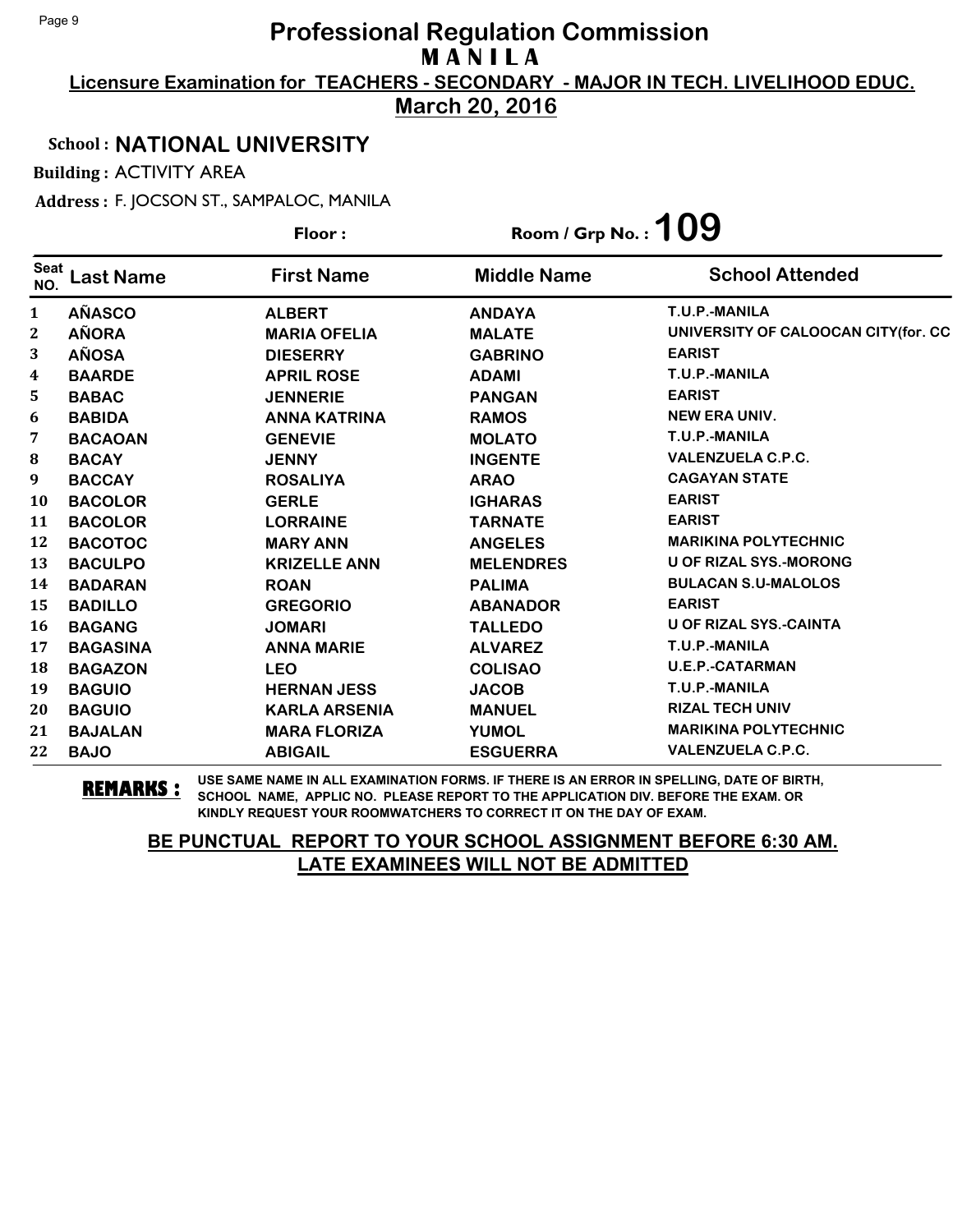**Licensure Examination for TEACHERS - SECONDARY - MAJOR IN TECH. LIVELIHOOD EDUC.**

**March 20, 2016**

### School : **NATIONAL UNIVERSITY**

Building : ACTIVITY AREA

Address : F. JOCSON ST., SAMPALOC, MANILA

|                    |                   | Floor:              | Room / Grp No.: $110$ |                                       |
|--------------------|-------------------|---------------------|-----------------------|---------------------------------------|
| <b>Seat</b><br>NO. | <b>Last Name</b>  | <b>First Name</b>   | <b>Middle Name</b>    | <b>School Attended</b>                |
| $\mathbf{1}$       | <b>BAKING</b>     | <b>DENNIS</b>       | <b>GUECO</b>          | <b>DON HONORIO VENTURA TECH. S.U.</b> |
| 2                  | <b>BAKING</b>     | <b>JOBEL</b>        | <b>DIZON</b>          | <b>DON HONORIO VENTURA TECH. S.U.</b> |
| 3                  | <b>BALA</b>       | <b>RAMIL</b>        | <b>AGRANO</b>         | <b>TARLAC STATE UNIV.</b>             |
| 4                  | <b>BALABA</b>     | <b>ANGEL</b>        | <b>FLORES</b>         | <b>PAMPANGA STATE AGRICULTURAL</b>    |
| 5                  | <b>BALADJI</b>    | <b>ABDULAZID</b>    | <b>ABBAS</b>          | ZAMBO.CITY STATE POLY. COLL.          |
| 6                  | <b>BALAGOT</b>    | <b>JOEL</b>         | SOMA-OY               | <b>CARAGA S.U.- BUTUAN</b>            |
| 7                  | <b>BALAIS</b>     | <b>MARY JOY</b>     | <b>TOLEDO</b>         | T.U.P.-MANILA                         |
| $\bf{8}$           | <b>BALAJADIA</b>  | <b>ALEJANDRO JR</b> | <b>NAVARRO</b>        | <b>BULACAN NAT.AGRIC SC</b>           |
| 9                  | <b>BALANGATAN</b> | <b>VERONICA</b>     | <b>MISON</b>          | <b>CAVITE S.U.-ROSARIO</b>            |
| <b>10</b>          | <b>BALANGUE</b>   | <b>CHRISTOPHER</b>  | <b>CARREON</b>        | T.U.P.-MANILA                         |
| 11                 | <b>BALANLAYOS</b> | <b>ELSIE DOLOR</b>  | <b>ADAMOS</b>         | <b>MARIKINA POLYTECHNIC</b>           |
| 12                 | <b>BALAOY</b>     | <b>MARITESS</b>     | <b>CASTRO</b>         | <b>SO.LUZON COLL.-DASMARINAS</b>      |
| 13                 | <b>BALASABAS</b>  | <b>MARISSA</b>      | <b>LAGNASON</b>       | P.U.P.-STA. MESA                      |
| 14                 | <b>BALATE</b>     | <b>JOSELITO</b>     | <b>ESPINA</b>         | P.U.P.-STA. MESA                      |
| 15                 | <b>BALAYON</b>    | <b>JOHN</b>         | <b>ULPANI</b>         | <b>NO.ILOILO P.S.C.-ESTANCIA</b>      |
| 16                 | <b>BALDE</b>      | <b>CATHERINE</b>    | <b>SAGA</b>           | T.U.P.-MANILA                         |
| 17                 | <b>BALDEMOR</b>   | <b>RONELL</b>       | <b>REBOJO</b>         | <b>EARIST</b>                         |
| 18                 | <b>BALISI</b>     | <b>JULORIE</b>      | <b>ARELLA</b>         | P.U.P - GEN.LUNA QUEZON CAMPUS        |
| 19                 | <b>BALISI</b>     | <b>MARICEL</b>      | <b>BULAN</b>          | <b>ISABELA S.U.-SAN MARIANO</b>       |
| 20                 | <b>BALLENA</b>    | <b>HAROLD</b>       | <b>TOLENTINO</b>      | <b>DON HONORIO VENTURA TECH. S.U.</b> |
| 21                 | <b>BALLENAS</b>   | <b>CRISALYN</b>     | <b>ORTEGA</b>         | T.U.P.-MANILA                         |
| 22                 | <b>BALUYOT</b>    | <b>MHAYGAN EVE</b>  | <b>MOLINA</b>         | UNIVERSITY OF CALOOCAN CITY (for. CC  |

**REMARKS :** USE SAME NAME IN ALL EXAMINATION FORMS. IF THERE IS AN ERROR IN SPELLING, DATE OF BIRTH, SCHOOL NAME, APPLIC NO. PLEASE REPORT TO THE APPLICATION DIV. BEFORE THE EXAM. OR KINDLY REQUEST YOUR ROOMWATCHERS TO CORRECT IT ON THE DAY OF EXAM.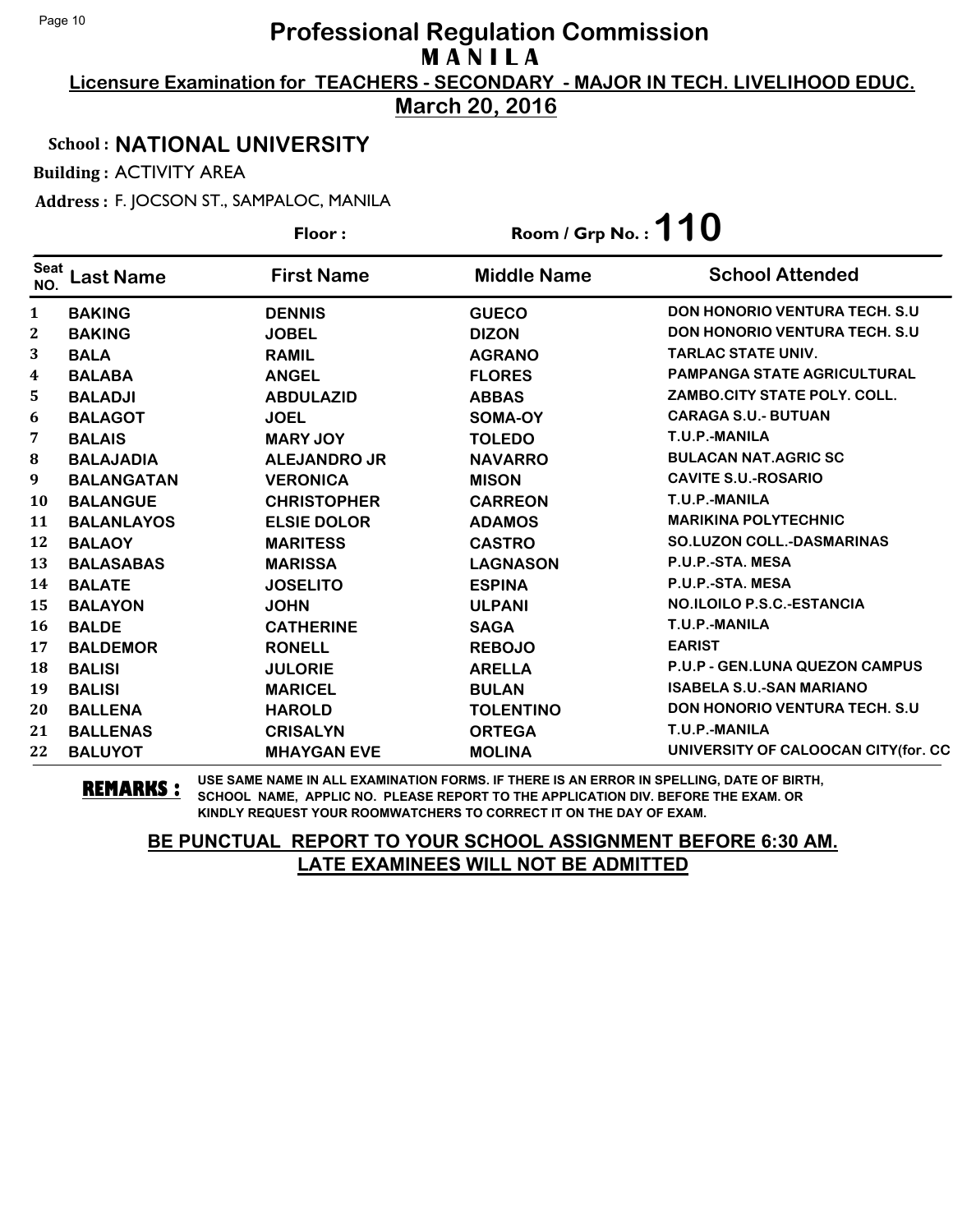**Licensure Examination for TEACHERS - SECONDARY - MAJOR IN TECH. LIVELIHOOD EDUC.**

**March 20, 2016**

### School : **NATIONAL UNIVERSITY**

Building : ACTIVITY AREA

Address : F. JOCSON ST., SAMPALOC, MANILA

|                    |                    | - -, - <i>.</i><br>Floor: | Room / Grp No.: $111$ |                                       |
|--------------------|--------------------|---------------------------|-----------------------|---------------------------------------|
| <b>Seat</b><br>NO. | Last Name          | <b>First Name</b>         | <b>Middle Name</b>    | <b>School Attended</b>                |
| $\mathbf{1}$       | <b>BALUYUT</b>     | <b>CRISMARK</b>           | <b>TAPANG</b>         | <b>DON HONORIO VENTURA TECH. S.U.</b> |
| 2                  | <b>BANA</b>        | <b>VICKY</b>              | <b>FLORES</b>         | N.E.U.S.T-GABALDON                    |
| 3                  | <b>BANAYAG</b>     | <b>RIA</b>                | <b>CRISOSTOMO</b>     | T.U.P.-MANILA                         |
| 4                  | <b>BANAYAT</b>     | <b>JENNIFER</b>           | <b>DEMONTEVERDE</b>   | <b>U OF RIZAL SYS.-CAINTA</b>         |
| 5                  | <b>BANDOLA</b>     | <b>ROSELYN</b>            | <b>DESALLA</b>        | <b>U OF RIZAL SYS.-CAINTA</b>         |
| 6                  | <b>BANDOQUILLO</b> | <b>VINA</b>               | <b>SIMEON</b>         | <b>PAMANTASAN NG MONTALBAN</b>        |
| 7                  | <b>BANGA</b>       | <b>MARIO</b>              | <b>LIBRANDO</b>       | <b>CAVITE S.U.-ROSARIO</b>            |
| 8                  | <b>BANGAN</b>      | <b>KATRINA</b>            | <b>YADAO</b>          | P.U.P.-STA. MESA                      |
| 9                  | <b>BANHAG</b>      | <b>ROSEANN</b>            | <b>UNTALAN</b>        | T.U.P.-MANILA                         |
| <b>10</b>          | <b>BANNING</b>     | <b>JAYSON</b>             | <b>BALUYOT</b>        | T.U.P.-CAVITE                         |
| 11                 | <b>BANTILLO</b>    | <b>JEANNY</b>             | <b>LARISMA</b>        | <b>NO.ILOILO P.S.C.-ESTANCIA</b>      |
| 12                 | <b>BANTING</b>     | <b>MARILOU</b>            | <b>ADLAUAN</b>        | <b>DON HONORIO VENTURA TECH. S.U.</b> |
| 13                 | <b>BAQUIRAN</b>    | <b>GEROME NICOLE</b>      | <b>CASAS</b>          | P.U.P.-COMMONWEALTH                   |
| 14                 | <b>BAQUIRAN</b>    | <b>JOFFREY</b>            | <b>GUIUO</b>          | <b>ISABELA S.U.-ILAGAN</b>            |
| 15                 | <b>BARAL</b>       | <b>MARIAN</b>             | <b>SABRIDO</b>        | <b>BATANGAS S.U.-BATANGAS CITY</b>    |
| <b>16</b>          | <b>BARBA</b>       | <b>ERWIN</b>              | <b>CASANGCAPAN</b>    | <b>MARIKINA POLYTECHNIC</b>           |
| 17                 | <b>BARBECHO</b>    | <b>MARY-ANN</b>           | <b>WE-ENG</b>         | <b>N. T. C.</b>                       |
| 18                 | <b>BARCELONA</b>   | <b>LIEZEL</b>             | <b>LEONARDO</b>       | <b>BULACAN S.U-MALOLOS</b>            |
| 19                 | <b>BARCO</b>       | <b>CRISTINE MAE</b>       | <b>ALVAREZ</b>        | <b>U OF ANTIQUE-SIBALOM</b>           |
| 20                 | <b>BARLES</b>      | <b>ANTONIO JR</b>         | <b>VIVAS</b>          | T.U.P.-MANILA                         |
| 21                 | <b>BARNOBAL</b>    | <b>RONA</b>               | <b>LIRA</b>           | <b>U.E.P.-CATARMAN</b>                |
| 22                 | <b>BARON</b>       | <b>VICTOR</b>             | <b>SALUNGA</b>        | T.U.P.-MANILA                         |

**REMARKS :** USE SAME NAME IN ALL EXAMINATION FORMS. IF THERE IS AN ERROR IN SPELLING, DATE OF BIRTH, SCHOOL NAME, APPLIC NO. PLEASE REPORT TO THE APPLICATION DIV. BEFORE THE EXAM. OR KINDLY REQUEST YOUR ROOMWATCHERS TO CORRECT IT ON THE DAY OF EXAM.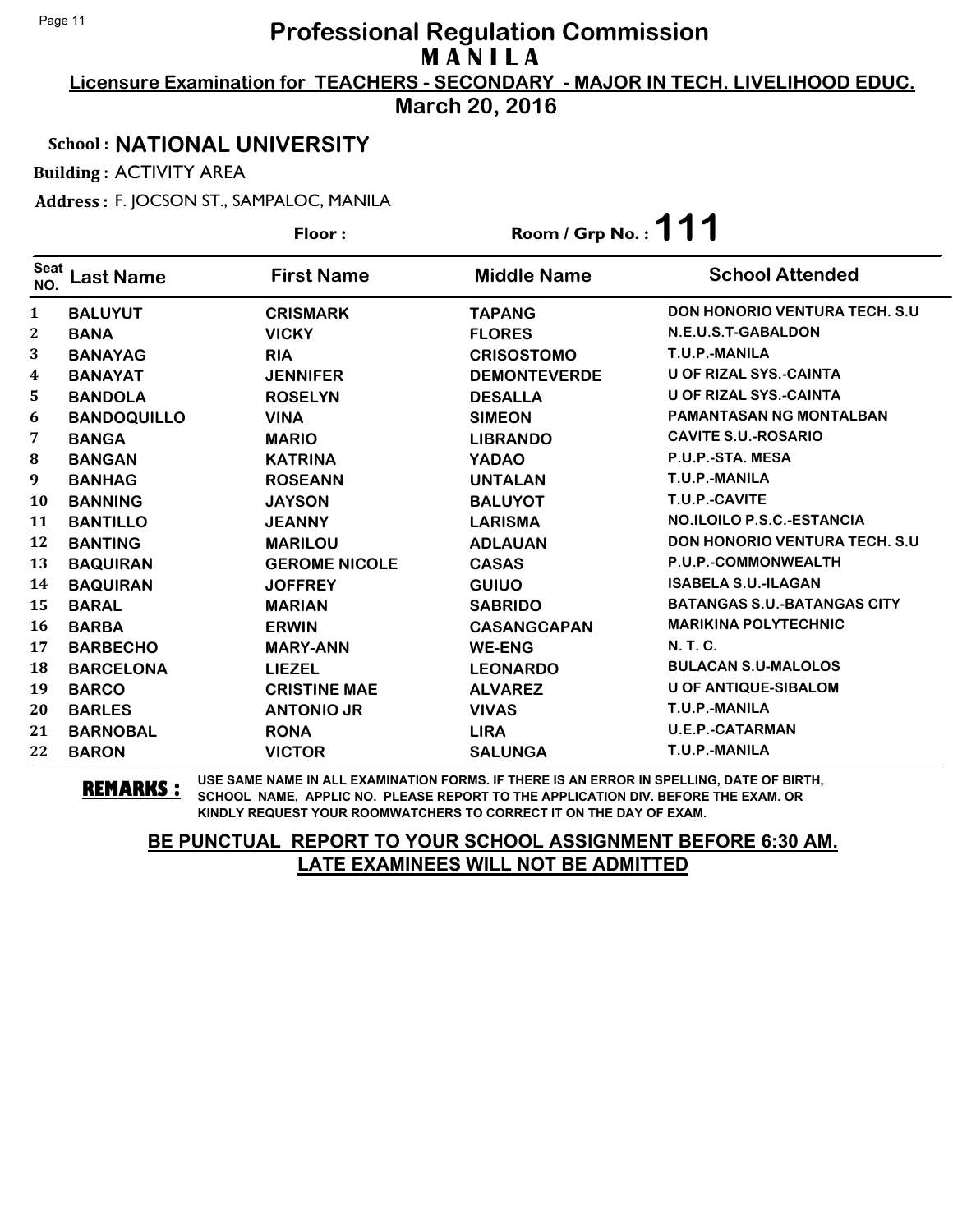**Licensure Examination for TEACHERS - SECONDARY - MAJOR IN TECH. LIVELIHOOD EDUC.**

**March 20, 2016**

### School : **NATIONAL UNIVERSITY**

Building : ACTIVITY AREA

Address : F. JOCSON ST., SAMPALOC, MANILA

|                         |                    | Floor:                 | Room / Grp No.: $112$ |                                       |
|-------------------------|--------------------|------------------------|-----------------------|---------------------------------------|
| <b>Seat</b><br>NO.      | Last Name          | <b>First Name</b>      | <b>Middle Name</b>    | <b>School Attended</b>                |
| $\mathbf{1}$            | <b>BARQUILLA</b>   | <b>ROBIN</b>           | <b>PASUMBAL</b>       | <b>BATANGAS S.U.-BATANGAS CITY</b>    |
| 2                       | <b>BARRAZA</b>     | <b>JOCELYN</b>         | <b>BALUYA</b>         | <b>EARIST</b>                         |
| 3                       | <b>BARRAZA</b>     | <b>LANIE</b>           | <b>DELA CRUZ</b>      | <b>PANGASINAN S.U.-LINGAYEN</b>       |
| $\overline{\mathbf{4}}$ | <b>BARREDO</b>     | <b>NOEMI</b>           | <b>DONOR</b>          | T.U.P.-CAVITE                         |
| 5                       | <b>BARRIGA</b>     | <b>EDGAR II</b>        | <b>PECAÑOR</b>        | <b>SURIGAO S.C.T.</b>                 |
| 6                       | <b>BARROQUILLO</b> | <b>ROBMAR</b>          | <b>DESTAR</b>         | T.U.P.-MANILA                         |
| 7                       | <b>BARRUGA</b>     | <b>REMYLYN</b>         | <b>CELENDRO</b>       | <b>MARIKINA POLYTECHNIC</b>           |
| 8                       | <b>BARSOLASO</b>   | <b>LYNE</b>            | <b>CARIÑO</b>         | <b>U.E.P.-CATARMAN</b>                |
| $\boldsymbol{9}$        | <b>BARTE</b>       | <b>OSCAR</b>           | <b>BALINA</b>         | <b>BATANGAS S.U.-BATANGAS CITY</b>    |
| <b>10</b>               | <b>BARTOLINE</b>   | <b>BEBET</b>           | <b>VIVERO</b>         | T.U.P.-MANILA                         |
| 11                      | <b>BARTOLOME</b>   | <b>DORIES</b>          | <b>MANGULABNAN</b>    | <b>C.L.S.U.</b>                       |
| 12                      | <b>BASA</b>        | <b>GODWIN</b>          | <b>DELA CRUZ</b>      | <b>R.MAGSAYSAY T.U-IBA</b>            |
| 13                      | <b>BASA</b>        | <b>RODELLO</b>         | <b>AGUSTIN</b>        | <b>CAGAYAN STATE UNIV.-CARITAN</b>    |
| 14                      | <b>BASAÑES</b>     | <b>ROBERT</b>          | <b>BARING</b>         | C. C. HILADO M.S.C.-TALISAY           |
| 15                      | <b>BASIJAN</b>     | <b>JO ANN</b>          | <b>PALLERA</b>        | T.U.P.-CAVITE                         |
| 16                      | <b>BATAC</b>       | <b>KARINA</b>          | <b>MAGCALAS</b>       | <b>PAMPANGA STATE AGRICULTURAL</b>    |
| 17                      | <b>BATHAN</b>      | <b>FLORENCIA</b>       | <b>CARANDANG</b>      | <b>BATANGAS S.U.-BATANGAS CITY</b>    |
| 18                      | <b>BATILLER</b>    | <b>AMIEL</b>           | <b>PADERAN</b>        | <b>MARIKINA POLYTECHNIC</b>           |
| 19                      | <b>BATONG</b>      | <b>AISA</b>            | <b>DIVINAGRACIA</b>   | <b>COTABATO CITY ST.POL</b>           |
| 20                      | <b>BATU</b>        | <b>COLEEN</b>          | <b>VALENZUELA</b>     | <b>DON HONORIO VENTURA TECH. S.U.</b> |
| 21                      | <b>BATUHAN</b>     | <b>DAYLINDA</b>        | <b>ARQUIZA</b>        | <b>BULACAN S.U-BUSTOS</b>             |
| 22                      | <b>BATULA</b>      | <b>DANICA DANIELLA</b> | <b>NALLICA</b>        | T.U.P.-MANILA                         |

**REMARKS :** USE SAME NAME IN ALL EXAMINATION FORMS. IF THERE IS AN ERROR IN SPELLING, DATE OF BIRTH, SCHOOL NAME, APPLIC NO. PLEASE REPORT TO THE APPLICATION DIV. BEFORE THE EXAM. OR KINDLY REQUEST YOUR ROOMWATCHERS TO CORRECT IT ON THE DAY OF EXAM.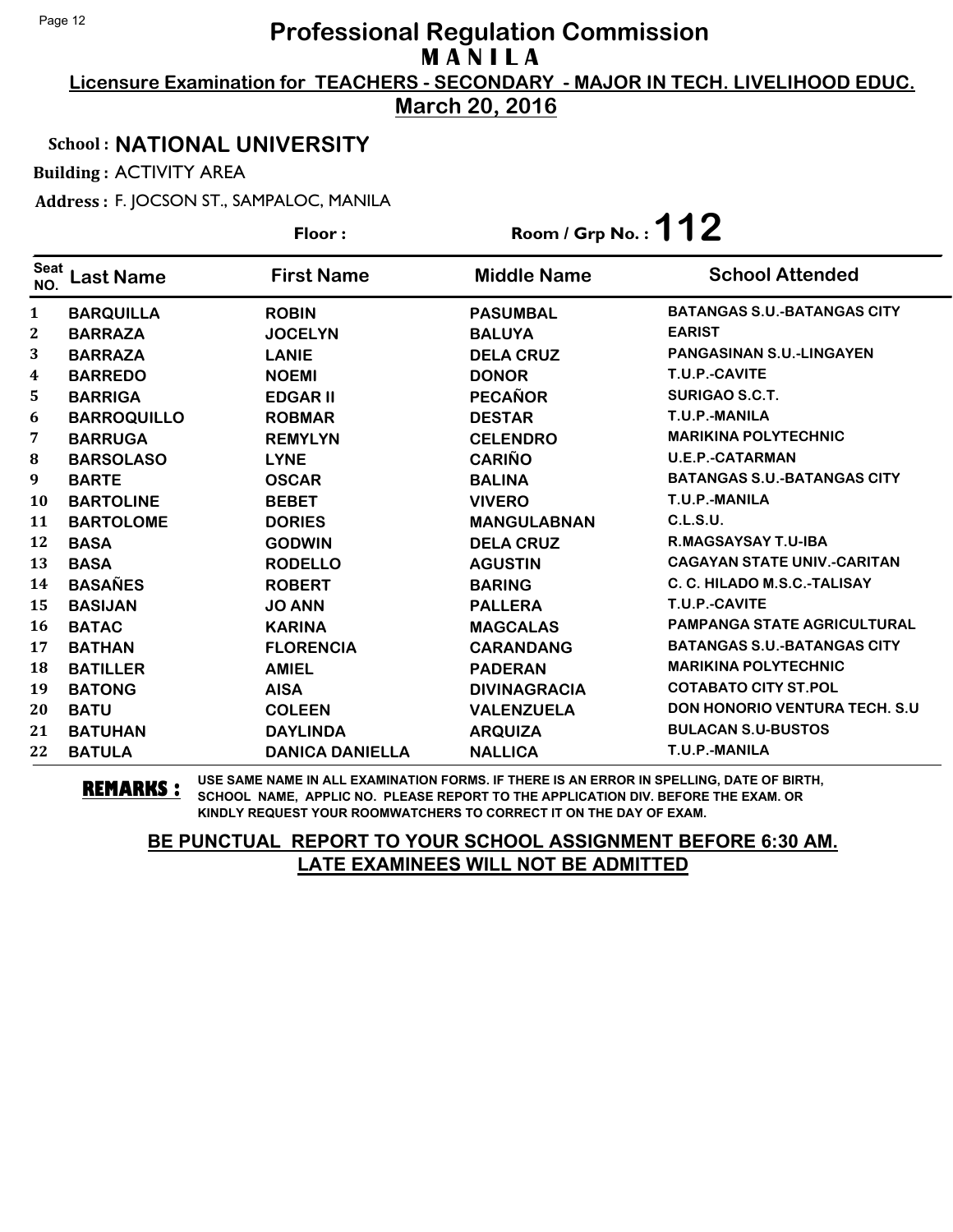**Licensure Examination for TEACHERS - SECONDARY - MAJOR IN TECH. LIVELIHOOD EDUC.**

**March 20, 2016**

### School : **NATIONAL UNIVERSITY**

Building : MAIN

Address : F. JOCSON ST., SAMPALOC, MANILA

|                    |                  | Floor:               | Room / Grp No. : $301$ |                                      |
|--------------------|------------------|----------------------|------------------------|--------------------------------------|
| <b>Seat</b><br>NO. | <b>Last Name</b> | <b>First Name</b>    | <b>Middle Name</b>     | <b>School Attended</b>               |
| $\mathbf{1}$       | <b>BAUAN</b>     | <b>MARNELLI</b>      | <b>CANTOS</b>          | <b>BATANGAS S.U.-BATANGAS CITY</b>   |
| 2                  | <b>BAUSA</b>     | <b>RAQUEL</b>        | <b>CLORES</b>          | <b>BICOL UNIV.-TABACO</b>            |
| 3                  | <b>BAUTISTA</b>  | <b>ANGELICA</b>      | <b>SANTOS</b>          | <b>BULACAN S.U-MALOLOS</b>           |
| 4                  | <b>BAUTISTA</b>  | <b>ANGELINE</b>      | <b>GAVARRA</b>         | <b>LAGUNA STATE POLYTECHNIC</b>      |
| 5.                 | <b>BAUTISTA</b>  | <b>BERNADETTE</b>    | <b>DACANAY</b>         | <b>BATAAN PENINSULA STATE U-MAIN</b> |
| 6                  | <b>BAUTISTA</b>  | <b>CRIZELENE</b>     | <b>MAURICIO</b>        | <b>T.U.P.-CAVITE</b>                 |
| 7                  | <b>BAUTISTA</b>  | <b>FLORENCE</b>      | <b>SIGUA</b>           | P.U.P.-STA. MESA                     |
| 8                  | <b>BAUTISTA</b>  | <b>ISAGANI</b>       | <b>URBANO</b>          | <b>PANGASINAN S.U.-LINGAYEN</b>      |
| 9                  | <b>BAUTISTA</b>  | <b>IVY</b>           | <b>BIANAN</b>          | T.U.P.-MANILA                        |
| <b>10</b>          | <b>BAUTISTA</b>  | <b>JENNY ROSE</b>    | <b>GATDULA</b>         | <b>BATANGAS S.U.-BATANGAS CITY</b>   |
| 11                 | <b>BAUTISTA</b>  | <b>JOEY</b>          | <b>MONTECLARO</b>      | <b>MARINDUQUE S.C.-BOAC</b>          |
| 12                 | <b>BAUTISTA</b>  | <b>MARYCAR</b>       | <b>GUYO</b>            | <b>PARADIGM COLLGS OF</b>            |
| 13                 | <b>BAUTISTA</b>  | <b>MELODY</b>        | <b>CABANTOG</b>        | <b>BATAAN PENINSULA STATE U-MAIN</b> |
| 14                 | <b>BAUTISTA</b>  | PHOEBE JOY           | <b>SANCHEZ</b>         | <b>U.S.E.P.-DAVAO CITY</b>           |
| 15                 | <b>BAUTISTA</b>  | <b>RAFAEL</b>        | <b>BABAEL</b>          | IMMA.CONCEP.COLL.-BATANGAS           |
| <b>16</b>          | <b>BAUTISTA</b>  | <b>REMEDIOS</b>      | <b>PAMINTUAN</b>       | DON HONORIO VENTURA TECH. S.U        |
| 17                 | <b>BAUTISTA</b>  | <b>RHEA</b>          | <b>TAACA</b>           | PANGASINAN S.U.-LINGAYEN             |
| 18                 | <b>BAUTISTA</b>  | <b>SARAH JANE</b>    | <b>ALFUEN</b>          | <b>MARIKINA POLYTECHNIC</b>          |
| 19                 | <b>BAYAGA</b>    | <b>MARY JOAN</b>     | <b>HERNANDEZ</b>       | P.U.P.-STA. MESA                     |
| 20                 | <b>BAYAN</b>     | <b>ANNA VICTORIA</b> | <b>TORRES</b>          | <b>BULACAN S.U-MALOLOS</b>           |
| 21                 | <b>BAYSAN</b>    | <b>JONATHAN</b>      | <b>DELA CRUZ</b>       | T.U.P.-CAVITE                        |
| 22                 | <b>BAYUDANG</b>  | <b>MELCHOR</b>       | <b>VALERA</b>          | <b>ABRA S.I.S.T.-BANGUED</b>         |

**REMARKS :** USE SAME NAME IN ALL EXAMINATION FORMS. IF THERE IS AN ERROR IN SPELLING, DATE OF BIRTH, SCHOOL NAME, APPLIC NO. PLEASE REPORT TO THE APPLICATION DIV. BEFORE THE EXAM. OR KINDLY REQUEST YOUR ROOMWATCHERS TO CORRECT IT ON THE DAY OF EXAM.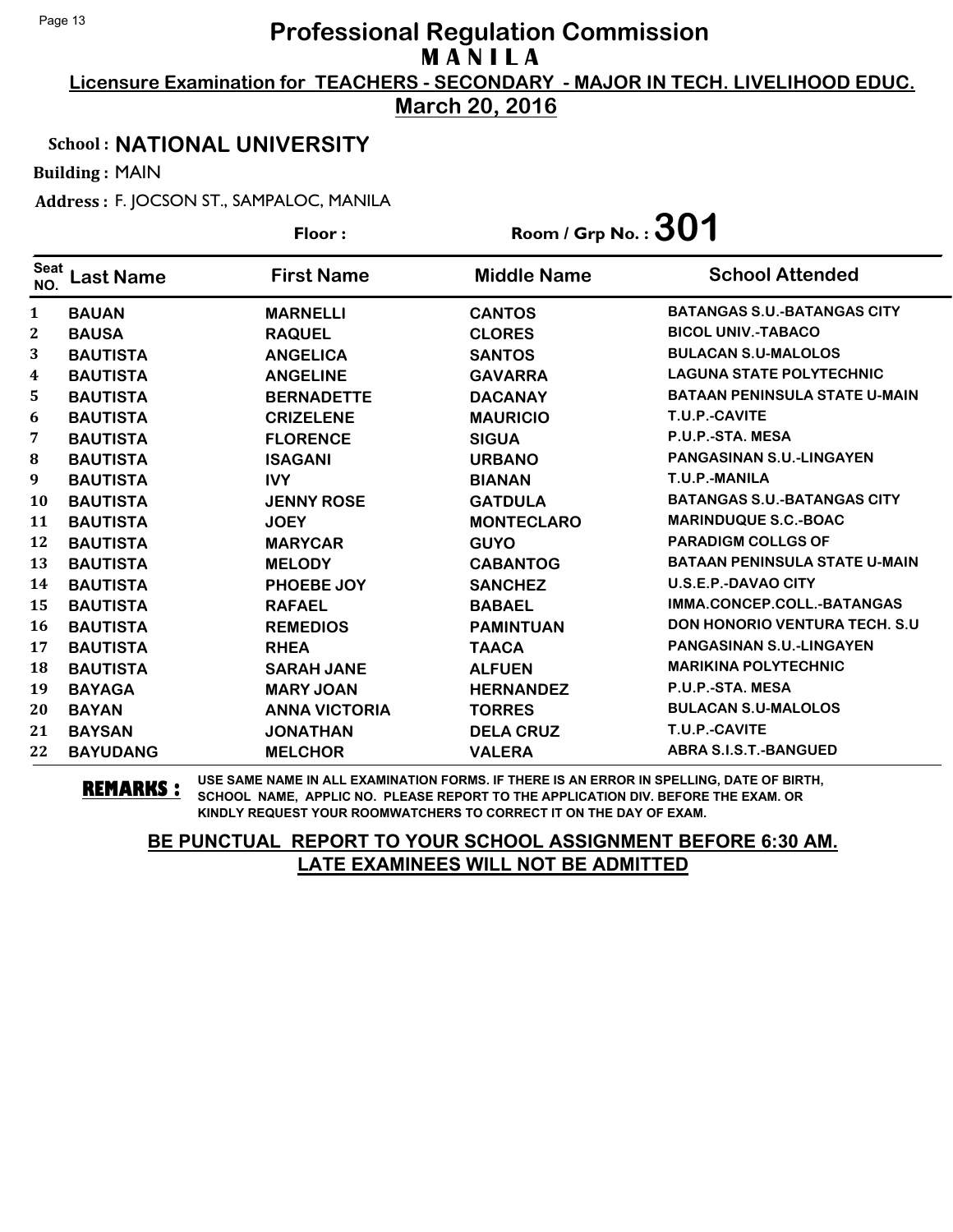**Licensure Examination for TEACHERS - SECONDARY - MAJOR IN TECH. LIVELIHOOD EDUC.**

**March 20, 2016**

### School : **NATIONAL UNIVERSITY**

Building : MAIN

Address : F. JOCSON ST., SAMPALOC, MANILA

|                    |                   | Floor:              | Room / Grp No. : $304$ |                                      |
|--------------------|-------------------|---------------------|------------------------|--------------------------------------|
| <b>Seat</b><br>NO. | <b>Last Name</b>  | <b>First Name</b>   | <b>Middle Name</b>     | <b>School Attended</b>               |
| $\mathbf{1}$       | <b>BAYUMBON</b>   | <b>MARICAR</b>      | <b>DEL ROSARIO</b>     | <b>BULACAN S.U-MALOLOS</b>           |
| 2                  | <b>BAZAR</b>      | <b>ROSIE</b>        | <b>ECHEMANE</b>        | <b>BICOL U.I.T-(BUCIT)</b>           |
| 3                  | <b>BAÑARES</b>    | <b>CHARLENE</b>     | <b>LABRINGAO</b>       | <b>MARIKINA POLYTECHNIC</b>          |
| 4                  | <b>BAÑEZ</b>      | <b>MARIANE</b>      | <b>NUÑEZ</b>           | T.U.P.-MANILA                        |
| 5                  | <b>BEDRUZ</b>     | <b>ROSALIE</b>      | <b>VIZCARRA</b>        | <b>FAR EASTERN POLY COLL</b>         |
| 6                  | <b>BELANDREZ</b>  | <b>RIZALITO</b>     | <b>DELA CRUZ</b>       | <b>CAVITE S.U.-ROSARIO</b>           |
| 7                  | <b>BELBAR</b>     | <b>JOAN THERESE</b> | <b>SILVESTRE</b>       | <b>MARIKINA POLYTECHNIC</b>          |
| 8                  | <b>BELEN</b>      | <b>CATHERINE</b>    | <b>DIMAG</b>           | <b>CAVITE S.U.-ROSARIO</b>           |
| 9                  | <b>BELICANO</b>   | <b>JAYVEE</b>       | <b>TOLENTINO</b>       | T.U.P.-MANILA                        |
| 10                 | <b>BELLO</b>      | <b>ANALIZA</b>      | <b>TAN</b>             | <b>SAMAR STATE UNIV.</b>             |
| 11                 | <b>BELMONTE</b>   | <b>JESELENE</b>     | <b>MARZAN</b>          | P.U.P.-BATAAN                        |
| 12                 | <b>BELTRAN</b>    | <b>JANICE</b>       | <b>PELAGIO</b>         | <b>DON HONORIO VENTURA TECH. S.U</b> |
| 13                 | <b>BENEDICTOS</b> | <b>ARLENE</b>       | <b>MAGSAKAY</b>        | <b>BULACAN S.U-MALOLOS</b>           |
| 14                 | <b>BENLOT</b>     | <b>ZENNY</b>        | <b>TAYUM</b>           | P.U.P.-STA. MESA                     |
| 15                 | <b>BERGANIO</b>   | <b>ABEGAIL</b>      | <b>TABAN-UD</b>        | <b>EARIST</b>                        |
| 16                 | <b>BERMEJO</b>    | <b>ANITA</b>        | <b>FERNANDEZ</b>       | T.U.P.-MANILA                        |
| 17                 | <b>BERMUDEZ</b>   | <b>CARL MICHAEL</b> | <b>LUHA</b>            | <b>EARIST</b>                        |
| 18                 | <b>BERMUDEZ</b>   | <b>MARILOU</b>      | <b>CALOMOT</b>         | T.U.P.-MANILA                        |
| 19                 | <b>BERNABE</b>    | <b>ELLYN</b>        | <b>SALVADOR</b>        | <b>MARIKINA POLYTECHNIC</b>          |
| 20                 | <b>BERNABE</b>    | <b>VALERIE JOY</b>  | <b>MUPAS</b>           | <b>DON HONORIO VENTURA TECH. S.U</b> |
| 21                 | <b>BERNADOS</b>   | <b>DINA</b>         | <b>DAGANGON</b>        | ZAMBO.CITY STATE POLY, COLL.         |
| 22                 | <b>BERNALES</b>   | <b>GENEVA</b>       | <b>SOLANO</b>          | <b>EARIST</b>                        |

**REMARKS :** USE SAME NAME IN ALL EXAMINATION FORMS. IF THERE IS AN ERROR IN SPELLING, DATE OF BIRTH, SCHOOL NAME, APPLIC NO. PLEASE REPORT TO THE APPLICATION DIV. BEFORE THE EXAM. OR KINDLY REQUEST YOUR ROOMWATCHERS TO CORRECT IT ON THE DAY OF EXAM.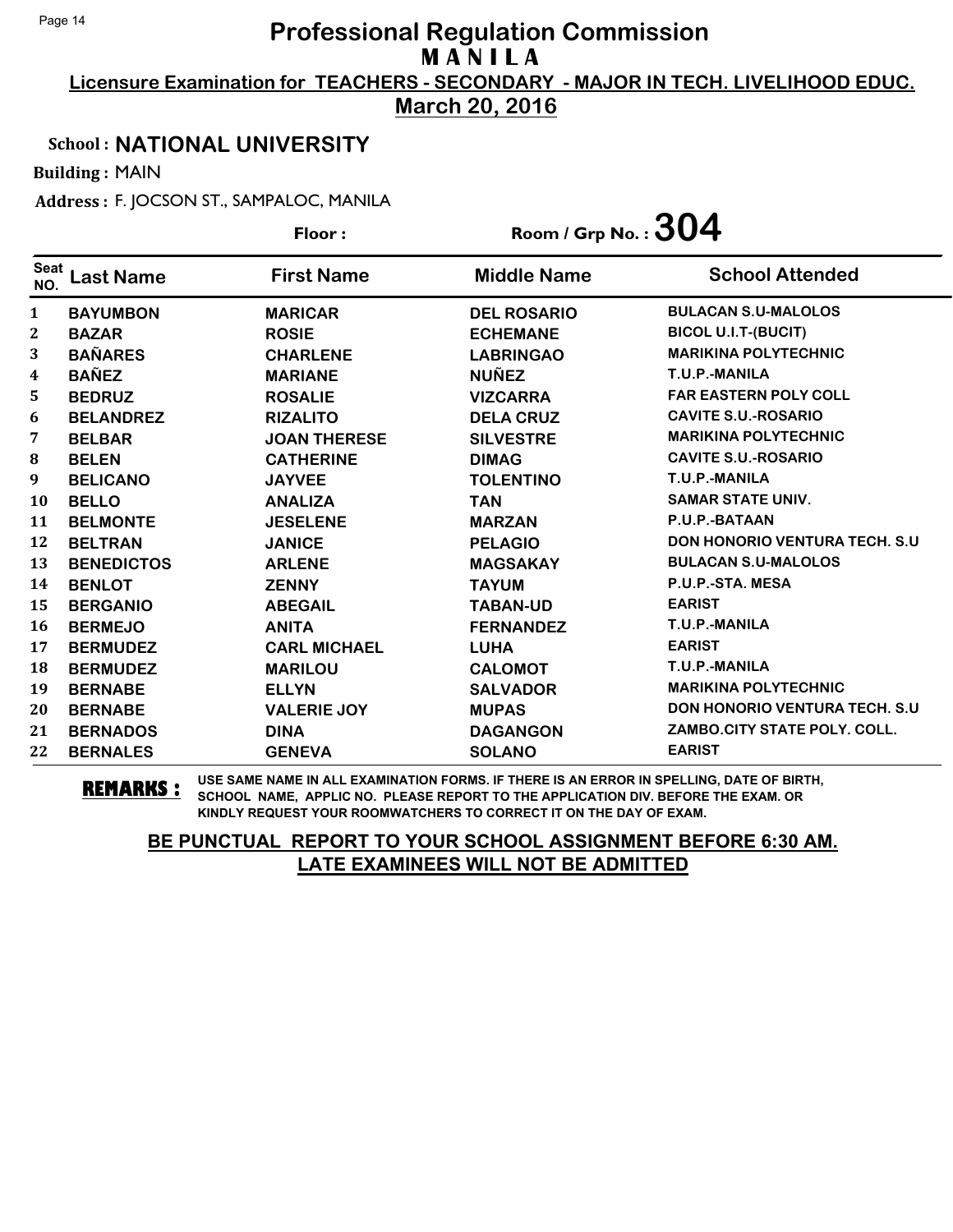**Licensure Examination for TEACHERS - SECONDARY - MAJOR IN TECH. LIVELIHOOD EDUC.**

**March 20, 2016**

### School : **NATIONAL UNIVERSITY**

Building : MAIN

Address : F. JOCSON ST., SAMPALOC, MANILA

|                    |                   | Floor:                | Room / Grp No. : $306$ |                                       |
|--------------------|-------------------|-----------------------|------------------------|---------------------------------------|
| <b>Seat</b><br>NO. | <b>Last Name</b>  | <b>First Name</b>     | <b>Middle Name</b>     | <b>School Attended</b>                |
| $\mathbf{1}$       | <b>BERNALES</b>   | <b>NUEL</b>           | <b>DALANGIN</b>        | SO.LEYTE S.U.-SOGOD                   |
| 2                  | <b>BERNARDO</b>   | <b>EDWARD</b>         | <b>GAZA</b>            | <b>P.U.P - GEN.LUNA QUEZON CAMPUS</b> |
| 3                  | <b>BERNARDO</b>   | <b>GERALDBEE</b>      | <b>LAZARO</b>          | <b>BULACAN S.U-MALOLOS</b>            |
| 4                  | <b>BERNARDO</b>   | <b>JONATHAN</b>       | <b>MAGTIRA</b>         | <b>BATAAN PENINSULA STATE</b>         |
| 5                  | <b>BERTULFO</b>   | <b>NEMFA</b>          | <b>TRIBIANA</b>        | <b>MARIKINA POLYTECHNIC</b>           |
| 6                  | <b>BESA</b>       | <b>JOE MARIE</b>      | <b>CAGANDAHAN</b>      | W.V.C.S.T.-LA PAZ                     |
| 7                  | <b>BIAGAN</b>     | <b>MELODY</b>         | <b>LIMBO</b>           | <b>VALENZUELA C.P.C.</b>              |
| 8                  | <b>BIAGTAN</b>    | <b>NIKKA</b>          | <b>GUBALLA</b>         | P.U.P.-STA. MESA                      |
| 9                  | <b>BICAL</b>      | <b>REYNALDO</b>       | <b>CACERES</b>         | <b>U OF RIZAL SYS.-RODRIGUEZ</b>      |
| 10                 | <b>BICUA</b>      | <b>PRECIOUS ANN</b>   | <b>BAYOLA</b>          | <b>U OF RIZAL SYS.-TAYTAY</b>         |
| 11                 | <b>BIE</b>        | <b>GLAIZA</b>         | <b>PINEDA</b>          | <b>DON HONORIO VENTURA TECH. S.U.</b> |
| 12                 | <b>BIGTAS</b>     | <b>JOSELITO</b>       | <b>BATBAT</b>          | <b>BULACAN S.U-MALOLOS</b>            |
| 13                 | <b>BIGTAS</b>     | <b>JOSEPH</b>         | <b>BATBAT</b>          | <b>BULACAN S.U-MALOLOS</b>            |
| 14                 | <b>BILLOSILLO</b> | <b>REBECCA</b>        | <b>NUARIN</b>          | UNIV.OF PANGASINAN                    |
| 15                 | <b>BINAG</b>      | <b>MARITES</b>        | <b>BINGAYAN</b>        | T.U.P.-MANILA                         |
| 16                 | <b>BINARAO</b>    | <b>CEFERINO JR</b>    | <b>ZINGAPAN</b>        | T.U.P.-MANILA                         |
| 17                 | <b>BINAY</b>      | <b>RANDOLF</b>        | <b>DE AUSTRIA</b>      | <b>EARIST</b>                         |
| 18                 | <b>BINUYA</b>     | <b>CARMEN</b>         | <b>LIBRA</b>           | N.E.U.S.T-CABANATUAN CITY             |
| 19                 | <b>BIORE</b>      | <b>CATHY</b>          | <b>PASTRANA</b>        | UNIVERSITY OF CALOOCAN CITY(for. CC   |
| 20                 | <b>BIRON</b>      | <b>DICKSON</b>        | <b>BALLAIS</b>         | <b>EVSU-TACLOBAN</b>                  |
| 21                 | <b>BLAN</b>       | <b>LILIBETH</b>       | <b>PARADO</b>          | <b>EVSU-TACLOBAN</b>                  |
| 22                 | <b>BOA</b>        | <b>SHERMAGNE JEAN</b> | <b>VILLANUEVA</b>      | <b>BATANGAS S.U.-BATANGAS CITY</b>    |

**REMARKS :** USE SAME NAME IN ALL EXAMINATION FORMS. IF THERE IS AN ERROR IN SPELLING, DATE OF BIRTH, SCHOOL NAME, APPLIC NO. PLEASE REPORT TO THE APPLICATION DIV. BEFORE THE EXAM. OR KINDLY REQUEST YOUR ROOMWATCHERS TO CORRECT IT ON THE DAY OF EXAM.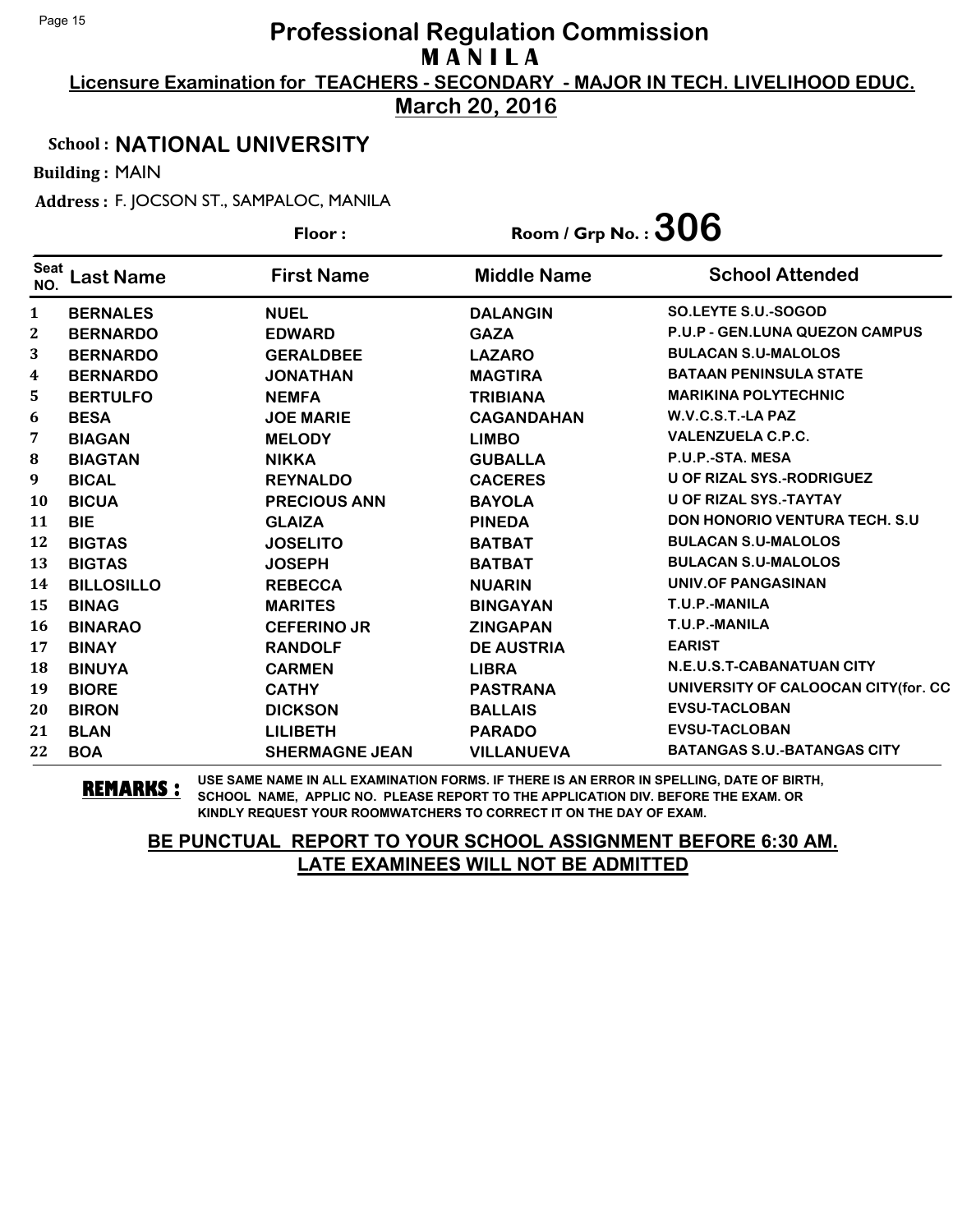**Licensure Examination for TEACHERS - SECONDARY - MAJOR IN TECH. LIVELIHOOD EDUC.**

**March 20, 2016**

### School : **NATIONAL UNIVERSITY**

Building : MAIN

Address : F. JOCSON ST., SAMPALOC, MANILA

|                    |                  | Floor:                  | Room / Grp No. : $308$ |                                          |
|--------------------|------------------|-------------------------|------------------------|------------------------------------------|
| <b>Seat</b><br>NO. | <b>Last Name</b> | <b>First Name</b>       | <b>Middle Name</b>     | <b>School Attended</b>                   |
| 1                  | <b>BOAC</b>      | <b>GENILYN</b>          | <b>MORIS</b>           | T.U.P.-MANILA                            |
| $\mathbf{2}$       | <b>BOCAUTO</b>   | <b>NENITA</b>           | <b>MATAAC</b>          | P.U.P.-BATAAN                            |
| 3                  | <b>BOLANTE</b>   | <b>BABYLYN</b>          | <b>VERGARA</b>         | <b>BATANGAS S.U. (for. JPLPC) MALVAR</b> |
| 4                  | <b>BOLO</b>      | <b>FATIMA</b>           | <b>GABA</b>            | <b>VALENZUELA C.P.C.</b>                 |
| 5                  | <b>BOLOCON</b>   | <b>JACKIE</b>           | <b>GAREJO</b>          | <b>EARIST</b>                            |
| 6                  | <b>BOLOS</b>     | <b>MARY JANE</b>        | <b>DALINGAY</b>        | <b>CAGAYAN STATE UNIV.-TUGUEGARAO</b>    |
| 7                  | <b>BONIFACIO</b> | <b>CHARMAINE JOY</b>    | <b>PINEDA</b>          | <b>PAMPANGA STATE AGRICULTURAL</b>       |
| 8                  | <b>BONIFACIO</b> | <b>KHAYE</b>            | <b>ESTOPEL</b>         | <b>MARIKINA POLYTECHNIC</b>              |
| 9                  | <b>BONIFACIO</b> | <b>RAINNIER VINCENT</b> | <b>CUEVAS</b>          | UNIVERSITY OF CALOOCAN CITY(for. CC      |
| 10                 | <b>BONIFACIO</b> | <b>REALYN</b>           | <b>MAHONES</b>         | <b>MARIKINA POLYTECHNIC</b>              |
| 11                 | <b>BONILLA</b>   | <b>LESTER</b>           | <b>VINUYA</b>          | <b>PAMPANGA STATE AGRICULTURAL</b>       |
| 12                 | <b>BONITA</b>    | <b>ANNABELLE</b>        | <b>DELABASAN</b>       | <b>NORTHWEST SAMAR S.U.</b>              |
| 13                 | <b>BONTIA</b>    | <b>HAZEL LYN</b>        | <b>PALOMADO</b>        | <b>EARIST</b>                            |
| 14                 | <b>BORJA</b>     | <b>APRIL ANNE</b>       | <b>THABOR</b>          | <b>BULACAN S.U-MALOLOS</b>               |
| 15                 | <b>BORJA</b>     | <b>FAITH ARKEM</b>      | <b>PEREZ</b>           | <b>PAMPANGA STATE AGRICULTURAL</b>       |
| 16                 | <b>BORJA</b>     | <b>MARY ANTHONETTE</b>  | <b>PEREIRA</b>         | T.U.P.-MANILA                            |
| 17                 | <b>BORQUILLO</b> | <b>JUFREY</b>           | <b>SUNIGA</b>          | <b>CAGAYAN STATE UNIV.-TUGUEGARAO</b>    |
| 18                 | <b>BOÑULA</b>    | <b>HELEN</b>            | <b>ANONAR</b>          | <b>CAVITE S.U.-NAIC</b>                  |
| 19                 | <b>BRAVO</b>     | <b>CARLEEN JOYCE</b>    | <b>OLALIA</b>          | UNIVERSITY OF CALOOCAN CITY (for. CC     |
| 20                 | <b>BRAZAN</b>    | <b>SHAINA</b>           | <b>CABELIN</b>         | T.U.P.-CAVITE                            |
| 21                 | <b>BRIN</b>      | <b>MARCOSA</b>          | <b>COMPRA</b>          | <b>SURIGAO NORTE S.A.T.</b>              |
| 22                 | <b>BRINGAS</b>   | <b>RUTH</b>             | <b>VILLAROYA</b>       | <b>EARIST</b>                            |

**REMARKS :** USE SAME NAME IN ALL EXAMINATION FORMS. IF THERE IS AN ERROR IN SPELLING, DATE OF BIRTH, SCHOOL NAME, APPLIC NO. PLEASE REPORT TO THE APPLICATION DIV. BEFORE THE EXAM. OR KINDLY REQUEST YOUR ROOMWATCHERS TO CORRECT IT ON THE DAY OF EXAM.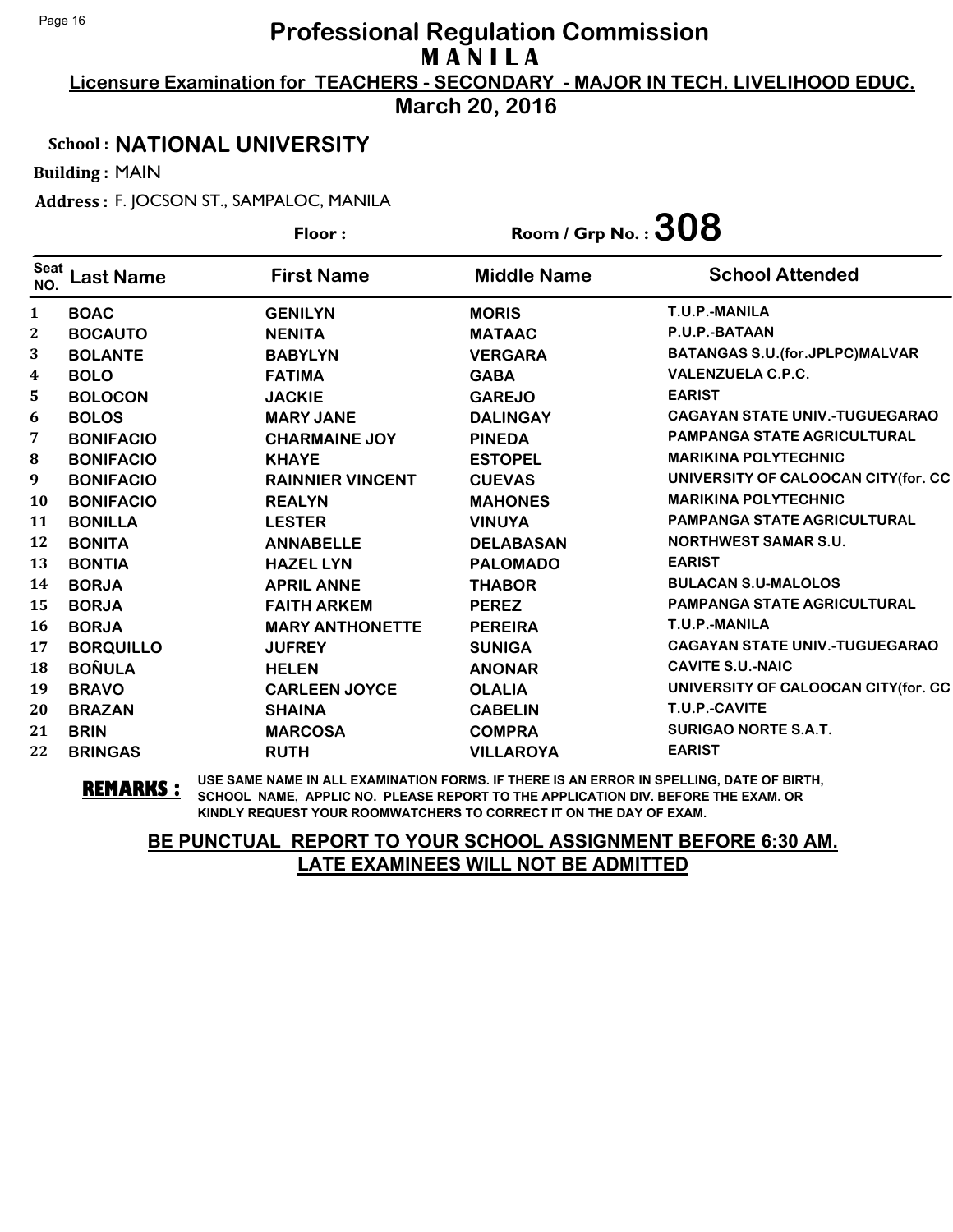**Licensure Examination for TEACHERS - SECONDARY - MAJOR IN TECH. LIVELIHOOD EDUC.**

**March 20, 2016**

### School : **NATIONAL UNIVERSITY**

Building : MAIN

Address : F. JOCSON ST., SAMPALOC, MANILA

|                    |                   | Floor:            | Room / Grp No. : $310$ |                                       |
|--------------------|-------------------|-------------------|------------------------|---------------------------------------|
| <b>Seat</b><br>NO. | <b>Last Name</b>  | <b>First Name</b> | <b>Middle Name</b>     | <b>School Attended</b>                |
| $\mathbf{1}$       | <b>BRIOLA</b>     | <b>ARLYN</b>      | <b>DE JESUS</b>        | <b>DON HONORIO VENTURA TECH. S.U.</b> |
| 2                  | <b>BRIONES</b>    | <b>CHERISH</b>    | <b>MERLE</b>           | P.U.P.-MULANAY                        |
| 3                  | <b>BRIONES</b>    | <b>LOURDES</b>    | <b>DAYAO</b>           | N.E.U.S.T-SAN ISIDRO                  |
| 4                  | <b>BRIÑOLA</b>    | <b>MARY ANN</b>   | <b>RIVERA</b>          | T.U.P.-MANILA                         |
| 5                  | <b>BRONDO</b>     | <b>ERIC</b>       | <b>ABALO</b>           | <b>MARIKINA POLYTECHNIC</b>           |
| 6                  | <b>BROZAS</b>     | <b>MARY GRACE</b> | <b>GUZMAN</b>          | <b>VALENZUELA C.P.C.</b>              |
| 7                  | <b>BRUN</b>       | <b>DYLENE</b>     | <b>INDITA</b>          | <b>EVSU-TACLOBAN</b>                  |
| 8                  | <b>BUBAN</b>      | <b>MARIBEL</b>    | <b>BUEN</b>            | <b>EARIST</b>                         |
| 9                  | <b>BUE</b>        | <b>ANNABEL</b>    | <b>LAURETA</b>         | T.U.P.-MANILA                         |
| <b>10</b>          | <b>BUENDIA</b>    | <b>MARDY</b>      | <b>BUENCONSEJO</b>     | <b>LAGUNA STATE POLYTECHNIC</b>       |
| 11                 | <b>BUENO</b>      | <b>CATHERINE</b>  | <b>SIA</b>             | <b>EARIST</b>                         |
| 12                 | <b>BUHAY</b>      | <b>ANDRO</b>      | <b>BAUTISTA</b>        | <b>CAVITE S.U.-INDANG</b>             |
| 13                 | <b>BUHAY</b>      | <b>IRENEA</b>     | <b>DE LUNAS</b>        | IMMA.CONCEP.COLL.-BATANGAS            |
| 14                 | <b>BULACJA</b>    | <b>MARICRIS</b>   | <b>GAGARIN</b>         | T.U.P.-MANILA                         |
| 15                 | <b>BULAWIT</b>    | <b>BERNA</b>      | <b>AMUYAN</b>          | P.U.P.-COMMONWEALTH                   |
| 16                 | <b>BUNAO</b>      | <b>MYRNA</b>      | <b>DUCAY</b>           | <b>U OF RIZAL SYS.-TAYTAY</b>         |
| 17                 | <b>BUNYI</b>      | <b>LOVELY</b>     | <b>DIOSO</b>           | <b>PANGASINAN S.U.-STA MARIA</b>      |
| 18                 | <b>BURAGA</b>     | <b>MACHALYN</b>   | <b>BAGUNU</b>          | <b>ISABELA S.U.-CABAGAN</b>           |
| 19                 | <b>BUSTAMANTE</b> | <b>EMERSON</b>    | <b>MENDOZA</b>         | <b>BULACAN S.U-MALOLOS</b>            |
| 20                 | <b>BUSTAMANTE</b> | <b>SIMONETTE</b>  | <b>DIMAPILIS</b>       | <b>BULACAN S.U-BUSTOS</b>             |
| 21                 | <b>BUSTENERA</b>  | <b>ELSIE</b>      | <b>BADONG</b>          | <b>CALABANGA POLYTECH, COLL.</b>      |
| 22                 | <b>BUSTOS</b>     | <b>ROSE ANN</b>   | <b>FERNANDO</b>        | <b>DON HONORIO VENTURA TECH. S.U</b>  |

**REMARKS :** USE SAME NAME IN ALL EXAMINATION FORMS. IF THERE IS AN ERROR IN SPELLING, DATE OF BIRTH, SCHOOL NAME, APPLIC NO. PLEASE REPORT TO THE APPLICATION DIV. BEFORE THE EXAM. OR KINDLY REQUEST YOUR ROOMWATCHERS TO CORRECT IT ON THE DAY OF EXAM.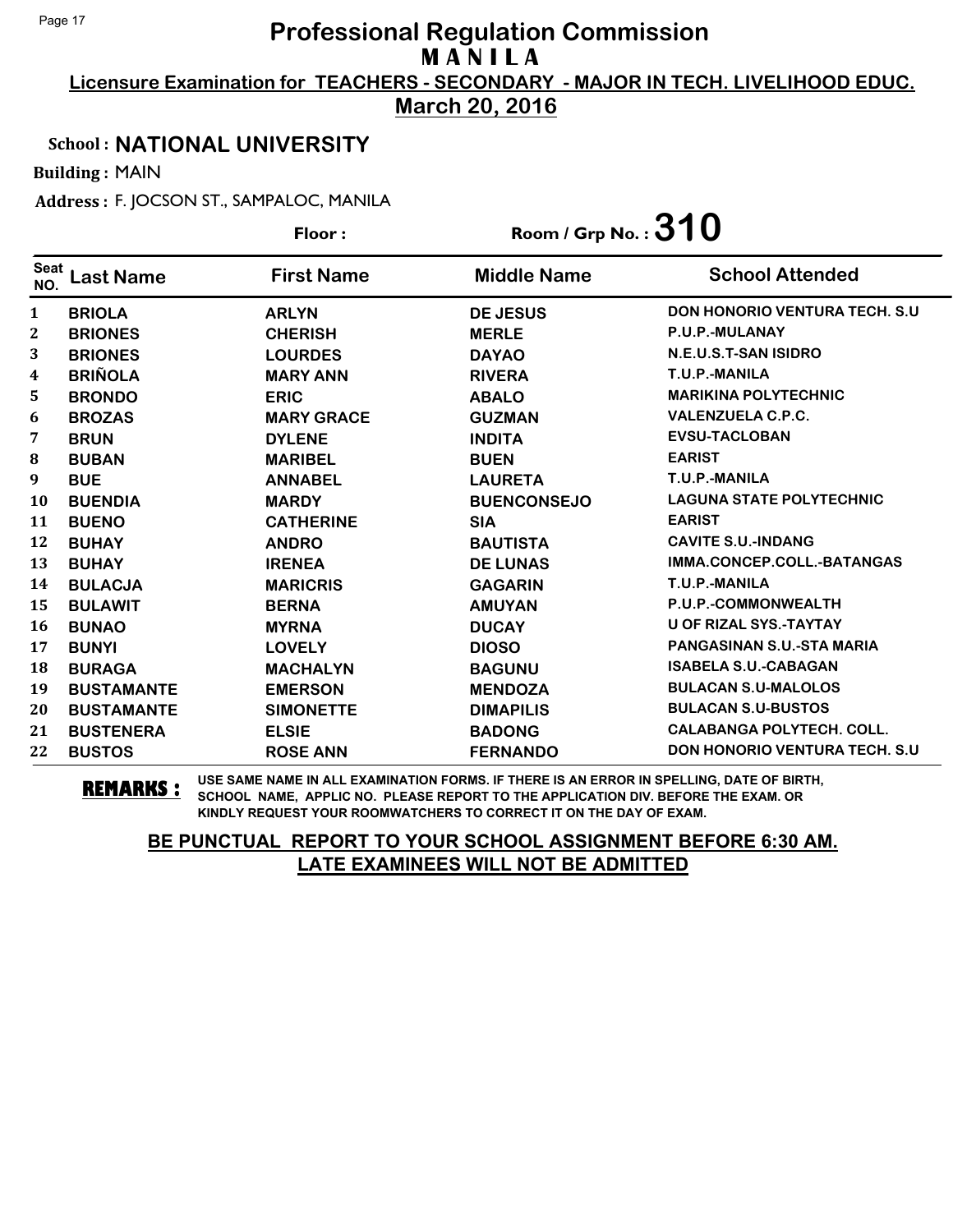**Licensure Examination for TEACHERS - SECONDARY - MAJOR IN TECH. LIVELIHOOD EDUC.**

**March 20, 2016**

### School : **NATIONAL UNIVERSITY**

Building : MAIN

Address : F. JOCSON ST., SAMPALOC, MANILA

|                  |                   | Floor:             | Room / Grp No.: $312$ |                                        |
|------------------|-------------------|--------------------|-----------------------|----------------------------------------|
| Seat<br>NO.      | <b>Last Name</b>  | <b>First Name</b>  | <b>Middle Name</b>    | <b>School Attended</b>                 |
| 1                | <b>BUTED</b>      | <b>JEAN</b>        | <b>BALINTAY</b>       | <b>R.MAGSAYSAY T.U-CASTILLEJOS</b>     |
| $\mathbf{2}$     | <b>BUTUHAN</b>    | <b>VERNADETH</b>   | <b>REYES</b>          | <b>BULACAN NAT.AGRIC SC</b>            |
| 3                | <b>CABACANG</b>   | <b>MARYJANE</b>    | <b>MANTAL</b>         | <b>RIZAL TECH UNIV</b>                 |
| 4                | <b>CABADING</b>   | <b>GINA</b>        | <b>AGUDERA</b>        | UNIVERSITY OF CALOOCAN CITY(for. CC    |
| 5                | <b>CABADING</b>   | <b>RODELYN</b>     | <b>APILADO</b>        | <b>BATAAN PENINSULA STATE</b>          |
| 6                | <b>CABAG-IRAN</b> | <b>CINDY</b>       | <b>EDER</b>           | <b>SURIGAO S.C.T.</b>                  |
| 7                | <b>CABALDA</b>    | <b>EDWIN</b>       | <b>FACTOR</b>         | <b>PALAWAN STATE U-CUYO</b>            |
| 8                | <b>CABANATAN</b>  | <b>REY</b>         | <b>SAUCELO</b>        | <b>EASTERN SAMAR STATE U - SALCEDO</b> |
| $\boldsymbol{9}$ | <b>CABANTOG</b>   | <b>REGIENALD</b>   | <b>VILLANUEVA</b>     | <b>LAGUNA STATE POLYTECHNIC</b>        |
| <b>10</b>        | <b>CABASAG</b>    | <b>JAY MARK</b>    | <b>CAPISTRANO</b>     | P.U.P.-STA. MESA                       |
| 11               | <b>CABE</b>       | <b>ARNOLD</b>      | <b>SEMPIO</b>         | <b>IETI COLL.</b>                      |
| 12               | <b>CABER</b>      | <b>RONALYN</b>     | <b>DANIEL</b>         | <b>CAGAYAN STATE</b>                   |
| 13               | <b>CABERIO</b>    | <b>EDELYN</b>      | <b>BAGOYORO</b>       | <b>MARIKINA POLYTECHNIC</b>            |
| 14               | <b>CABERTO</b>    | <b>VALERIE</b>     | <b>SALUDO</b>         | <b>EARIST</b>                          |
| 15               | <b>CABIAS</b>     | <b>ALEX</b>        | <b>TAMPADONG</b>      | <b>EVSU-TANAUAN CAMPUS</b>             |
| 16               | <b>CABICO</b>     | <b>VEJIE</b>       | <b>DAYAG</b>          | <b>COLL. FOR RESEARCH &amp; TECH.</b>  |
| 17               | <b>CABILDO</b>    | <b>ALBERT</b>      | <b>CERVANTES</b>      | ADVENTIST UNIV OF THE PHIL.            |
| 18               | <b>CABILES</b>    | <b>LIZA</b>        | <b>HERMINA</b>        | U OF RIZAL SYS.-MORONG                 |
| 19               | <b>CABOBOY</b>    | <b>NORLITO</b>     | <b>SALAS</b>          | <b>EVSU-TACLOBAN</b>                   |
| 20               | <b>CABRAL</b>     | <b>SARAH MARIE</b> | <b>RAYMUNDO</b>       | <b>EARIST</b>                          |
| 21               | <b>CABUQUIN</b>   | <b>JULIE MAE</b>   | <b>BACALANDO</b>      | <b>MARIKINA POLYTECHNIC</b>            |
| 22               | <b>CABUS</b>      | <b>PRECIOUS</b>    | <b>VILLANUEVA</b>     | <b>MARIKINA POLYTECHNIC</b>            |

**REMARKS :** USE SAME NAME IN ALL EXAMINATION FORMS. IF THERE IS AN ERROR IN SPELLING, DATE OF BIRTH, SCHOOL NAME, APPLIC NO. PLEASE REPORT TO THE APPLICATION DIV. BEFORE THE EXAM. OR KINDLY REQUEST YOUR ROOMWATCHERS TO CORRECT IT ON THE DAY OF EXAM.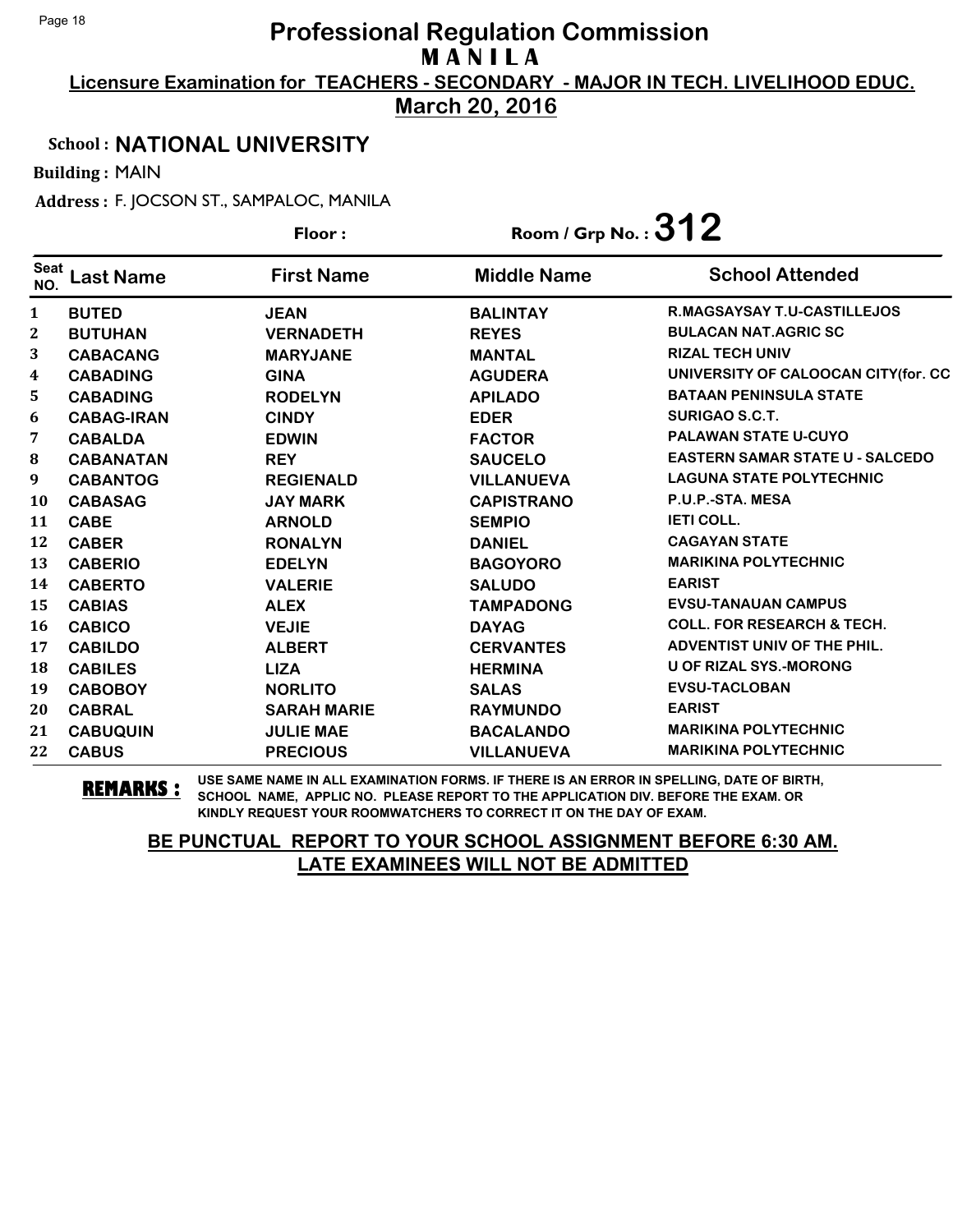**Licensure Examination for TEACHERS - SECONDARY - MAJOR IN TECH. LIVELIHOOD EDUC.**

**March 20, 2016**

### School : **NATIONAL UNIVERSITY**

Building : MAIN

Address : F. JOCSON ST., SAMPALOC, MANILA

|                    |                     | Floor:                  | Room / Grp No. : $314$ |                                        |
|--------------------|---------------------|-------------------------|------------------------|----------------------------------------|
| <b>Seat</b><br>NO. | <b>Last Name</b>    | <b>First Name</b>       | <b>Middle Name</b>     | <b>School Attended</b>                 |
| $\mathbf{1}$       | <b>CACHOLA</b>      | <b>RENZO</b>            | <b>GUIAO</b>           | T.U.P.-MANILA                          |
| $\boldsymbol{2}$   | <b>CADA</b>         | <b>BENJAMIN JOSE JR</b> | <b>ABUNDA</b>          | P.U.P.-COMMONWEALTH                    |
| 3                  | <b>CADASE</b>       | <b>DIANA</b>            | <b>ACASIO</b>          | C. C. HILADO M.S.C.-TALISAY            |
| 4                  | <b>CADUADA</b>      | <b>LISA MARIE</b>       | <b>OBSANGA</b>         | POLY.S.C.-SIBALOM                      |
| 5                  | <b>CAGATA</b>       | <b>VON RYAN</b>         | <b>BORDEOS</b>         | <b>MARIKINA POLYTECHNIC</b>            |
| 6                  | <b>CAGUIOA</b>      | <b>KRYSTLER KATE</b>    | <b>LORICA</b>          | P.N.U.-MANILA                          |
| 7                  | <b>CAINONG</b>      | <b>GREG</b>             | <b>GONZAGA</b>         | <b>EASTERN SAMAR STATE U - GUIUAN</b>  |
| ${\bf 8}$          | <b>CAIS</b>         | <b>MANUELA</b>          | <b>MONDAY</b>          | UNIVERSITY OF CALOOCAN CITY (for. CC   |
| 9                  | <b>CAJANDAB</b>     | <b>ANA</b>              | <b>ARGOTA</b>          | <b>U.E.P.-CATARMAN</b>                 |
| 10                 | <b>CAJUMBAN</b>     | <b>RIZA</b>             | <b>GUDISAN</b>         | <b>U OF RIZAL SYS.-MORONG</b>          |
| 11                 | <b>CALAGUAS</b>     | <b>JULIE ANN</b>        | <b>DIZON</b>           | <b>PAMPANGA STATE AGRICULTURAL</b>     |
| 12                 | <b>CALAMA-AN</b>    | <b>SHERYL MAE</b>       | <b>MORALES</b>         | W.V.S.U.-LAMBUNAO                      |
| 13                 | <b>CALANGIAN</b>    | <b>ARLENE</b>           | <b>CUSTODIO</b>        | <b>PANGASINAN S.U.-SAN CARLOS CITY</b> |
| 14                 | <b>CALATARO</b>     | <b>AILEEN</b>           | <b>LUMIBAO</b>         | N.E.U.S.T-CABANATUAN CITY              |
| 15                 | <b>CALI</b>         | <b>SOWAIB</b>           | <b>SARIP</b>           | LANAO NAT. C.A.T.                      |
| 16                 | <b>CALICDAN</b>     | <b>MARIE</b>            | <b>CUNTAPAY</b>        | <b>EARIST</b>                          |
| 17                 | <b>CALILAN</b>      | <b>DEA RITA</b>         | <b>NAVASCA</b>         | P.U.P.-BATAAN                          |
| 18                 | <b>CALINGASAN</b>   | <b>RONALYN</b>          | <b>CADAGUIT</b>        | T.U.P.-MANILA                          |
| 19                 | <b>CALIWARA</b>     | <b>EDGAR MARFEL</b>     | <b>PALMA</b>           | <b>TARLAC STATE UNIV.</b>              |
| 20                 | <b>CALLEJA</b>      | <b>JERIC</b>            | <b>CANDO</b>           | N.E.U.S.T-GABALDON                     |
| 21                 | <b>CALO</b>         | <b>GUNDEL</b>           | <b>MOZAR</b>           | <b>SURIGAO S.C.T.</b>                  |
| 22                 | <b>CALONGCAGONG</b> | <b>PERLITA</b>          | <b>ULTRA</b>           | <b>U.E.P.-CATUBIG</b>                  |

**REMARKS :** USE SAME NAME IN ALL EXAMINATION FORMS. IF THERE IS AN ERROR IN SPELLING, DATE OF BIRTH, SCHOOL NAME, APPLIC NO. PLEASE REPORT TO THE APPLICATION DIV. BEFORE THE EXAM. OR KINDLY REQUEST YOUR ROOMWATCHERS TO CORRECT IT ON THE DAY OF EXAM.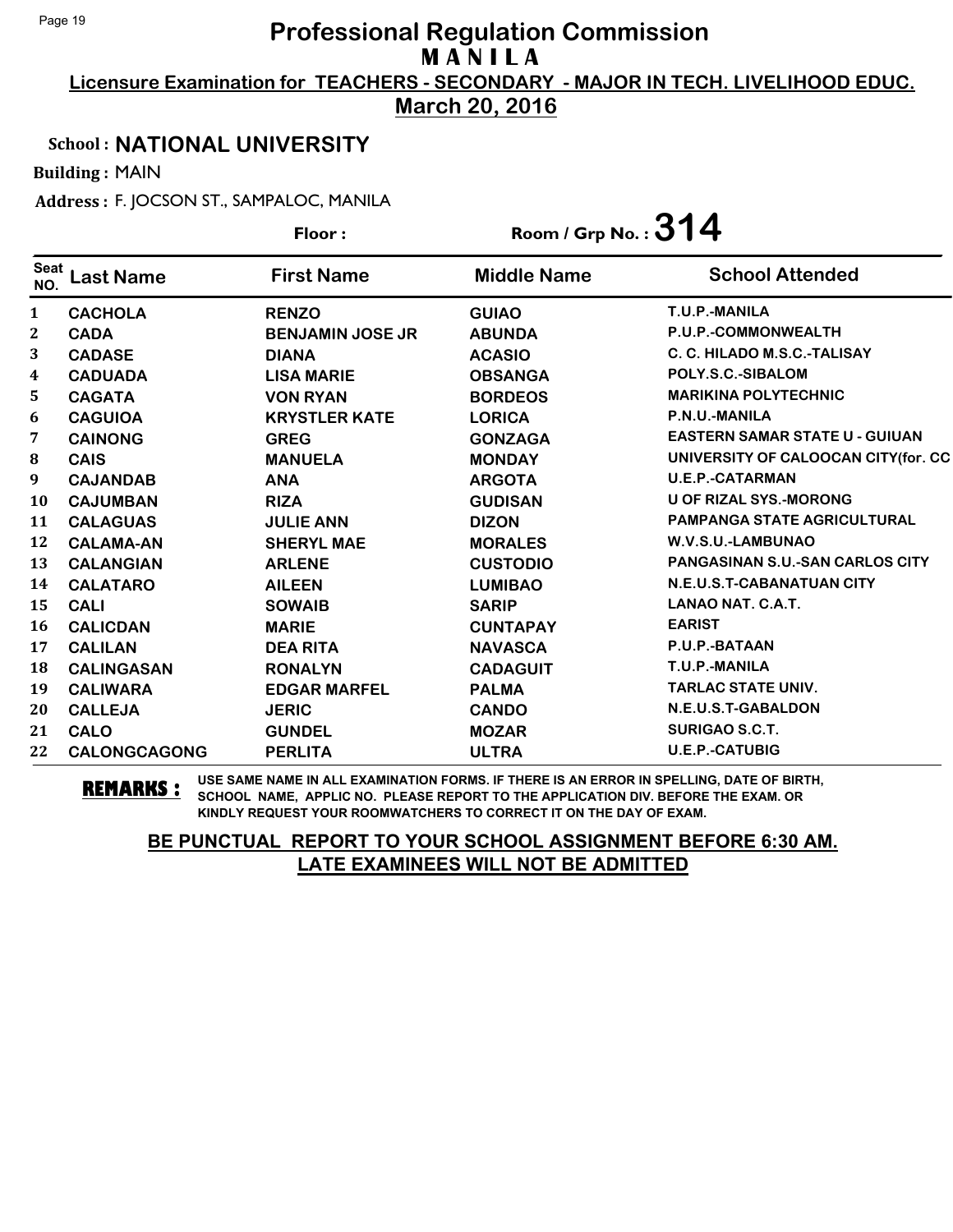**Licensure Examination for TEACHERS - SECONDARY - MAJOR IN TECH. LIVELIHOOD EDUC.**

**March 20, 2016**

### School : **NATIONAL UNIVERSITY**

Building : MAIN

Address : F. JOCSON ST., SAMPALOC, MANILA

|                    |                     | Floor:                | Room / Grp No. : $501$ |                                         |
|--------------------|---------------------|-----------------------|------------------------|-----------------------------------------|
| <b>Seat</b><br>NO. | <b>Last Name</b>    | <b>First Name</b>     | <b>Middle Name</b>     | <b>School Attended</b>                  |
| $\mathbf{1}$       | <b>CALPO</b>        | <b>CLAUDINE</b>       | <b>LONTOC</b>          | <b>EARIST</b>                           |
| 2                  | <b>CALVADORES</b>   | <b>EDNA</b>           | <b>PASQUITO</b>        | <b>EASTERN SAMAR STATE U - SALCEDO</b>  |
| 3                  | <b>CAMACHO</b>      | <b>LEONIZA</b>        | <b>BAYOT</b>           | ZAMBO.CITY STATE POLY. COLL.            |
| 4                  | <b>CAMANTOY</b>     | <b>KERVIN</b>         | <b>BELLA</b>           | <b>EARIST</b>                           |
| 5.                 | <b>CAMBRE</b>       | <b>JOANNA MAY</b>     | <b>DANAO</b>           | T.U.P.-MANILA                           |
| 6                  | <b>CAMIGUING</b>    | <b>JAYME LOU</b>      | <b>MERCADO</b>         | T.U.P.-MANILA                           |
| 7                  | <b>CAMMA</b>        | <b>MARIVIC</b>        | <b>CAMMAGAY</b>        | N.E.U.S.T-GABALDON                      |
| ${\bf 8}$          | <b>CAMPOS</b>       | <b>CATHERINE</b>      | <b>SANTOS</b>          | <b>BULACAN NAT.AGRIC SC</b>             |
| 9                  | <b>CAMPOS</b>       | <b>JENNY</b>          | <b>PALAÑA</b>          | <b>EARIST</b>                           |
| 10                 | <b>CAMPOSANO</b>    | <b>MICHAEL JAYZAR</b> | <b>ARQUISOLA</b>       | <b>MARIKINA POLYTECHNIC</b>             |
| 11                 | <b>CANALES</b>      | <b>MELVIN</b>         | <b>SILVERIO</b>        | <b>BULACAN S.U-MALOLOS</b>              |
| 12                 | <b>CANCERAN</b>     | <b>DICK</b>           | <b>MAQUINAD</b>        | <b>CAGAYAN STATE UNIV.-CARITAN</b>      |
| 13                 | <b>CANDELARIA</b>   | <b>CHRISTOPHER</b>    | <b>MAGNO</b>           | <b>BATANGAS S.U.-BATANGAS CITY</b>      |
| 14                 | <b>CANJA</b>        | <b>MA. KRISTINA</b>   | <b>JAMER</b>           | <b>EASTERN SAMAR STATE U - CAN-AVID</b> |
| 15                 | <b>CANLAS</b>       | <b>CLIFFORD</b>       | <b>BASQUIÑAS</b>       | POLANGUI COMM. COLL.                    |
| 16                 | <b>CANLAS</b>       | <b>NICKIE LOU</b>     | <b>LAXA</b>            | <b>DON HONORIO VENTURA TECH. S.U.</b>   |
| 17                 | <b>CANONCE</b>      | <b>MARICHELLE</b>     | <b>DE GUIA</b>         | <b>CAVITE S.U.-ROSARIO</b>              |
| 18                 | <b>CANUDAY</b>      | <b>JOCELYN</b>        | <b>TUGONON</b>         | U.S.M.-KIDAPAWAN                        |
| 19                 | <b>CAPACIO</b>      | <b>MARVIN</b>         | <b>CAPATE</b>          | <b>U.E.P.-CATARMAN</b>                  |
| 20                 | <b>CAPANGPANGAN</b> | <b>MELVIE</b>         | <b>ANO</b>             | <b>U.E.P.-CATARMAN</b>                  |
| 21                 | <b>CAPILI</b>       | <b>JANMAR</b>         | <b>MATERUM</b>         | T.U.P.-MANILA                           |
| 22                 | <b>CAPINPIN</b>     | <b>MELODY ANNE</b>    | <b>BOLOFER</b>         | UNIVERSITY OF CALOOCAN CITY(for. CC     |

**REMARKS :** USE SAME NAME IN ALL EXAMINATION FORMS. IF THERE IS AN ERROR IN SPELLING, DATE OF BIRTH, SCHOOL NAME, APPLIC NO. PLEASE REPORT TO THE APPLICATION DIV. BEFORE THE EXAM. OR KINDLY REQUEST YOUR ROOMWATCHERS TO CORRECT IT ON THE DAY OF EXAM.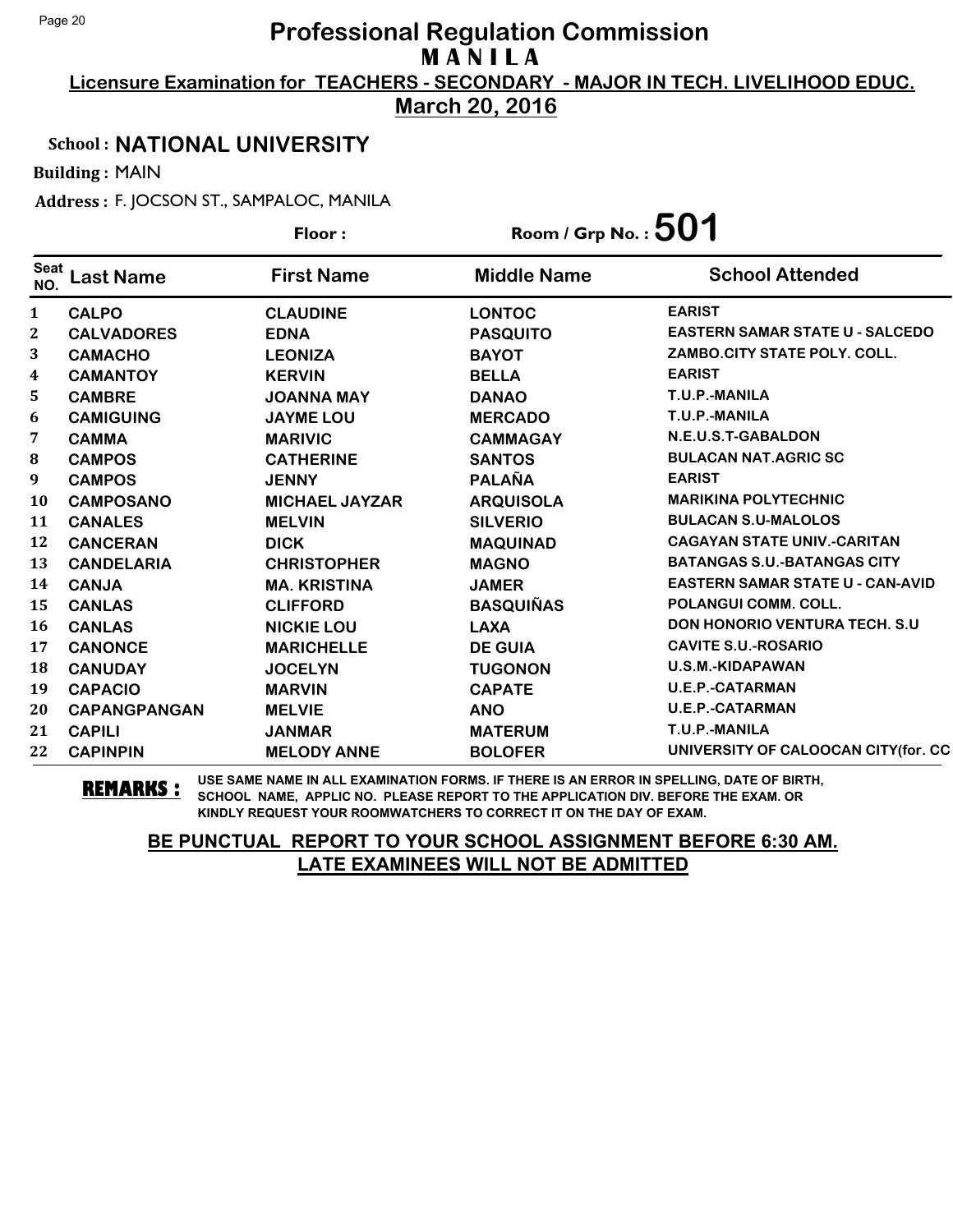**Licensure Examination for TEACHERS - SECONDARY - MAJOR IN TECH. LIVELIHOOD EDUC.**

**March 20, 2016**

### School : **NATIONAL UNIVERSITY**

Building : MAIN

Address : F. JOCSON ST., SAMPALOC, MANILA

|                    |                   | Floor:              | Room / Grp No. : $502$ |                                     |
|--------------------|-------------------|---------------------|------------------------|-------------------------------------|
| <b>Seat</b><br>NO. | <b>Last Name</b>  | <b>First Name</b>   | <b>Middle Name</b>     | <b>School Attended</b>              |
| 1                  | <b>CAPISTRANO</b> | <b>EVEROSE</b>      | <b>BAGAYAWA</b>        | <b>PAMANTASAN NG MONTALBAN</b>      |
| 2                  | <b>CAPITO</b>     | <b>JESSICA</b>      | <b>SARSALE</b>         | <b>EARIST</b>                       |
| 3                  | <b>CAPOQUIAN</b>  | <b>ROSEMARIE</b>    | <b>PANTAS</b>          | T.U.P.-MANILA                       |
| 4                  | <b>CAPULONG</b>   | <b>ABIGAIL</b>      | <b>GALANG</b>          | <b>BULACAN S.U-MALOLOS</b>          |
| 5                  | <b>CARABLE</b>    | <b>CAREN</b>        | <b>DATINGUINOO</b>     | <b>VALENZUELA C.P.C.</b>            |
| 6                  | <b>CARDENAS</b>   | <b>BANY</b>         | <b>PARALLAG</b>        | <b>COTABATO CITY ST.POL</b>         |
| 7                  | <b>CARGULLO</b>   | <b>NESTOR</b>       | <b>CARINAN</b>         | <b>FAR EASTERN POLY COLL</b>        |
| 8                  | <b>CARIAGA</b>    | <b>JAN AUDIE</b>    | <b>GABEJAN</b>         | <b>EARIST</b>                       |
| $\boldsymbol{9}$   | <b>CARILLO</b>    | <b>DEBBIE</b>       | <b>GILLO</b>           | <b>MARIKINA POLYTECHNIC</b>         |
| <b>10</b>          | <b>CARIÑO</b>     | <b>HONEY GRACE</b>  | <b>RAMIL</b>           | <b>EARIST</b>                       |
| 11                 | <b>CARIÑO</b>     | <b>RHONA</b>        | <b>ENRIQUEZ</b>        | <b>PANGASINAN S.U.-LINGAYEN</b>     |
| 12                 | <b>CARLOS</b>     | <b>JEVIC</b>        | <b>SALIGUE</b>         | <b>BULACAN S.U-MALOLOS</b>          |
| 13                 | <b>CARREON</b>    | <b>SHIMA MARIE</b>  | <b>VERCIDE</b>         | <b>N. T. C.</b>                     |
| 14                 | <b>CARRETERO</b>  | <b>MA. ANNA MAE</b> | <b>DOYOLA</b>          | T.U.P.-MANILA                       |
| 15                 | <b>CASES</b>      | <b>JONALYN</b>      | <b>LONGCOP</b>         | <b>EVSU-TACLOBAN</b>                |
| 16                 | <b>CASILE</b>     | <b>KAREN JEAN</b>   | QUICO                  | U.S.M.-KIDAPAWAN                    |
| 17                 | <b>CASIMIRO</b>   | <b>JENNYLYN</b>     | <b>RATAY</b>           | <b>BICOL UNIV.-POLANGUI</b>         |
| 18                 | <b>CASIMSIMAN</b> | <b>JOHN CARLO</b>   | <b>ALVAREZ</b>         | P.U.P.-STA. MESA                    |
| 19                 | <b>CASTAÑEDA</b>  | <b>BEATRIZ</b>      | <b>VILBAR</b>          | <b>EARIST</b>                       |
| 20                 | <b>CASTILLO</b>   | <b>CARMINA</b>      | <b>VILLAVICENCIO</b>   | <b>BATANGAS S.U.-BATANGAS CITY</b>  |
| 21                 | <b>CASTILLO</b>   | <b>CYNTHIA</b>      | <b>RAMOS</b>           | <b>BATANGAS S.U.-ARASOF-NASUGBU</b> |
| 22                 | <b>CASTILLO</b>   | <b>ELEAZAR III</b>  | <b>MENTE</b>           | <b>U.E.P.-CATARMAN</b>              |

**REMARKS :** USE SAME NAME IN ALL EXAMINATION FORMS. IF THERE IS AN ERROR IN SPELLING, DATE OF BIRTH, SCHOOL NAME, APPLIC NO. PLEASE REPORT TO THE APPLICATION DIV. BEFORE THE EXAM. OR KINDLY REQUEST YOUR ROOMWATCHERS TO CORRECT IT ON THE DAY OF EXAM.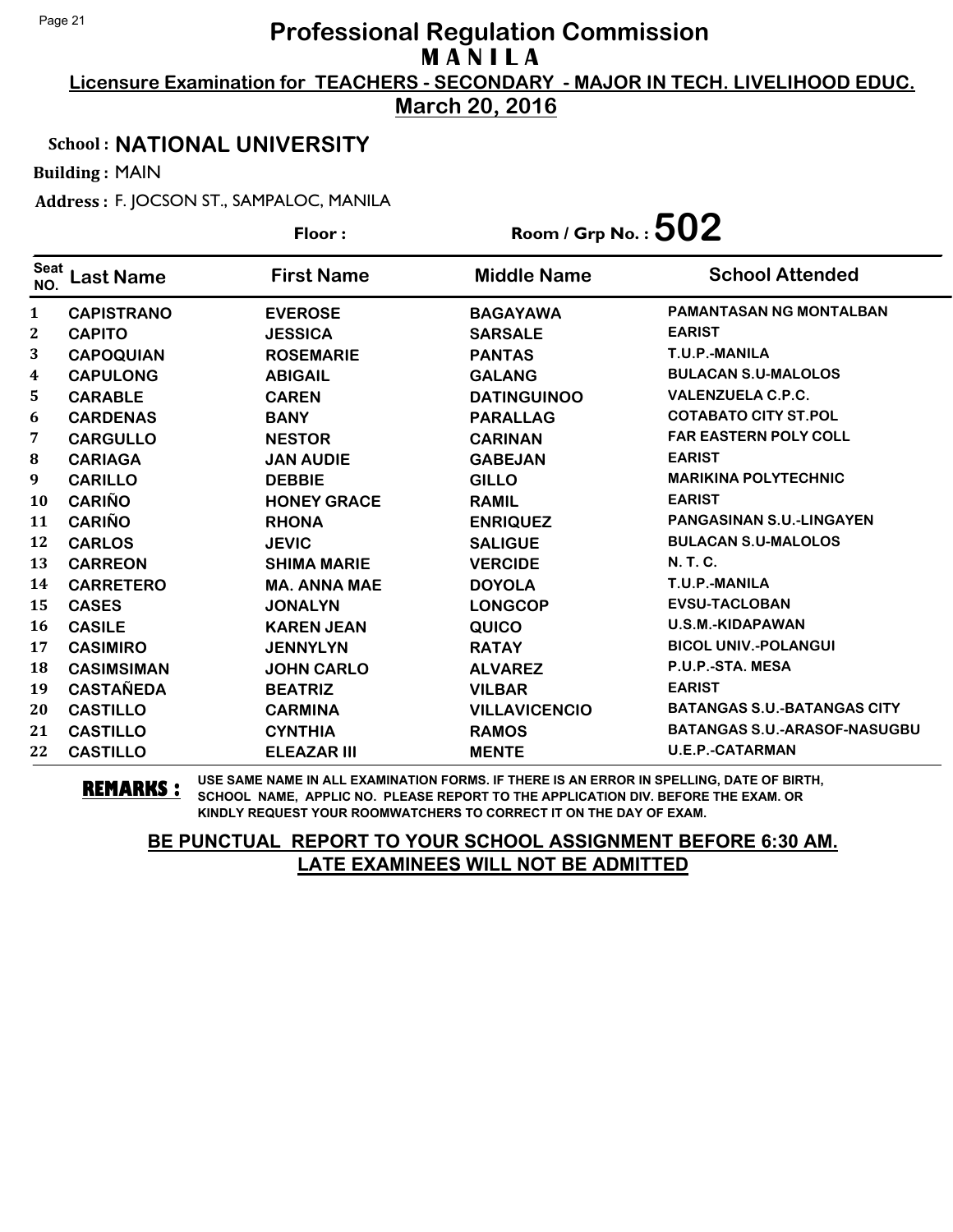**Licensure Examination for TEACHERS - SECONDARY - MAJOR IN TECH. LIVELIHOOD EDUC.**

**March 20, 2016**

### School : **NATIONAL UNIVERSITY**

Building : MAIN

Address : F. JOCSON ST., SAMPALOC, MANILA

|                    |                  | Floor:                  | Room / Grp No. : $503$ |                                       |
|--------------------|------------------|-------------------------|------------------------|---------------------------------------|
| <b>Seat</b><br>NO. | Last Name        | <b>First Name</b>       | <b>Middle Name</b>     | <b>School Attended</b>                |
| 1                  | <b>CASTORICO</b> | <b>FROILAN</b>          | <b>CAGASAN</b>         | N.O.R.S.U-DUMAGUETE                   |
| 2                  | <b>CASTRO</b>    | <b>CAMILLE ANNE</b>     | <b>CATACUTAN</b>       | <b>BULACAN S.U-MALOLOS</b>            |
| 3                  | <b>CASTRO</b>    | <b>CARMELA</b>          | <b>DAQUIN</b>          | <b>DON HONORIO VENTURA TECH. S.U</b>  |
| 4                  | <b>CASTRO</b>    | <b>CRISTOPER</b>        | <b>ORIG</b>            | <b>TARLAC COL OF AGRIC</b>            |
| 5                  | <b>CASTRO</b>    | <b>GYZIEL</b>           | <b>MAMAWAN</b>         | <b>DON HONORIO VENTURA TECH. S.U</b>  |
| 6                  | <b>CASTRO</b>    | <b>JAY</b>              | <b>VINLUAN</b>         | <b>PANGASINAN S.U.-LINGAYEN</b>       |
| 7                  | <b>CASTRO</b>    | <b>LORIE LYN</b>        | <b>DELGADO</b>         | <b>BULACAN S.U-BUSTOS</b>             |
| 8                  | <b>CASTRO</b>    | <b>MARIAM</b>           | <b>SANTOS</b>          | <b>MARIKINA POLYTECHNIC</b>           |
| 9                  | <b>CASTRO</b>    | <b>MARY ANN</b>         | <b>ALFONSO</b>         | <b>DON HONORIO VENTURA TECH. S.U.</b> |
| 10                 | <b>CASTRO</b>    | <b>MERIAN</b>           | <b>INFANTE</b>         | <b>DON HONORIO VENTURA TECH. S.U</b>  |
| 11                 | <b>CASTRO</b>    | <b>NORILYN</b>          | <b>EUDIN</b>           | T.U.P.-MANILA                         |
| 12                 | <b>CASUNCAD</b>  | <b>LUIGI</b>            | <b>TANIEZA</b>         | <b>AKLAN S.U.-KALIBO</b>              |
| 13                 | <b>CATABAY</b>   | <b>GIRLIE ANN GRACE</b> | <b>BORJA</b>           | PANGASINAN S.U.-LINGAYEN              |
| 14                 | <b>CATAHAN</b>   | <b>EDZEL</b>            | <b>SANTOS</b>          | <b>BULACAN S.U-MALOLOS</b>            |
| 15                 | <b>CATAHAN</b>   | <b>JANICA</b>           | <b>NUQUI</b>           | <b>BULACAN S.U-MALOLOS</b>            |
| 16                 | <b>CATARININ</b> | <b>JAMIE</b>            | <b>GOPEZ</b>           | <b>PAMPANGA STATE AGRICULTURAL</b>    |
| 17                 | <b>CATIS</b>     | <b>APRIL JOY</b>        | <b>LOPEZ</b>           | <b>MARIKINA POLYTECHNIC</b>           |
| 18                 | <b>CATOLICO</b>  | <b>CRISTINA</b>         | <b>CAMANO</b>          | <b>EARIST</b>                         |
| 19                 | <b>CATUBIG</b>   | <b>AIDA</b>             | <b>BACLAYON</b>        | <b>CARAGA STATE</b>                   |
| 20                 | <b>CAYA</b>      | <b>ANGELA MARIE</b>     | <b>VICUÑA</b>          | <b>LAGUNA SPU-SINILOAN</b>            |
| 21                 | <b>CAYAGO</b>    | <b>LEO</b>              | <b>CONSTANTINO</b>     | <b>U OF RIZAL SYS.-CAINTA</b>         |
| 22                 | <b>CAYETANO</b>  | <b>KELLY</b>            | <b>EDANG</b>           | <b>EARIST</b>                         |

**REMARKS :** USE SAME NAME IN ALL EXAMINATION FORMS. IF THERE IS AN ERROR IN SPELLING, DATE OF BIRTH, SCHOOL NAME, APPLIC NO. PLEASE REPORT TO THE APPLICATION DIV. BEFORE THE EXAM. OR KINDLY REQUEST YOUR ROOMWATCHERS TO CORRECT IT ON THE DAY OF EXAM.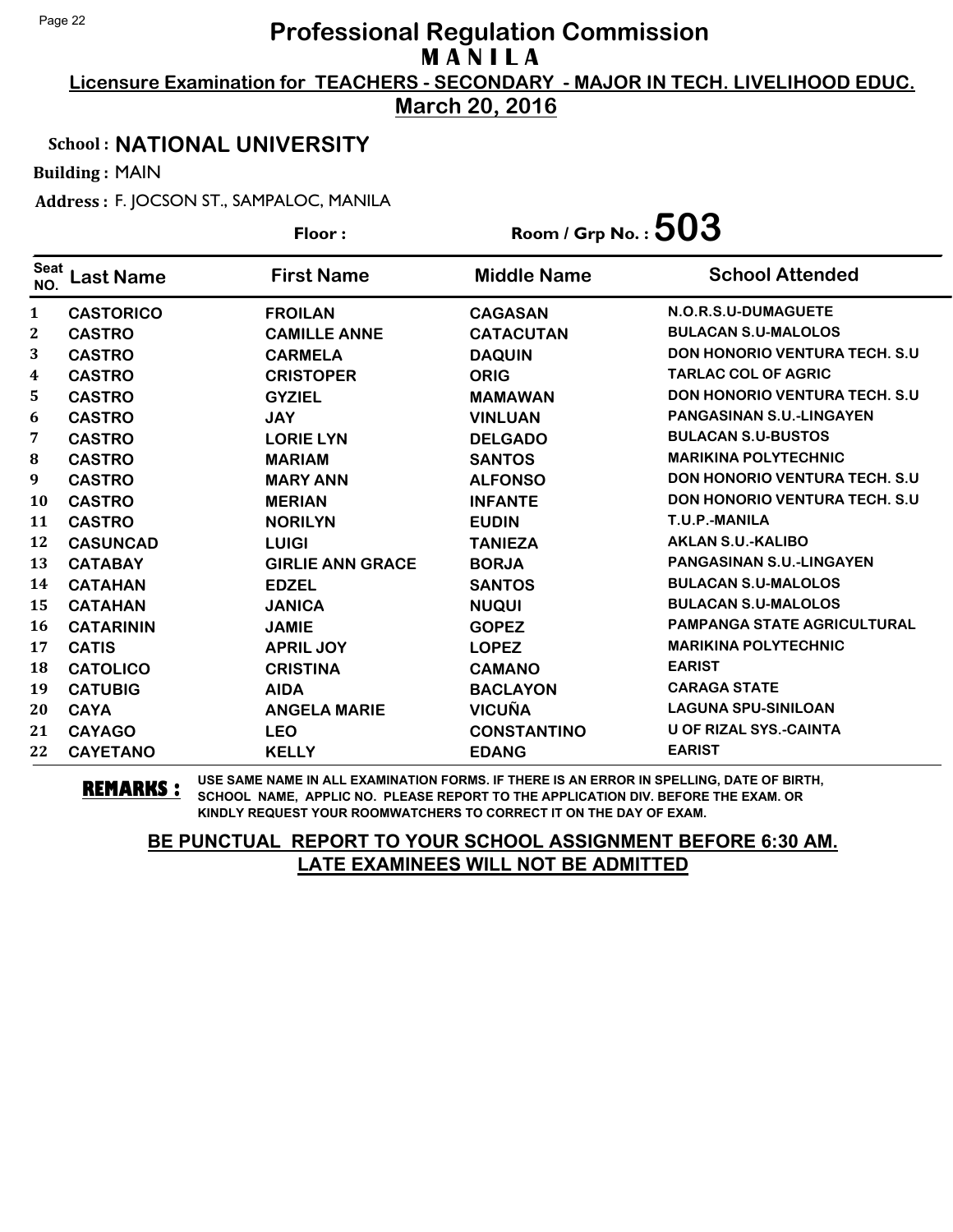**Licensure Examination for TEACHERS - SECONDARY - MAJOR IN TECH. LIVELIHOOD EDUC.**

**March 20, 2016**

### School : **NATIONAL UNIVERSITY**

Building : MAIN

Address : F. JOCSON ST., SAMPALOC, MANILA

|                    |                  | Floor:                | Room / Grp No. : $504$ |                                         |
|--------------------|------------------|-----------------------|------------------------|-----------------------------------------|
| <b>Seat</b><br>NO. | <b>Last Name</b> | <b>First Name</b>     | <b>Middle Name</b>     | <b>School Attended</b>                  |
| $\mathbf{1}$       | <b>CAÑADA</b>    | <b>ADRIAN</b>         | <b>NEPOMUCENO</b>      | <b>BATAAN PENINSULA STATE</b>           |
| 2                  | <b>CAÑAS</b>     | <b>JENAS</b>          | <b>SEVILLA</b>         | N.O.R.S.U-GUIHULNGAN                    |
| 3                  | <b>CAÑETA</b>    | <b>JOHN PAUL</b>      | <b>LASALA</b>          | <b>CAMARINES NORTE S.C.-PANGANIBAN</b>  |
| 4                  | <b>CAÑETE</b>    | <b>ANGIE</b>          | <b>VILLEGAS</b>        | <b>SAMAR STATE UNIV.</b>                |
| 5.                 | <b>CAÑONES</b>   | <b>AIMEE</b>          | <b>JAYME</b>           | <b>SURIGAO S.C.T.</b>                   |
| 6                  | <b>CELEDONIO</b> | <b>JENILY</b>         | <b>DELOS REYES</b>     | P.U.P.-BATAAN                           |
| 7                  | <b>CELEVAREZ</b> | <b>ONIESA</b>         | <b>DE GUZMAN</b>       | T.U.P.-MANILA                           |
| 8                  | <b>CELO</b>      | <b>SARAH</b>          | <b>MONTALLANA</b>      | <b>EASTERN SAMAR STATE UNIVERSITY -</b> |
| $\boldsymbol{9}$   | <b>CENA</b>      | <b>MARK ALLEN</b>     | <b>BENEDICTOS</b>      | <b>BULACAN S.U-MALOLOS</b>              |
| <b>10</b>          | <b>CENTENO</b>   | <b>KIMBERLY KYLIE</b> | <b>GATCHALIAN</b>      | <b>BULACAN S.U-MALOLOS</b>              |
| 11                 | <b>CENTINO</b>   | <b>RICHIE</b>         | <b>MORTEL</b>          | F.F. HALILI NATL. AGRI. SCH.            |
| 12                 | <b>CEPILLO</b>   | <b>ELLA CECILIA</b>   | <b>CASTILLO</b>        | <b>BATANGAS S.U.-BATANGAS CITY</b>      |
| 13                 | <b>CERADO</b>    | <b>KRISTINE MAY</b>   | <b>AGUSTIN</b>         | T.U.P.-MANILA                           |
| 14                 | <b>CERALDE</b>   | <b>ROMELYN</b>        | <b>UY</b>              | <b>R.MAGSAYSAY T.U-IBA</b>              |
| 15                 | <b>CERDA</b>     | <b>GENALYN</b>        | <b>VILLARIÑA</b>       | <b>U OF RIZAL SYS.-MORONG</b>           |
| 16                 | <b>CEREMONIA</b> | <b>GENNET</b>         | <b>POPULI</b>          | MINSCAT-CALAPAN(for.PCC)                |
| 17                 | <b>CERIGO</b>    | <b>KRIZZIE ROSS</b>   | <b>DELA CRUZ</b>       | T.U.P.-MANILA                           |
| 18                 | <b>CERTEZA</b>   | <b>MARISA</b>         | <b>ARAMIL</b>          | <b>U OF RIZAL SYS.-MORONG</b>           |
| 19                 | <b>CERVANTES</b> | <b>ANDREA MAE</b>     | <b>REYES</b>           | <b>MARIKINA POLYTECHNIC</b>             |
| 20                 | <b>CERVANTES</b> | <b>ANGELA</b>         | <b>ESCOBIDO</b>        | <b>VALENZUELA C.P.C.</b>                |
| 21                 | <b>CERVANTES</b> | <b>ANGELICA</b>       | <b>RODRIGUEZ</b>       | <b>BULACAN S.U-MALOLOS</b>              |
| 22                 | <b>CESISTA</b>   | <b>RIZA MAE</b>       | <b>FRANCIA</b>         | T.U.P.-CAVITE                           |

**REMARKS :** USE SAME NAME IN ALL EXAMINATION FORMS. IF THERE IS AN ERROR IN SPELLING, DATE OF BIRTH, SCHOOL NAME, APPLIC NO. PLEASE REPORT TO THE APPLICATION DIV. BEFORE THE EXAM. OR KINDLY REQUEST YOUR ROOMWATCHERS TO CORRECT IT ON THE DAY OF EXAM.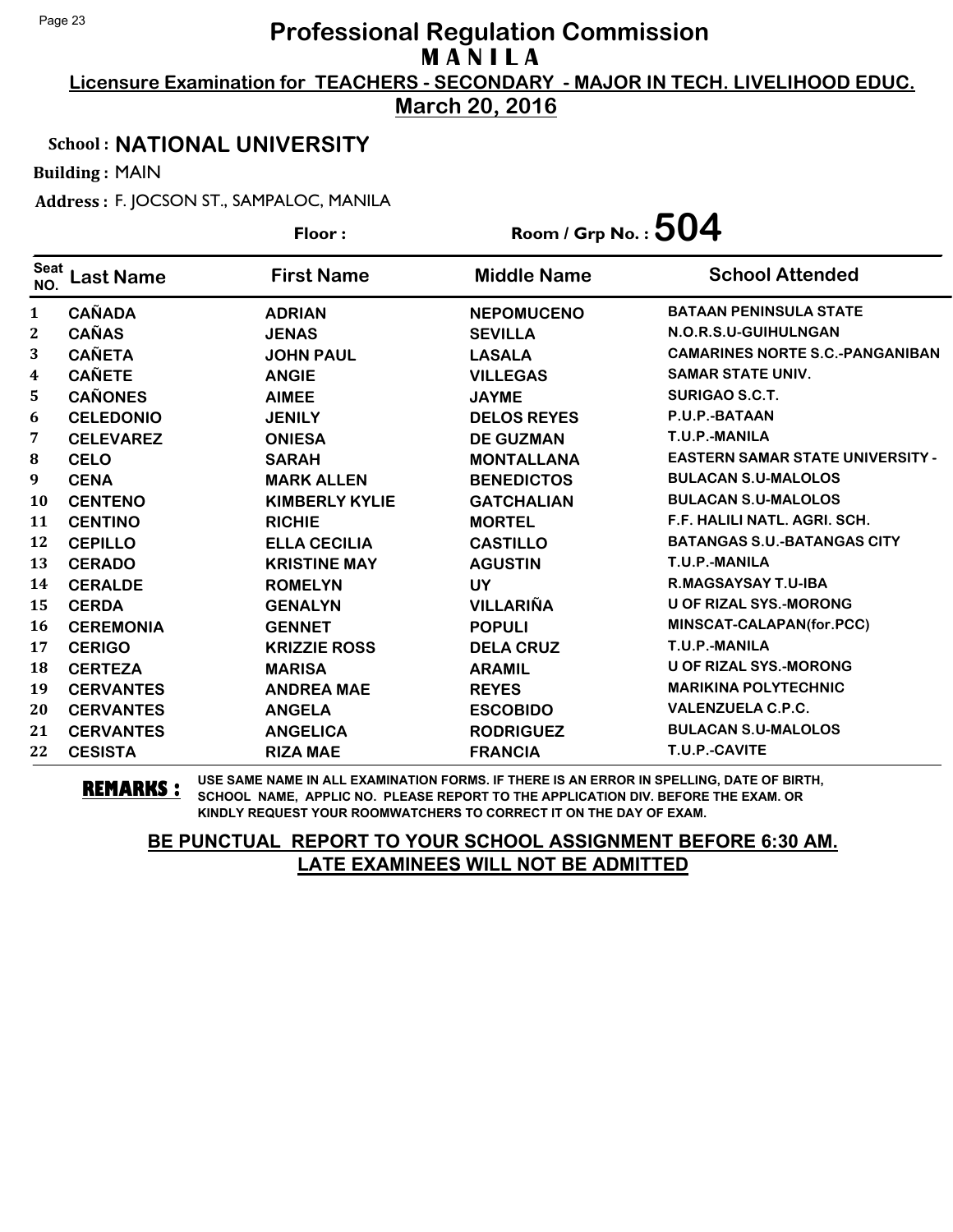**Licensure Examination for TEACHERS - SECONDARY - MAJOR IN TECH. LIVELIHOOD EDUC.**

**March 20, 2016**

### School : **NATIONAL UNIVERSITY**

Building : MAIN

Address : F. JOCSON ST., SAMPALOC, MANILA

|                    |                  | Floor:                            | Room / Grp No. : $505$ |                                    |
|--------------------|------------------|-----------------------------------|------------------------|------------------------------------|
| <b>Seat</b><br>NO. | <b>Last Name</b> | <b>First Name</b>                 | <b>Middle Name</b>     | <b>School Attended</b>             |
| $\mathbf{1}$       | <b>CHEREVIAS</b> | <b>AVEGEL</b>                     | <b>LUCES</b>           | N.E.U.S.T-CABANATUAN CITY          |
| 2                  | <b>CHONGCO</b>   | <b>DARYL HIFI</b>                 | <b>COMBATE</b>         | <b>VALENZUELA C.P.C.</b>           |
| 3                  | <b>CHONGPICO</b> | <b>GIZELLE</b>                    | <b>CLEMENTE</b>        | F.F. HALILI NATL. AGRI. SCH.       |
| 4                  | <b>CHUA</b>      | <b>MERIAM</b>                     | <b>ADARAYAN</b>        | <b>U.E.P.-CATARMAN</b>             |
| 5                  | <b>CHUA</b>      | <b>WILFO</b>                      | <b>TERRADO</b>         | T.U.P.-MANILA                      |
| 6                  | <b>CIPCON</b>    | <b>ANDRES</b>                     | <b>SAN ANTONIO</b>     | <b>BULACAN S.U-MALOLOS</b>         |
| 7                  | <b>CIPRIANO</b>  | <b>JULIE ANNE</b>                 | <b>RAMOS</b>           | <b>MARIKINA POLYTECHNIC</b>        |
| 8                  | <b>CLARETE</b>   | <b>MARALEE TRICIA</b>             | <b>CANLAS</b>          | <b>PAMPANGA STATE AGRICULTURAL</b> |
| 9                  | <b>CLARIN</b>    | <b>DOREEN ANNE CLARENCEHIZOLE</b> |                        | P.U.P.-STA. MESA                   |
| <b>10</b>          | <b>CLARIN</b>    | <b>RONNA</b>                      | <b>DEOMAMPO</b>        | P.U.P.-STO TOMAS                   |
| 11                 | <b>CLARITO</b>   | <b>LEANDER CAMILLE</b>            | <b>ZUNIEGA</b>         | P.N.U.-MANILA                      |
| 12                 | <b>CLARIZ</b>    | <b>MA. CZARINA MHONIRA</b>        | <b>DE LOYOLA</b>       | T.U.P.-MANILA                      |
| 13                 | <b>CLEMENTE</b>  | <b>MARICAR</b>                    | <b>PAALA</b>           | <b>MARIKINA POLYTECHNIC</b>        |
| 14                 | <b>CLEMENTE</b>  | <b>MARICEL</b>                    | <b>GOMEZ</b>           | <b>BULACAN S.U-MALOLOS</b>         |
| 15                 | <b>CLEMENTE</b>  | <b>RICARDO JR</b>                 | <b>CATURA</b>          | <b>BULACAN S.U-BUSTOS</b>          |
| 16                 | <b>CLEOPAS</b>   | <b>KAYCEE</b>                     | <b>RODRIGUEZ</b>       | <b>EARIST</b>                      |
| 17                 | <b>CLET</b>      | <b>KIRSTEN</b>                    | <b>GUETA</b>           | T.U.P.-MANILA                      |
| 18                 | <b>CLOSA</b>     | <b>KEITH ANNE</b>                 | <b>CUSIPAG</b>         | <b>CAVITE S.U.-ROSARIO</b>         |
| 19                 | <b>CODOY</b>     | <b>BERNARDO III</b>               | <b>ENDEREZ</b>         | <b>JOSE RIZAL MEMORIAL STATE</b>   |
| 20                 | <b>COLLAMAR</b>  | <b>PRENCY</b>                     | <b>PUAZO</b>           | <b>U.E.P.-CATARMAN</b>             |
| 21                 | <b>COLLANTES</b> | <b>JEFFREY</b>                    | <b>DUKA</b>            | T.U.P.-MANILA                      |
| 22                 | <b>COMBINIDO</b> | <b>MARY ROSE DEVINE</b>           | <b>BULAWAN</b>         | <b>CAVITE S.U.-ROSARIO</b>         |

**REMARKS :** USE SAME NAME IN ALL EXAMINATION FORMS. IF THERE IS AN ERROR IN SPELLING, DATE OF BIRTH, SCHOOL NAME, APPLIC NO. PLEASE REPORT TO THE APPLICATION DIV. BEFORE THE EXAM. OR KINDLY REQUEST YOUR ROOMWATCHERS TO CORRECT IT ON THE DAY OF EXAM.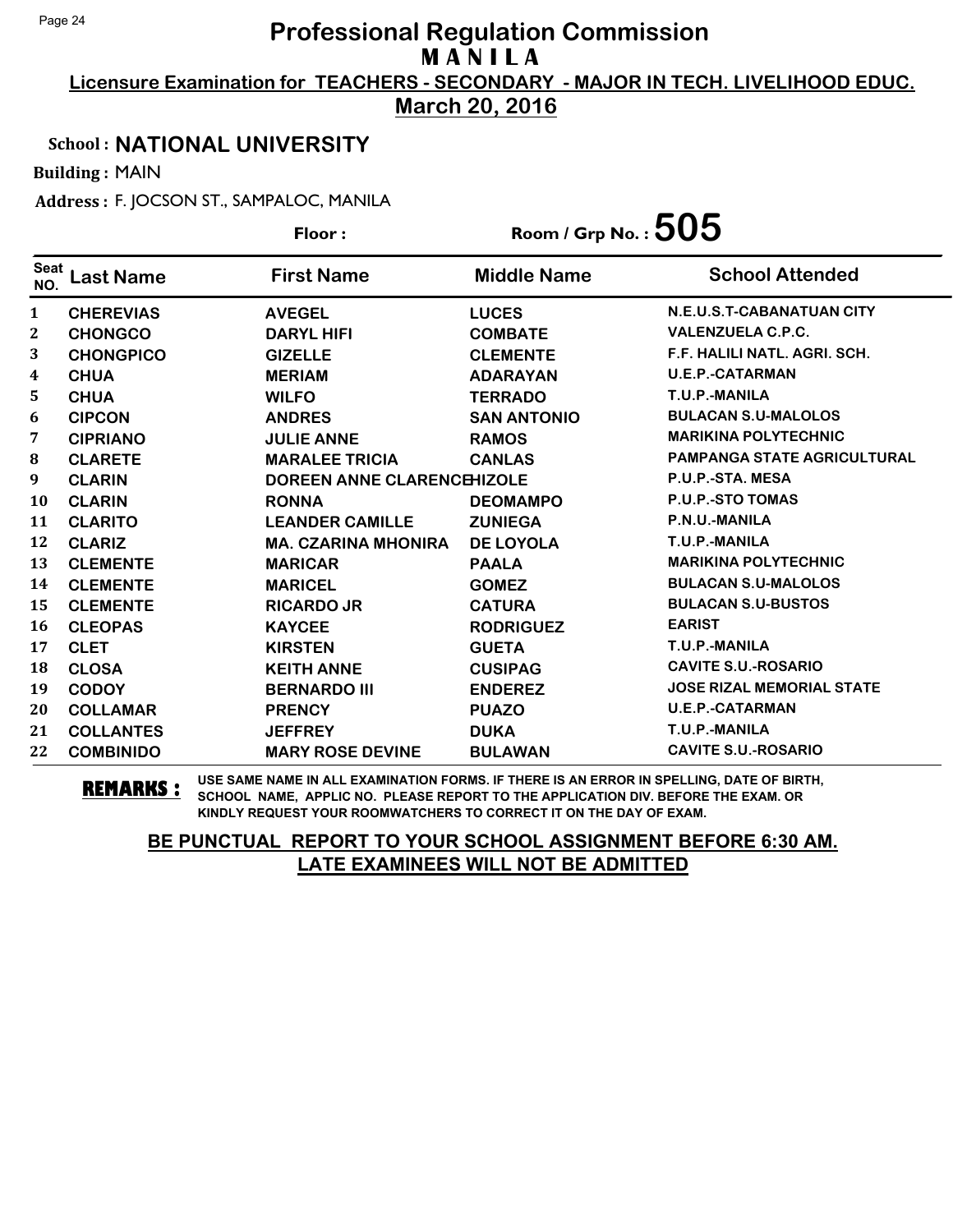**Licensure Examination for TEACHERS - SECONDARY - MAJOR IN TECH. LIVELIHOOD EDUC.**

**March 20, 2016**

### School : **NATIONAL UNIVERSITY**

Building : MAIN

Address : F. JOCSON ST., SAMPALOC, MANILA

|                    |                    | Floor:                    | Room / Grp No. : $506$ |                                        |
|--------------------|--------------------|---------------------------|------------------------|----------------------------------------|
| <b>Seat</b><br>NO. | <b>Last Name</b>   | <b>First Name</b>         | <b>Middle Name</b>     | <b>School Attended</b>                 |
| $\mathbf{1}$       | <b>COMON</b>       | <b>JAMES JOMELLE</b>      | <b>OCHABO</b>          | UNIVERSITY OF CALOOCAN CITY(for. CC    |
| 2                  | <b>CON-UI</b>      | <b>YVONNE ALMIRA</b>      | <b>RECTO</b>           | T.U.P.-MANILA                          |
| 3                  | <b>CONANAN</b>     | <b>HAZEL ANN</b>          | N/A                    | <b>ROMBLON STATE UNIV.(FOR ROMBLON</b> |
| $\boldsymbol{4}$   | <b>CONCEPCION</b>  | <b>CRISTELLE ANN</b>      | <b>MALLARI</b>         | P.N.U.-MANILA                          |
| 5                  | <b>CONCEPCION</b>  | <b>THERENCE JEFFERMIN</b> | <b>FABRIGAS</b>        | C.L.S.U.                               |
| 6                  | <b>CONDE</b>       | <b>CATHERINE</b>          | <b>MONTANES</b>        | <b>BATAAN PENINSULA STATE</b>          |
| 7                  | <b>CONDE</b>       | <b>JANE PAULA</b>         | <b>LADAO</b>           | T.U.P.-CAVITE                          |
| 8                  | <b>CONDE</b>       | <b>LOUELLA</b>            | <b>DE GUZMAN</b>       | <b>LUNA COLL.</b>                      |
| 9                  | <b>CONSOLACION</b> | <b>JANINE</b>             | <b>TRAJANO</b>         | <b>DON HONORIO VENTURA TECH. S.U.</b>  |
| <b>10</b>          | <b>CONSUMIDO</b>   | <b>MAGILYN</b>            | <b>GARCIA</b>          | <b>ISABELA S.U.-ILAGAN</b>             |
| 11                 | <b>CORBETA</b>     | <b>ANGIE</b>              | <b>OROCAY</b>          | <b>MARIKINA POLYTECHNIC</b>            |
| 12                 | <b>CORDERO</b>     | <b>ANNIE</b>              | <b>CRISOSTOMO</b>      | <b>BULACAN S.U-MALOLOS</b>             |
| 13                 | <b>CORONACION</b>  | <b>REA GLESELLE</b>       | <b>URGELLES</b>        | <b>EARIST</b>                          |
| 14                 | <b>CORONEL</b>     | <b>PRINCESS SARAH</b>     | <b>GOZUN</b>           | <b>PAMPANGA STATE AGRICULTURAL</b>     |
| 15                 | <b>CORONG</b>      | <b>JEROME</b>             | <b>MORTEL</b>          | <b>MARIKINA POLYTECHNIC</b>            |
| 16                 | <b>CORRAL</b>      | <b>CHERRY BELLE</b>       | <b>TAGUA</b>           | <b>AKLAN S.U.-KALIBO</b>               |
| 17                 | <b>CORREA</b>      | <b>ARTHUR</b>             | <b>REYES</b>           | <b>EARIST</b>                          |
| 18                 | <b>CORREA</b>      | <b>ROBIN JIMMY</b>        | <b>LAGRAMA</b>         | DON BOSCO COLL. SEM.-LAGUNA            |
| 19                 | <b>CORTEGUERRA</b> | <b>JOYCE ANN</b>          | <b>BONGALA</b>         | <b>EARIST</b>                          |
| 20                 | <b>CORTEZ</b>      | <b>JOVILYN</b>            | <b>MANANSALA</b>       | <b>DON HONORIO VENTURA TECH. S.U.</b>  |
| 21                 | <b>CORTEZ</b>      | <b>MICHAEL</b>            | <b>BORBOR</b>          | <b>MARIKINA POLYTECHNIC</b>            |
| 22                 | <b>CORTEZ</b>      | <b>NERISSA</b>            | <b>BASCUGIN</b>        | <b>BATANGAS S.U.-BATANGAS CITY</b>     |

**REMARKS :** USE SAME NAME IN ALL EXAMINATION FORMS. IF THERE IS AN ERROR IN SPELLING, DATE OF BIRTH, SCHOOL NAME, APPLIC NO. PLEASE REPORT TO THE APPLICATION DIV. BEFORE THE EXAM. OR KINDLY REQUEST YOUR ROOMWATCHERS TO CORRECT IT ON THE DAY OF EXAM.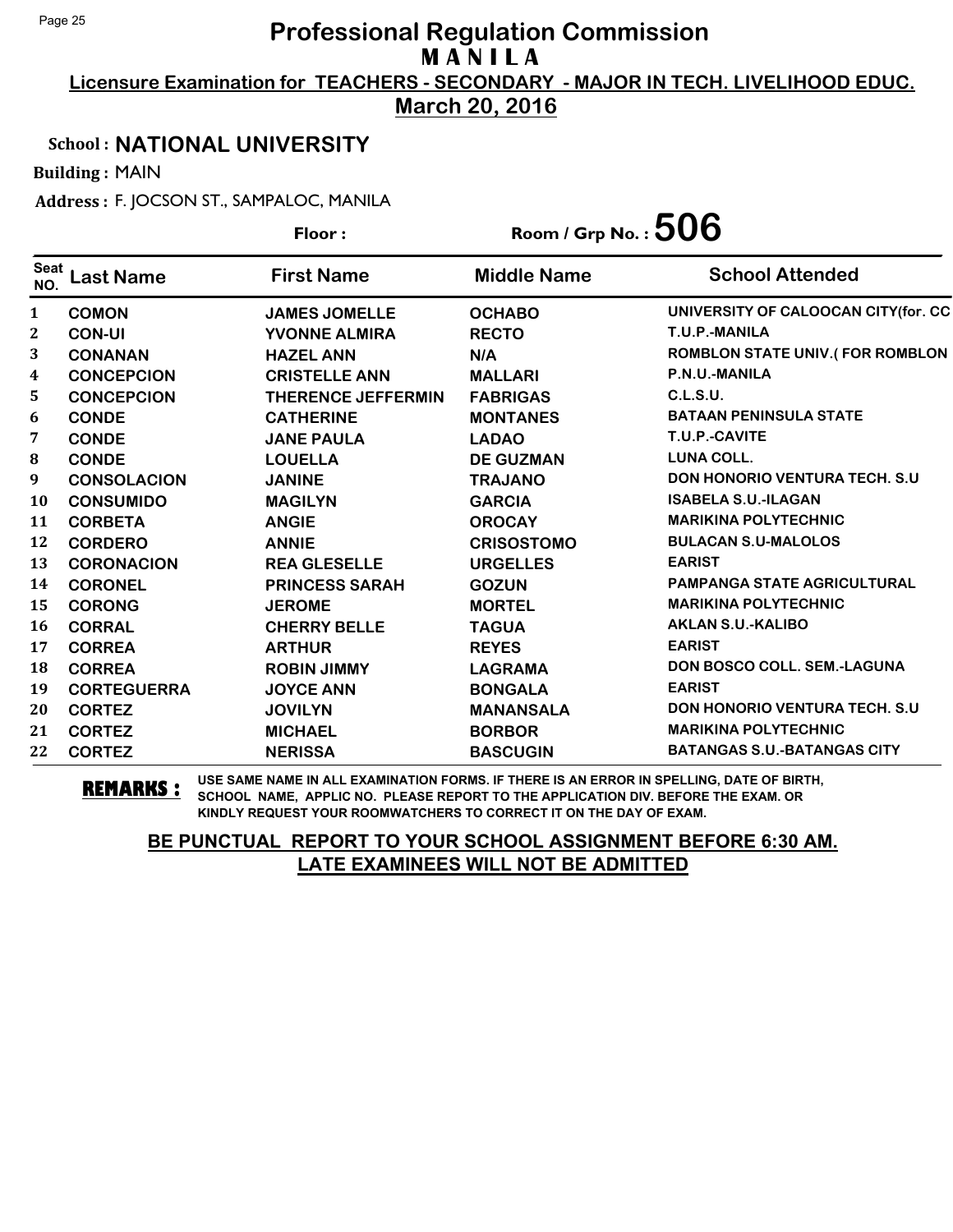**Licensure Examination for TEACHERS - SECONDARY - MAJOR IN TECH. LIVELIHOOD EDUC.**

**March 20, 2016**

### School : **NATIONAL UNIVERSITY**

Building : MAIN

Address : F. JOCSON ST., SAMPALOC, MANILA

|                    |                  | Floor:                 | Room / Grp No. : $507$ |                                       |
|--------------------|------------------|------------------------|------------------------|---------------------------------------|
| <b>Seat</b><br>NO. | <b>Last Name</b> | <b>First Name</b>      | <b>Middle Name</b>     | <b>School Attended</b>                |
| 1                  | <b>CORTEZ</b>    | <b>ODHEZSA</b>         | <b>CALMA</b>           | <b>PAMPANGA STATE AGRICULTURAL</b>    |
| 2                  | <b>CORTEZ</b>    | <b>SUSAN</b>           | <b>NOVENO</b>          | <b>CAVITE S.U.-INDANG</b>             |
| 3                  | <b>COSAY</b>     | <b>JULIE</b>           | <b>SAN JOSE</b>        | <b>BULACAN S.U-MALOLOS</b>            |
| 4                  | <b>COSTA</b>     | <b>ANABEL</b>          | <b>MENESES</b>         | UNIVERSITY OF CALOOCAN CITY(for. CC   |
| 5                  | <b>COSTO</b>     | <b>ELMERA MARIE</b>    | <b>YGLESIAS</b>        | T.U.P.-MANILA                         |
| 6                  | <b>CREDO</b>     | <b>MA. ELENA</b>       | <b>PARIL</b>           | T.U.P.-MANILA                         |
| 7                  | <b>CRISTINO</b>  | <b>RONNIE</b>          | <b>PEROS</b>           | <b>MARIKINA POLYTECHNIC</b>           |
| 8                  | <b>CRISTOBAL</b> | <b>MARK RODNEY</b>     | <b>GARCIA</b>          | <b>BATAAN PENINSULA STATE</b>         |
| 9                  | <b>CRISTOBAL</b> | <b>REYNALDO</b>        | <b>PINEDA</b>          | <b>DON HONORIO VENTURA TECH. S.U.</b> |
| <b>10</b>          | <b>CRISTOBAL</b> | <b>ROXANNE</b>         | <b>CASUGAY</b>         | <b>DON HONORIO VENTURA TECH. S.U.</b> |
| 11                 | <b>CRUZ</b>      | <b>DIANE</b>           | <b>MANUEL</b>          | T.U.P.-MANILA                         |
| 12                 | <b>CRUZ</b>      | <b>JAYSON</b>          | <b>ESPIRITU</b>        | <b>BULACAN NAT.AGRIC SC</b>           |
| 13                 | <b>CRUZ</b>      | <b>JELLIE</b>          | <b>REYES</b>           | <b>DON HONORIO VENTURA TECH. S.U.</b> |
| 14                 | <b>CRUZ</b>      | <b>JOEVAL</b>          | <b>RESTUM</b>          | <b>EARIST</b>                         |
| 15                 | <b>CRUZ</b>      | <b>MARIA ELIZABETH</b> | <b>YAMSUAN</b>         | <b>BULACAN S.U-BUSTOS</b>             |
| <b>16</b>          | <b>CRUZ</b>      | <b>OSCAR JAYSON</b>    | <b>ARCEO</b>           | N.E.U.S.T-CABANATUAN CITY             |
| 17                 | <b>CRUZ</b>      | <b>ROCHELLE</b>        | <b>JUGNO</b>           | T.U.P.-MANILA                         |
| 18                 | <b>CRUZ</b>      | <b>SHERYLYN</b>        | <b>IBAYAN</b>          | <b>BULACAN S.U-BUSTOS</b>             |
| 19                 | <b>CRUZ</b>      | <b>VIVIAN</b>          | <b>SANTIAGO</b>        | <b>BULACAN NAT.AGRIC SC</b>           |
| 20                 | <b>CUADRA</b>    | <b>BENJAMIN</b>        | <b>PULUMBARIT</b>      | T.U.P.-MANILA                         |
| 21                 | <b>CUDAL</b>     | <b>MA. JIMROSE</b>     | <b>TEODORO</b>         | <b>EARIST</b>                         |
| 22                 | <b>CUDIA</b>     | <b>ALAINE</b>          | <b>YUMUL</b>           | <b>PAMPANGA STATE AGRICULTURAL</b>    |

**REMARKS :** USE SAME NAME IN ALL EXAMINATION FORMS. IF THERE IS AN ERROR IN SPELLING, DATE OF BIRTH, SCHOOL NAME, APPLIC NO. PLEASE REPORT TO THE APPLICATION DIV. BEFORE THE EXAM. OR KINDLY REQUEST YOUR ROOMWATCHERS TO CORRECT IT ON THE DAY OF EXAM.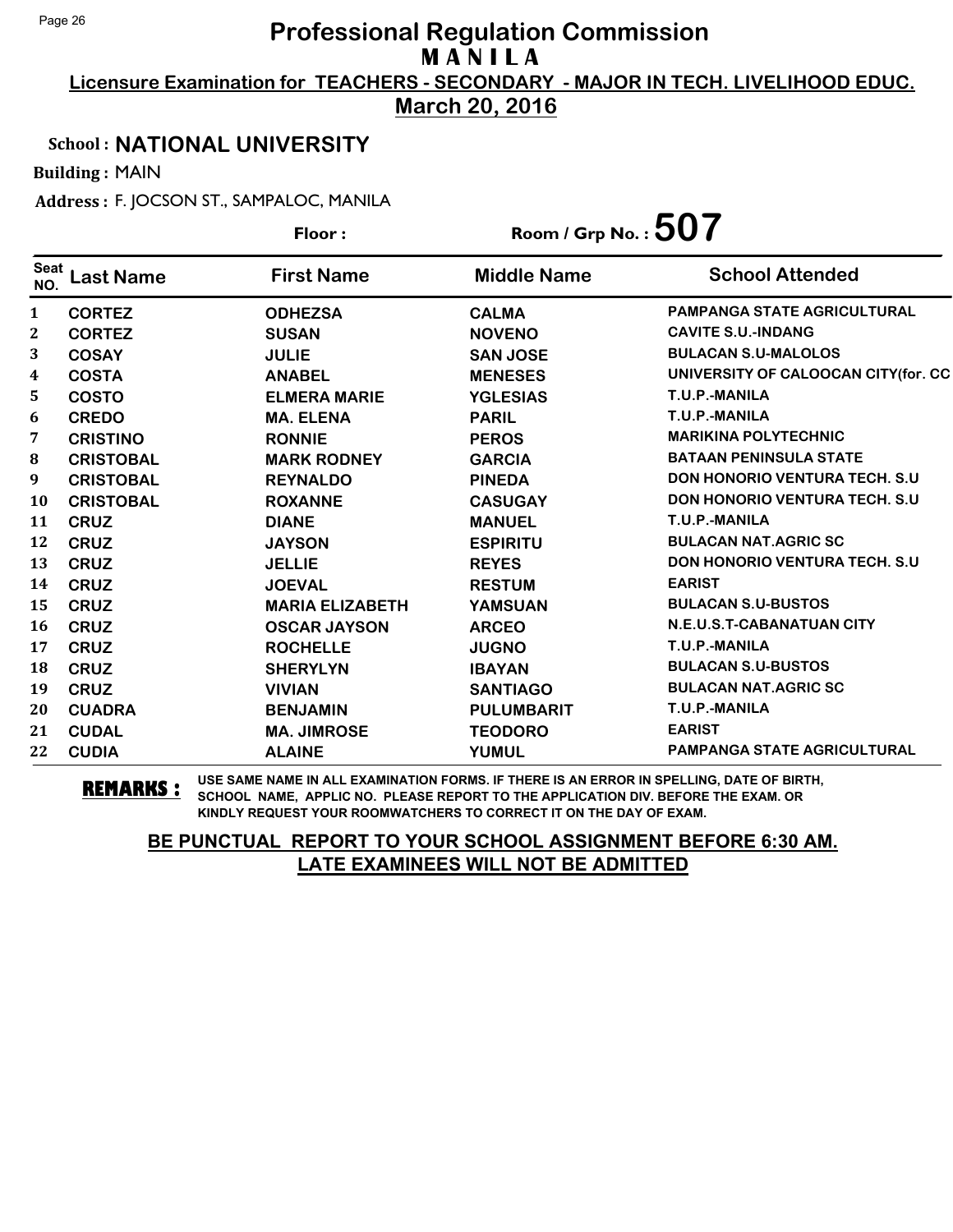**Licensure Examination for TEACHERS - SECONDARY - MAJOR IN TECH. LIVELIHOOD EDUC.**

**March 20, 2016**

### School : **NATIONAL UNIVERSITY**

Building : MAIN

Address : F. JOCSON ST., SAMPALOC, MANILA

|                    |                  | Floor:               | Room / Grp No. : $508$ |                                         |
|--------------------|------------------|----------------------|------------------------|-----------------------------------------|
| <b>Seat</b><br>NO. | <b>Last Name</b> | <b>First Name</b>    | <b>Middle Name</b>     | <b>School Attended</b>                  |
| $\mathbf{1}$       | <b>CUENCA</b>    | <b>ARIANE MARIE</b>  | N/A                    | T.U.P.-MANILA                           |
| $\mathbf{2}$       | <b>CUENCA</b>    | <b>REGINA</b>        | <b>DAVID</b>           | <b>BATAAN PENINSULA STATE U-MAIN</b>    |
| 3                  | <b>CUNANAN</b>   | <b>ARNEL</b>         | <b>MENDOZA</b>         | <b>DON HONORIO VENTURA TECH. S.U</b>    |
| 4                  | <b>CUNANAN</b>   | <b>BERLEEROSE</b>    | <b>DAVID</b>           | <b>DON HONORIO VENTURA TECH. S.U</b>    |
| 5                  | <b>CUNANAN</b>   | <b>CHARISSA ANNE</b> | <b>SAGANA</b>          | N.E.U.S.T-CABANATUAN CITY               |
| 6                  | <b>CUNANAN</b>   | <b>JANETH</b>        | <b>PACHECO</b>         | <b>PAMPANGA STATE AGRICULTURAL</b>      |
| 7                  | <b>CUNANAN</b>   | <b>JOCEL</b>         | <b>MANALASTAS</b>      | N.E.U.S.T-CABANATUAN CITY               |
| 8                  | <b>CUNANAN</b>   | <b>JOSELYN</b>       | <b>BRIONES</b>         | <b>DON HONORIO VENTURA TECH. S.U</b>    |
| 9                  | <b>CUNANAN</b>   | <b>MA. ANGELICA</b>  | <b>ISIP</b>            | <b>BULACAN S.U-MALOLOS</b>              |
| 10                 | <b>CUNANAN</b>   | <b>MARIAN</b>        | <b>LOPEZ</b>           | <b>DON HONORIO VENTURA TECH. S.U</b>    |
| 11                 | <b>CUNANAN</b>   | <b>MARY ANN</b>      | <b>SARMIENTO</b>       | <b>PAMPANGA STATE AGRICULTURAL</b>      |
| 12                 | <b>CUNANAN</b>   | <b>REGIE</b>         | <b>DE OCAMPO</b>       | <b>DON HONORIO VENTURA TECH. S.U</b>    |
| 13                 | <b>CUPINO</b>    | <b>RHOCELL</b>       | <b>SUMAGUI</b>         | T.U.P.-MANILA                           |
| 14                 | <b>CUREG</b>     | <b>MARDY</b>         | <b>MORALES</b>         | <b>EARIST</b>                           |
| 15                 | <b>CURUTAN</b>   | <b>CHRISTINE</b>     | <b>SALCEDO</b>         | <b>COTABATO CITY ST.POL</b>             |
| 16                 | <b>CURZON</b>    | <b>LILIAN</b>        | <b>ARTIZUELA</b>       | T.U.P.-MANILA                           |
| 17                 | <b>CUYAT</b>     | <b>ELAINE JEMIMA</b> | <b>POSO</b>            | <b>LAGUNA STATE POLYTECHNIC UNIV-SN</b> |
| 18                 | <b>DABBAY</b>    | <b>GLADYS</b>        | <b>MALANA</b>          | <b>FAR EASTERN POLY COLL</b>            |
| 19                 | <b>DACARA</b>    | <b>CHRISPER</b>      | <b>TOLENTINO</b>       | <b>U OF RIZAL SYS.-CAINTA</b>           |
| 20                 | <b>DACO</b>      | <b>JULIUS</b>        | <b>MAYRENA</b>         | T.U.P.-MANILA                           |
| 21                 | <b>DACOCO</b>    | <b>LORILYN</b>       | <b>MITRA</b>           | <b>EVSU-TACLOBAN</b>                    |
| 22                 | <b>DAGAMI</b>    | <b>DONALYN</b>       | <b>CABILLO</b>         | T.U.P.-MANILA                           |

**REMARKS :** USE SAME NAME IN ALL EXAMINATION FORMS. IF THERE IS AN ERROR IN SPELLING, DATE OF BIRTH, SCHOOL NAME, APPLIC NO. PLEASE REPORT TO THE APPLICATION DIV. BEFORE THE EXAM. OR KINDLY REQUEST YOUR ROOMWATCHERS TO CORRECT IT ON THE DAY OF EXAM.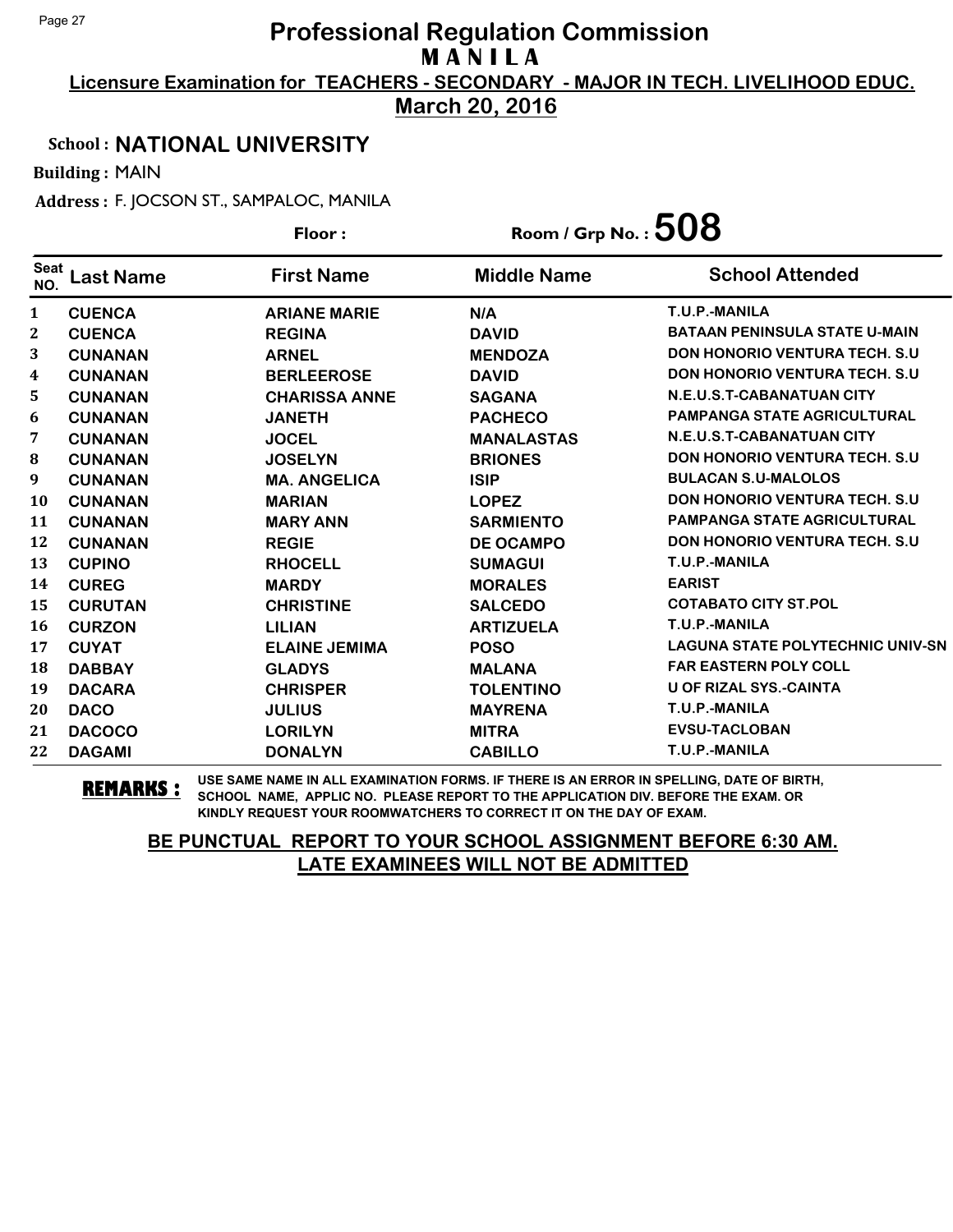**Licensure Examination for TEACHERS - SECONDARY - MAJOR IN TECH. LIVELIHOOD EDUC.**

**March 20, 2016**

### School : **NATIONAL UNIVERSITY**

Building : MAIN

Address : F. JOCSON ST., SAMPALOC, MANILA

|                    |                  | Floor:               | Room / Grp No. : $509$ |                                       |
|--------------------|------------------|----------------------|------------------------|---------------------------------------|
| <b>Seat</b><br>NO. | <b>Last Name</b> | <b>First Name</b>    | <b>Middle Name</b>     | <b>School Attended</b>                |
| $\mathbf{1}$       | <b>DAGCUTAN</b>  | <b>DEVIE</b>         | <b>GULA</b>            | <b>RIZAL TECH UNIV</b>                |
| $\mathbf{2}$       | <b>DAGOOC</b>    | <b>MARICON</b>       | <b>FERNANDO</b>        | T.U.P.-MANILA                         |
| 3                  | <b>DAGTA</b>     | <b>DIANA JEAN</b>    | <b>MORADA</b>          | <b>BULACAN S.U-MALOLOS</b>            |
| 4                  | <b>DAHIL</b>     | <b>TESSIE II</b>     | <b>DILA</b>            | <b>R.MAGSAYSAY T.U-IBA</b>            |
| 5                  | <b>DAIZ</b>      | <b>REYNAN</b>        | <b>BISANA</b>          | UNIVERSITY OF CALOOCAN CITY(for. CC   |
| 6                  | <b>DAJIME</b>    | <b>CHARLYN</b>       | <b>ATO</b>             | <b>EASTERN SAMAR S.U.-MAYDOLONG</b>   |
| 7                  | <b>DALIGDIG</b>  | <b>GINA</b>          | <b>NICOLAS</b>         | <b>BULACAN S.U-MALOLOS</b>            |
| 8                  | <b>DALUSONG</b>  | <b>JUN-CEL</b>       | <b>VEROSIL</b>         | <b>EARIST</b>                         |
| $\boldsymbol{9}$   | <b>DAMASCO</b>   | <b>LEVYLYN</b>       | <b>TEVES</b>           | <b>U OF RIZAL SYS.-MORONG</b>         |
| 10                 | <b>DAMIL</b>     | <b>ROBERT</b>        | <b>VIZMONTE</b>        | T.U.P.-MANILA                         |
| 11                 | <b>DARAOG</b>    | <b>J.C. DANIEL</b>   | <b>GARCIA</b>          | <b>MARIKINA POLYTECHNIC</b>           |
| 12                 | <b>DARLE</b>     | <b>REYCHALE</b>      | <b>ISAGA</b>           | <b>RIZAL TECH UNIV</b>                |
| 13                 | <b>DASAS</b>     | <b>JHUN MICKIER</b>  | <b>BALAJADIA</b>       | T.U.P.-CAVITE                         |
| 14                 | <b>DASIG</b>     | <b>ANNAFREDA</b>     | <b>MANIACOP</b>        | <b>BULACAN S.U-MALOLOS</b>            |
| 15                 | <b>DATU</b>      | <b>GILBERT</b>       | <b>MANLAPAZ</b>        | <b>PAMPANGA STATE AGRICULTURAL</b>    |
| 16                 | <b>DAVID</b>     | <b>ANA LIZA</b>      | <b>ANTONIO</b>         | <b>PAMPANGA STATE AGRICULTURAL</b>    |
| 17                 | <b>DAVID</b>     | <b>JOHN JOSEPH</b>   | <b>SAHAGUN</b>         | T.U.P.-MANILA                         |
| 18                 | <b>DAVID</b>     | <b>MARIA THERESA</b> | <b>ELLA</b>            | P.U.P.-STA. MESA                      |
| 19                 | <b>DAVID</b>     | <b>MELANIE</b>       | <b>SAN PEDRO</b>       | <b>DON HONORIO VENTURA TECH. S.U.</b> |
| 20                 | <b>DAVID</b>     | <b>SALLY</b>         | <b>BONUS</b>           | <b>DON HONORIO VENTURA TECH. S.U</b>  |
| 21                 | <b>DAYRIT</b>    | <b>AIZA</b>          | <b>LACSINA</b>         | <b>PAMPANGA STATE AGRICULTURAL</b>    |
| 22                 | DE LOS ANGELES   | JOEL JR.             | <b>SIERRA</b>          | <b>CAVITE S.U.-ROSARIO</b>            |

**REMARKS :** USE SAME NAME IN ALL EXAMINATION FORMS. IF THERE IS AN ERROR IN SPELLING, DATE OF BIRTH, SCHOOL NAME, APPLIC NO. PLEASE REPORT TO THE APPLICATION DIV. BEFORE THE EXAM. OR KINDLY REQUEST YOUR ROOMWATCHERS TO CORRECT IT ON THE DAY OF EXAM.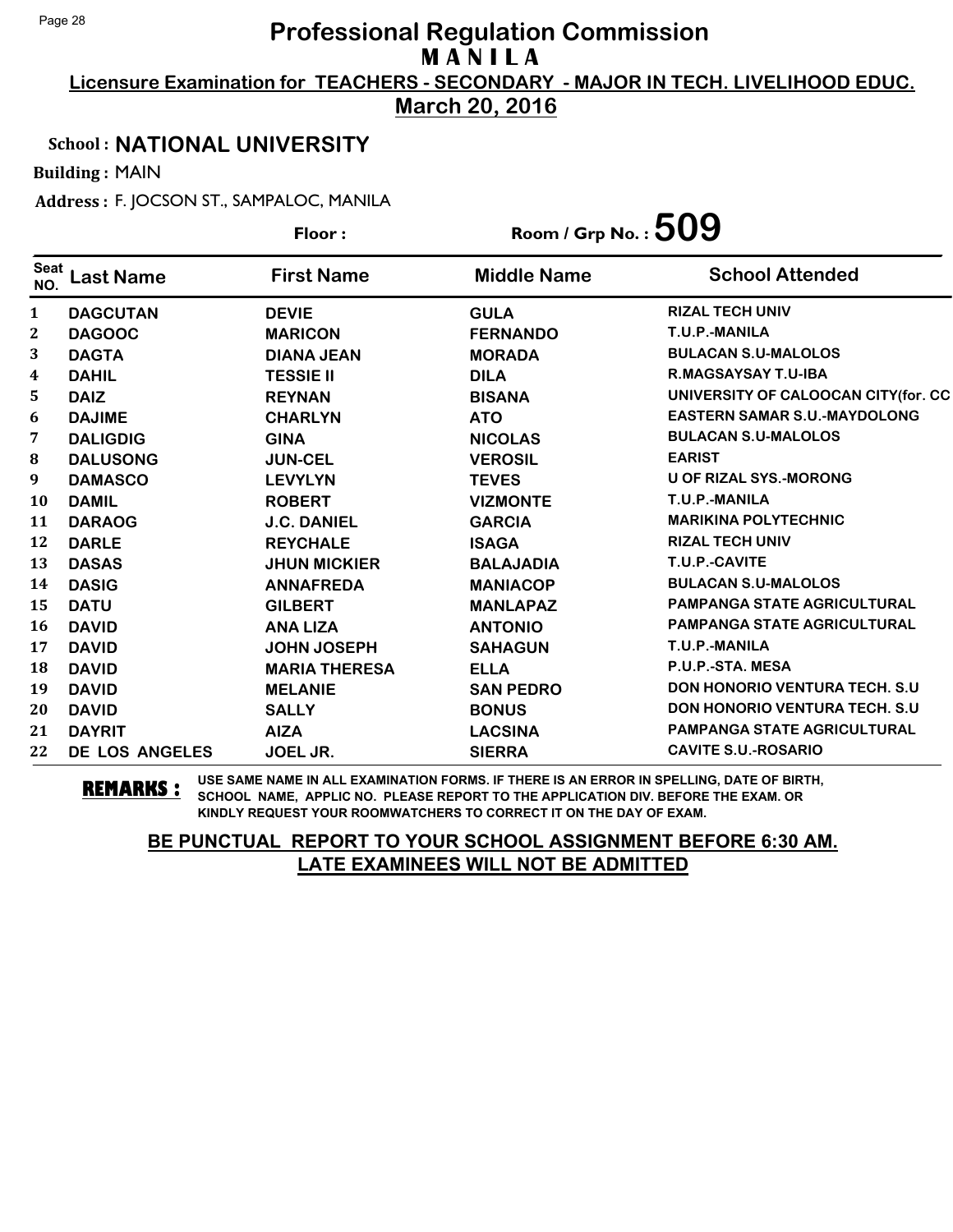**Licensure Examination for TEACHERS - SECONDARY - MAJOR IN TECH. LIVELIHOOD EDUC.**

**March 20, 2016**

### School : **NATIONAL UNIVERSITY**

Building : MAIN

Address : F. JOCSON ST., SAMPALOC, MANILA

|                    |                  | Floor:             | Room / Grp No. : $510$ |                                        |
|--------------------|------------------|--------------------|------------------------|----------------------------------------|
| <b>Seat</b><br>NO. | <b>Last Name</b> | <b>First Name</b>  | <b>Middle Name</b>     | <b>School Attended</b>                 |
| $\mathbf{1}$       | <b>DE ASIS</b>   | <b>MA. LIZA</b>    | <b>ENDENCIA</b>        | P.U.P.-STA. MESA                       |
| $\mathbf{2}$       | <b>DE BELEN</b>  | <b>EUNICE</b>      | <b>ARENAL</b>          | <b>CAVITE S.U.-ROSARIO</b>             |
| 3                  | <b>DE DIOS</b>   | <b>RESY</b>        | <b>QUIZON</b>          | <b>PAMPANGA STATE AGRICULTURAL</b>     |
| 4                  | <b>DE GUIA</b>   | <b>CATHERINE</b>   | <b>MENDOZA</b>         | <b>DON HONORIO VENTURA TECH. S.U</b>   |
| 5                  | <b>DE GUZMAN</b> | <b>AILEEN</b>      | <b>MENDOZA</b>         | T.U.P.-CAVITE                          |
| 6                  | <b>DE GUZMAN</b> | <b>AR-JAY</b>      | <b>CASTEL</b>          | <b>NEW ERA UNIV.</b>                   |
| 7                  | <b>DE GUZMAN</b> | <b>AUDRIS</b>      | <b>RAMOS</b>           | <b>BATANGAS S.U.-BATANGAS CITY</b>     |
| 8                  | <b>DE GUZMAN</b> | <b>BLESVEMAIR</b>  | <b>CARIÑO</b>          | <b>PANGASINAN S.U.-SAN CARLOS CITY</b> |
| 9                  | <b>DE GUZMAN</b> | <b>CHARINALIZA</b> | <b>CAUSAREN</b>        | <b>CAVITE S.U.-INDANG</b>              |
| <b>10</b>          | <b>DE GUZMAN</b> | <b>CHARLONE</b>    | <b>LIZARDO</b>         | <b>DON HONORIO VENTURA TECH. S.U</b>   |
| 11                 | <b>DE GUZMAN</b> | <b>HANIELYN</b>    | <b>TRINIDAD</b>        | <b>BULACAN S.U-BUSTOS</b>              |
| 12                 | <b>DE GUZMAN</b> | <b>ISABEL</b>      | <b>DACANAY</b>         | P.U.P.-BATAAN                          |
| 13                 | <b>DE GUZMAN</b> | <b>JOYCE LEE</b>   | <b>LAO</b>             | F.F. HALILI NATL. AGRI. SCH.           |
| 14                 | <b>DE GUZMAN</b> | <b>LORMINDA</b>    | <b>ANSAGAY</b>         | <b>PANGASINAN S.U.-SAN CARLOS CITY</b> |
| 15                 | <b>DE GUZMAN</b> | <b>MARY ROSE</b>   | <b>SUMANGQUE</b>       | F.F. HALILI NATL. AGRI. SCH.           |
| 16                 | <b>DE GUZMAN</b> | <b>MAY</b>         | <b>PAGTALUNAN</b>      | F.F. HALILI NATL. AGRI. SCH.           |
| 17                 | <b>DE GUZMAN</b> | NIÑA RICA          | <b>HERNANDEZ</b>       | T.U.P.-MANILA                          |
| 18                 | <b>DE GUZMAN</b> | <b>REGINE ANN</b>  | <b>DALUSUNG</b>        | <b>BULACAN S.U-BUSTOS</b>              |
| 19                 | <b>DE GUZMAN</b> | <b>REYNALYN</b>    | <b>PALMES</b>          | <b>BATANGAS S.U.-BATANGAS CITY</b>     |
| 20                 | <b>DE GUZMAN</b> | <b>ROSALIE</b>     | <b>CUNANAN</b>         | <b>BULACAN S.U-BUSTOS</b>              |
| 21                 | <b>DE HITTA</b>  | <b>EMYROSE</b>     | <b>HINATE</b>          | T.U.P.-CAVITE                          |
| 22                 | <b>DE JESUS</b>  | <b>LEONARDO JR</b> | <b>ASUNCION</b>        | <b>ST.JOSEPH COLL.-CAVITE</b>          |

**REMARKS :** USE SAME NAME IN ALL EXAMINATION FORMS. IF THERE IS AN ERROR IN SPELLING, DATE OF BIRTH, SCHOOL NAME, APPLIC NO. PLEASE REPORT TO THE APPLICATION DIV. BEFORE THE EXAM. OR KINDLY REQUEST YOUR ROOMWATCHERS TO CORRECT IT ON THE DAY OF EXAM.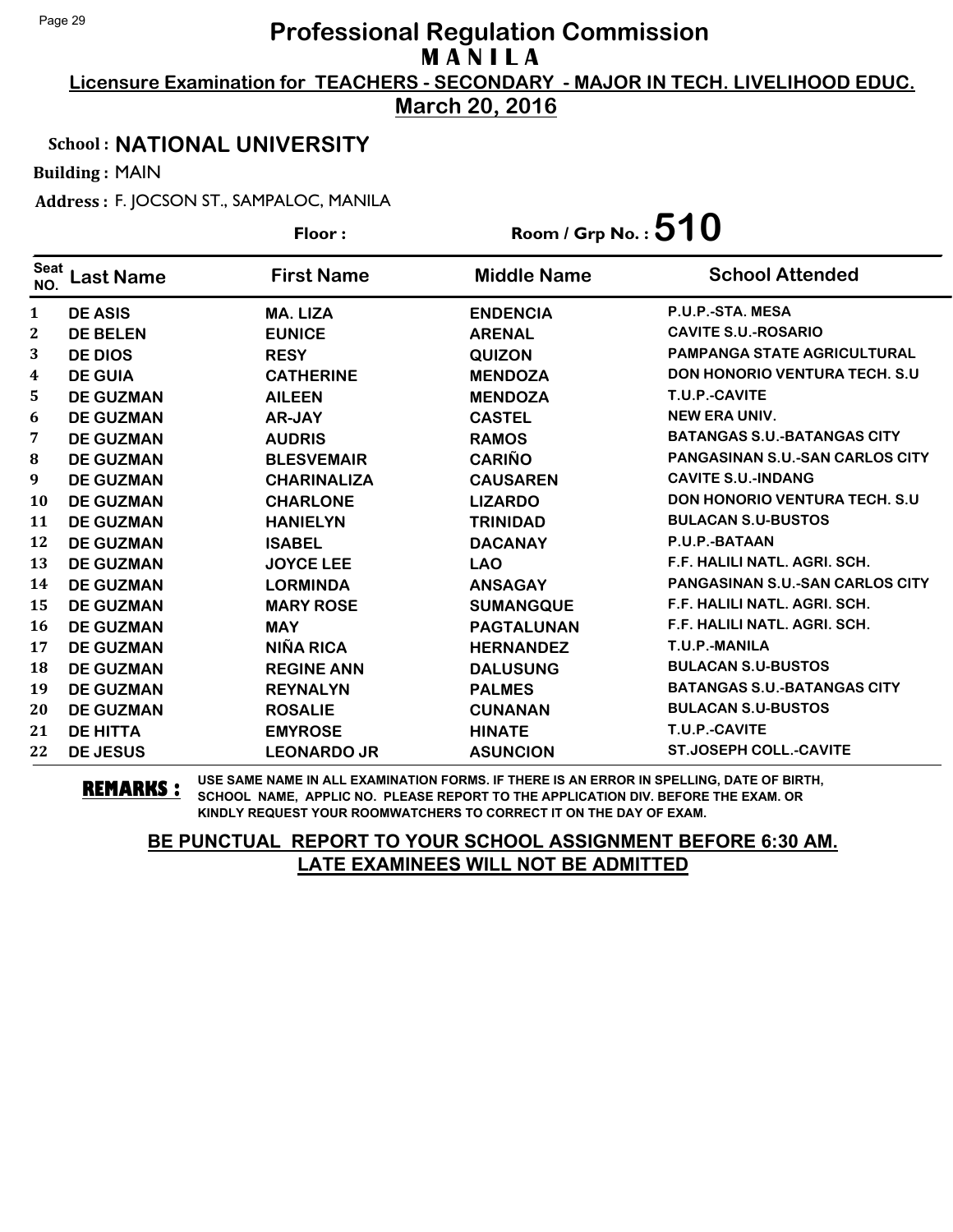**Licensure Examination for TEACHERS - SECONDARY - MAJOR IN TECH. LIVELIHOOD EDUC.**

**March 20, 2016**

### School : **NATIONAL UNIVERSITY**

Building : MAIN

Address : F. JOCSON ST., SAMPALOC, MANILA

|                    |                      | Floor:             | Room / Grp No. : $511$ |                                         |
|--------------------|----------------------|--------------------|------------------------|-----------------------------------------|
| <b>Seat</b><br>NO. | Last Name            | <b>First Name</b>  | <b>Middle Name</b>     | <b>School Attended</b>                  |
| $\mathbf{1}$       | <b>DE JESUS</b>      | <b>MELANIE</b>     | <b>JIMENO</b>          | <b>CAVITE S.U.-ROSARIO</b>              |
| $\mathbf{2}$       | <b>DE JESUS</b>      | NIÑO IAN           | <b>CECILIO</b>         | <b>PAMANTASAN NG MONTALBAN</b>          |
| 3                  | DE JOSE              | <b>SHIRLEY</b>     | <b>CABANES</b>         | T.U.P.-MANILA                           |
| 4                  | <b>DE LEON</b>       | <b>GEROME</b>      | <b>MENDOZA</b>         | <b>DON HONORIO VENTURA TECH. S.U</b>    |
| 5.                 | <b>DE LEON</b>       | <b>GIAN JOSEPH</b> | <b>AMAGSILA</b>        | P.U.P.-STA. MESA                        |
| 6                  | <b>DE LEON</b>       | <b>HAZEL</b>       | <b>MORALES</b>         | <b>DON HONORIO VENTURA TECH. S.U</b>    |
| 7                  | <b>DE LEON</b>       | <b>HEIDI MAY</b>   |                        | T.U.P.-MANILA                           |
| 8                  | <b>DE LEON</b>       | <b>MA. CINDY</b>   | <b>SORTIZ</b>          | N.E.U.S.T-SAN ISIDRO                    |
| 9                  | <b>DE LEON</b>       | <b>MARISA</b>      | <b>GANNABAN</b>        | <b>CAGAYAN STATE UNIV.-CARITAN</b>      |
| <b>10</b>          | <b>DE LEON</b>       | <b>MELANIE</b>     | <b>GUEVARRA</b>        | <b>MARIKINA POLYTECHNIC</b>             |
| 11                 | <b>DE LEON</b>       | <b>OLIVER</b>      | <b>CANDELARIA</b>      | <b>BATANGAS S.U.-BATANGAS CITY</b>      |
| 12                 | <b>DE LEON</b>       | <b>SHARON</b>      | <b>AMANSEC</b>         | P.U.P.-BATAAN                           |
| 13                 | <b>DE LOS REYES</b>  | <b>MARIEL</b>      | <b>OBLINO</b>          | UNIV.OF ST.ANTHONY                      |
| 14                 | <b>DE LOS SANTOS</b> | <b>FATIMA</b>      | <b>BIDOL</b>           | T.U.P.-MANILA                           |
| 15                 | <b>DE LOS SANTOS</b> | <b>RANIEL</b>      | <b>DE LA CRUZ</b>      | <b>RIZAL TECH UNIV</b>                  |
| 16                 | <b>DE LUNA</b>       | <b>JOSEPH</b>      | <b>EDILLON</b>         | <b>LAGUNA STATE POLYTECHNIC UNIV-SN</b> |
| 17                 | <b>DE LUNA</b>       | <b>NORILYN</b>     | <b>FORTUNA</b>         | <b>LAGUNA STATE POLYTECHNIC</b>         |
| 18                 | <b>DE LUNAS</b>      | <b>CARISSA</b>     | <b>EROMA</b>           | <b>BATANGAS S.U.-BATANGAS CITY</b>      |
| 19                 | <b>DE OCAMPO</b>     | <b>SUZETTE</b>     | <b>BUENAVENTURA</b>    | <b>CAVITE S.U.-ROSARIO</b>              |
| 20                 | <b>DE PADUA</b>      | <b>JEPRILYN</b>    | <b>RELEVO</b>          | <b>BATANGAS S.U.-BATANGAS CITY</b>      |
| 21                 | <b>DE QUIROS</b>     | <b>ROSALINA</b>    | <b>EUSEBIO</b>         | <b>CATANDUANES STATE UNIVERSITY -</b>   |
| 22                 | <b>DE TORRES</b>     | <b>ALONIU</b>      | <b>VALENCIA</b>        | <b>MASBATE COLLEGES</b>                 |

**REMARKS :** USE SAME NAME IN ALL EXAMINATION FORMS. IF THERE IS AN ERROR IN SPELLING, DATE OF BIRTH, SCHOOL NAME, APPLIC NO. PLEASE REPORT TO THE APPLICATION DIV. BEFORE THE EXAM. OR KINDLY REQUEST YOUR ROOMWATCHERS TO CORRECT IT ON THE DAY OF EXAM.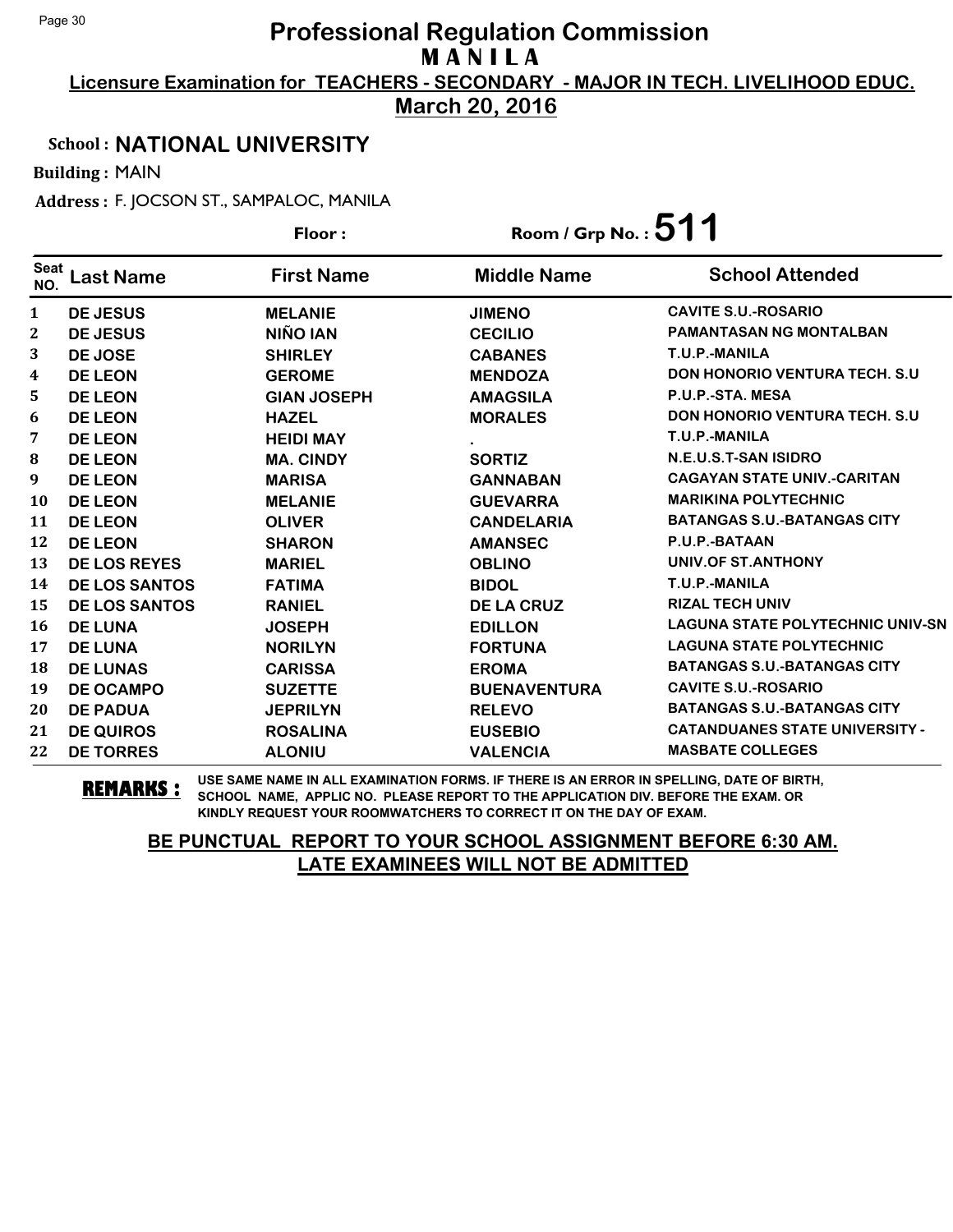**Licensure Examination for TEACHERS - SECONDARY - MAJOR IN TECH. LIVELIHOOD EDUC.**

**March 20, 2016**

## School : **UNIVERSITY OF THE EAST - CALOOCAN**

Building : DR LUCIO TAN

Address : 105 SAMSON ROAD, CALOOCAN CITY

|                    |                     | Floor:               | Room / Grp No.:    | 300                                   |
|--------------------|---------------------|----------------------|--------------------|---------------------------------------|
| <b>Seat</b><br>NO. | <b>Last Name</b>    | <b>First Name</b>    | <b>Middle Name</b> | <b>School Attended</b>                |
| 1                  | <b>DE VERA</b>      | <b>JOEL</b>          | <b>DE GUZMAN</b>   | <b>U OF RIZAL SYS.-MORONG</b>         |
| $\mathbf{2}$       | <b>DE VERA</b>      | <b>NOEL</b>          | <b>VENTINILLA</b>  | <b>MARIKINA POLYTECHNIC</b>           |
| 3                  | <b>DE VILLA</b>     | <b>JENNIFER</b>      | <b>HERNANDEZ</b>   | MINSCAT-CALAPAN(for.PCC)              |
| 4                  | <b>DECAMOS</b>      | <b>MARY JOY</b>      | <b>VILLARUEL</b>   | <b>U OF RIZAL SYS.-CAINTA</b>         |
| 5                  | <b>DEFENSOR</b>     | <b>JOVALYN</b>       | N/A                | UNIVERSITY OF CALOOCAN CITY(for. CC   |
| 6                  | <b>DEGUZMAN</b>     | <b>RODEL</b>         | <b>DOON</b>        | <b>VALENZUELA C.P.C.</b>              |
| 7                  | <b>DEL BARRIO</b>   | <b>ERLINDA</b>       | <b>TIMUAT</b>      | <b>CATANDUANES STATE UNIVERSITY -</b> |
| 8                  | <b>DEL BARRIO</b>   | <b>RINER</b>         | <b>BALDREZ</b>     | <b>CATANDUANES STATE UNIVERSITY -</b> |
| 9                  | <b>DEL CASTILLO</b> | <b>JOHN DEO</b>      | <b>VILLANUEVA</b>  | T.U.P.-MANILA                         |
| 10                 | <b>DEL PILAR</b>    | <b>JOVELINA</b>      | <b>DECINA</b>      | <b>EVSU-TACLOBAN</b>                  |
| 11                 | <b>DEL PILAR</b>    | <b>SHERWIN</b>       | <b>PLUMENTERA</b>  | <b>LEYTE I.T.-BURAUEN</b>             |
| 12                 | <b>DEL ROSARIO</b>  | <b>GIEZZELLE</b>     | <b>CASAPAO</b>     | <b>BATAAN PENINSULA STATE U-MAIN</b>  |
| 13                 | <b>DEL ROSARIO</b>  | <b>KATRINA</b>       | <b>MENDOZA</b>     | <b>BULACAN S.U-MALOLOS</b>            |
| 14                 | <b>DEL ROSARIO</b>  | <b>RHEA</b>          | <b>IGNACIO</b>     | <b>BATAAN PENINSULA STATE</b>         |
| 15                 | <b>DEL ROSARIO</b>  | <b>ROSE JELYN</b>    | <b>AGNE</b>        | <b>BULACAN S.U-MALOLOS</b>            |
| 16                 | <b>DELA CRUZ</b>    | <b>ABEGAIL</b>       | <b>CORPUZ</b>      | N.E.U.S.T-SAN ISIDRO                  |
| 17                 | <b>DELA CRUZ</b>    | <b>AMELITA</b>       | <b>LIMON</b>       | <b>CAVITE S.U.-INDANG</b>             |
| 18                 | <b>DELA CRUZ</b>    | <b>ANGELINE</b>      | <b>POLICARPIO</b>  | <b>BULACAN S.U-MALOLOS</b>            |
| 19                 | <b>DELA CRUZ</b>    | <b>ARLETTE KAREN</b> | <b>NARCISO</b>     | <b>VALENZUELA C.P.C.</b>              |
| 20                 | <b>DELA CRUZ</b>    | <b>CARLITO</b>       | <b>ORTIZ</b>       | <b>MARIKINA POLYTECHNIC</b>           |
| 21                 | <b>DELA CRUZ</b>    | <b>CHRISTOPHER</b>   | <b>EVANGELISTA</b> | T.U.P.-MANILA                         |
| 22                 | <b>DELA CRUZ</b>    | <b>ELIZA</b>         | <b>VENTURA</b>     | <b>EARIST</b>                         |
| 23                 | <b>DELA CRUZ</b>    | <b>ELOISA</b>        | <b>GESTIADA</b>    | <b>MARIKINA POLYTECHNIC</b>           |
| 24                 | <b>DELA CRUZ</b>    | <b>JOHN MICHAEL</b>  | <b>GAMBOA</b>      | <b>PAMPANGA STATE AGRICULTURAL</b>    |

**REMARKS :** USE SAME NAME IN ALL EXAMINATION FORMS. IF THERE IS AN ERROR IN SPELLING, DATE OF BIRTH, SCHOOL NAME, APPLIC NO. PLEASE REPORT TO THE APPLICATION DIV. BEFORE THE EXAM. OR KINDLY REQUEST YOUR ROOMWATCHERS TO CORRECT IT ON THE DAY OF EXAM.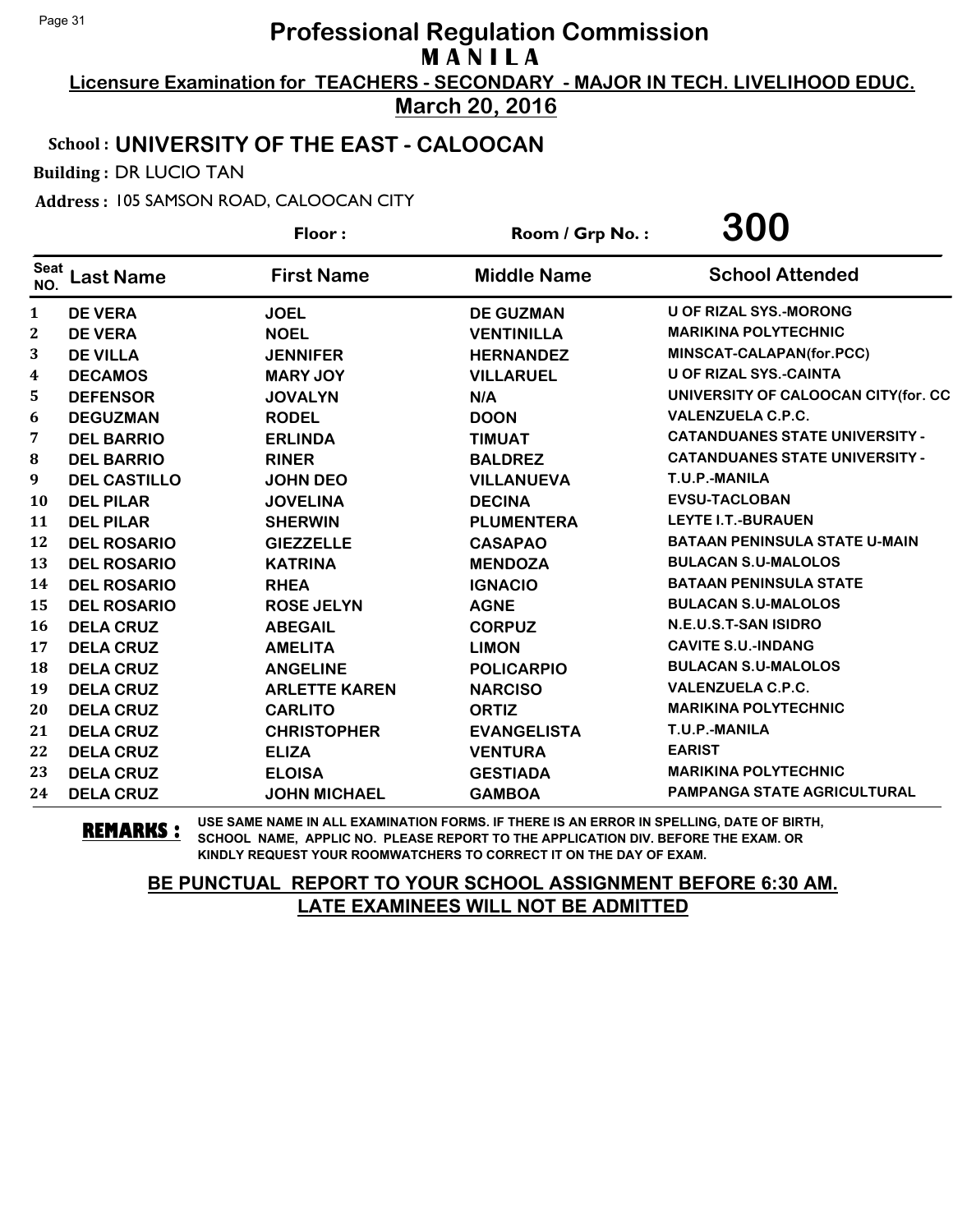**Licensure Examination for TEACHERS - SECONDARY - MAJOR IN TECH. LIVELIHOOD EDUC. March 20, 2016**

### School : **UNIVERSITY OF THE EAST - CALOOCAN**

Building : DR LUCIO TAN

Address : 105 SAMSON ROAD, CALOOCAN CITY

|                    |                      | Floor:                | Room / Grp No.:    | 301                                   |
|--------------------|----------------------|-----------------------|--------------------|---------------------------------------|
| <b>Seat</b><br>NO. | <b>Last Name</b>     | <b>First Name</b>     | <b>Middle Name</b> | <b>School Attended</b>                |
| 1                  | <b>DELA CRUZ</b>     | <b>JOSETTE</b>        | <b>CEPEDA</b>      | <b>BULACAN S.U-MALOLOS</b>            |
| $\mathbf{2}$       | <b>DELA CRUZ</b>     | <b>JUSTINE</b>        | <b>PARCON</b>      | T.U.P.-CAVITE                         |
| 3                  | <b>DELA CRUZ</b>     | <b>KEYSELYN</b>       | <b>MARAVILLA</b>   | P.U.P.-STA. MESA                      |
| 4                  | <b>DELA CRUZ</b>     | <b>MARIA DOLORES</b>  | <b>RONDERO</b>     | <b>DON HONORIO VENTURA TECH. S.U.</b> |
| 5                  | <b>DELA CRUZ</b>     | <b>MARICEL</b>        | <b>ROXAS</b>       | T.U.P.-MANILA                         |
| 6                  | <b>DELA CRUZ</b>     | <b>MARK PAULO</b>     | <b>OROPESA</b>     | <b>MARIKINA POLYTECHNIC</b>           |
| 7                  | <b>DELA CRUZ</b>     | <b>RAMEL MOISES</b>   | <b>OSTRIA</b>      | <b>MARIKINA POLYTECHNIC</b>           |
| 8                  | <b>DELA CRUZ</b>     | <b>ZYZA</b>           | <b>CANDELARIA</b>  | <b>U OF RIZAL SYS.-MORONG</b>         |
| 9                  | <b>DELA PAZ</b>      | <b>MICHELLE</b>       | <b>MADRID</b>      | <b>MARIKINA POLYTECHNIC</b>           |
| 10                 | <b>DELA ROSA</b>     | <b>LAURICE</b>        | <b>DEL ROSARIO</b> | <b>VALENZUELA C.P.C.</b>              |
| 11                 | <b>DELA ROSA</b>     | <b>MICAH JOY</b>      | <b>DE OCAMPO</b>   | T.U.P.-MANILA                         |
| 12                 | <b>DELA ROSA</b>     | <b>RODELIO</b>        | <b>ANANO</b>       | <b>MARIKINA POLYTECHNIC</b>           |
| 13                 | <b>DELA TORRE</b>    | <b>JEREMIAH</b>       | <b>EVAROLA</b>     | T.U.P.-MANILA                         |
| 14                 | <b>DELA VEGA</b>     | <b>MARLYN</b>         | <b>BATCEBIO</b>    | P.U.P.-COMMONWEALTH                   |
| 15                 | <b>DELANTAR</b>      | <b>AIRHEL</b>         | <b>LUZONG</b>      | <b>MARIKINA POLYTECHNIC</b>           |
| 16                 | <b>DELAS ALAS</b>    | <b>ANGELICA</b>       | <b>CAUNCERAN</b>   | BATANGAS S.U.-ARASOF-NASUGBU          |
| 17                 | <b>DELERA</b>        | <b>JULIE MARIE</b>    | <b>COLUMBA</b>     | <b>MARIKINA POLYTECHNIC</b>           |
| 18                 | <b>DELGADO</b>       | <b>MARIA CRISTITA</b> | <b>CASCAÑO</b>     | T.U.P.-MANILA                         |
| 19                 | <b>DELIVA</b>        | <b>JAKE OLIVER</b>    | <b>VILLAMOR</b>    | UNIVERSITY OF CALOOCAN CITY(for. CC   |
| 20                 | <b>DELOS ANGELES</b> | <b>JOBEL</b>          | <b>BARRO</b>       | UNIVERSITY OF CALOOCAN CITY(for. CC   |
| 21                 | <b>DELOS REYES</b>   | <b>CLEOFE</b>         | <b>CASTILLO</b>    | R.MAGSAYSAY T.U-IBA                   |
| 22                 | <b>DELOS REYES</b>   | <b>MARISTELLE</b>     | <b>TEMPONGKO</b>   | T.U.P.-MANILA                         |
| 23                 | <b>DELOS SANTOS</b>  | <b>ANGELICA</b>       | <b>MARTINEZ</b>    | <b>EVSU-TACLOBAN</b>                  |
| 24                 | <b>DELOS SANTOS</b>  | <b>KIT</b>            | <b>TABAMO</b>      | UNIVERSITY OF CALOOCAN CITY(for. CC   |

**REMARKS :** USE SAME NAME IN ALL EXAMINATION FORMS. IF THERE IS AN ERROR IN SPELLING, DATE OF BIRTH, SCHOOL NAME, APPLIC NO. PLEASE REPORT TO THE APPLICATION DIV. BEFORE THE EXAM. OR KINDLY REQUEST YOUR ROOMWATCHERS TO CORRECT IT ON THE DAY OF EXAM.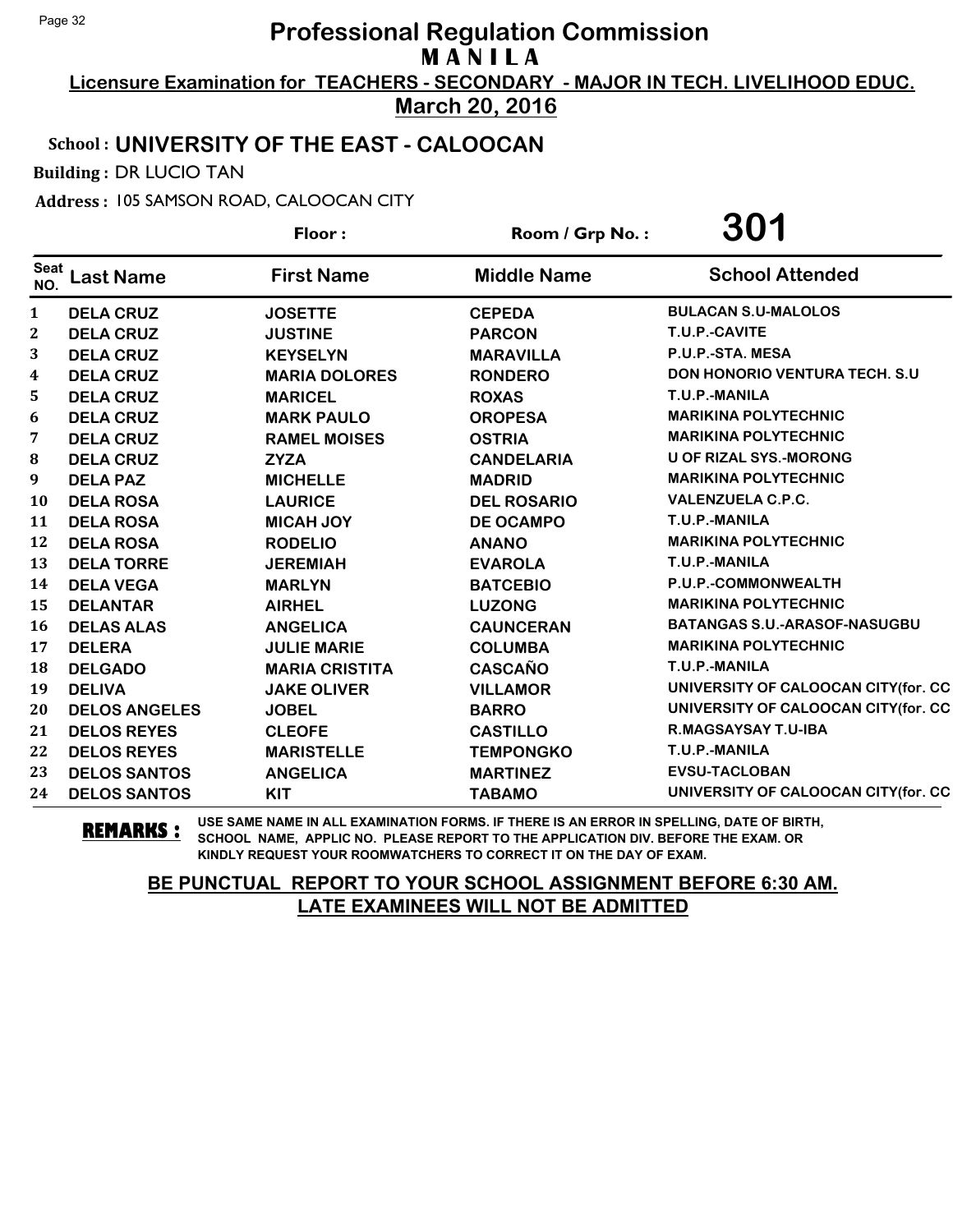**Licensure Examination for TEACHERS - SECONDARY - MAJOR IN TECH. LIVELIHOOD EDUC.**

**March 20, 2016**

## School : **UNIVERSITY OF THE EAST - CALOOCAN**

Building : DR LUCIO TAN

Address : 105 SAMSON ROAD, CALOOCAN CITY

|                    |                     | Floor:              | Room / Grp No.:    | 302                                 |
|--------------------|---------------------|---------------------|--------------------|-------------------------------------|
| <b>Seat</b><br>NO. | <b>Last Name</b>    | <b>First Name</b>   | <b>Middle Name</b> | <b>School Attended</b>              |
| $\mathbf{1}$       | <b>DELOS SANTOS</b> | <b>SALLY</b>        | <b>RIESO</b>       | <b>EARIST</b>                       |
| $\boldsymbol{2}$   | <b>DEMDAM</b>       | <b>RAZHEL</b>       | <b>DIALOGO</b>     | P.U.P.-STA. MESA                    |
| 3                  | <b>DEMEGILLO</b>    | <b>FERDINAND</b>    | <b>TOLENTINO</b>   | UNIVERSITY OF CALOOCAN CITY(for. CC |
| $\boldsymbol{4}$   | <b>DENE-AY</b>      | <b>CRISTELYN</b>    | <b>BAGCAT</b>      | P.N.U.-AGUSAN                       |
| 5                  | <b>DEOCARIS</b>     | <b>MELINDA</b>      | <b>MACARAEG</b>    | UNIVERSITY OF CALOOCAN CITY(for. CC |
| 6                  | <b>DEOMAMPO</b>     | <b>DAISY LYN</b>    | <b>CARATIHAN</b>   | <b>EARIST</b>                       |
| 7                  | <b>DEONOSO</b>      | <b>GIANNE CARLA</b> | <b>PAULE</b>       | T.U.P.-MANILA                       |
| 8                  | <b>DEPLOMO</b>      | <b>MERAFLOR</b>     | <b>RIVERA</b>      | <b>EARIST</b>                       |
| 9                  | <b>DERI</b>         | <b>JOHN MARK</b>    | <b>FLORANO</b>     | <b>SORSOGON SC-BULAN</b>            |
| <b>10</b>          | <b>DESABILLE</b>    | <b>JONALYN</b>      | <b>BARSAGA</b>     | <b>CEBU TECH U-DAANBANTAYAN</b>     |
| 11                 | <b>DESCALZO</b>     | <b>AFFLE</b>        | <b>APOLONIO</b>    | <b>C.L.S.U.</b>                     |
| 12                 | <b>DESINGAÑO</b>    | <b>LOUIE</b>        | <b>FRESCO</b>      | T.U.P.-CAVITE                       |
| 13                 | <b>DESQUITADO</b>   | <b>JEFREY</b>       | <b>BALDOZA</b>     | <b>NEW ERA UNIV.</b>                |
| 14                 | <b>DEVIENTE</b>     | <b>KENNETH</b>      | <b>OPIANA</b>      | T.U.P.-MANILA                       |
| 15                 | <b>DEVILLENA</b>    | <b>CLARITA</b>      | <b>MANALO</b>      | R.MAGSAYSAY T.U-IBA                 |
| <b>16</b>          | <b>DIAMSE</b>       | <b>JAMIE ANNE</b>   | <b>SANTOS</b>      | <b>PAMPANGA STATE AGRICULTURAL</b>  |
| 17                 | <b>DIAZ</b>         | <b>JENNIFER</b>     | <b>VALENZUELA</b>  | <b>RIZAL TECH UNIV</b>              |
| 18                 | <b>DIAZ</b>         | <b>JHOMARI</b>      | <b>MOLLEJON</b>    | P.U.P.-STA. MESA                    |
| 19                 | <b>DIEZ</b>         | <b>MARIALEN</b>     | <b>LACHICA</b>     | T.I.P.-MANILA                       |
| 20                 | <b>DIGMA</b>        | <b>MARK JOSEPH</b>  | <b>ABRIGANTE</b>   | <b>U OF RIZAL SYS.-MORONG</b>       |
| 21                 | <b>DILAG</b>        | <b>ALFIE</b>        | N/A                | <b>MARIKINA POLYTECHNIC</b>         |
| 22                 | <b>DIMAAPI</b>      | <b>MARY GRACE</b>   | <b>FORMACION</b>   | <b>BULACAN S.U-MALOLOS</b>          |
| 23                 | <b>DIMARUCOT</b>    | <b>JANET</b>        | <b>BAYLOSIS</b>    | <b>LAGUNA NRTHWSTRN COL.</b>        |
| 24                 | <b>DIMATANGAL</b>   | <b>REZALYN</b>      | <b>HOYOHOY</b>     | UNIVERSITY OF CALOOCAN CITY(for. CC |

**REMARKS :** USE SAME NAME IN ALL EXAMINATION FORMS. IF THERE IS AN ERROR IN SPELLING, DATE OF BIRTH, SCHOOL NAME, APPLIC NO. PLEASE REPORT TO THE APPLICATION DIV. BEFORE THE EXAM. OR KINDLY REQUEST YOUR ROOMWATCHERS TO CORRECT IT ON THE DAY OF EXAM.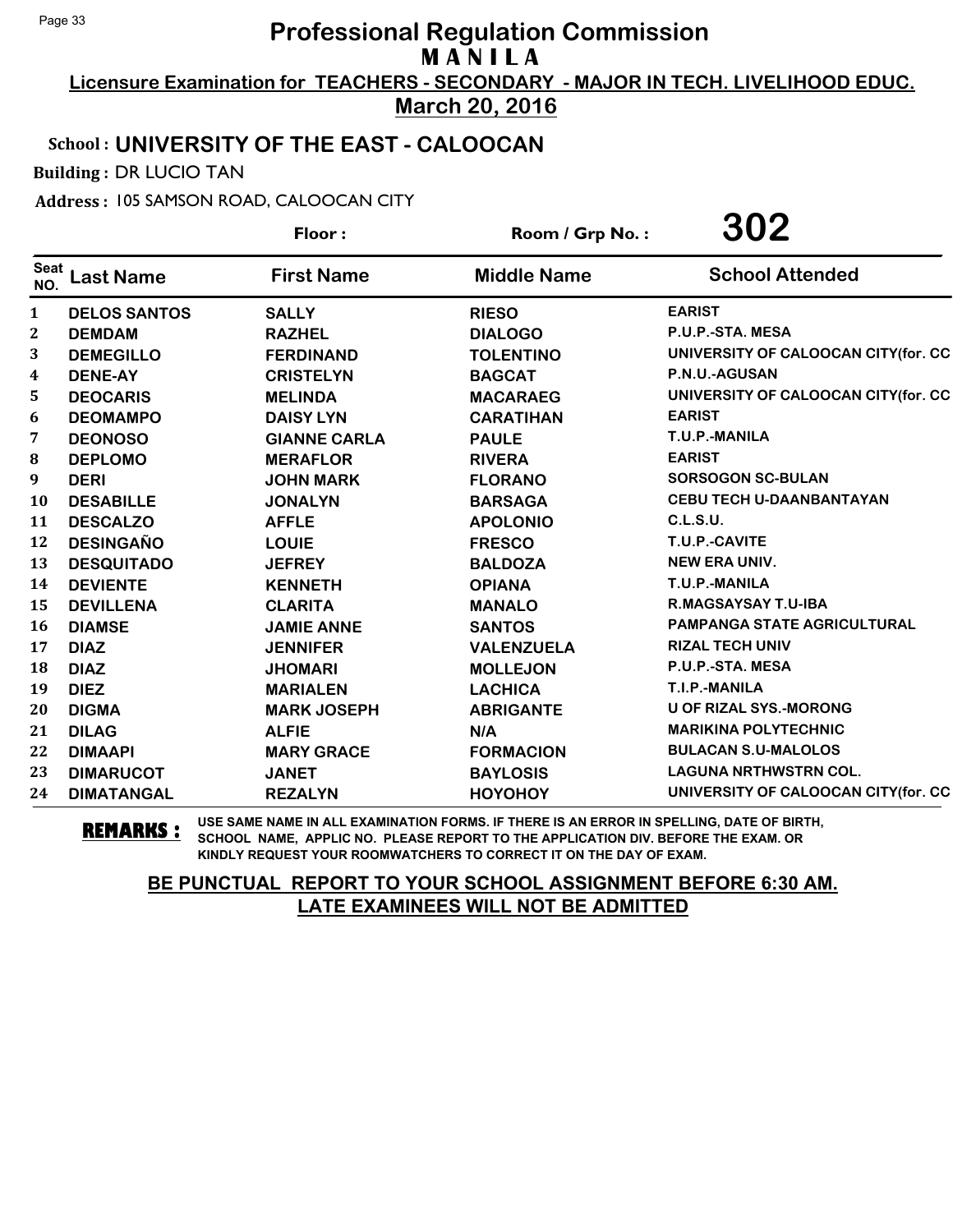**Licensure Examination for TEACHERS - SECONDARY - MAJOR IN TECH. LIVELIHOOD EDUC. March 20, 2016**

### School : **UNIVERSITY OF THE EAST - CALOOCAN**

Building : DR LUCIO TAN

Address : 105 SAMSON ROAD, CALOOCAN CITY

|                    |                  | Floor:                  | Room / Grp No.:    | 303                                  |
|--------------------|------------------|-------------------------|--------------------|--------------------------------------|
| <b>Seat</b><br>NO. | <b>Last Name</b> | <b>First Name</b>       | <b>Middle Name</b> | <b>School Attended</b>               |
| 1                  | <b>DINGLASAN</b> | <b>AEVAN REI VERNON</b> | <b>LACDANG</b>     | MINSCAT-CALAPAN(for.PCC)             |
| 2                  | <b>DINGLASAN</b> | <b>RESHIEL</b>          | <b>ORONICO</b>     | <b>CAVITE S.U.-INDANG</b>            |
| 3                  | <b>DIOCADO</b>   | <b>JERLYN</b>           | <b>NACIONAL</b>    | <b>U OF RIZAL SYS.-CAINTA</b>        |
| 4                  | <b>DIOLATA</b>   | <b>ANDRO JAY-AR</b>     | <b>ENDAYA</b>      | <b>MARIKINA POLYTECHNIC</b>          |
| 5                  | <b>DIOLATA</b>   | <b>DIANA</b>            | <b>DECHAVEZ</b>    | <b>EARIST</b>                        |
| 6                  | <b>DIONISIO</b>  | <b>AL JOHN</b>          | <b>CONCEPCION</b>  | <b>BATAAN PENINSULA STATE</b>        |
| 7                  | <b>DIONISIO</b>  | <b>FRANCIS ALVIN</b>    | <b>PASAGUE</b>     | <b>U OF RIZAL SYS.-MORONG</b>        |
| 8                  | <b>DIONISIO</b>  | <b>LENLEN</b>           | <b>TABILOG</b>     | <b>PARADIGM COLLGS OF</b>            |
| 9                  | <b>DIOSANTA</b>  | <b>JOMARIE</b>          | <b>LUCAÑAS</b>     | <b>PAMPANGA STATE AGRICULTURAL</b>   |
| 10                 | <b>DIRECTO</b>   | <b>ROMELIO</b>          | <b>UDASCO</b>      | P.U.P.-STA. MESA                     |
| 11                 | <b>DITABLAN</b>  | <b>ANTHONY</b>          | <b>DISCUTIDO</b>   | <b>U OF RIZAL SYS.-MORONG</b>        |
| 12                 | <b>DITUAL</b>    | <b>AQUIZA</b>           | <b>BINATAK</b>     | <b>MARAWI CAPITOL FDTN.COLL.</b>     |
| 13                 | <b>DIVIVA</b>    | <b>RIA</b>              | <b>SOTOMAYOR</b>   | <b>U OF RIZAL SYS.-MORONG</b>        |
| 14                 | <b>DIZAL</b>     | <b>ABDULHAMID</b>       | <b>ANDIK</b>       | <b>COTABATO FDTN.C.S.T.</b>          |
| 15                 | <b>DIZON</b>     | <b>ELMER</b>            | <b>BOLIDO</b>      | <b>CAPIZ S.U. MAIN-ROXAS CITY</b>    |
| 16                 | <b>DIZON</b>     | <b>RECHERYLL ANN</b>    | <b>MANEBOG</b>     | <b>TARLAC STATE UNIV.</b>            |
| 17                 | <b>DIZON</b>     | <b>SALLY</b>            | <b>CALMA</b>       | <b>DON HONORIO VENTURA TECH. S.U</b> |
| 18                 | <b>DIÑO</b>      | <b>JOVILLE</b>          | <b>CATABAY</b>     | <b>MARIKINA POLYTECHNIC</b>          |
| 19                 | <b>DIÑO</b>      | <b>RONA</b>             | <b>ANOR</b>        | <b>UNIV.OF MAKATI</b>                |
| 20                 | <b>DOCUYANAN</b> | <b>ELOISA</b>           | <b>MALTO</b>       | T.U.P.-MANILA                        |
| 21                 | <b>DOLATRE</b>   | <b>ELMA</b>             | <b>OSTRAS</b>      | <b>U OF ANTIQUE-SIBALOM</b>          |
| 22                 | <b>DOLLESIN</b>  | <b>CHARLENE</b>         | <b>PARALEJAS</b>   | <b>U OF RIZAL SYS.-MORONG</b>        |
| 23                 | <b>DOLON</b>     | <b>RHEA</b>             | <b>ORTEA</b>       | <b>MARIKINA POLYTECHNIC</b>          |
| 24                 | <b>DOLORITO</b>  | <b>JANETH</b>           | <b>CABODBOD</b>    | SO.LEYTE S.U.-SOGOD                  |

**REMARKS :** USE SAME NAME IN ALL EXAMINATION FORMS. IF THERE IS AN ERROR IN SPELLING, DATE OF BIRTH, SCHOOL NAME, APPLIC NO. PLEASE REPORT TO THE APPLICATION DIV. BEFORE THE EXAM. OR KINDLY REQUEST YOUR ROOMWATCHERS TO CORRECT IT ON THE DAY OF EXAM.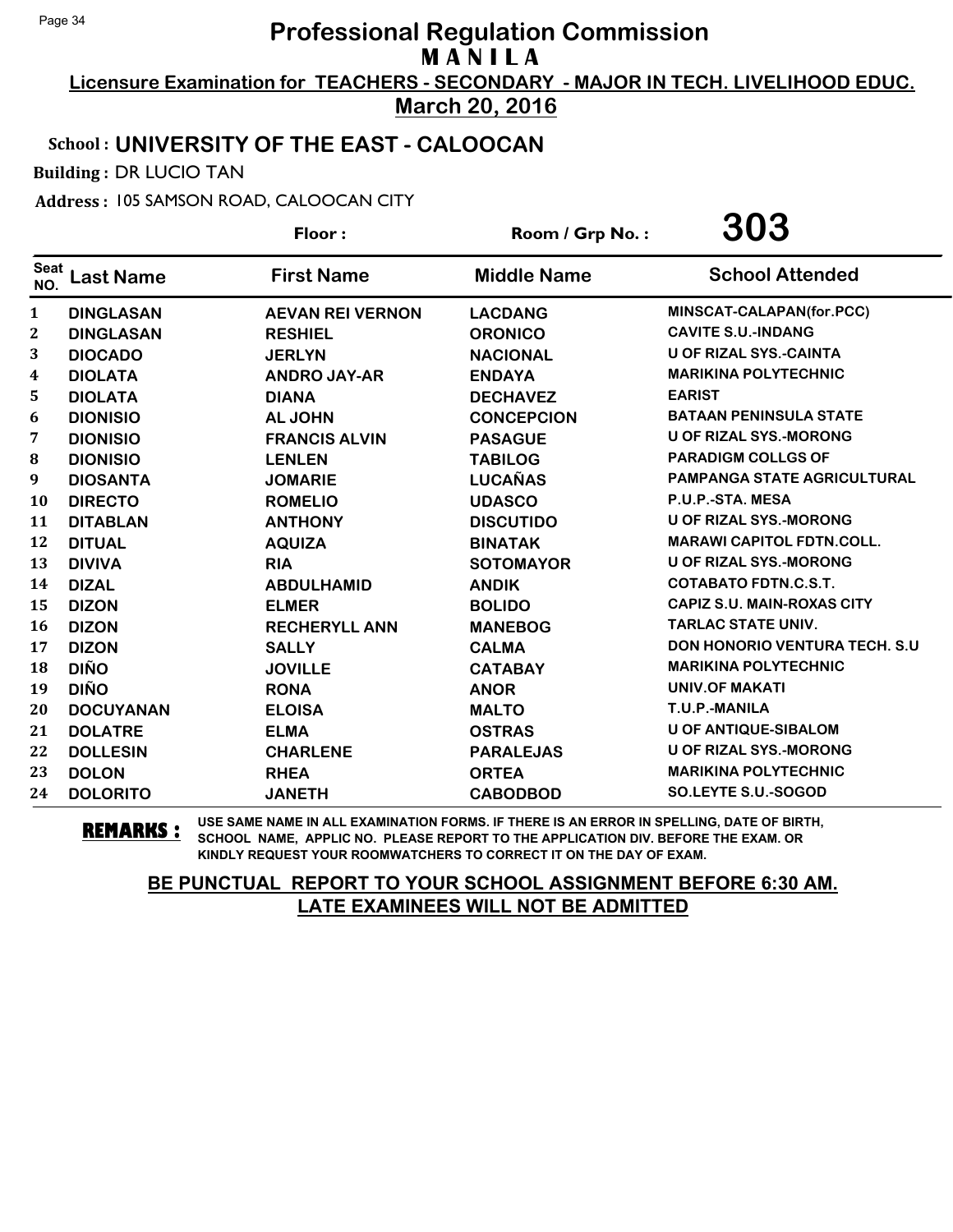**Licensure Examination for TEACHERS - SECONDARY - MAJOR IN TECH. LIVELIHOOD EDUC.**

**March 20, 2016**

## School : **UNIVERSITY OF THE EAST - CALOOCAN**

Building : DR LUCIO TAN

Address : 105 SAMSON ROAD, CALOOCAN CITY

|                    |                   | Floor:              | Room / Grp No.:    | 304                                 |
|--------------------|-------------------|---------------------|--------------------|-------------------------------------|
| <b>Seat</b><br>NO. | <b>Last Name</b>  | <b>First Name</b>   | <b>Middle Name</b> | <b>School Attended</b>              |
| $\mathbf{1}$       | <b>DOLORMENTE</b> | <b>RENNA</b>        | <b>DUQUE</b>       | T.U.P.-MANILA                       |
| 2                  | <b>DOLOSA</b>     | <b>ARDEE</b>        | <b>NARVAEZ</b>     | <b>MARIKINA POLYTECHNIC</b>         |
| 3                  | <b>DOMALAON</b>   | <b>REGINE</b>       | <b>ECHAGUE</b>     | <b>EARIST</b>                       |
| 4                  | <b>DOMANTAY</b>   | <b>ROCHELLE</b>     | <b>GERMAN</b>      | <b>FEU-MANILA</b>                   |
| 5                  | <b>DOMAOAL</b>    | <b>ARIUS</b>        | <b>DE LA CRUZ</b>  | <b>EARIST</b>                       |
| 6                  | <b>DOMINADO</b>   | <b>HYAWATHA</b>     | <b>PAUNAN</b>      | UNIVERSITY OF CALOOCAN CITY(for. CC |
| 7                  | <b>DOMINCEL</b>   | <b>JAYVEE</b>       | <b>SORNITO</b>     | T.U.P.-CAVITE                       |
| 8                  | <b>DOMINGO</b>    | <b>CRIXANDRA</b>    | <b>ESTOREL</b>     | T.U.P.-MANILA                       |
| 9                  | <b>DOMINGO</b>    | <b>JENNIFER</b>     | <b>DELAMINES</b>   | <b>BULACAN S.U-BUSTOS</b>           |
| <b>10</b>          | <b>DOMINGO</b>    | <b>JONNA</b>        | <b>MANGOBA</b>     | <b>CAGAYAN STATE</b>                |
| 11                 | <b>DOMINGO</b>    | <b>MAYA</b>         | <b>CABALBAG</b>    | UNIVERSITY OF CALOOCAN CITY(for. CC |
| 12                 | <b>DOMINGUEZ</b>  | <b>ARRA</b>         | <b>PEREZ</b>       | <b>AKLAN S.U.-KALIBO</b>            |
| 13                 | <b>DOMINGUEZ</b>  | <b>JAYVEE MARK</b>  | <b>CLENUAR</b>     | P.U.P.-STA. MESA                    |
| 14                 | <b>DOMONDON</b>   | <b>PATRICIA MAE</b> | <b>NASIS</b>       | T.U.P.-MANILA                       |
| 15                 | <b>DORADO</b>     | <b>MARY GRACE</b>   | <b>GUEVARA</b>     | <b>MARIKINA POLYTECHNIC</b>         |
| <b>16</b>          | <b>DOROY</b>      | <b>MARLYN</b>       | <b>MARGARICO</b>   | P.U.P.-STA. MESA                    |
| 17                 | <b>DOYANAN</b>    | <b>JINNEFER</b>     | <b>DACLISON</b>    | R.MAGSAYSAY T.U-IBA                 |
| 18                 | <b>DRUELO</b>     | <b>ROBERT JAN</b>   | <b>BERNAL</b>      | T.U.P.-MANILA                       |
| 19                 | <b>DUBRIA</b>     | <b>FLOREY MAE</b>   | <b>MIRANDA</b>     | <b>U OF ANTIQUE-SIBALOM</b>         |
| 20                 | <b>DULCERO</b>    | <b>CRISTINE</b>     | <b>OMBROG</b>      | <b>U.E.P.-CATARMAN</b>              |
| 21                 | <b>DULDULAO</b>   | <b>EMELITA</b>      | <b>SALAZAR</b>     | N.E.U.S.T-CABANATUAN CITY           |
| 22                 | <b>DUMALAGAN</b>  | <b>KRIS</b>         | <b>APLACADOR</b>   | T.U.P.-CAVITE                       |
| 23                 | <b>DUMALANTA</b>  | <b>CAMILLE</b>      | <b>IRASGA</b>      | PAMPANGA STATE AGRICULTURAL         |
| 24                 | <b>DUMALI</b>     | <b>EMELLY</b>       | <b>BUNAGAN</b>     | UNIVERSITY OF CALOOCAN CITY(for. CC |

**REMARKS :** USE SAME NAME IN ALL EXAMINATION FORMS. IF THERE IS AN ERROR IN SPELLING, DATE OF BIRTH, SCHOOL NAME, APPLIC NO. PLEASE REPORT TO THE APPLICATION DIV. BEFORE THE EXAM. OR KINDLY REQUEST YOUR ROOMWATCHERS TO CORRECT IT ON THE DAY OF EXAM.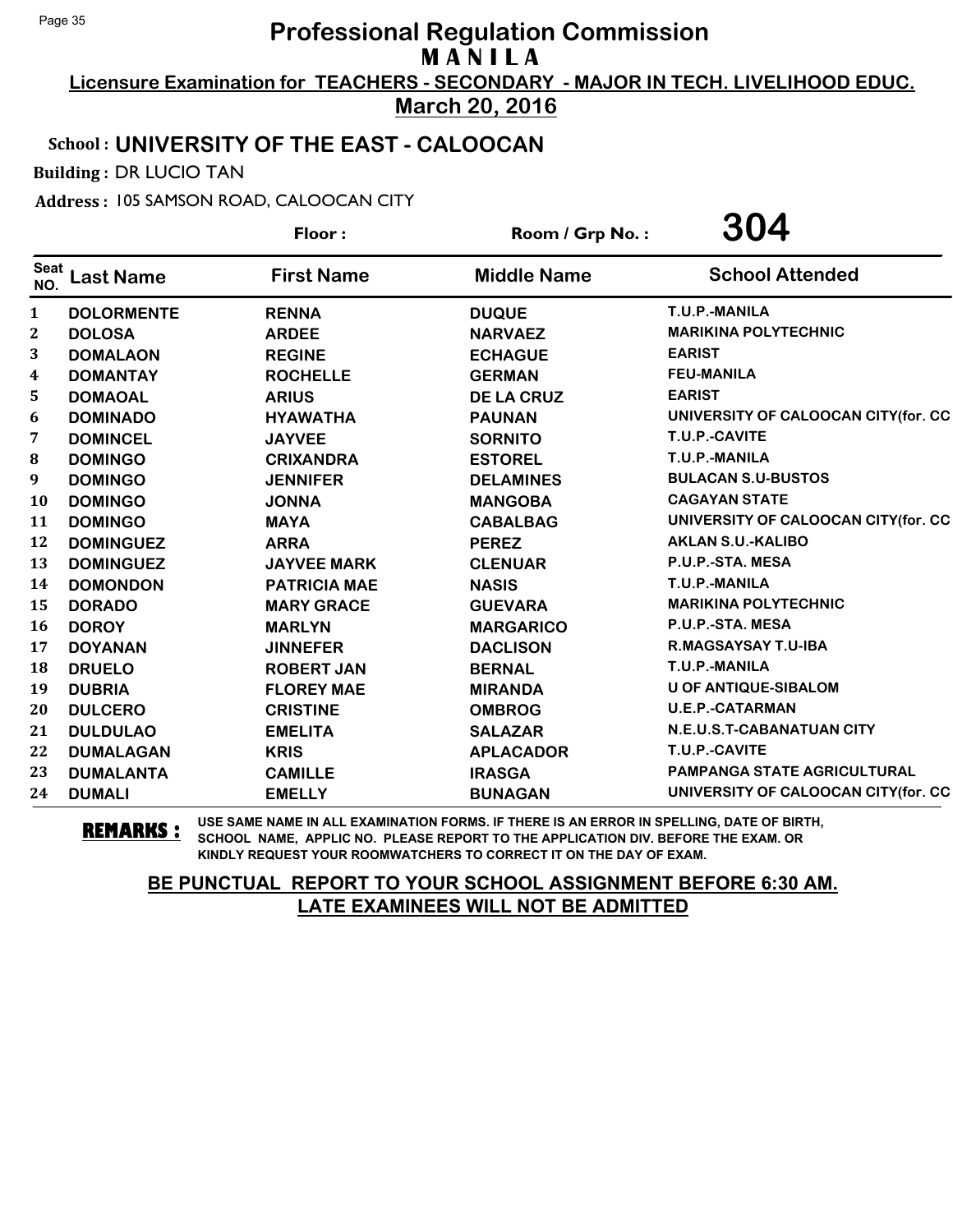**Licensure Examination for TEACHERS - SECONDARY - MAJOR IN TECH. LIVELIHOOD EDUC. March 20, 2016**

### School : **UNIVERSITY OF THE EAST - CALOOCAN**

Building : DR LUCIO TAN

Address : 105 SAMSON ROAD, CALOOCAN CITY

|                    |                  | Floor:                     | Room / Grp No.:     | 305                                  |
|--------------------|------------------|----------------------------|---------------------|--------------------------------------|
| <b>Seat</b><br>NO. | <b>Last Name</b> | <b>First Name</b>          | <b>Middle Name</b>  | <b>School Attended</b>               |
| 1                  | <b>DUMLAO</b>    | <b>CATHERINE</b>           | <b>ARTIENDA</b>     | ABRA S.I.S.T.-LAGANGILANG            |
| 2                  | <b>DUNGO</b>     | <b>JUDEE</b>               | <b>TULIAO</b>       | PANGASINAN S.U.-BAYAMBANG            |
| 3                  | <b>DUPLITO</b>   | <b>MARYGRACE</b>           | <b>LARA</b>         | T.U.P.-MANILA                        |
| 4                  | <b>DURAN</b>     | <b>GLAIZA</b>              | <b>BALOCATING</b>   | T.U.P.-MANILA                        |
| 5                  | <b>DURO</b>      | <b>CARMINA GHIENEL</b>     | <b>MILLANO</b>      | T.U.P.-CAVITE                        |
| 6                  | <b>ECHEGORIN</b> | <b>MARISSA</b>             | <b>MALLARI</b>      | <b>PAMPANGA STATE AGRICULTURAL</b>   |
| 7                  | <b>EDEJER</b>    | <b>JINGLE</b>              | <b>ROMERO</b>       | <b>DON HONORIO VENTURA TECH. S.U</b> |
| 8                  | <b>EDORA</b>     | <b>RASSETH</b>             | <b>FORMENTO</b>     | <b>VALENZUELA C.P.C.</b>             |
| 9                  | <b>EDRADAN</b>   | <b>LOHITO JR</b>           | <b>QUILENDERINO</b> | <b>PANGASINAN S.U.-LINGAYEN</b>      |
| 10                 | <b>ELCHICO</b>   | <b>AILEEN</b>              | <b>VIDALLO</b>      | <b>CAVITE S.U.-INDANG</b>            |
| 11                 | <b>ELEGADO</b>   | <b>MA. TERESA CRISTINA</b> | <b>LOBIGAN</b>      | POLANGUI COMM. COLL.                 |
| 12                 | <b>ELEGIO</b>    | <b>NENA</b>                | <b>LAROYA</b>       | T.U.P.-MANILA                        |
| 13                 | <b>ELEMENTO</b>  | <b>ALMA</b>                | <b>ALITEG</b>       | <b>MARIKINA POLYTECHNIC</b>          |
| 14                 | <b>ELIGAN</b>    | <b>RAAH SHEKINAH</b>       | <b>CANLAS</b>       | P.U.P.-STA. MESA                     |
| 15                 | <b>ELIZON</b>    | YVONNE CLARISSE            | <b>DIAZ</b>         | <b>MARIKINA POLYTECHNIC</b>          |
| 16                 | <b>ELLORANDO</b> | <b>LARRY</b>               | <b>PATANGUI</b>     | <b>TARLAC STATE UNIV.</b>            |
| 17                 | <b>ELOQUIÑA</b>  | <b>GILLYPHINE</b>          | <b>LACDAO</b>       | <b>PAMANTASAN NG MONTALBAN</b>       |
| 18                 | <b>ELPEDES</b>   | <b>NAICA</b>               | <b>DALAFU</b>       | T.U.P.-MANILA                        |
| 19                 | <b>EMALAY</b>    | <b>JASON</b>               | <b>PARONDA</b>      | <b>VALENZUELA C.P.C.</b>             |
| 20                 | <b>EMPIMANO</b>  | <b>JELYN</b>               | <b>SANTOS</b>       | <b>BULACAN S.U-BUSTOS</b>            |
| 21                 | <b>ENEJOSA</b>   | <b>RUSTOM</b>              | <b>CARCAMO</b>      | T.U.P.-CAVITE                        |
| 22                 | <b>ENGALING</b>  | <b>RIZZA ANNA</b>          | <b>JACOBO</b>       | <b>EARIST</b>                        |
| 23                 | <b>ENRILE</b>    | <b>ANALIE</b>              | <b>ALFONSO</b>      | <b>BULACAN S.U-BUSTOS</b>            |
| 24                 | <b>ENRIQUEZ</b>  | <b>IVAN PAUL</b>           | <b>CASILE</b>       | P.U.P.-STA. MESA                     |

**REMARKS :** USE SAME NAME IN ALL EXAMINATION FORMS. IF THERE IS AN ERROR IN SPELLING, DATE OF BIRTH, SCHOOL NAME, APPLIC NO. PLEASE REPORT TO THE APPLICATION DIV. BEFORE THE EXAM. OR KINDLY REQUEST YOUR ROOMWATCHERS TO CORRECT IT ON THE DAY OF EXAM.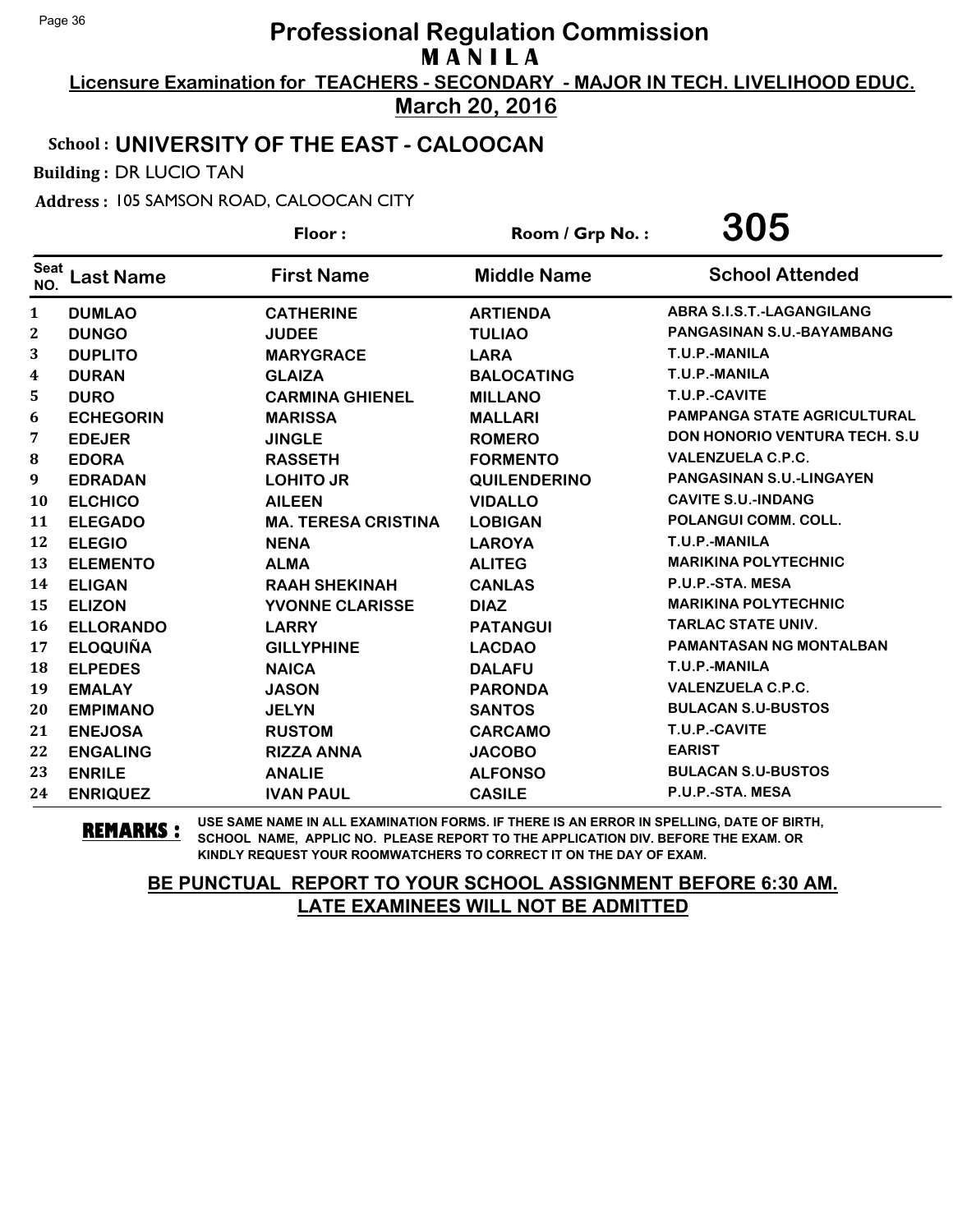**Licensure Examination for TEACHERS - SECONDARY - MAJOR IN TECH. LIVELIHOOD EDUC.**

**March 20, 2016**

## School : **UNIVERSITY OF THE EAST - CALOOCAN**

Building : DR LUCIO TAN

Address : 105 SAMSON ROAD, CALOOCAN CITY

|                    |                   | Floor:                | Room / Grp No.:     | 306                                   |
|--------------------|-------------------|-----------------------|---------------------|---------------------------------------|
| <b>Seat</b><br>NO. | <b>Last Name</b>  | <b>First Name</b>     | <b>Middle Name</b>  | <b>School Attended</b>                |
| 1                  | <b>ENRIQUEZ</b>   | <b>JANICE</b>         | <b>SANTOS</b>       | <b>BULACAN S.U-BUSTOS</b>             |
| $\mathbf 2$        | <b>ENRIQUEZ</b>   | <b>MARIA ROBINA</b>   | <b>DAGANDAN</b>     | T.U.P.-CAVITE                         |
| 3                  | <b>ENRIQUEZ</b>   | <b>RICA JOY MARIE</b> | <b>BUEZA</b>        | UNIVERSITY OF CALOOCAN CITY(for. CC   |
| 4                  | <b>ENRIQUEZ</b>   | <b>TERESITA</b>       | <b>GUARIN</b>       | UNIVERSITY OF CALOOCAN CITY(for. CC   |
| 5                  | <b>ENRIQUEZ</b>   | <b>VANESSA</b>        | <b>GUADALQUIVER</b> | T.U.P.-MANILA                         |
| 6                  | <b>ENTERO</b>     | <b>MARIA ASTHER</b>   | <b>SOLAMO</b>       | LEYTE I.T.                            |
| 7                  | <b>EPETIA</b>     | <b>MARK ANTHONY</b>   | <b>BUENVIAJE</b>    | <b>MARIKINA POLYTECHNIC</b>           |
| 8                  | <b>EREVE</b>      | <b>MARICEL</b>        | <b>PASCUAL</b>      | <b>BULACAN S.U-MALOLOS</b>            |
| 9                  | <b>EREÑO</b>      | <b>GLADYS</b>         | <b>ESTIDOLA</b>     | SORSOGON SC-SORSOGON                  |
| 10                 | <b>ESBERTO</b>    | <b>ANALIZA</b>        | <b>ORDAS</b>        | <b>U OF RIZAL SYS.-MORONG</b>         |
| 11                 | <b>ESCALDERON</b> | <b>RONICK</b>         | <b>ESTOLAS</b>      | <b>PAMANTASAN NG MONTALBAN</b>        |
| 12                 | <b>ESCARLAN</b>   | <b>BORDIGOL</b>       | <b>REYES</b>        | <b>VALENZUELA C.P.C.</b>              |
| 13                 | <b>ESCODERO</b>   | <b>MA. ALGEN</b>      | <b>ROSARIO</b>      | P.U.P.-STA. MESA                      |
| 14                 | <b>ESLIRA</b>     | <b>MARIAN</b>         | <b>AYES</b>         | <b>LEYTE NORMAL UNIV.</b>             |
| 15                 | <b>ESPARAGOZA</b> | <b>ROSITA</b>         | <b>SALGADO</b>      | P.U.P.-BATAAN                         |
| 16                 | <b>ESPARAS</b>    | <b>RUSSELL</b>        | <b>ESPEJO</b>       | <b>DON HONORIO VENTURA TECH. S.U.</b> |
| 17                 | <b>ESPAÑOLA</b>   | <b>SARAH JANE</b>     | <b>OCDE</b>         | T.U.P.-MANILA                         |
| 18                 | <b>ESPE</b>       | <b>RAY ANN</b>        | <b>ARANCILLO</b>    | U OF ANTIQUE-HAMTIC                   |
| 19                 | <b>ESPENIDA</b>   | <b>MARY JOYCE</b>     | <b>CASIANO</b>      | <b>MARIKINA POLYTECHNIC</b>           |
| 20                 | <b>ESPERE</b>     | <b>ROUTHMOND</b>      | <b>NARCISO</b>      | <b>PAMPANGA STATE AGRICULTURAL</b>    |
| 21                 | <b>ESPERO</b>     | <b>KATHERINE</b>      | <b>GALLENTES</b>    | <b>EARIST</b>                         |
| 22                 | <b>ESPEÑA</b>     | <b>FRANCIS THOMAS</b> | <b>MORTEL</b>       | <b>EARIST</b>                         |
| 23                 | <b>ESPINA</b>     | <b>MARY ROSALIE</b>   | <b>REGULADO</b>     | T.U.P.-MANILA                         |
| 24                 | <b>ESPINO</b>     | <b>RACHELLE JANE</b>  | <b>VILLAMOR</b>     | T.U.P.-CAVITE                         |

**REMARKS :** USE SAME NAME IN ALL EXAMINATION FORMS. IF THERE IS AN ERROR IN SPELLING, DATE OF BIRTH, SCHOOL NAME, APPLIC NO. PLEASE REPORT TO THE APPLICATION DIV. BEFORE THE EXAM. OR KINDLY REQUEST YOUR ROOMWATCHERS TO CORRECT IT ON THE DAY OF EXAM.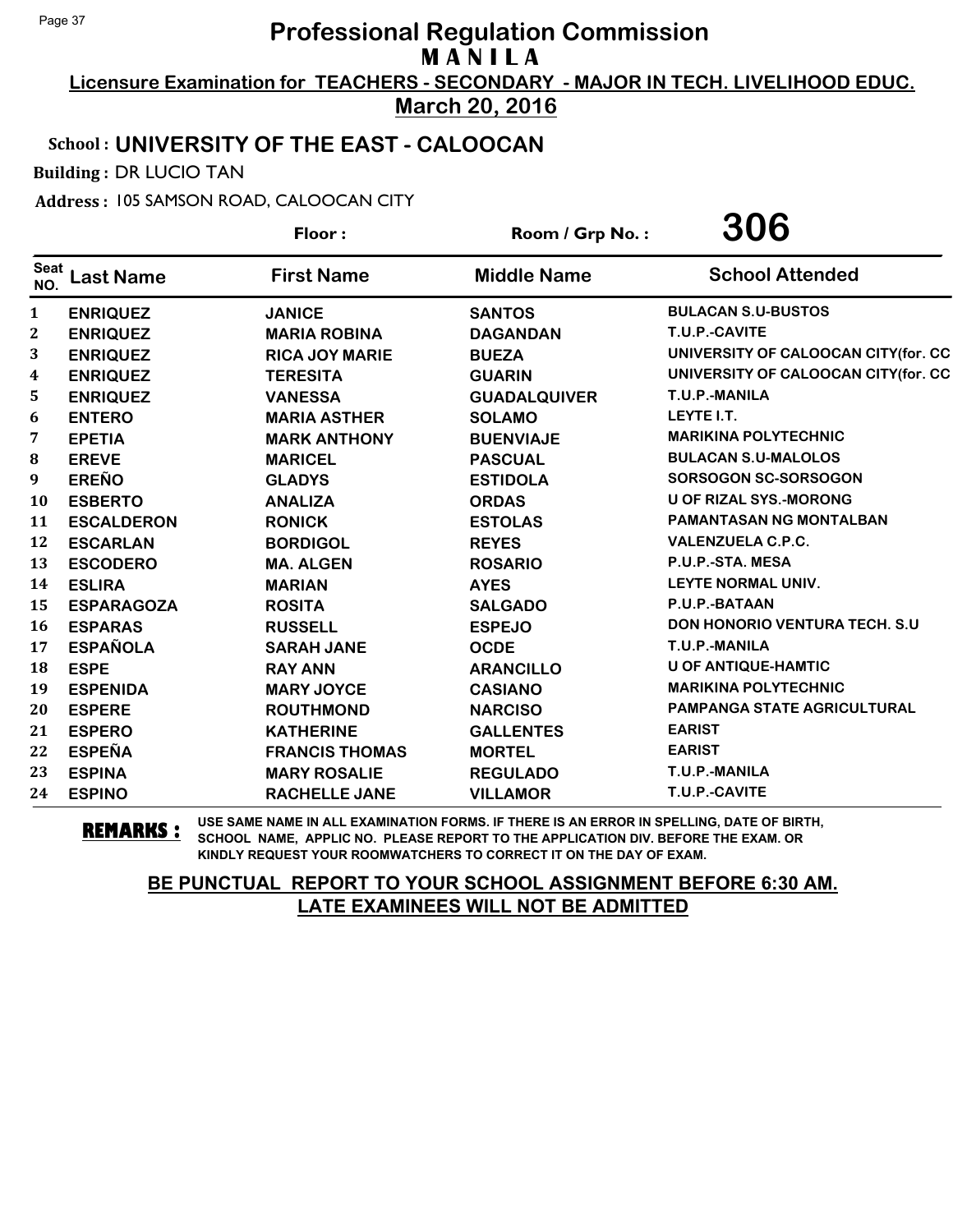**Licensure Examination for TEACHERS - SECONDARY - MAJOR IN TECH. LIVELIHOOD EDUC. March 20, 2016**

## School : **UNIVERSITY OF THE EAST - CALOOCAN**

Building : DR LUCIO TAN

Address : 105 SAMSON ROAD, CALOOCAN CITY

|                    |                    | Floor:                             | Room / Grp No.:    | 307                                   |
|--------------------|--------------------|------------------------------------|--------------------|---------------------------------------|
| <b>Seat</b><br>NO. | <b>Last Name</b>   | <b>First Name</b>                  | <b>Middle Name</b> | <b>School Attended</b>                |
| 1                  | <b>ESPINOSA</b>    | <b>JUAN MIGUEL</b>                 | <b>ARELLANO</b>    | <b>BULACAN S.U-MALOLOS</b>            |
| 2                  | <b>ESPINOSA</b>    | <b>MA CRISTINA</b>                 | <b>GALZOTE</b>     | <b>TARLAC STATE UNIV.</b>             |
| 3                  | <b>ESPIRITU</b>    | <b>ANGELA</b>                      | <b>SAN DIEGO</b>   | T.U.P.-MANILA                         |
| 4                  | <b>ESPIRITU</b>    | <b>CLARISSA</b>                    | <b>BITONG</b>      | <b>U OF RIZAL SYS.-MORONG</b>         |
| 5                  | <b>ESPIRITU</b>    | <b>MA. VICTORIA</b>                | <b>MANALESE</b>    | <b>BULACAN S.U-MALOLOS</b>            |
| 6                  | <b>ESPIRITU</b>    | <b>PRINCESS ANN MARGARE SANTOS</b> |                    | T.U.P.-MANILA                         |
| 7                  | <b>ESQUIVEL</b>    | <b>ANGELICA</b>                    | <b>SANTOS</b>      | <b>DON HONORIO VENTURA TECH. S.U.</b> |
| 8                  | <b>ESTADILLA</b>   | <b>HONEYBETH</b>                   | <b>AGUIRRE</b>     | <b>SORSOGON SC-BULAN</b>              |
| 9                  | <b>ESTAY</b>       | <b>EDWINA</b>                      | <b>SIBUGAN</b>     | <b>BULACAN S.U-MALOLOS</b>            |
| 10                 | <b>ESTEBAN</b>     | <b>LORAINE</b>                     | <b>PANGANIBAN</b>  | <b>CAVITE S.U.-INDANG</b>             |
| 11                 | <b>ESTOCADO</b>    | <b>SHIELA</b>                      | <b>MULA</b>        | <b>C.HILADO S.F.C.-BINALBAGAN</b>     |
| 12                 | <b>ESTRADA</b>     | <b>ANALYN</b>                      | <b>PANAO</b>       | <b>CAVITE S.U.-INDANG</b>             |
| 13                 | <b>ESTRADA</b>     | <b>JENEFER</b>                     | <b>CALDERON</b>    | <b>BULACAN NAT.AGRIC SC</b>           |
| 14                 | <b>ESTRAÑERO</b>   | <b>LEIZELDA</b>                    | <b>YAKIT</b>       | <b>EASTERN SAMAR STATE U - GUIUAN</b> |
| 15                 | <b>ESTRELLA</b>    | <b>ABIGUEL</b>                     | <b>GONZALES</b>    | <b>DON HONORIO VENTURA TECH. S.U.</b> |
| 16                 | <b>ESTRELLA</b>    | <b>FERLYN</b>                      | <b>RECTO</b>       | ROMBLON STATE UNIV. (FOR ROMBLON      |
| 17                 | <b>ESTUBO</b>      | <b>JOY MAY</b>                     | <b>PAGALAN</b>     | T.U.P.-CAVITE                         |
| 18                 | <b>EUGENIO</b>     | <b>ANALISA</b>                     | <b>LABACO</b>      | <b>BULACAN S.U-MALOLOS</b>            |
| 19                 | <b>EUGENIO</b>     | <b>EDWIN JR</b>                    | <b>BONITO</b>      | <b>BATAAN PENINSULA STATE</b>         |
| 20                 | <b>EUGENIO</b>     | <b>LEAH</b>                        | <b>PERALTA</b>     | C.L.S.U.                              |
| 21                 | <b>EVANGELISTA</b> | <b>ANALYN</b>                      | <b>ANGALA</b>      | <b>R.MAGSAYSAY T.U-SAN MARCELINO</b>  |
| 22                 | <b>EVANGELISTA</b> | <b>EDEN</b>                        | <b>FLORES</b>      | <b>U OF RIZAL SYS.-CAINTA</b>         |
| 23                 | <b>EVANGELISTA</b> | <b>FERNANDO</b>                    | <b>PAGUIO</b>      | <b>BATAAN PENINSULA STATE U-MAIN</b>  |
| 24                 | <b>EVANGELISTA</b> | <b>JAIRA EUNICE</b>                | <b>FULAY</b>       | T.U.P.-MANILA                         |

**REMARKS :** USE SAME NAME IN ALL EXAMINATION FORMS. IF THERE IS AN ERROR IN SPELLING, DATE OF BIRTH, SCHOOL NAME, APPLIC NO. PLEASE REPORT TO THE APPLICATION DIV. BEFORE THE EXAM. OR KINDLY REQUEST YOUR ROOMWATCHERS TO CORRECT IT ON THE DAY OF EXAM.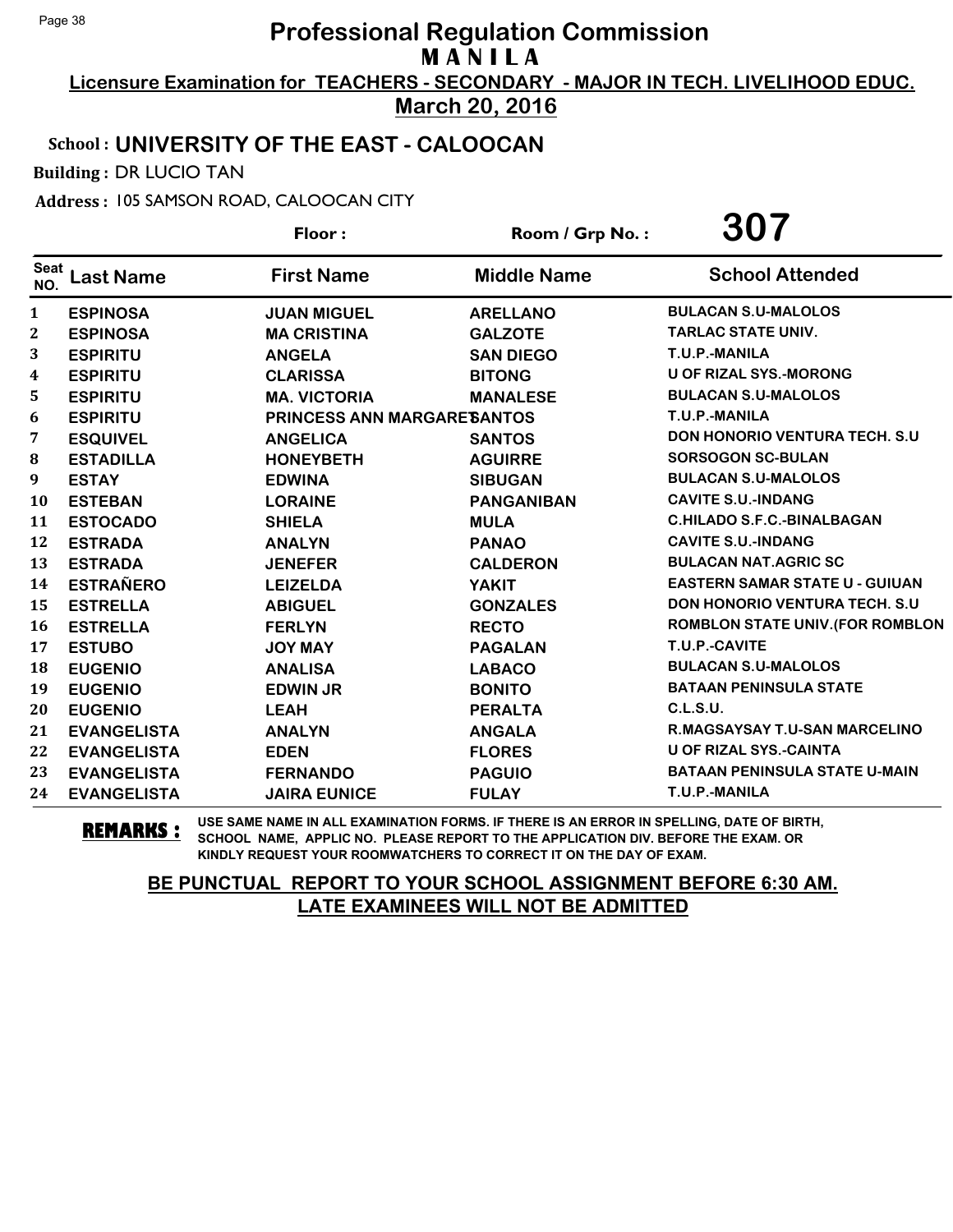**Licensure Examination for TEACHERS - SECONDARY - MAJOR IN TECH. LIVELIHOOD EDUC. March 20, 2016**

# School : **UNIVERSITY OF THE EAST - CALOOCAN**

Building : DR LUCIO TAN

Address : 105 SAMSON ROAD, CALOOCAN CITY

|                    |                    | Floor:                | Room / Grp No.:    | 308                                     |
|--------------------|--------------------|-----------------------|--------------------|-----------------------------------------|
| <b>Seat</b><br>NO. | <b>Last Name</b>   | <b>First Name</b>     | <b>Middle Name</b> | <b>School Attended</b>                  |
| 1                  | <b>EVANGELISTA</b> | <b>JENILYN</b>        | <b>ONDRADE</b>     | <b>PAMPANGA STATE AGRICULTURAL</b>      |
| $\mathbf{2}$       | <b>EVANGELISTA</b> | <b>MARICEL</b>        | <b>GASIC</b>       | MINSCAT-CALAPAN(for.PCC)                |
| 3                  | <b>FABELLA</b>     | <b>MICHAEL</b>        | <b>DIAZ</b>        | <b>DON HONORIO VENTURA TECH. S.U.</b>   |
| 4                  | <b>FACISTOL</b>    | <b>MARIA BERNA</b>    | <b>OTERO</b>       | <b>LEYTE I.T.-ORMOC</b>                 |
| 5                  | <b>FACTOR</b>      | <b>JOE ANN</b>        | <b>BULACAN</b>     | N.E.U.S.T-CABANATUAN CITY               |
| 6                  | <b>FACTORANAN</b>  | <b>AILYN</b>          | <b>ABENDANO</b>    | <b>EASTERN SAMAR STATE U - SALCEDO</b>  |
| 7                  | <b>FAILON</b>      | <b>MICHAELLA</b>      | <b>DE JESUS</b>    | T.U.P.-MANILA                           |
| 8                  | <b>FAINSAN</b>     | <b>JENNY</b>          | <b>FABONAN</b>     | T.U.P.-MANILA                           |
| 9                  | <b>FAJARDO</b>     | <b>CHRIZALDA</b>      | <b>ESTUYE</b>      | T.U.P.-MANILA                           |
| 10                 | <b>FAMADICO</b>    | <b>ANALIZA</b>        | <b>MILLANES</b>    | N.E.U.S.T-CABANATUAN CITY               |
| 11                 | <b>FAMINIANO</b>   | <b>MARIA EPEFANIA</b> | <b>FETALCURIN</b>  | <b>ROMBLON STATE UNIV.-(FOR ROMBLON</b> |
| 12                 | <b>FATALLO</b>     | <b>LEAH</b>           | <b>BACUETES</b>    | <b>SAMAR STATE UNIV.</b>                |
| 13                 | <b>FEDELINO</b>    | <b>MARY JANE</b>      | <b>ROMERO</b>      | <b>VALENZUELA C.P.C.</b>                |
| 14                 | <b>FELICISIMO</b>  | <b>ROVELYN</b>        | <b>BALOLOY</b>     | <b>EARIST</b>                           |
| 15                 | <b>FELIPE</b>      | <b>CATRINE</b>        | <b>ROASOL</b>      | <b>MARIKINA POLYTECHNIC</b>             |
| 16                 | <b>FELISMINO</b>   | <b>MA.RONALIZA</b>    | <b>SANTIAGO</b>    | T.U.P.-MANILA                           |
| 17                 | <b>FELIX</b>       | <b>GRACELYN</b>       | <b>MARTIN</b>      | <b>BATAAN PENINSULA STATE U-ORANI</b>   |
| 18                 | <b>FERNANDEZ</b>   | <b>AARON PAUL</b>     | <b>VALENZUELA</b>  | <b>MMSU-BATAC</b>                       |
| 19                 | <b>FERNANDEZ</b>   | <b>AILEEN</b>         | <b>DELA CRUZ</b>   | DON HONORIO VENTURA TECH. S.U           |
| 20                 | <b>FERNANDEZ</b>   | <b>BENITO</b>         | <b>ARIAS</b>       | <b>EASTERN SAMAR STATE U - GUIUAN</b>   |
| 21                 | <b>FERNANDO</b>    | <b>EURILYN</b>        | <b>GANAN</b>       | MINSCAT-CALAPAN(for.PCC)                |
| 22                 | <b>FERRER</b>      | <b>ARIES</b>          | <b>LAYLAY</b>      | <b>NEW ERA UNIV.</b>                    |
| 23                 | <b>FERRER</b>      | <b>JUVIE</b>          | <b>COLASITO</b>    | <b>VALENZUELA C.P.C.</b>                |
| 24                 | <b>FERRER</b>      | <b>LOIDA</b>          | <b>LIBAN</b>       | T.U.P.-MANILA                           |

**REMARKS :** USE SAME NAME IN ALL EXAMINATION FORMS. IF THERE IS AN ERROR IN SPELLING, DATE OF BIRTH, SCHOOL NAME, APPLIC NO. PLEASE REPORT TO THE APPLICATION DIV. BEFORE THE EXAM. OR KINDLY REQUEST YOUR ROOMWATCHERS TO CORRECT IT ON THE DAY OF EXAM.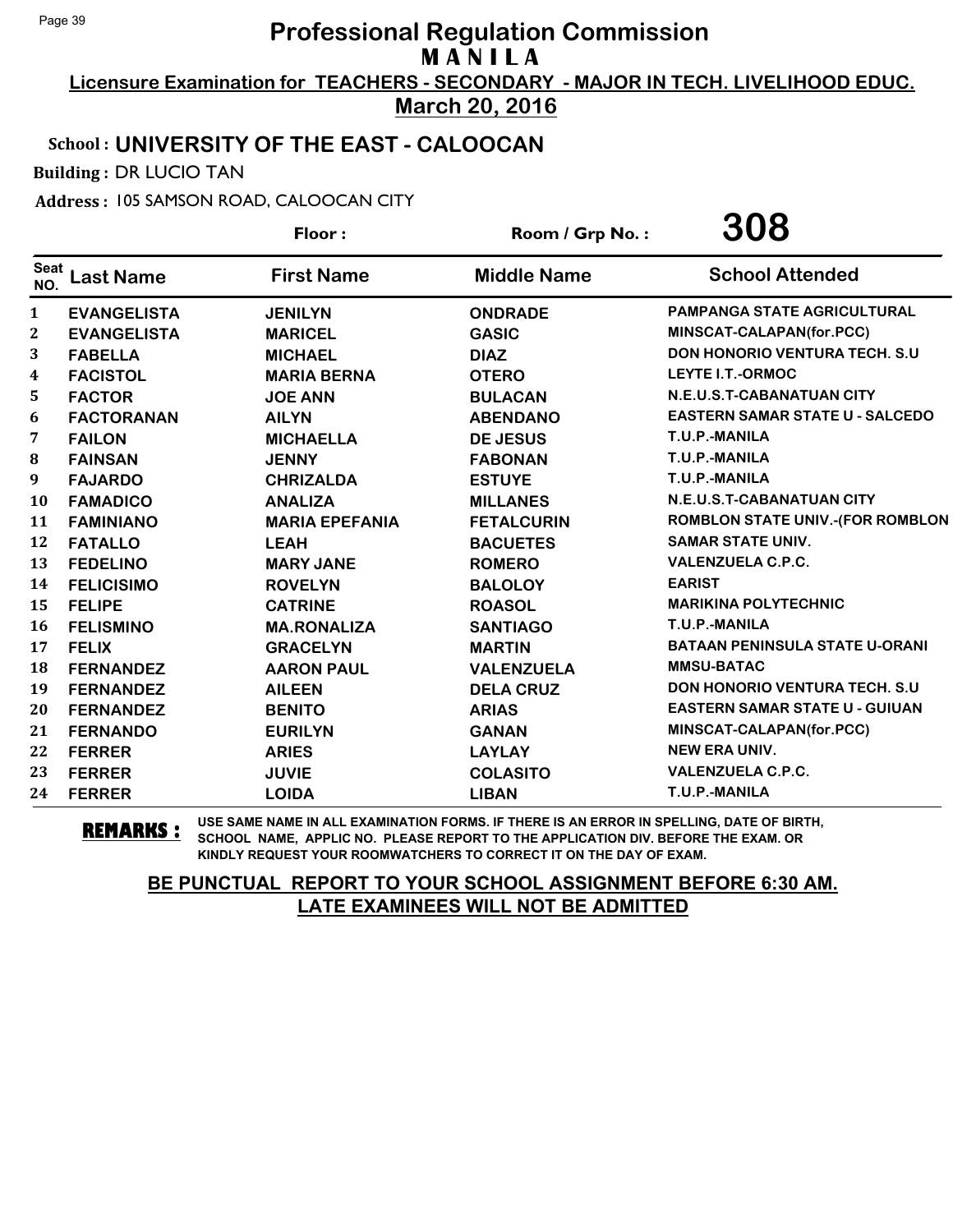**Licensure Examination for TEACHERS - SECONDARY - MAJOR IN TECH. LIVELIHOOD EDUC. March 20, 2016**

## School : **UNIVERSITY OF THE EAST - CALOOCAN**

Building : DR LUCIO TAN

Address : 105 SAMSON ROAD, CALOOCAN CITY

|                    |                   | Floor:                | Room / Grp No.:    | 309                                 |
|--------------------|-------------------|-----------------------|--------------------|-------------------------------------|
| <b>Seat</b><br>NO. | <b>Last Name</b>  | <b>First Name</b>     | <b>Middle Name</b> | <b>School Attended</b>              |
| 1                  | <b>FERRER</b>     | <b>MYRNA</b>          | <b>AQUINO</b>      | PANGASINAN S.U.-BAYAMBANG           |
| $\mathbf 2$        | <b>FERRERA</b>    | <b>JANINE</b>         | <b>CAYANAN</b>     | <b>U DE MANILA (for.CCM)</b>        |
| 3                  | <b>FERROLINO</b>  | <b>MARIAFE</b>        | <b>FADALLAN</b>    | P.U.P.-COMMONWEALTH                 |
| 4                  | <b>FERRY</b>      | <b>KEN</b>            | <b>CARMONA</b>     | N. T. C.                            |
| 5                  | <b>FIDELINO</b>   | <b>JESELLE</b>        | <b>ESGUERRA</b>    | <b>SHEPHERDS COLL.</b>              |
| 6                  | <b>FIGUERA</b>    | <b>MARIFE</b>         | <b>MENA</b>        | <b>U OF RIZAL SYS.-ANTIPOLO</b>     |
| 7                  | <b>FIGURA</b>     | <b>SHERIVIE</b>       | <b>DITABLAN</b>    | <b>U OF RIZAL SYS.-MORONG</b>       |
| 8                  | <b>FLORENTINO</b> | <b>MARJORIE</b>       | <b>SISON</b>       | P.U.P.-STA. MESA                    |
| 9                  | <b>FLORES</b>     | <b>CRISTINA</b>       | <b>ELLO</b>        | <b>PAMPANGA STATE AGRICULTURAL</b>  |
| 10                 | <b>FLORES</b>     | <b>KATRINA GAILE</b>  | <b>RUIZ</b>        | <b>CAGAYAN STATE</b>                |
| 11                 | <b>FLORES</b>     | <b>MARY ANN</b>       | <b>NUQUE</b>       | P.N.U.-MANILA                       |
| 12                 | <b>FLORES</b>     | <b>RIZALYN</b>        | <b>INTAL</b>       | <b>PAMPANGA STATE AGRICULTURAL</b>  |
| 13                 | <b>FLORIDA</b>    | <b>MHARK ARIEL</b>    | <b>DE VERA</b>     | <b>VALENZUELA C.P.C.</b>            |
| 14                 | <b>FOJAS</b>      | <b>JELO</b>           | <b>OLAZO</b>       | P.U.P.-COMMONWEALTH                 |
| 15                 | <b>FONTANILLA</b> | <b>ANTHONY</b>        | <b>JORDAN</b>      | UNIV.OF STO. TOMAS                  |
| 16                 | <b>FONTANILLA</b> | <b>VENCENT</b>        | <b>CAAMPUED</b>    | <b>VALENZUELA C.P.C.</b>            |
| 17                 | <b>FORMANES</b>   | <b>FLORABEL</b>       | <b>CELLONA</b>     | GLAN S.A.T.                         |
| 18                 | <b>FORTALEZA</b>  | <b>JUNE REY</b>       | <b>VILLANUEVA</b>  | <b>PAMANTASAN NG MONTALBAN</b>      |
| 19                 | <b>FORTALEZA</b>  | <b>RICHARD</b>        | <b>CADIGOY</b>     | PAMANTASAN NG MONTALBAN             |
| 20                 | <b>FORTU</b>      | <b>MARUJA</b>         | <b>LOGMAO</b>      | <b>EARIST</b>                       |
| 21                 | <b>FRANCISCO</b>  | <b>AIRA</b>           | <b>MERCADER</b>    | UNIVERSITY OF CALOOCAN CITY(for. CC |
| 22                 | <b>FRANCISCO</b>  | <b>JAN MIKKO</b>      | <b>SAN JUAN</b>    | <b>U OF RIZAL SYS.-MORONG</b>       |
| 23                 | <b>FRANCISCO</b>  | <b>JOHN PAUL</b>      | <b>DAYDAY</b>      | <b>U OF RIZAL SYS.-TAYTAY</b>       |
| 24                 | <b>FRANCISCO</b>  | <b>LAILA MENZANIE</b> | <b>COTONER</b>     | UNIVERSITY OF CALOOCAN CITY(for. CC |

**REMARKS :** USE SAME NAME IN ALL EXAMINATION FORMS. IF THERE IS AN ERROR IN SPELLING, DATE OF BIRTH, SCHOOL NAME, APPLIC NO. PLEASE REPORT TO THE APPLICATION DIV. BEFORE THE EXAM. OR KINDLY REQUEST YOUR ROOMWATCHERS TO CORRECT IT ON THE DAY OF EXAM.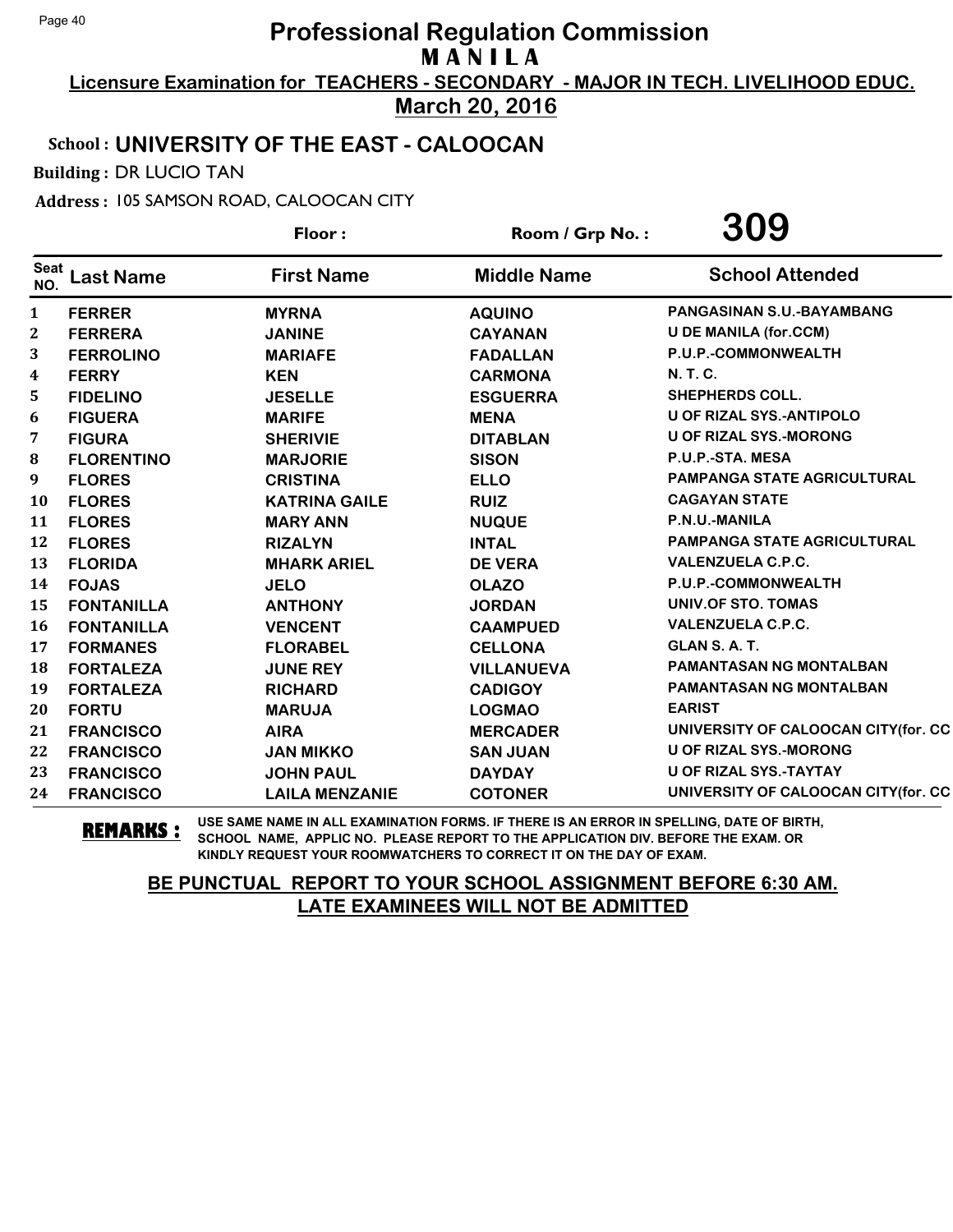**Licensure Examination for TEACHERS - SECONDARY - MAJOR IN TECH. LIVELIHOOD EDUC. March 20, 2016**

## School : **UNIVERSITY OF THE EAST - CALOOCAN**

Building : DR LUCIO TAN

Address : 105 SAMSON ROAD, CALOOCAN CITY

|                    |                  | Floor:                 | Room / Grp No.:    | 310                                   |
|--------------------|------------------|------------------------|--------------------|---------------------------------------|
| <b>Seat</b><br>NO. | <b>Last Name</b> | <b>First Name</b>      | <b>Middle Name</b> | <b>School Attended</b>                |
| $\mathbf{1}$       | <b>FRANCISCO</b> | <b>RHEA PAMELA</b>     | <b>DOMINGO</b>     | <b>U OF RIZAL SYS.-MORONG</b>         |
| 2                  | <b>FRANCO</b>    | <b>KRISTAN MHEL</b>    | <b>DAGUNO</b>      | P.U.P.-STA. MESA                      |
| 3                  | <b>FRESNIDO</b>  | <b>SHEENA</b>          | <b>FURIO</b>       | <b>EARIST</b>                         |
| 4                  | <b>FRONDA</b>    | <b>RONALD</b>          | <b>CELSO</b>       | <b>DON HONORIO VENTURA TECH. S.U.</b> |
| 5                  | <b>GABION</b>    | <b>CHITA</b>           | <b>CLAUDIO</b>     | <b>MARIKINA POLYTECHNIC</b>           |
| 6                  | <b>GABON</b>     | <b>MARIFEL</b>         | <b>DADO</b>        | <b>VALENZUELA C.P.C.</b>              |
| 7                  | <b>GABRIEL</b>   | <b>LEDIVINA</b>        | <b>SEVERINO</b>    | N.E.U.S.T-CABANATUAN CITY             |
| 8                  | <b>GABRIEL</b>   | <b>SHIELA MAE</b>      | <b>VILLALOBOS</b>  | <b>BATANGAS S.U.-BATANGAS CITY</b>    |
| 9                  | <b>GABUMPA</b>   | <b>MARLYN</b>          | <b>CRUZ</b>        | <b>BULACAN S.U-BUSTOS</b>             |
| 10                 | <b>GABUYO</b>    | <b>RONALD ALAN</b>     | <b>CABO</b>        | <b>U OF RIZAL SYS.-MORONG</b>         |
| 11                 | <b>GACGACAO</b>  | <b>SHERRY</b>          | <b>MACANIP</b>     | <b>EVSU-TACLOBAN</b>                  |
| 12                 | <b>GADDI</b>     | <b>SARAH MAE</b>       | <b>LIWANAGAN</b>   | <b>VALENZUELA C.P.C.</b>              |
| 13                 | <b>GAJASAN</b>   | <b>PELEPA</b>          | <b>ESCORIDO</b>    | <b>CAVITE S.U.-ROSARIO</b>            |
| 14                 | <b>GALABIA</b>   | <b>FELISA</b>          | <b>EBDANE</b>      | <b>R.MAGSAYSAY T.U-IBA</b>            |
| 15                 | <b>GALANG</b>    | <b>BETH</b>            | <b>DELA CRUZ</b>   | <b>CAPIZ S.U. MAIN-ROXAS CITY</b>     |
| 16                 | <b>GALANG</b>    | <b>CHARLYN</b>         | <b>GONZALES</b>    | <b>BULACAN S.U-MALOLOS</b>            |
| 17                 | <b>GALANG</b>    | <b>MARIA VENUS</b>     | <b>VILLELA</b>     | T.U.P.-CAVITE                         |
| 18                 | <b>GALANG</b>    | <b>ROSE ANN</b>        | <b>TIQUI</b>       | <b>DON HONORIO VENTURA TECH. S.U.</b> |
| 19                 | <b>GALAROSA</b>  | <b>PAULO</b>           | <b>FORMENTO</b>    | <b>RIZAL TECH UNIV</b>                |
| 20                 | <b>GALICIA</b>   | <b>ANA LORAINE</b>     | <b>RAMOS</b>       | P.U.P.-LOPEZ                          |
| 21                 | <b>GALICTO</b>   | <b>CHERRY GRACE</b>    | <b>BALQUIN</b>     | NO.ILOILO P.S.C.-B. VIEJO             |
| 22                 | <b>GALIMBA</b>   | <b>DARLYN ANNE</b>     | <b>ABADIANO</b>    | T.U.P.-MANILA                         |
| 23                 | <b>GALINO</b>    | <b>RODEL</b>           | <b>BONABON</b>     | <b>U.E.P.-CATARMAN</b>                |
| 24                 | <b>GALOY</b>     | <b>SANTOS BYRON JR</b> | <b>NASAM</b>       | <b>U.E.P.-CATARMAN</b>                |

**REMARKS :** USE SAME NAME IN ALL EXAMINATION FORMS. IF THERE IS AN ERROR IN SPELLING, DATE OF BIRTH, SCHOOL NAME, APPLIC NO. PLEASE REPORT TO THE APPLICATION DIV. BEFORE THE EXAM. OR KINDLY REQUEST YOUR ROOMWATCHERS TO CORRECT IT ON THE DAY OF EXAM.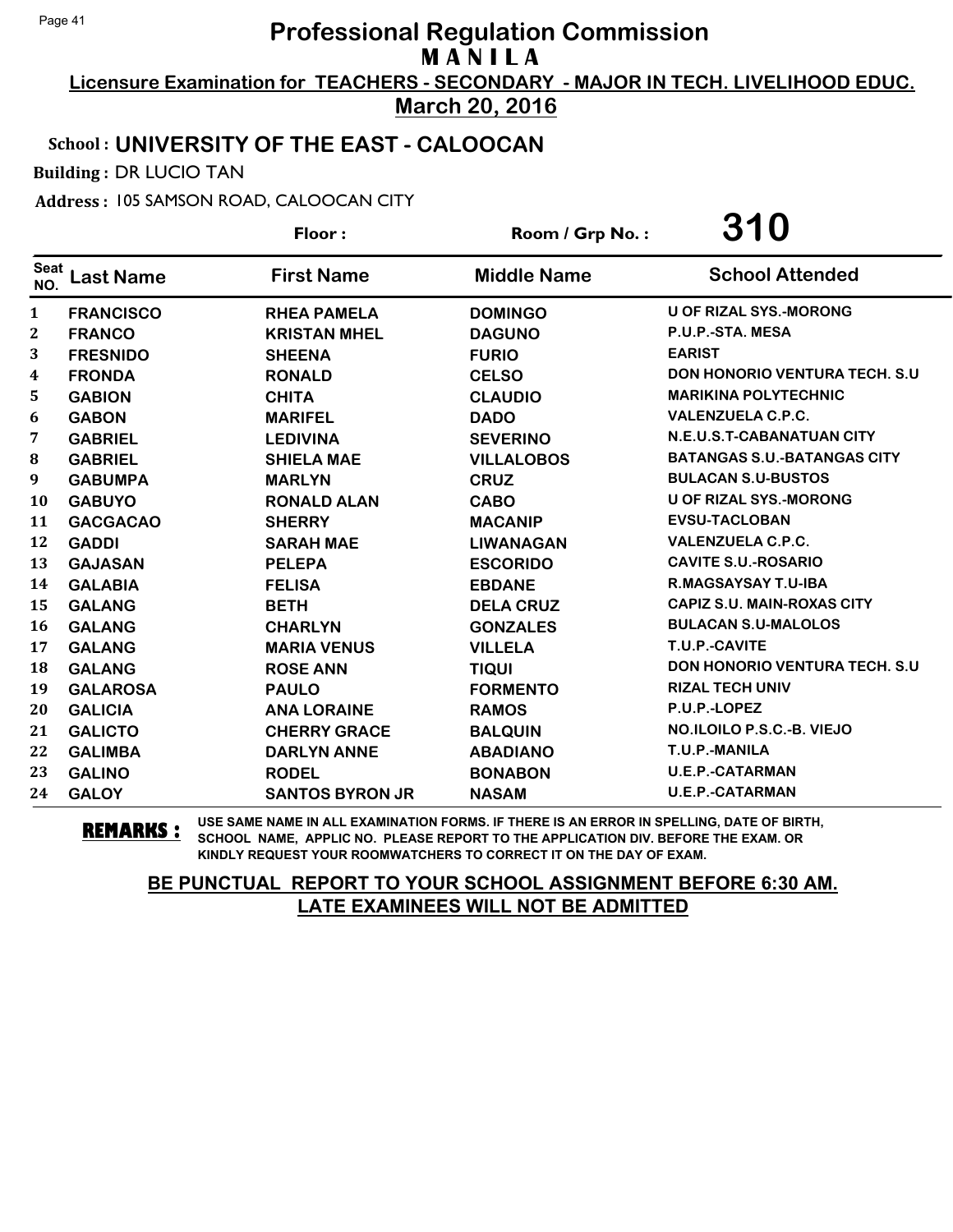**Licensure Examination for TEACHERS - SECONDARY - MAJOR IN TECH. LIVELIHOOD EDUC. March 20, 2016**

## School : **UNIVERSITY OF THE EAST - CALOOCAN**

Building : DR LUCIO TAN

Address : 105 SAMSON ROAD, CALOOCAN CITY

|                    |                   | Floor:                  | Room / Grp No.:    | 311                                   |
|--------------------|-------------------|-------------------------|--------------------|---------------------------------------|
| <b>Seat</b><br>NO. | <b>Last Name</b>  | <b>First Name</b>       | <b>Middle Name</b> | <b>School Attended</b>                |
| 1                  | <b>GALPAO</b>     | <b>MARY ELIZABETH</b>   | <b>TILAG</b>       | <b>PAMANTASAN NG MONTALBAN</b>        |
| 2                  | <b>GALURA</b>     | <b>ANNALIZA</b>         | <b>SIENA</b>       | <b>DON HONORIO VENTURA TECH. S.U</b>  |
| 3                  | <b>GALURA</b>     | <b>ELOISA AYRA</b>      | <b>MANAYON</b>     | T.U.P.-MANILA                         |
| 4                  | <b>GALURA</b>     | <b>MARILOU</b>          | <b>PONIO</b>       | <b>DON HONORIO VENTURA TECH. S.U.</b> |
| 5                  | <b>GAMBOA</b>     | <b>ELLA MAE</b>         | <b>MAGLAQUI</b>    | <b>DON HONORIO VENTURA TECH. S.U.</b> |
| 6                  | <b>GANABAN</b>    | <b>GARRY</b>            | <b>LIRIO</b>       | <b>U OF RIZAL SYS.-MORONG</b>         |
| 7                  | <b>GANIA</b>      | <b>JELIE KATE</b>       | <b>CARIÑO</b>      | <b>DON HONORIO VENTURA TECH. S.U</b>  |
| 8                  | <b>GANIT</b>      | <b>GIZELLE</b>          | <b>GRIMALDO</b>    | T.U.P.-MANILA                         |
| 9                  | <b>GANNABAN</b>   | <b>OLIVIA</b>           | <b>TACCAD</b>      | <b>ISABELA S.U.-CABAGAN</b>           |
| 10                 | <b>GAPO</b>       | <b>BEVELYN</b>          | <b>VILLANUEVA</b>  | P.U.P.-STA. MESA                      |
| 11                 | <b>GARCELLANO</b> | <b>GASTINE</b>          | <b>CORRO</b>       | T.U.P.-MANILA                         |
| 12                 | <b>GARCES</b>     | <b>FRANCIA</b>          | <b>MATUBA</b>      | <b>SORSOGON SC-SORSOGON</b>           |
| 13                 | <b>GARCIA</b>     | <b>ANDREW MARI</b>      | <b>CATINDIG</b>    | <b>U PERP HELP-LAGUNA</b>             |
| 14                 | <b>GARCIA</b>     | <b>BRIAN</b>            | <b>ARCEO</b>       | T.U.P.-MANILA                         |
| 15                 | <b>GARCIA</b>     | <b>CRISTINE JOY</b>     | <b>PANGANDOYON</b> | <b>VALENZUELA C.P.C.</b>              |
| 16                 | <b>GARCIA</b>     | <b>FLORENTINA</b>       | <b>SALVAME</b>     | GLAN S.A.T.                           |
| 17                 | <b>GARCIA</b>     | <b>GEZIEL</b>           | <b>CALMA</b>       | PAMPANGA STATE AGRICULTURAL           |
| 18                 | <b>GARCIA</b>     | <b>JOHN MARK LESTER</b> | <b>AGUILLANA</b>   | <b>MARIKINA POLYTECHNIC</b>           |
| 19                 | <b>GARCIA</b>     | <b>KATHERINE</b>        | <b>ALVARADO</b>    | <b>DON HONORIO VENTURA TECH. S.U.</b> |
| 20                 | <b>GARCIA</b>     | <b>MARIA CIELO</b>      | <b>PANAGLIMA</b>   | T.U.P.-MANILA                         |
| 21                 | <b>GARCIA</b>     | <b>MARY GRACE</b>       | <b>MUERONG</b>     | <b>PANGASINAN S.U.-LINGAYEN</b>       |
| 22                 | <b>GARCIA</b>     | <b>MAY ANN</b>          | <b>MALABANAN</b>   | T.U.P.-CAVITE                         |
| 23                 | <b>GARCIA</b>     | <b>NOVALIZA</b>         | <b>TUTOR</b>       | T.U.P.-MANILA                         |
| 24                 | <b>GARGANTA</b>   | <b>JACKELINE</b>        | <b>MALLARI</b>     | <b>DON HONORIO VENTURA TECH. S.U</b>  |

**REMARKS :** USE SAME NAME IN ALL EXAMINATION FORMS. IF THERE IS AN ERROR IN SPELLING, DATE OF BIRTH, SCHOOL NAME, APPLIC NO. PLEASE REPORT TO THE APPLICATION DIV. BEFORE THE EXAM. OR KINDLY REQUEST YOUR ROOMWATCHERS TO CORRECT IT ON THE DAY OF EXAM.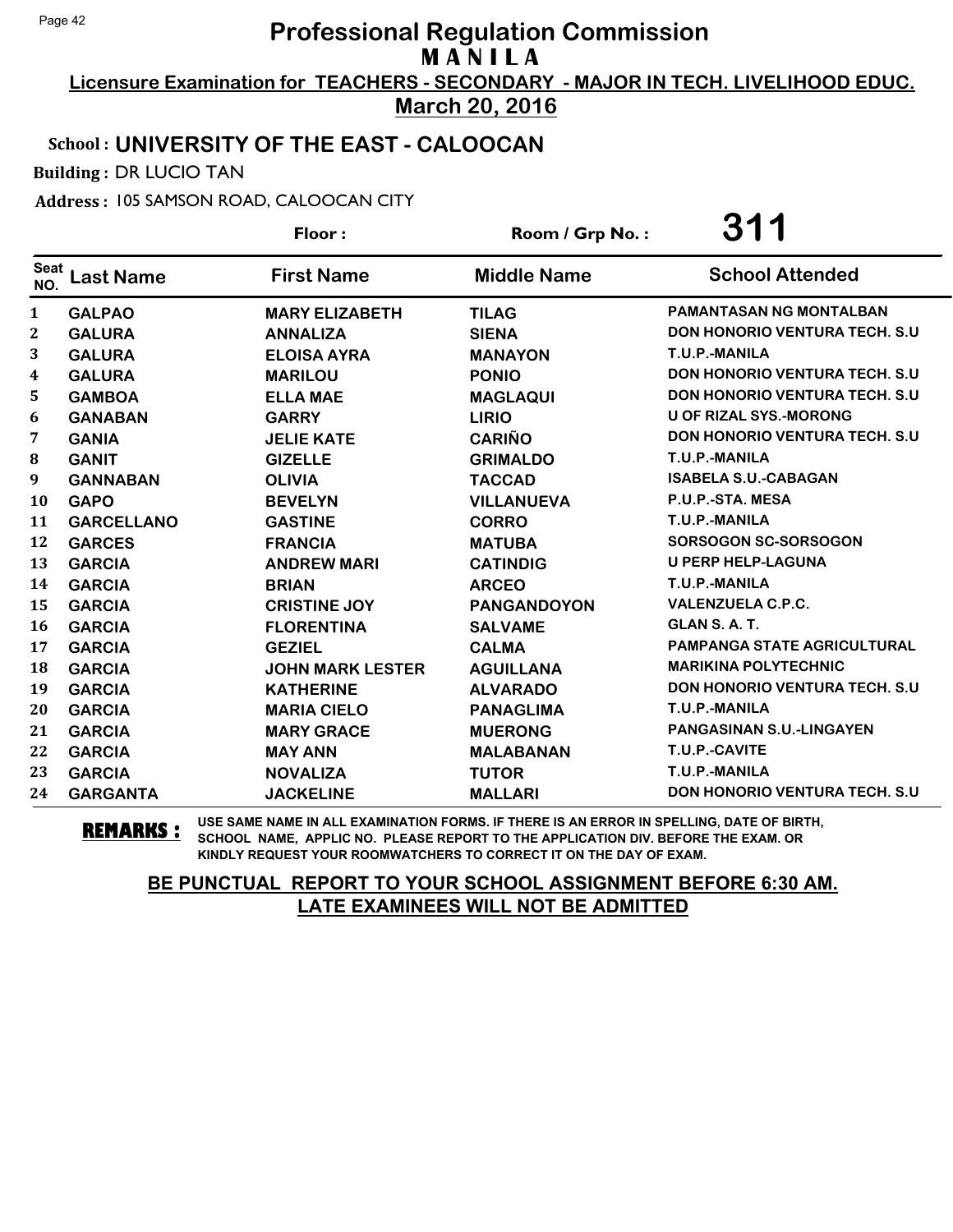**Licensure Examination for TEACHERS - SECONDARY - MAJOR IN TECH. LIVELIHOOD EDUC. March 20, 2016**

## School : **UNIVERSITY OF THE EAST - CALOOCAN**

Building : DR LUCIO TAN

Address : 105 SAMSON ROAD, CALOOCAN CITY

|                    |                  | Floor:                 | Room / Grp No.:    | 312                                    |
|--------------------|------------------|------------------------|--------------------|----------------------------------------|
| <b>Seat</b><br>NO. | <b>Last Name</b> | <b>First Name</b>      | <b>Middle Name</b> | <b>School Attended</b>                 |
| 1                  | <b>GARIGO</b>    | <b>JOHNN JONAS</b>     | <b>ARROCENA</b>    | <b>MARIKINA POLYTECHNIC</b>            |
| $\mathbf 2$        | <b>GARNICA</b>   | <b>JAYLEE</b>          | <b>EVANGELISTA</b> | <b>DON HONORIO VENTURA TECH. S.U.</b>  |
| 3                  | <b>GARRA</b>     | <b>LORNALINDA</b>      | <b>COLLADO</b>     | <b>N.VISCAYA S.U.-BAYOMBONG</b>        |
| 4                  | <b>GASATAN</b>   | <b>RICHARD</b>         | <b>VALDEZ</b>      | <b>ILOCOS SUR POLY.SC-CANDON</b>       |
| 5                  | <b>GASPAR</b>    | <b>REWIN FLOREN</b>    | <b>GACUSAN</b>     | P.U.P.-COMMONWEALTH                    |
| 6                  | <b>GATA</b>      | <b>JANETTE</b>         | <b>MATEO</b>       | <b>BULACAN S.U-MALOLOS</b>             |
| 7                  | <b>GATALIO</b>   | <b>ALLAINE ROMELA</b>  | <b>RUBIATO</b>     | T.U.P.-CAVITE                          |
| 8                  | <b>GATBUNTON</b> | <b>ALMA</b>            | <b>HAGOSOJOS</b>   | <b>EARIST</b>                          |
| 9                  | <b>GAURINO</b>   | <b>MARIA ELIZABETH</b> | <b>GABION</b>      | P.U.P.-STA. MESA                       |
| 10                 | <b>GAZA</b>      | <b>JHENICA</b>         | <b>MENDOZA</b>     | <b>DON HONORIO VENTURA TECH. S.U.</b>  |
| 11                 | <b>GECANA</b>    | <b>MA. JULIE ANN</b>   | <b>BONAGUA</b>     | T.U.P.-MANILA                          |
| 12                 | <b>GEGA</b>      | <b>ROZEL</b>           | <b>CARIÑO</b>      | UNIVERSITY OF CALOOCAN CITY(for. CC    |
| 13                 | <b>GEMOTO</b>    | <b>ELSA</b>            | <b>ABRIL</b>       | T.U.P.-MANILA                          |
| 14                 | <b>GENEBLAZO</b> | <b>JEROME</b>          | <b>GENERALO</b>    | <b>U OF RIZAL SYS.-TAYTAY</b>          |
| 15                 | <b>GEPULLA</b>   | <b>ANGUSTIA</b>        | <b>GAMBAN</b>      | <b>CAVITE S.U.-ROSARIO</b>             |
| 16                 | <b>GERALDO</b>   | <b>ROSELYN</b>         | <b>BADANGGO</b>    | <b>EASTERN SAMAR STATE U - SALCEDO</b> |
| 17                 | <b>GERCAN</b>    | <b>CAREN</b>           | <b>POLINAR</b>     | <b>SURIGAO S.C.T.</b>                  |
| 18                 | <b>GERERO</b>    | <b>JEROME</b>          | <b>MACARIO</b>     | <b>U OF RIZAL SYS.-MORONG</b>          |
| 19                 | <b>GERMAN</b>    | <b>ANITA</b>           | <b>ROSARIO</b>     | <b>NAVAL S.U.-BILIRAN</b>              |
| 20                 | <b>GERVACIO</b>  | <b>VINCE</b>           | <b>SABADO</b>      | N.E.U.S.T-CABANATUAN CITY              |
| 21                 | <b>GIDA</b>      | <b>FLORDELIZA</b>      | <b>DALUS</b>       | F.F. HALILI NATL. AGRI. SCH.           |
| 22                 | <b>GIMENO</b>    | <b>ZYRA</b>            | <b>GREGORIO</b>    | ST.JOSEPH COLL.-BULACAN                |
| 23                 | <b>GINES</b>     | <b>JOURDAN</b>         | <b>PERALTA</b>     | <b>ILOCOS SUR POLY.SC-STA. MARIA</b>   |
| 24                 | <b>GIPULAN</b>   | <b>RANIEL</b>          | <b>GAREJO</b>      | <b>EARIST</b>                          |

**REMARKS :** USE SAME NAME IN ALL EXAMINATION FORMS. IF THERE IS AN ERROR IN SPELLING, DATE OF BIRTH, SCHOOL NAME, APPLIC NO. PLEASE REPORT TO THE APPLICATION DIV. BEFORE THE EXAM. OR KINDLY REQUEST YOUR ROOMWATCHERS TO CORRECT IT ON THE DAY OF EXAM.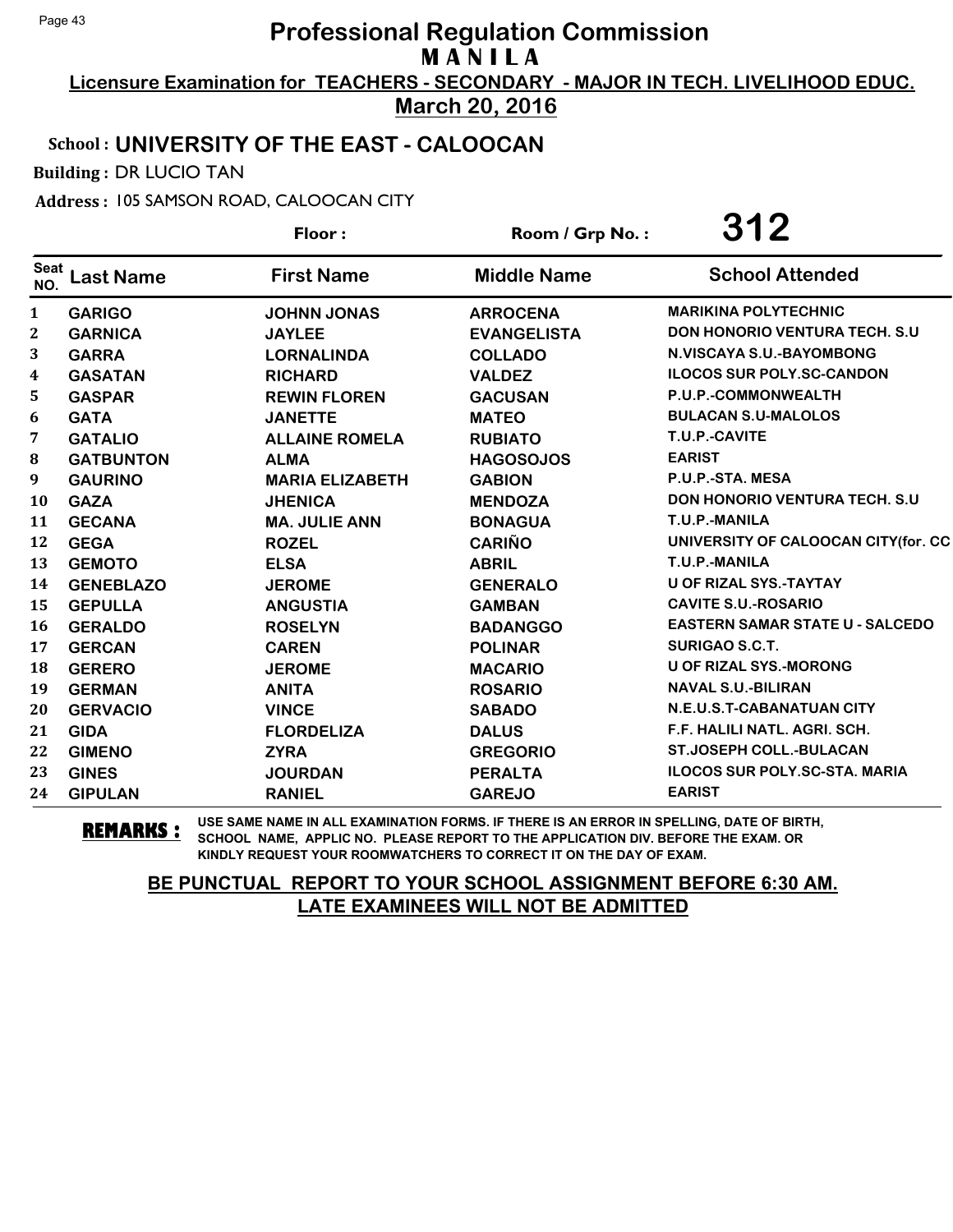**Licensure Examination for TEACHERS - SECONDARY - MAJOR IN TECH. LIVELIHOOD EDUC.**

**March 20, 2016**

## School : **UNIVERSITY OF THE EAST - CALOOCAN**

Building : DR LUCIO TAN

Address : 105 SAMSON ROAD, CALOOCAN CITY

|                    |                  | Floor:                | Room / Grp No.:    | 313                                   |
|--------------------|------------------|-----------------------|--------------------|---------------------------------------|
| <b>Seat</b><br>NO. | <b>Last Name</b> | <b>First Name</b>     | <b>Middle Name</b> | <b>School Attended</b>                |
| 1                  | <b>GITO</b>      | <b>RICH LLOYD</b>     | <b>PANDAY</b>      | UNIVERSITY OF CALOOCAN CITY(for. CC   |
| 2                  | <b>GODA</b>      | <b>ERWIN</b>          | <b>RABI</b>        | <b>SAN JUAN POLYTECHNIC COLL.</b>     |
| 3                  | <b>GODOY</b>     | <b>MARY ANN</b>       | <b>MACABITAS</b>   | UNIVERSITY OF CALOOCAN CITY(for. CC   |
| 4                  | <b>GOMBA</b>     | <b>RICARDO</b>        | <b>PLATON</b>      | <b>U.E.P.-CATARMAN</b>                |
| 5.                 | <b>GOMEZ</b>     | <b>CHARLANE</b>       | <b>GONZALES</b>    | <b>DON HONORIO VENTURA TECH. S.U.</b> |
| 6                  | <b>GOMEZ</b>     | <b>JASMIN</b>         | <b>GOMEZ</b>       | <b>DON HONORIO VENTURA TECH. S.U.</b> |
| 7                  | <b>GOMEZ</b>     | <b>JELLDEN</b>        | <b>ORONOS</b>      | <b>FAR EASTERN POLY COLL</b>          |
| 8                  | <b>GONDRA</b>    | <b>DOMINADOR JR</b>   | <b>OLINARES</b>    | U OF RIZAL SYS.-TAYTAY                |
| 9                  | <b>GONDRA</b>    | <b>LYRRA</b>          | <b>CELAJES</b>     | <b>U OF RIZAL SYS.-MORONG</b>         |
| 10                 | <b>GONOWON</b>   | <b>JHONALYN</b>       | <b>DORIG</b>       | T.U.P.-CAVITE                         |
| 11                 | <b>GONZAGA</b>   | <b>DIVINA</b>         | <b>MAGTOTO</b>     | T.U.P.-MANILA                         |
| 12                 | <b>GONZALES</b>  | <b>BERVI</b>          | <b>ALLAM</b>       | <b>CAGAYAN STATE UNIV.-CARITAN</b>    |
| 13                 | <b>GONZALES</b>  | <b>ERICA GRAY</b>     | <b>MIRANDA</b>     | <b>PAMPANGA STATE AGRICULTURAL</b>    |
| 14                 | <b>GONZALES</b>  | <b>JAMIE PATRICIA</b> | <b>BULANADI</b>    | <b>PAMPANGA STATE AGRICULTURAL</b>    |
| 15                 | <b>GONZALES</b>  | <b>JENNYLYN</b>       | <b>MADERA</b>      | <b>BATAAN PENINSULA STATE U-MAIN</b>  |
| <b>16</b>          | <b>GONZALES</b>  | <b>JONAH TREXIE</b>   | <b>LOPEZ</b>       | <b>BULACAN S.U-MALOLOS</b>            |
| 17                 | <b>GONZALES</b>  | <b>KRISTEL CLEA</b>   | <b>NACPIL</b>      | <b>PAMPANGA STATE AGRICULTURAL</b>    |
| 18                 | <b>GONZALES</b>  | <b>REUDEL CHARLES</b> | <b>GOMEZ</b>       | T.U.P.-MANILA                         |
| 19                 | <b>GOPEZ</b>     | <b>EMILY</b>          | <b>PINGOL</b>      | <b>PAMPANGA STATE AGRICULTURAL</b>    |
| 20                 | <b>GOSILATAR</b> | <b>IRENE</b>          | <b>GUELA</b>       | <b>BATAAN PENINSULA STATE</b>         |
| 21                 | <b>GOZON</b>     | <b>JOVILANDA</b>      | <b>TACBAD</b>      | <b>PAMPANGA STATE AGRICULTURAL</b>    |
| 22                 | <b>GRANDE</b>    | <b>NABILLAH</b>       | <b>ORANGGAGA</b>   | <b>BULACAN S.U-MALOLOS</b>            |
| 23                 | <b>GRAVADOR</b>  | <b>SUNSHINE</b>       | <b>DIANA</b>       | <b>BULACAN S.U-MALOLOS</b>            |
| 24                 | <b>GREGORIO</b>  | <b>ESTELITA</b>       | <b>FRANCISCO</b>   | <b>VALENZUELA C.P.C.</b>              |

**REMARKS :** USE SAME NAME IN ALL EXAMINATION FORMS. IF THERE IS AN ERROR IN SPELLING, DATE OF BIRTH, SCHOOL NAME, APPLIC NO. PLEASE REPORT TO THE APPLICATION DIV. BEFORE THE EXAM. OR KINDLY REQUEST YOUR ROOMWATCHERS TO CORRECT IT ON THE DAY OF EXAM.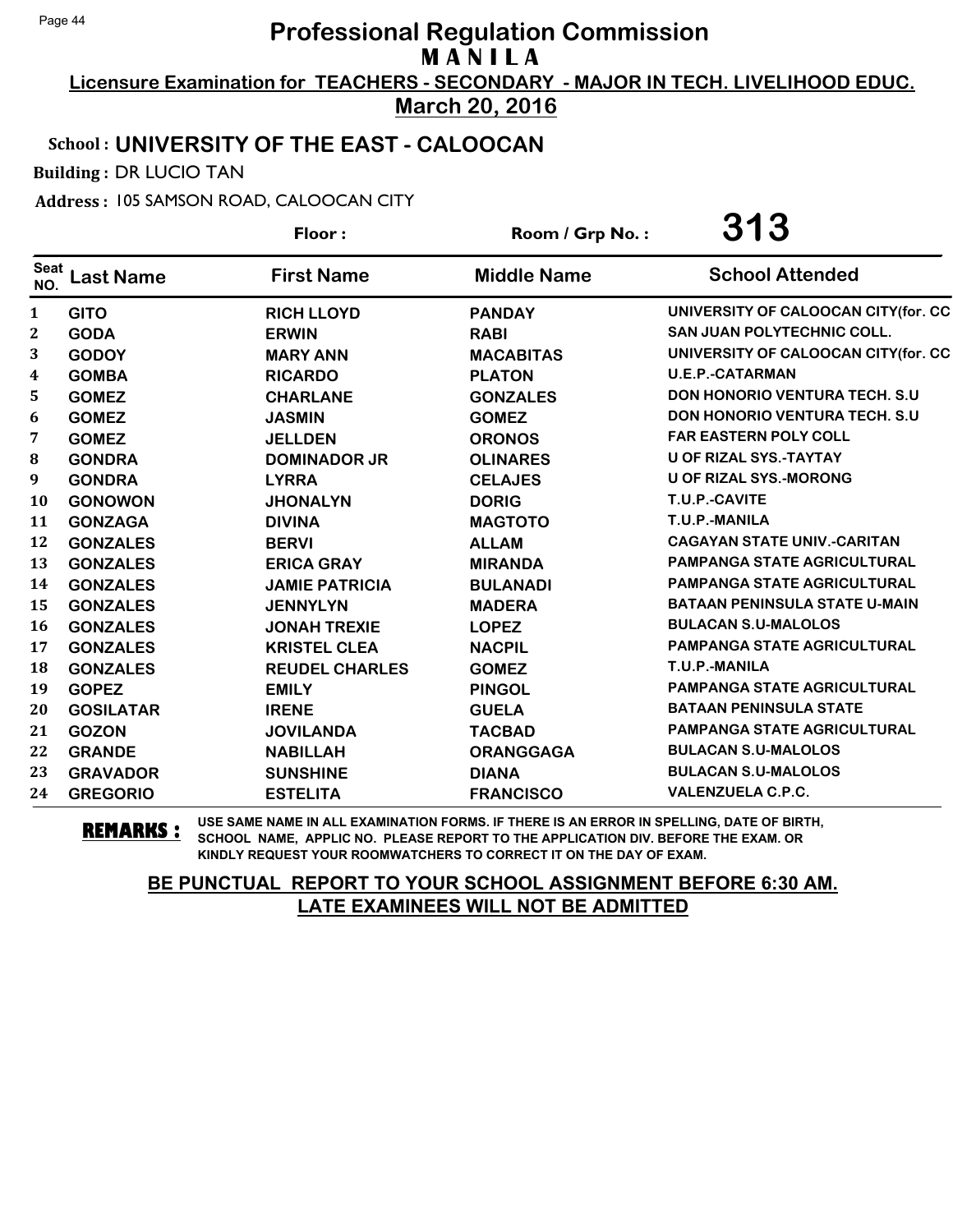**Licensure Examination for TEACHERS - SECONDARY - MAJOR IN TECH. LIVELIHOOD EDUC. March 20, 2016**

## School : **UNIVERSITY OF THE EAST - CALOOCAN**

Building : DR LUCIO TAN

Address : 105 SAMSON ROAD, CALOOCAN CITY

|                    |                   | Floor:                 | Room / Grp No. : $400$ |                                       |
|--------------------|-------------------|------------------------|------------------------|---------------------------------------|
| <b>Seat</b><br>NO. | <b>Last Name</b>  | <b>First Name</b>      | <b>Middle Name</b>     | <b>School Attended</b>                |
| $\mathbf{1}$       | <b>GREGORIO</b>   | <b>JAZZ JAN</b>        | <b>DE JOSE</b>         | T.U.P.-CAVITE                         |
| 2                  | <b>GREGORIO</b>   | <b>PAG-ASA</b>         | <b>SANTOS</b>          | <b>EARIST</b>                         |
| 3                  | <b>GREGORIO</b>   | <b>QUEENIE</b>         | <b>QUITOY</b>          | <b>VALENZUELA C.P.C.</b>              |
| 4                  | <b>GREGORIO</b>   | <b>ULYSSIS</b>         | <b>MERCADO</b>         | <b>VALENZUELA C.P.C.</b>              |
| 5                  | <b>GRENCIO</b>    | <b>RECHEL</b>          | <b>DELOS SANTOS</b>    | <b>U OF RIZAL SYS.-MORONG</b>         |
| 6                  | <b>GUALBERTO</b>  | <b>APPLE JOY</b>       | <b>AGUIRRE</b>         | <b>MMSU-LAOAG COLL. OF TECH</b>       |
| 7                  | <b>GUALVEZ</b>    | <b>JUDY ANN</b>        | <b>BANDOLA</b>         | T.U.P.-MANILA                         |
| 8                  | <b>GUANDE</b>     | <b>LOURDES</b>         | <b>AGUILAR</b>         | <b>NORTHWEST SAMAR S.U.</b>           |
| 9                  | <b>GUANTIA</b>    | <b>CHERIE MAY</b>      | <b>RAMOS</b>           | <b>CAVITE S.U.-ROSARIO</b>            |
| 10                 | <b>GUANZON</b>    | <b>KAYE KAMYLE</b>     | <b>AGUDA</b>           | P.N.U.-MANILA                         |
| 11                 | <b>GUBAT</b>      | <b>JOHNNEXTER</b>      | <b>ANDALES</b>         | <b>U.E.P.-CATARMAN</b>                |
| 12                 | <b>GUCELA</b>     | <b>BONIZA</b>          | <b>TRIPOLI</b>         | UNIVERSITY OF CALOOCAN CITY(for. CC   |
| 13                 | <b>GUESE</b>      | <b>NICOLAI</b>         | <b>VIRAY</b>           | <b>BULACAN S.U-MALOLOS</b>            |
| 14                 | <b>GUEVARRA</b>   | <b>JACKIELOU</b>       | <b>LUMUKSO</b>         | <b>MARIKINA POLYTECHNIC</b>           |
| 15                 | <b>GUEVARRA</b>   | <b>MARICAR</b>         | <b>DAVID</b>           | <b>DON HONORIO VENTURA TECH. S.U.</b> |
| <b>16</b>          | <b>GUEVARRA</b>   | <b>SYLVIA</b>          | <b>BUENO</b>           | <b>BATAAN PENINSULA STATE U-MAIN</b>  |
| 17                 | <b>GUIAM</b>      | <b>KIMBERLY</b>        | <b>ALVARADO</b>        | <b>PAMPANGA STATE AGRICULTURAL</b>    |
| 18                 | <b>GUILLERME</b>  | <b>JHEMNITS JOY</b>    | <b>BARANA</b>          | <b>PAMANTASAN NG MONTALBAN</b>        |
| 19                 | <b>GUILLERMO</b>  | <b>MARIA CHRISTINA</b> | <b>SARMIENTO</b>       | <b>PAMANTASAN NG MONTALBAN</b>        |
| 20                 | <b>GUINA</b>      | <b>MARIEL</b>          | <b>TUBO</b>            | T.U.P.-MANILA                         |
| 21                 | <b>GUINTO</b>     | <b>ELVIRA</b>          | <b>SARINO</b>          | <b>AKLAN S.U.-BANGA</b>               |
| 22                 | <b>GUINTU</b>     | <b>AILA JOY</b>        | <b>RAPSING</b>         | <b>DON HONORIO VENTURA TECH. S.U</b>  |
| 23                 | <b>GUINTU</b>     | <b>MARILYN</b>         | <b>TUMANG</b>          | <b>DON HONORIO VENTURA TECH. S.U.</b> |
| 24                 | <b>GUIRINDOLA</b> | <b>ANNA VICTORIA</b>   | <b>SIM</b>             | T.U.P.-MANILA                         |

**REMARKS :** USE SAME NAME IN ALL EXAMINATION FORMS. IF THERE IS AN ERROR IN SPELLING, DATE OF BIRTH, SCHOOL NAME, APPLIC NO. PLEASE REPORT TO THE APPLICATION DIV. BEFORE THE EXAM. OR KINDLY REQUEST YOUR ROOMWATCHERS TO CORRECT IT ON THE DAY OF EXAM.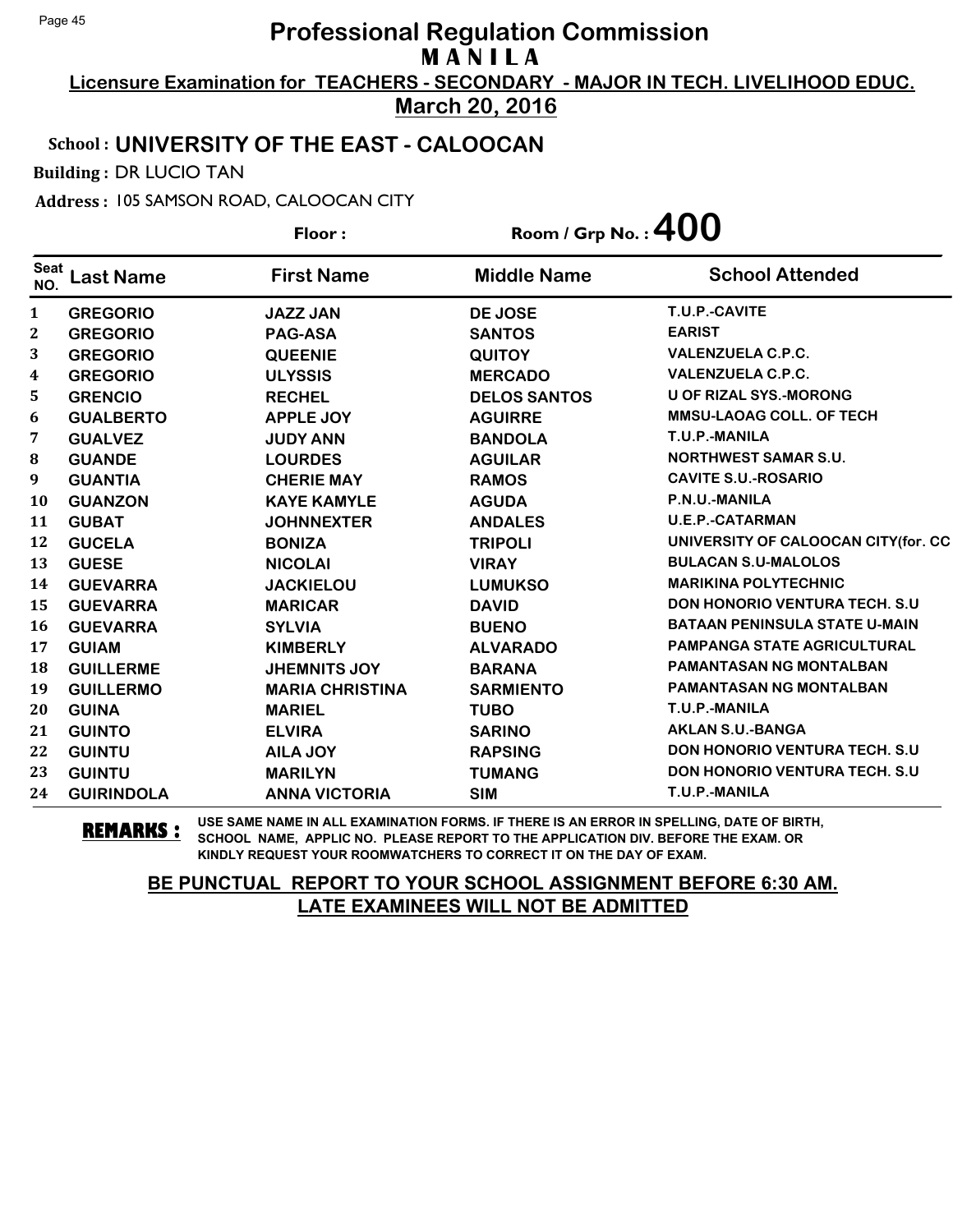**Licensure Examination for TEACHERS - SECONDARY - MAJOR IN TECH. LIVELIHOOD EDUC. March 20, 2016**

#### School : **UNIVERSITY OF THE EAST - CALOOCAN**

Building : DR LUCIO TAN

Address : 105 SAMSON ROAD, CALOOCAN CITY

**Last Name First Name Middle Name** Floor : Room / Grp No. :**401** Seat <sup>seat</sup> Last Name First Name Middle Name School Attended **GUIRON CRESCENTE CAINDOY EVSU-TACLOBAN GULAPA CHARMAINE VALDEZ PAMPANGA STATE AGRICULTURAL GUMASING JONNAZEN ERLANO BATAAN PENINSULA STATE U-MAIN GUTIERREZ GUILLIAN DOMINGO MARIKINA POLYTECHNIC GUY GINALYN PAUNE LEYTE NORMAL UNIV. HADJI ALI LINANG DIMA LANAO NAT. C.A.T. HAGUISAN JESSEL CASTRO T.U.P.-MANILA HAPA ADRIAN MENDOZA UNIV.OF MAKATI HARDINAN JENNYLYN RICAMARA P.U.P.-UNISAN HAWANG DOMINIC CABRITO T.U.P.-MANILA HAYAG HAZEL ANN PINEDA T.U.P.-CAVITE HERNANDEZ ALIMEI ISAIS EARIST HERNANDEZ CARLOS JR PANIS T.U.P.-MANILA HERNANDEZ ESRAEL MATHHEW OSILLOS T.U.P.-MANILA HERNANDEZ JAN PHILLINE ALMONIA T.U.P.-MANILA HERNANDEZ JENE CREO MARIKINA POLYTECHNIC HERNANDEZ JOHN PATRICK GUEVARRA DON HONORIO VENTURA TECH. S.U HERNANDEZ PAULINE ANN MARIE ALCANTARA T. DEL ROSARIO ACAD. HERRERA MARCHALYN LAREZA MARIKINA POLYTECHNIC HILARIO CRISOSTOMO PEREZ BULACAN S.U-MALOLOS HILARIO PAULINE SAMONTE T.U.P.-MANILA HILO AIREEN BUENAVENTURA UNIVERSITY OF CALOOCAN CITY(for. CC HIPOLITO FELINA GABRIEL P.U.P.-STA. MESA HOCATE NELIEZA GICALDE T.U.P.-MANILA**

**REMARKS :** USE SAME NAME IN ALL EXAMINATION FORMS. IF THERE IS AN ERROR IN SPELLING, DATE OF BIRTH, SCHOOL NAME, APPLIC NO. PLEASE REPORT TO THE APPLICATION DIV. BEFORE THE EXAM. OR KINDLY REQUEST YOUR ROOMWATCHERS TO CORRECT IT ON THE DAY OF EXAM.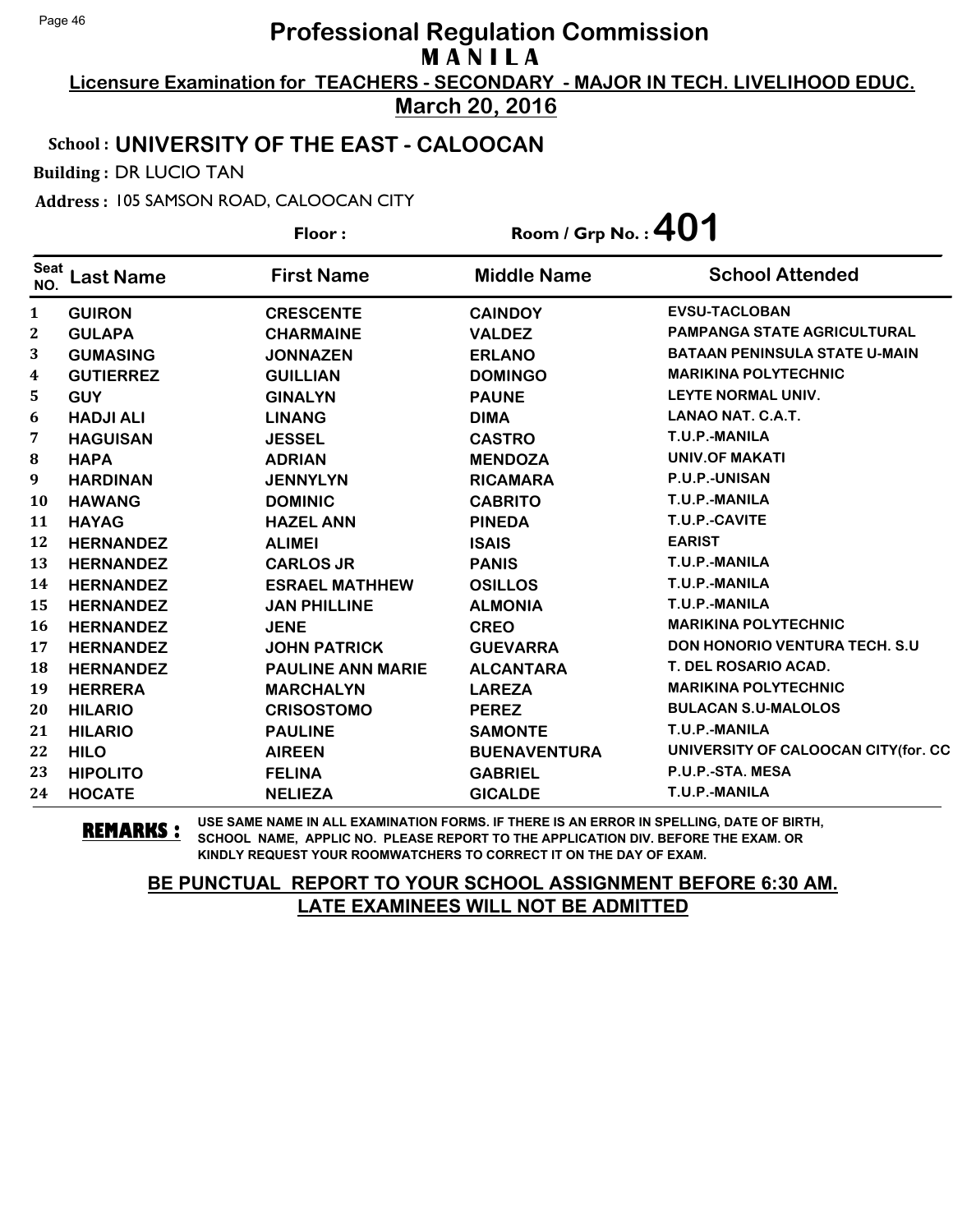**Licensure Examination for TEACHERS - SECONDARY - MAJOR IN TECH. LIVELIHOOD EDUC. March 20, 2016**

### School : **UNIVERSITY OF THE EAST - CALOOCAN**

Building : DR LUCIO TAN

Address : 105 SAMSON ROAD, CALOOCAN CITY

**Last Name First Name Middle Name** Floor : Room / Grp No. :**402** Seat <sup>seat</sup> Last Name First Name Middle Name School Attended **HONA REY REBLORA SORSOGON SC-BULAN HONORICA HARLY MAGPANTAY MARINDUQUE S.C.-BOAC HONRADE JOCELYN JABOLIN NORTHWEST SAMAR STATE U-SN HONROBIA JOANNE GUANZON U.E.P.-CATARMAN HONRUBIA JOY BULALACAO P.U.P.-COMMONWEALTH HOSTALLERO MARJORIE VIDAL EARIST HUELBA RESHIEL SEVILLA BATANGAS S.U.-ARASOF-NASUGBU HUERTA JINKEE NIQUI R.MAGSAYSAY T.U-IBA HUERTA NIMFA GAMBOA N.E.U.S.T-CABANATUAN CITY HUERTAS BERNADETTE ALONZO N. T. C. HUETE NANETTE TAGAPAN CAGAYAN STATE UNIV.-CARITAN HUMAO-AS SHERY ANNE GALANG BULACAN S.U-MALOLOS IBANA JONALYN ORACION P.U.P.-STA. MESA IBARRA JULIE WANGIWANG BENGUET S.U.-BUGUIAS IBARRETA JOEVIL BONDE U OF RIZAL SYS.-MORONG IBAÑEZ NORMIE JOY BACLAGON U OF ANTIQUE-HAMTIC IBE MARIA REGINA TEJERO U.N.P.-VIGAN IBLOGUIN MYRAMAE OSIDA EARIST ICAWAT MARK ALVIN TENGSON CITY OF MALABON UNIV. ICAWAT RICHARD CAPISTRANO CATANDUANES STATE UNIVERSITY - IGLESIAS EMALYN ABAD BATAAN PENINSULA STATE IGNACIO EVANGELINE DIONISIO BULACAN S.U-MALOLOS ILAGAN CATHERINE ALCANTARA P.U.P.-STO TOMAS ILAGAN JULIE ANN NICOLE INES T.U.P.-MANILA**

**REMARKS :** USE SAME NAME IN ALL EXAMINATION FORMS. IF THERE IS AN ERROR IN SPELLING, DATE OF BIRTH, SCHOOL NAME, APPLIC NO. PLEASE REPORT TO THE APPLICATION DIV. BEFORE THE EXAM. OR KINDLY REQUEST YOUR ROOMWATCHERS TO CORRECT IT ON THE DAY OF EXAM.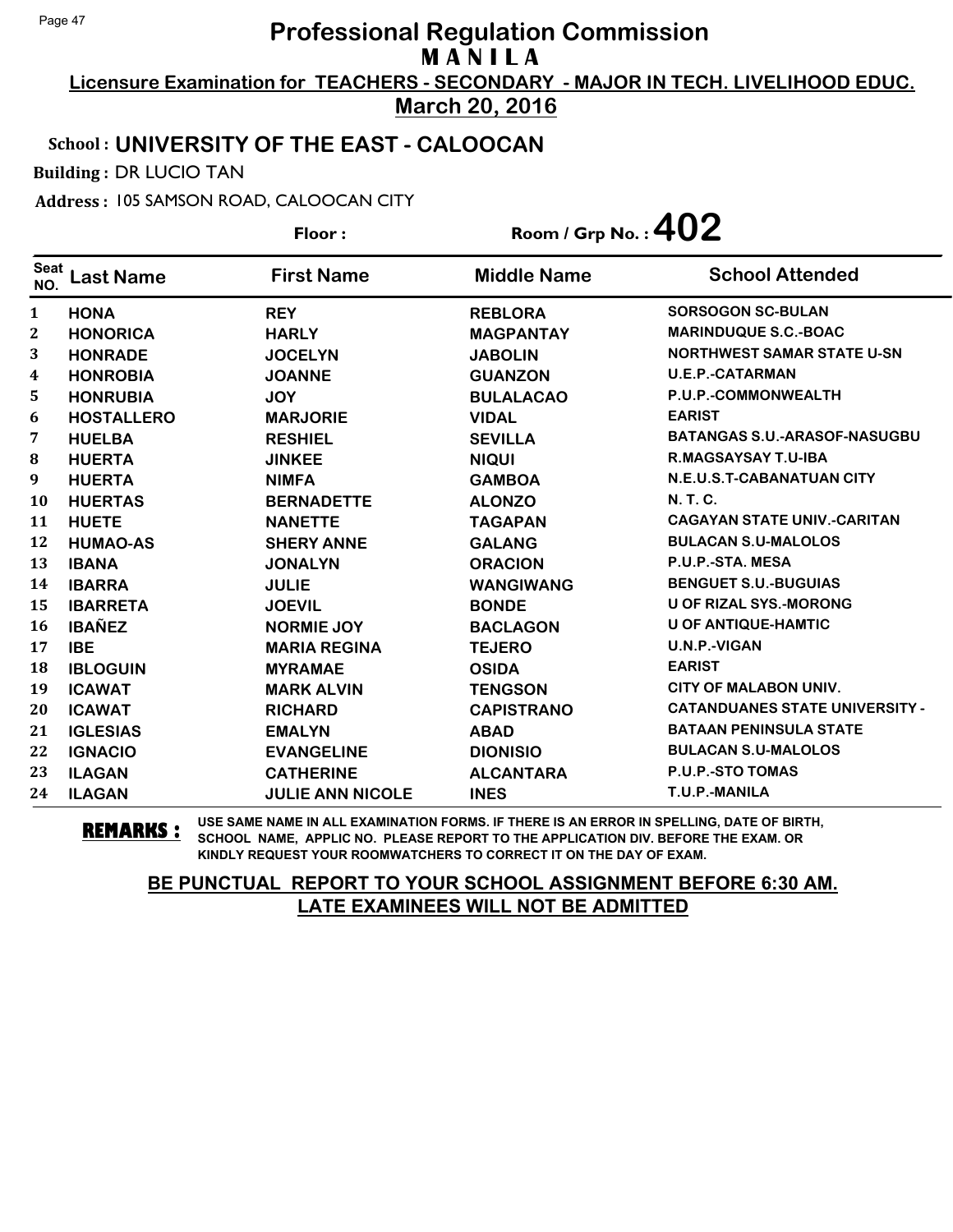**Licensure Examination for TEACHERS - SECONDARY - MAJOR IN TECH. LIVELIHOOD EDUC.**

**March 20, 2016**

## School : **UNIVERSITY OF THE EAST - CALOOCAN**

Building : DR LUCIO TAN

Address : 105 SAMSON ROAD, CALOOCAN CITY

**Last Name First Name Middle Name** Floor : Room / Grp No. :**403** Seat <sup>seat</sup> Last Name First Name Middle Name School Attended **ILAGAN MARGIE AUSTRIA BATANGAS S.U.-BATANGAS CITY ILAGAN ROSALIE MORALES UNIVERSITY OF CALOOCAN CITY(for. CC ILAO ELREEN GUEVARRA BATANGAS S.U.-BATANGAS CITY ILDEFONSO VANEZA RAI MANUEL MARIKINA POLYTECHNIC ILIW ILIW JOSIE VIRTUS BICOL STATE COLLEGE OF APPLIED ILLUT JEROMEI FAE BAGTAS RIZAL TECH UNIV IMPERIAL JENNY LYN ALEMANIA T.U.P.-MANILA IMPRESO JOYCE ANNE JARDINERO T.U.P.-MANILA INABAYAN LEMUEL ABUAN U OF RIZAL SYS.-CAINTA INGAL NORIAN ELLO PAMPANGA STATE AGRICULTURAL INOVERO ILONA JEAN MADRONIO BULACAN S.U-BUSTOS IRAN HAZEL ANN LAUREL UNIVERSITY OF CALOOCAN CITY(for. CC IRINCO JANICE BIEN AERONAUTICAL A.P. IRINCO MELANIE ADORA U.E.P.-LAOANG IRINCO MYCA TORRES MARIKINA POLYTECHNIC IRLANDEZ LYKA MAY BALDOS EVSU-TACLOBAN ISIDERIO JENNICA ANN TABUNO P.U.P.-COMMONWEALTH ISIP MARITES LIQUIRAN PANGASINAN S.U.-LINGAYEN ISIP SHELLA MAE MACASPAC BULACAN S.U-MALOLOS ISLA PRINCESS MELODY GERREZ MARIKINA POLYTECHNIC ISLA VERNAN MALUMAY T.U.P.-MANILA JABAS JULIE ANN ABALOS P.U.P.-STA. MESA JACINTO ROSALIE BOCALAN CAVITE S.U.-ROSARIO JACOB REMEGIA CERVANTES T.U.P.-MANILA**

**REMARKS :** USE SAME NAME IN ALL EXAMINATION FORMS. IF THERE IS AN ERROR IN SPELLING, DATE OF BIRTH, SCHOOL NAME, APPLIC NO. PLEASE REPORT TO THE APPLICATION DIV. BEFORE THE EXAM. OR KINDLY REQUEST YOUR ROOMWATCHERS TO CORRECT IT ON THE DAY OF EXAM.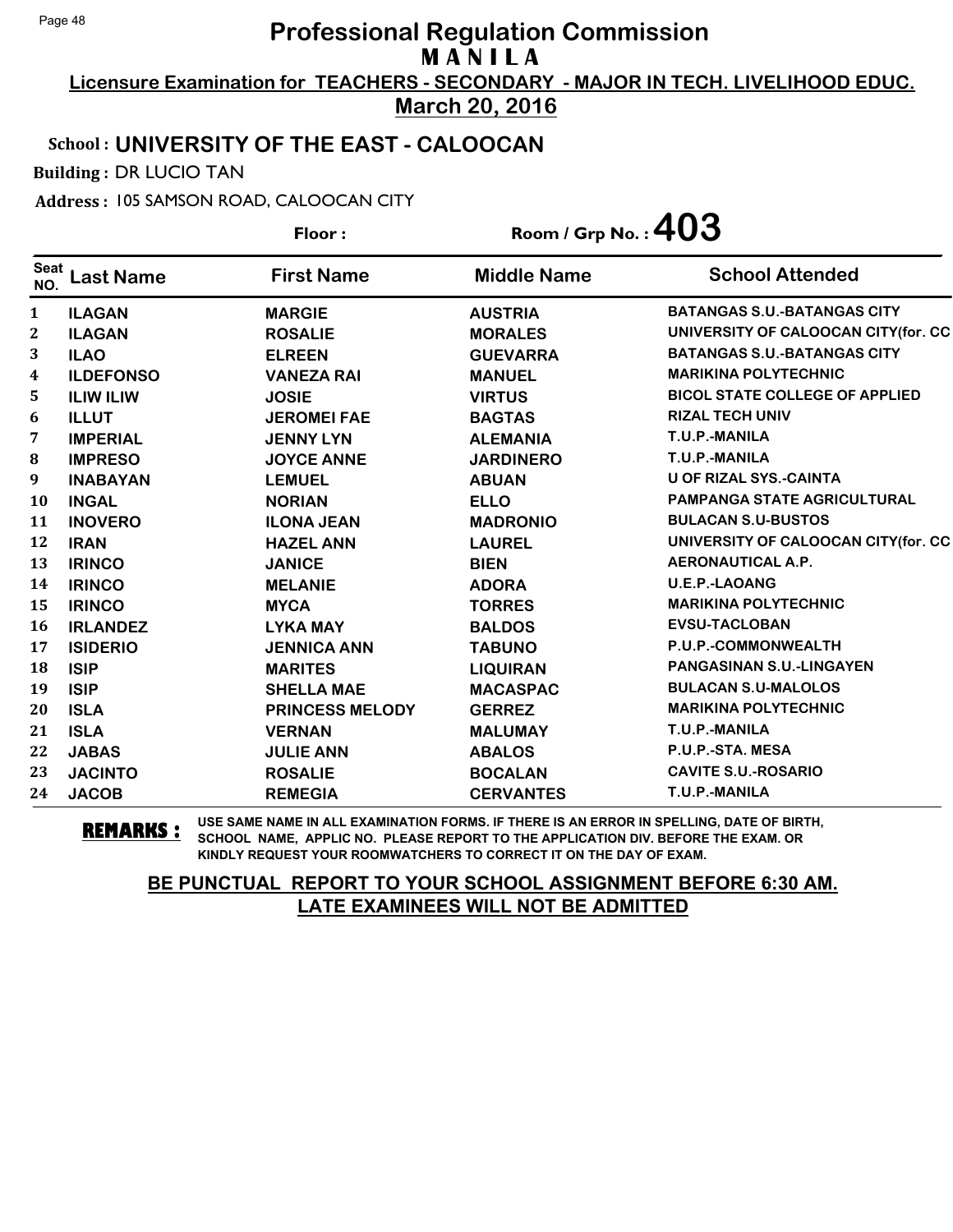**Licensure Examination for TEACHERS - SECONDARY - MAJOR IN TECH. LIVELIHOOD EDUC. March 20, 2016**

## School : **UNIVERSITY OF THE EAST - CALOOCAN**

Building : DR LUCIO TAN

Address : 105 SAMSON ROAD, CALOOCAN CITY

|                    |                  | Floor:                   | Room / Grp No.: $404$ |                                           |
|--------------------|------------------|--------------------------|-----------------------|-------------------------------------------|
| <b>Seat</b><br>NO. | <b>Last Name</b> | <b>First Name</b>        | <b>Middle Name</b>    | <b>School Attended</b>                    |
| 1                  | <b>JAENA</b>     | <b>MANELYN</b>           | <b>ESGANA</b>         | T.U.P.-MANILA                             |
| $\mathbf 2$        | <b>JAGARAP</b>   | <b>RAQUEL</b>            | <b>ADONA</b>          | <b>LEYTE NORMAL UNIV.</b>                 |
| 3                  | <b>JAMIAS</b>    | <b>MARCEL ENGELBERTH</b> | <b>SORIANO</b>        | <b>UNIV.OF MAKATI</b>                     |
| 4                  | <b>JAMILI</b>    | <b>NENA YSABELLE</b>     | <b>POTICAR</b>        | T.U.P.-MANILA                             |
| 5                  | <b>JARA</b>      | <b>CHRIS JOHN</b>        | <b>ESCALONA</b>       | T.U.P.-CAVITE                             |
| 6                  | <b>JAVIER</b>    | <b>ELEAZAR</b>           | <b>PISUEÑA</b>        | <b>LAGUNA STATE POLYTECHNIC</b>           |
| 7                  | <b>JAVIER</b>    | <b>JONALYN</b>           | <b>MANSIVA</b>        | <b>U OF RIZAL SYS.-TAYTAY</b>             |
| 8                  | <b>JAVIER</b>    | <b>RUTH</b>              | <b>VILLANUEVA</b>     | <b>BULACAN NAT.AGRIC SC</b>               |
| 9                  | <b>JAVIER</b>    | <b>SHERRY ANNE</b>       | <b>GAGARIN</b>        | C.L.S.U.                                  |
| 10                 | <b>JAVIERTO</b>  | <b>RIZZA</b>             | <b>RESPICIO</b>       | <b>BATAAN PENINSULA STATE</b>             |
| 11                 | <b>JEBULAN</b>   | <b>CRISTELL ANN</b>      | <b>ALBURO</b>         | <b>EARIST</b>                             |
| 12                 | <b>JEBULAN</b>   | <b>RAQUEL</b>            | <b>ISIDRO</b>         | <b>EARIST</b>                             |
| 13                 | <b>JIMENEZ</b>   | <b>AIRA</b>              | <b>CONDENUEVO</b>     | <b>EARIST</b>                             |
| 14                 | <b>JIMENEZ</b>   | <b>ANN MARIE</b>         | <b>YUGA</b>           | <b>DON HONORIO VENTURA TECH. S.U</b>      |
| 15                 | <b>JIMENEZ</b>   | <b>DOMINGO</b>           | <b>SULIT</b>          | T.U.P.-MANILA                             |
| 16                 | <b>JIMENEZ</b>   | <b>JENNICA ANN</b>       | <b>BATINO</b>         | T.U.P.-CAVITE                             |
| 17                 | <b>JIMENO</b>    | <b>ALCHIE</b>            | <b>CARANAY</b>        | T.U.P.-MANILA                             |
| 18                 | <b>JIMULGADA</b> | <b>ERWIN</b>             | <b>REYES</b>          | <b>MARIKINA POLYTECHNIC</b>               |
| 19                 | <b>JORDAN</b>    | <b>LORD AIREE</b>        | <b>PADLA</b>          | T.U.P.-MANILA                             |
| 20                 | <b>JOSOL</b>     | <b>MALYN</b>             | <b>MIRA</b>           | <b>SURIGAO DEL SUR STATE UNIVERSITY -</b> |
| 21                 | <b>JOSON</b>     | <b>JELLY</b>             | <b>MAGTIBAY</b>       | <b>EARIST</b>                             |
| 22                 | <b>JUAN</b>      | <b>TONI ROSE</b>         | <b>DAPITON</b>        | T.U.P.-MANILA                             |
| 23                 | <b>JUBAN</b>     | <b>KENNETH</b>           |                       | <b>EARIST</b>                             |
| 24                 | <b>JUDAL</b>     | <b>ELIZABETH</b>         | <b>MAGALONA</b>       | IMMA.CONCEP.COLL.-BATANGAS                |

**REMARKS :** USE SAME NAME IN ALL EXAMINATION FORMS. IF THERE IS AN ERROR IN SPELLING, DATE OF BIRTH, SCHOOL NAME, APPLIC NO. PLEASE REPORT TO THE APPLICATION DIV. BEFORE THE EXAM. OR KINDLY REQUEST YOUR ROOMWATCHERS TO CORRECT IT ON THE DAY OF EXAM.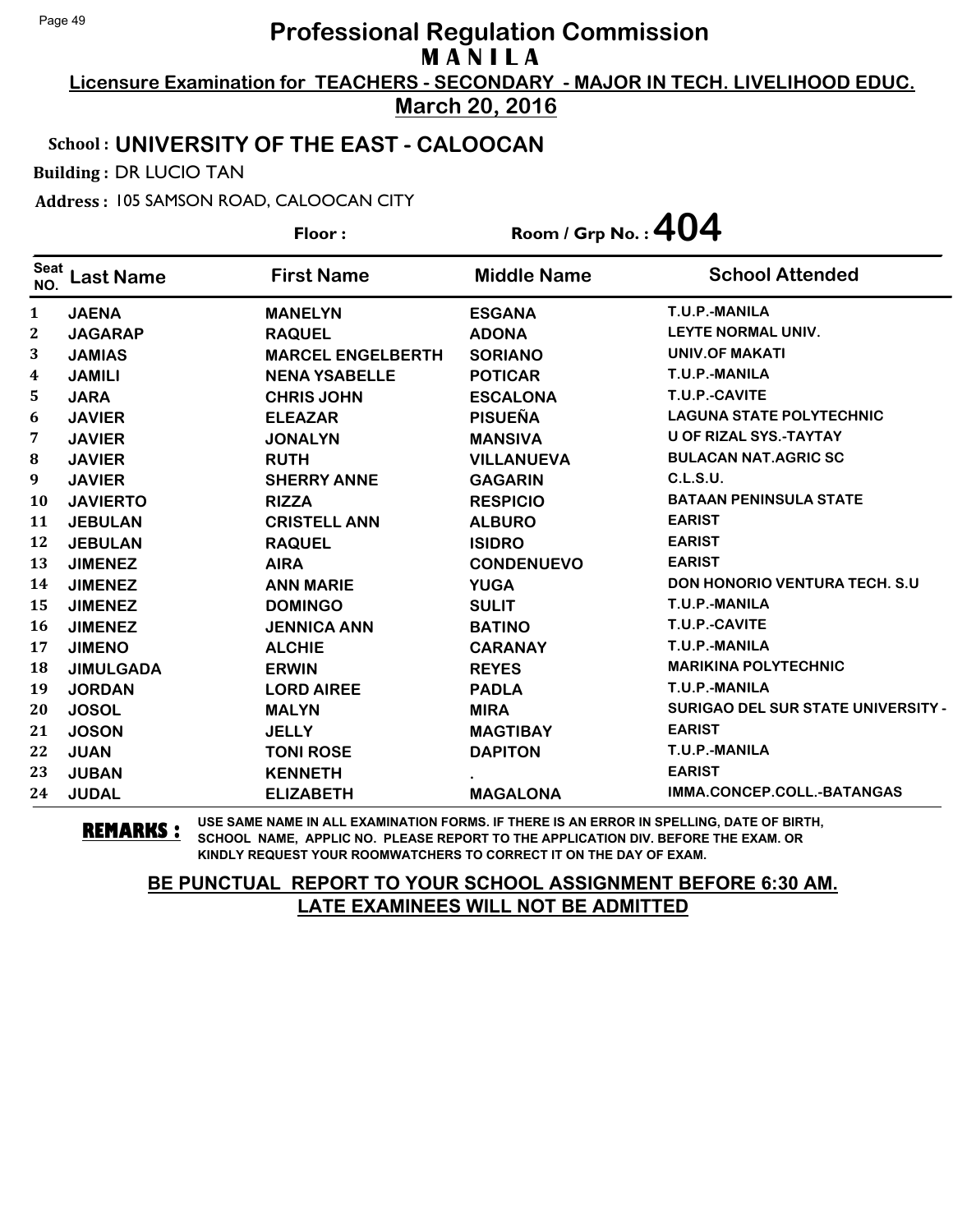**Licensure Examination for TEACHERS - SECONDARY - MAJOR IN TECH. LIVELIHOOD EDUC. March 20, 2016**

## School : **UNIVERSITY OF THE EAST - CALOOCAN**

Building : DR LUCIO TAN

Address : 105 SAMSON ROAD, CALOOCAN CITY

|                    |                  | Floor:                  | Room / Grp No. : $405$ |                                      |
|--------------------|------------------|-------------------------|------------------------|--------------------------------------|
| <b>Seat</b><br>NO. | <b>Last Name</b> | <b>First Name</b>       | <b>Middle Name</b>     | <b>School Attended</b>               |
| 1                  | <b>JULIAN</b>    | <b>MELANIE</b>          | <b>SAN JOSE</b>        | P.U.P.-STA, MESA                     |
| $\mathbf{2}$       | <b>JULIAN</b>    | <b>PRECIOUS ANN</b>     | <b>CONCEPCION</b>      | <b>U OF RIZAL SYS.-MORONG</b>        |
| 3                  | <b>JULIANO</b>   | <b>RONNIE</b>           | <b>OLACO</b>           | <b>MARIKINA POLYTECHNIC</b>          |
| 4                  | <b>JUMAQUIO</b>  | <b>ANALYN</b>           | <b>DELA CRUZ</b>       | <b>BULACAN S.U-MALOLOS</b>           |
| 5                  | <b>JUMAWAN</b>   | <b>MARY CATHALINE</b>   | <b>AGNASIN</b>         | <b>VALENZUELA C.P.C.</b>             |
| 6                  | <b>JUNIO</b>     | <b>ROMELA JOY</b>       | <b>HECITA</b>          | T.U.P.-MANILA                        |
| 7                  | <b>KABIGTING</b> | <b>JOHN PAUL</b>        | <b>CORTEZ</b>          | <b>DON HONORIO VENTURA TECH. S.U</b> |
| 8                  | <b>KAMID</b>     | <b>MANILYN</b>          | <b>SENDAD</b>          | <b>COTABATO CITY ST.POL</b>          |
| 9                  | <b>KING</b>      | <b>PACITA CRISIELDA</b> | <b>PUNZALAN</b>        | <b>EARIST</b>                        |
| 10                 | <b>LABACO</b>    | <b>EDGARD</b>           | <b>URANZA</b>          | <b>ALEJANDRO COLLEGE</b>             |
| 11                 | <b>LABALAN</b>   | <b>KAREN</b>            | <b>GEMIDO</b>          | T.U.P.-CAVITE                        |
| 12                 | <b>LABARO</b>    | <b>MICHELL</b>          | <b>PEÑALOSA</b>        | UNIVERSITY OF CALOOCAN CITY(for. CC  |
| 13                 | <b>LABARTINE</b> | <b>ELVIRA</b>           | <b>CABADSAN</b>        | <b>U.P.-DILIMAN</b>                  |
| 14                 | <b>LABIAL</b>    | <b>HANIE</b>            | <b>ESCOBAL</b>         | <b>SURIGAO S.C.T.</b>                |
| 15                 | <b>LABUTIN</b>   | <b>MARLA</b>            | <b>CABATBAT</b>        | <b>SAMAR STATE UNIV.</b>             |
| 16                 | <b>LACAP</b>     | <b>NERISSA</b>          | <b>MANANSALA</b>       | <b>BULACAN S.U-MALOLOS</b>           |
| 17                 | <b>LACASA</b>    | <b>MARICEL</b>          | <b>SABULAO</b>         | <b>EARIST</b>                        |
| 18                 | <b>LACE</b>      | <b>MARICAR</b>          | <b>LACABA</b>          | <b>VALENZUELA C.P.C.</b>             |
| 19                 | <b>LACHICA</b>   | <b>ANITA</b>            | <b>BABA</b>            | <b>U DE MANILA (for.CCM)</b>         |
| 20                 | <b>LACSON</b>    | <b>RODOLFO JR</b>       | <b>CATACUTAN</b>       | PAMPANGA STATE AGRICULTURAL          |
| 21                 | <b>LACSON</b>    | <b>ROVELLA</b>          | <b>MARCAIDA</b>        | P.U.P.-RAGAY, CAM. SUR               |
| 22                 | <b>LACUESTA</b>  | <b>LEANELLE</b>         | <b>MENOR</b>           | T.U.P.-MANILA                        |
| 23                 | <b>LADAO</b>     | <b>MARIA TERESA</b>     | <b>HERNANDEZ</b>       | <b>R.MAGSAYSAY T.U-IBA</b>           |
| 24                 | <b>LAGARE</b>    | <b>ANGELITA</b>         | <b>CAYLAN</b>          | <b>JOSE RIZAL MEMORIAL STATE</b>     |

**REMARKS :** USE SAME NAME IN ALL EXAMINATION FORMS. IF THERE IS AN ERROR IN SPELLING, DATE OF BIRTH, SCHOOL NAME, APPLIC NO. PLEASE REPORT TO THE APPLICATION DIV. BEFORE THE EXAM. OR KINDLY REQUEST YOUR ROOMWATCHERS TO CORRECT IT ON THE DAY OF EXAM.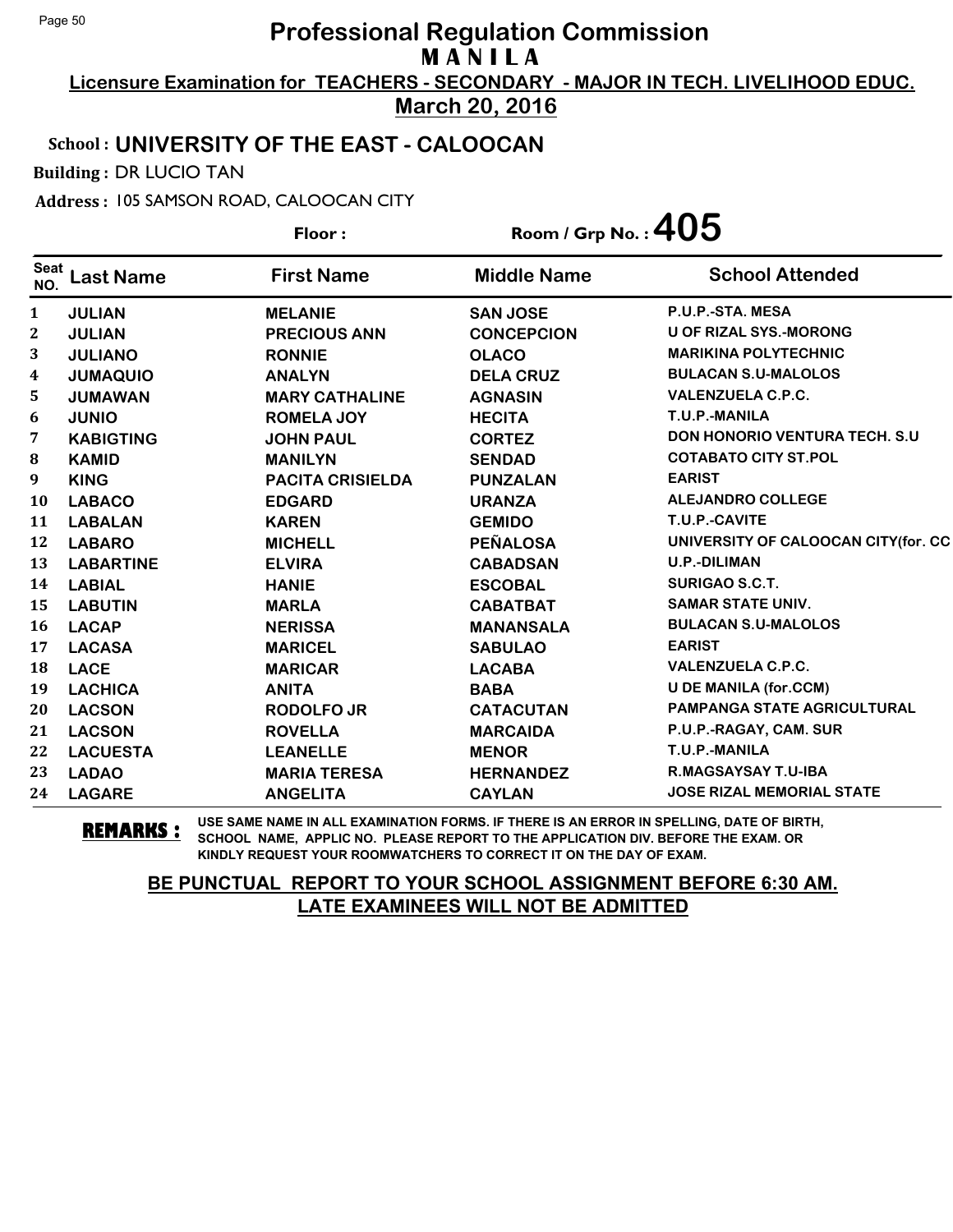**Licensure Examination for TEACHERS - SECONDARY - MAJOR IN TECH. LIVELIHOOD EDUC.**

**March 20, 2016**

## School : **UNIVERSITY OF THE EAST - CALOOCAN**

Building : DR LUCIO TAN

Address : 105 SAMSON ROAD, CALOOCAN CITY

**Last Name First Name Middle Name** Floor : Room / Grp No. : 406 Seat <sup>seat</sup> Last Name First Name Middle Name School Attended **LAGUARDIA GILDA MARTINEZ WESTERN COLL.-CAVITE LAGUIN ELAINE ROSE DAVID PAMPANGA STATE AGRICULTURAL LAMANILAO WIL-JOIE REYES BATAAN PENINSULA STATE LAMBUSON ANNALIZA LEONA ISABELA S.U.-ILAGAN LAMOSTE RENZY MARCELO PAMANTASAN NG MONTALBAN LANDICHO ABEGAIL RICALDE BATANGAS S.U.-BATANGAS CITY LANDICHO MARICHU SERVANO EASTERN SAMAR STATE U - GUIUAN LANDINGIN RUBELYN DABUAN SO.PHIL.A.B.M.A.S.T.-MALITA LAPECEROS ROMIL JOHN LAGARAN T.U.P.-CAVITE LAPLANO DENVER MADRIAGA T.U.P.-MANILA LARA CHERRY ROSE DE OCERA EARIST LAROSA NADINE BEATRIZ PORTILLO MARIKINA POLYTECHNIC LAROUA FEDERICO JR ERA N.O.R.S.U-GUIHULNGAN LARROSA LAILA BENCITO CAVITE S.U.-INDANG LATOY REYMOND MOLDEZ VALENZUELA C.P.C. LAUREAGA ALYSSA CAMILLE VILLALON T.U.P.-MANILA LAUREÑO NANCY BABOR U P H S DALTA-LPINAS LAURIO MAY-ANN JAMIN T.U.P.-CAVITE LAVA MARIA PATRICIA ANNE CROJEDO T.U.P.-MANILA LAVADIA SARRAH JHANE ESPIRITU U OF RIZAL SYS.-TAYTAY LAXAMANA LIEZEL OCAMPO PAMPANGA STATE AGRICULTURAL LAXAMANA REYMON GARCIA DON HONORIO VENTURA TECH. S.U LAYCO MARIA CECILIA LORENZO P.U.P.-STA. MESA LAYGO JOHN MICHAEL ALCANTARA LAGUNA SPU-LOS BAÑOS**

**REMARKS :** USE SAME NAME IN ALL EXAMINATION FORMS. IF THERE IS AN ERROR IN SPELLING, DATE OF BIRTH, SCHOOL NAME, APPLIC NO. PLEASE REPORT TO THE APPLICATION DIV. BEFORE THE EXAM. OR KINDLY REQUEST YOUR ROOMWATCHERS TO CORRECT IT ON THE DAY OF EXAM.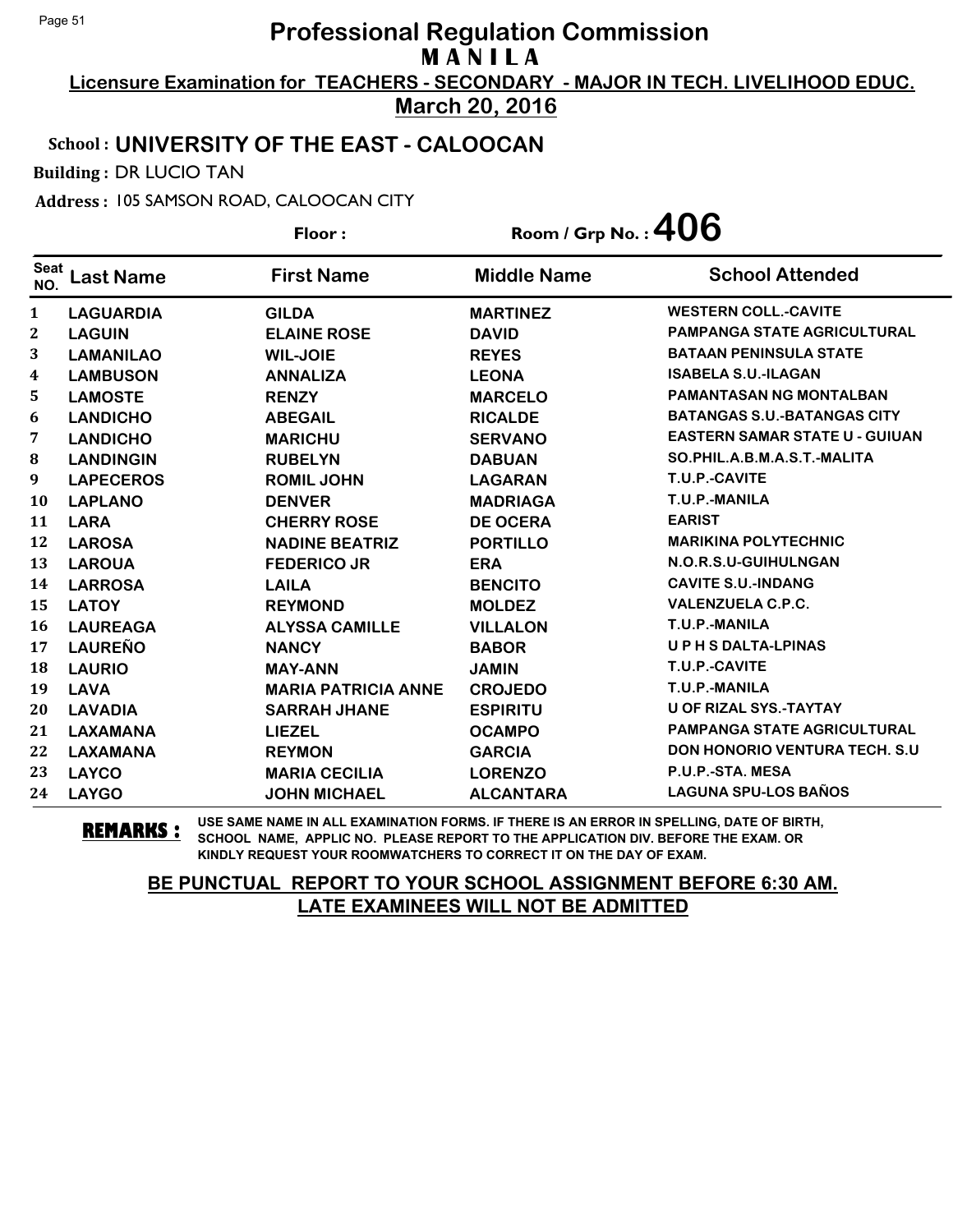**Licensure Examination for TEACHERS - SECONDARY - MAJOR IN TECH. LIVELIHOOD EDUC. March 20, 2016**

#### School : **UNIVERSITY OF THE EAST - CALOOCAN**

Building : DR LUCIO TAN

Address : 105 SAMSON ROAD, CALOOCAN CITY

**Last Name First Name Middle Name** Floor : Room / Grp No. :**407** Seat <sup>seat</sup> Last Name First Name Middle Name School Attended **LAYUG JOANA PASION DON HONORIO VENTURA TECH. S.U LAYUGAN ERLINA BAYUDAN N.E.U.S.T-CABANATUAN CITY LAZAGA SHIELA PACURIBOT N.E.U.S.T-CABANATUAN CITY LAZATIN RHONALEI . T.U.P.-MANILA LEAL LARA JANE MANALO RIZAL TECH UNIV LEAÑO EDEN ROSALES P.U.P.-BATAAN LEBATO JANETH PILAPIL U OF RIZAL SYS.-MORONG LEBICO MYRNA QUIMBO U.E.P.-CATARMAN LEDAMA JOY LORRAINE PERALTA EARIST LEE LEA NILOBAN EARIST LEGASPI ERLISA FLORES CAVITE S.U.-ROSARIO LEGASPI JACKELYN LAGRIA VALENZUELA C.P.C. LEGASPI LOURIZA ALIPAR LAGUNA STATE POLYTECHNIC LEGION FELIX CAEZAR ARGULLA P.U.P.-UNISAN LEGISTA JOCEL CABARLES NORTHWEST SAMAR S.U. LESCANO RACHEL ONDO EARIST LIANGCO KISNEY MAGTOTO DON HONORIO VENTURA TECH. S.U LIBRADILLA NOE CATALON T.U.P.-MANILA LIBUNFACIL LENNETTE LACERONA POLANGUI COMM. COLL. LICUP ROCEL LUMANLAN DON HONORIO VENTURA TECH. S.U LIM LETICIA PALDEZ EARIST LIMBAG MAILA BERNALES EARIST LIMIN ROCHELLE PANTIG DON HONORIO VENTURA TECH. S.U LIMPIN CHARLENE MALLARI PAMPANGA STATE AGRICULTURAL**

**REMARKS :** USE SAME NAME IN ALL EXAMINATION FORMS. IF THERE IS AN ERROR IN SPELLING, DATE OF BIRTH, SCHOOL NAME, APPLIC NO. PLEASE REPORT TO THE APPLICATION DIV. BEFORE THE EXAM. OR KINDLY REQUEST YOUR ROOMWATCHERS TO CORRECT IT ON THE DAY OF EXAM.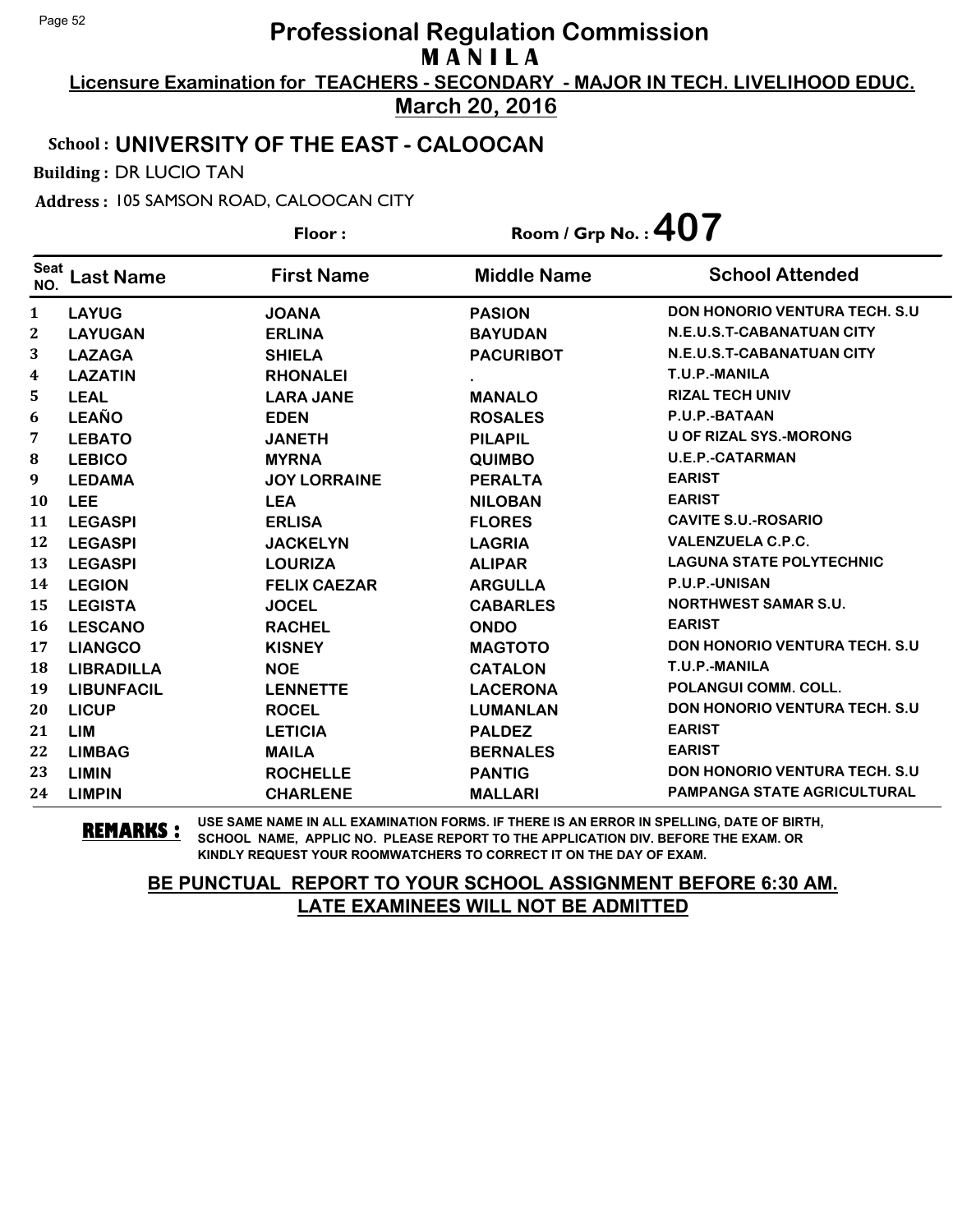**Licensure Examination for TEACHERS - SECONDARY - MAJOR IN TECH. LIVELIHOOD EDUC. March 20, 2016**

### School : **UNIVERSITY OF THE EAST - CALOOCAN**

Building : DR LUCIO TAN

Address : 105 SAMSON ROAD, CALOOCAN CITY

|                    |                   | Floor:                 | Room / Grp No.: $408$ |                                       |
|--------------------|-------------------|------------------------|-----------------------|---------------------------------------|
| <b>Seat</b><br>NO. | <b>Last Name</b>  | <b>First Name</b>      | <b>Middle Name</b>    | <b>School Attended</b>                |
| 1                  | <b>LIMSON</b>     | <b>JONAS</b>           | <b>MILLENA</b>        | <b>PAMANTASAN NG MONTALBAN</b>        |
| 2                  | <b>LINGA</b>      | <b>CHRISTIAN</b>       | <b>ESQUIBEL</b>       | <b>U OF RIZAL SYS.-MORONG</b>         |
| 3                  | <b>LIPA</b>       | <b>JOSEFA</b>          | <b>ARNALDO</b>        | D.L.S.U.-DASMARIÑAS                   |
| 4                  | <b>LIRIO</b>      | <b>ROANNE MARGARET</b> | <b>ARABIT</b>         | <b>ICCT CFI</b>                       |
| 5                  | <b>LISCANO</b>    | <b>SILVERIO</b>        | <b>DELARMENTE</b>     | <b>SURIGAO S.C.T.</b>                 |
| 6                  | <b>LISING</b>     | <b>IVY</b>             | <b>MIRANDA</b>        | <b>PAMPANGA STATE AGRICULTURAL</b>    |
| 7                  | <b>LISTA</b>      | <b>JUDELYN</b>         | <b>YANTO</b>          | T.U.P.-MANILA                         |
| 8                  | <b>LISTANGCO</b>  | <b>JUDEL</b>           | <b>SIGALAT</b>        | AMA-PROJ. 8, QC                       |
| 9                  | <b>LLAGA</b>      | <b>MARK FELZON</b>     | <b>ANDAYA</b>         | T.U.P.-MANILA                         |
| 10                 | <b>LLAMAS</b>     | <b>SARAH JANE</b>      | <b>ANGELES</b>        | T.U.P.-MANILA                         |
| 11                 | <b>LLANO</b>      | <b>BENITO</b>          | <b>PAYOT</b>          | <b>EARIST</b>                         |
| 12                 | <b>LLARENAS</b>   | <b>EVELYN</b>          | <b>CABILIN</b>        | <b>EVSU-TACLOBAN</b>                  |
| 13                 | <b>LLAUDERES</b>  | <b>RITA</b>            | <b>CANDELARIO</b>     | <b>CAPIZ STATE UNIVERSITY - SIGMA</b> |
| 14                 | <b>LLENAS</b>     | <b>VIOLETA</b>         | <b>MARINAY</b>        | <b>BICOL U.I.T-(BUCIT)</b>            |
| 15                 | <b>LOBATON</b>    | <b>JENNIE</b>          | <b>VILLAFUERTE</b>    | <b>VALENZUELA C.P.C.</b>              |
| 16                 | <b>LOBINO</b>     | <b>LIZA</b>            | <b>LUTAO</b>          | <b>U.E.P.-CATARMAN</b>                |
| 17                 | <b>LONGCAYANA</b> | <b>RECHILLE</b>        | <b>BAYLON</b>         | <b>U OF RIZAL SYS.-CAINTA</b>         |
| 18                 | <b>LOPEZ</b>      | <b>ANA MARIE</b>       | <b>SANTIAGO</b>       | <b>BULACAN S.U-MALOLOS</b>            |
| 19                 | <b>LOPEZ</b>      | <b>CAMILLE</b>         |                       | T.U.P.-MANILA                         |
| 20                 | <b>LOPEZ</b>      | <b>MARIA ELENA</b>     | <b>ALVAREZ</b>        | <b>DON HONORIO VENTURA TECH. S.U.</b> |
| 21                 | <b>LOPEZ</b>      | <b>RHODA</b>           | <b>NAVA</b>           | T.U.P.-MANILA                         |
| 22                 | <b>LORENZANA</b>  | <b>JENNY ANN</b>       | <b>TUBIO</b>          | T.U.P.-MANILA                         |
| 23                 | <b>LORENZO</b>    | <b>SHERRYL ANNE</b>    | <b>OCAMPO</b>         | T.U.P.-MANILA                         |
| 24                 | <b>LOREZO</b>     | <b>REYMAR JOHN</b>     | <b>DANIEL</b>         | <b>CATANDUANES STATE</b>              |

**REMARKS :** USE SAME NAME IN ALL EXAMINATION FORMS. IF THERE IS AN ERROR IN SPELLING, DATE OF BIRTH, SCHOOL NAME, APPLIC NO. PLEASE REPORT TO THE APPLICATION DIV. BEFORE THE EXAM. OR KINDLY REQUEST YOUR ROOMWATCHERS TO CORRECT IT ON THE DAY OF EXAM.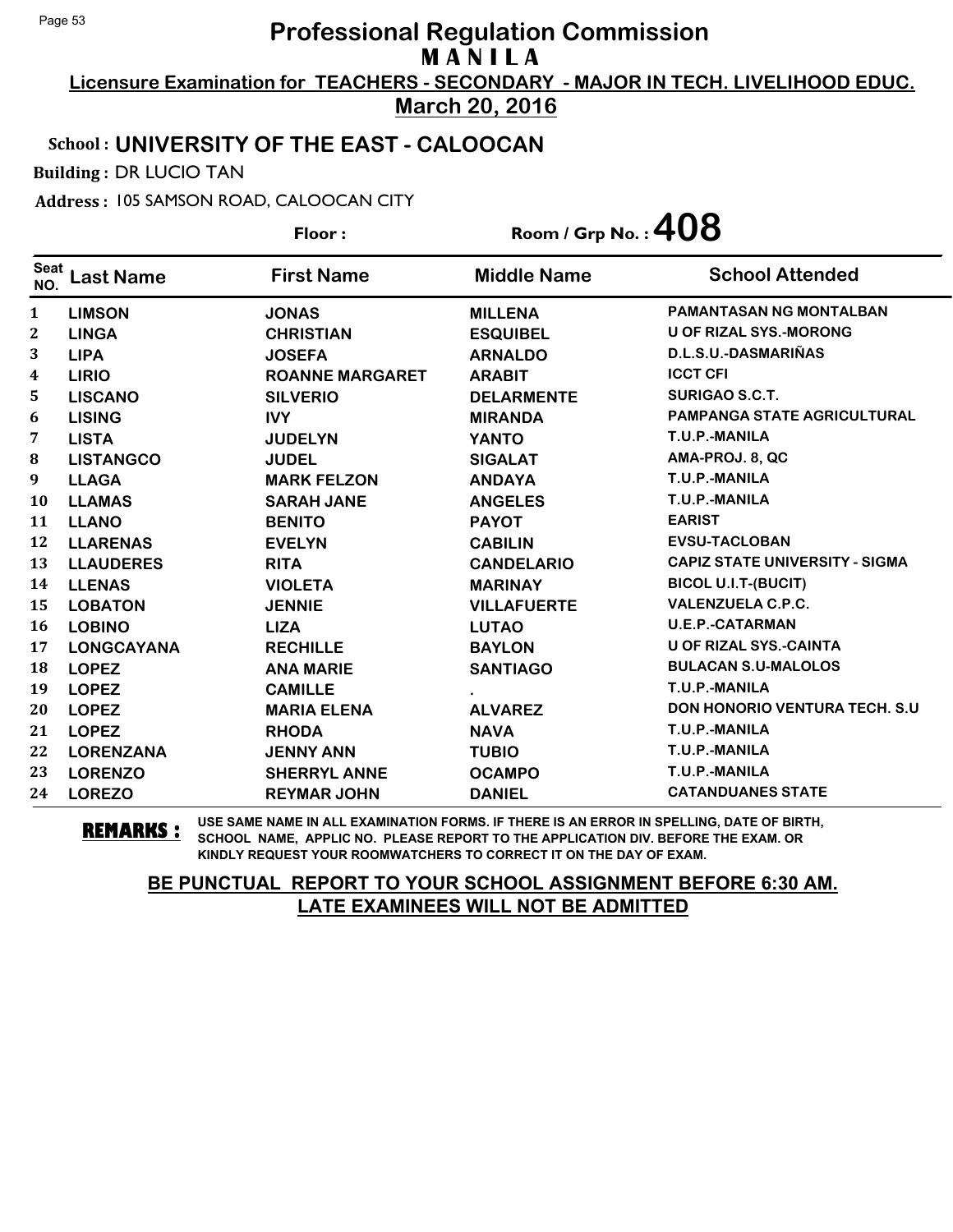**Licensure Examination for TEACHERS - SECONDARY - MAJOR IN TECH. LIVELIHOOD EDUC. March 20, 2016**

### School : **UNIVERSITY OF THE EAST - CALOOCAN**

Building : DR LUCIO TAN

Address : 105 SAMSON ROAD, CALOOCAN CITY

**Last Name First Name Middle Name** Floor : Room / Grp No. :**600** Seat <sup>seat</sup> Last Name First Name Middle Name School Attended **LOVINA VIRGILIO JR DRAGING T.U.P.-MANILA LOYOLA HELEN MARIE PATAG U OF RIZAL SYS.-CAINTA LOYOLA MONALISA RAMOS MARIKINA POLYTECHNIC LUCERO JAZEN MAGSINO MARIKINA POLYTECHNIC LUCES LYZABETH BAJETA T.U.P.-MANILA LUCIM JOSEPH CALUMPIANO U.E.P.-CATARMAN LUCINA CAROLYN MALLILLIN CAGAYAN STATE LUCINDO SARAH GRACE BONDOC BULACAN S.U-MALOLOS LUDANGCO CANDY MATIAS UNIVERSITY OF CALOOCAN CITY(for. CC LUGTU ISRAEL TIGLAO DON HONORIO VENTURA TECH. S.U LUGTU JAYCEE MERCADO DON HONORIO VENTURA TECH. S.U LUGTU LOIS CHESKA SABUERO DON HONORIO VENTURA TECH. S.U LUGTU MYLEEN SIMSUANGCO DON HONORIO VENTURA TECH. S.U LUMANSOC JULIE PLARISAN EARIST LUMBES ADRIAN SIAZON T.U.P.-MANILA LUNAR JOYMIE ANN CAGUIMBAL BATANGAS S.U.-BATANGAS CITY LUSANDE GLORYCEL BACELONIA VALENZUELA C.P.C. LUSARES MA. DIEVA LYN ZANTE P.U.P.-COMMONWEALTH LUSICA CATHRINE KATE RAMOS MARIKINA POLYTECHNIC LUZADAS JONIE FERNANDEZ PANGASINAN S.U.-LINGAYEN MAALA VERNADETH CAGANAN MINSCAT-CALAPAN(for.PCC) MAAÑO DENALYN FLORES T.U.P.-MANILA MABANAG RONALYN CRUZ BULACAN S.U-BUSTOS MABAYLAN MARY-JOY QUERO E. A. C.-MANILA**

**REMARKS :** USE SAME NAME IN ALL EXAMINATION FORMS. IF THERE IS AN ERROR IN SPELLING, DATE OF BIRTH, SCHOOL NAME, APPLIC NO. PLEASE REPORT TO THE APPLICATION DIV. BEFORE THE EXAM. OR KINDLY REQUEST YOUR ROOMWATCHERS TO CORRECT IT ON THE DAY OF EXAM.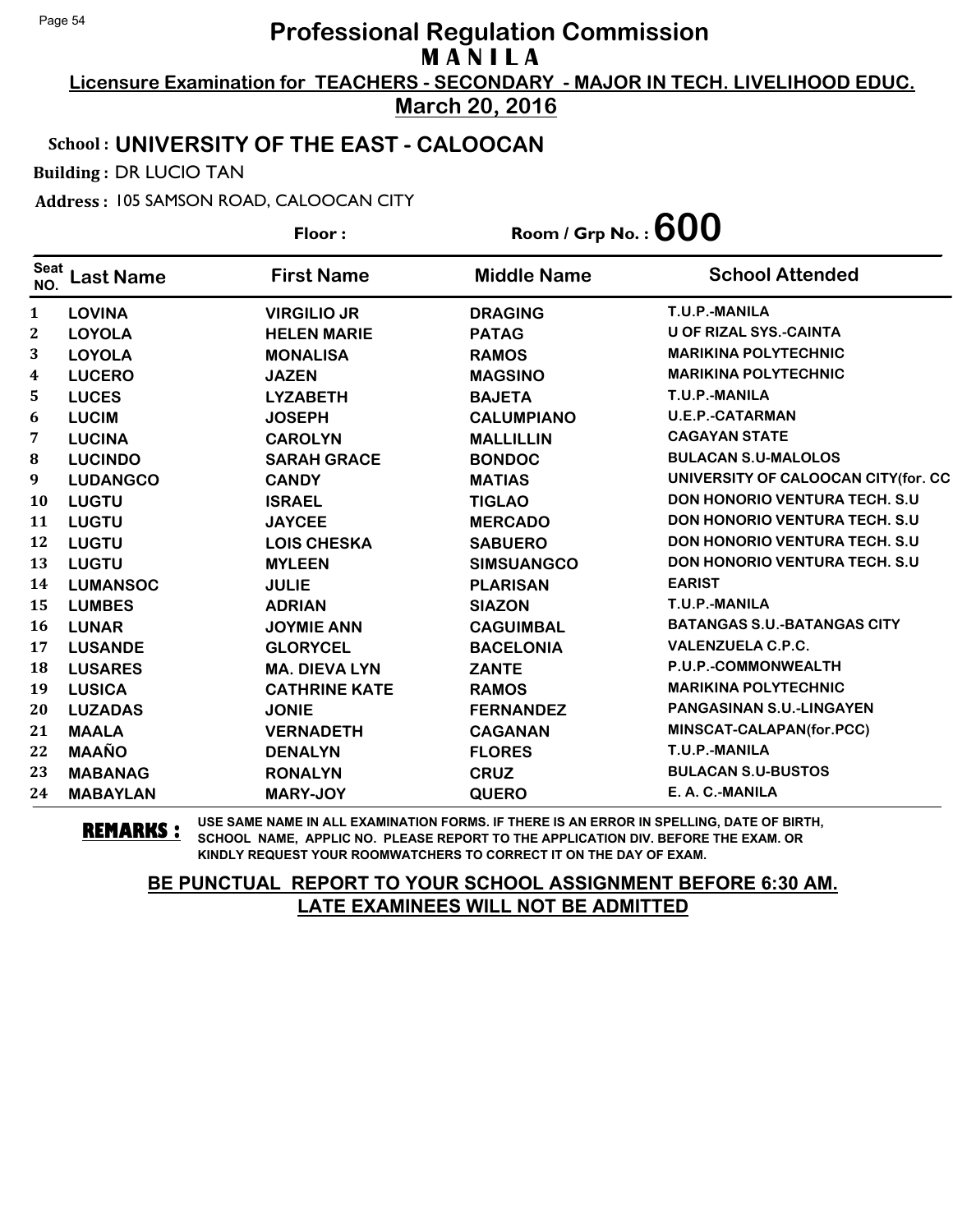**Licensure Examination for TEACHERS - SECONDARY - MAJOR IN TECH. LIVELIHOOD EDUC. March 20, 2016**

### School : **UNIVERSITY OF THE EAST - CALOOCAN**

Building : DR LUCIO TAN

Address : 105 SAMSON ROAD, CALOOCAN CITY

**Last Name First Name Middle Name** Floor : Room / Grp No. :**601** Seat <sup>seat</sup> Last Name First Name Middle Name School Attended **MABUNGA RAZZELLE DE LA RAMA U OF RIZAL SYS.-MORONG MABUTOT MAR HIZOLE MARINDUQUE S.C.-BOAC MACABENTA BRENDALYN TUBOG T.U.P.-CAVITE MACAHILO GELLIAN MARIE CARCAMO MARIKINA POLYTECHNIC MACAHUSAY JANEDELLE OMBOY T.U.P.-MANILA MACALAGAY ALDRENCE BUCE BATAAN PENINSULA STATE MACALAGAY ALDRIENE BUCE BATAAN PENINSULA STATE MACALALAD MAY ELIZARDE BATAAN PENINSULA STATE MACALINO JESSA PEÑA PAMPANGA STATE AGRICULTURAL MACALINO JOYNNALYN CRISOSTOMO P.U.P.-BATAAN MACALIPAY BONALYN RAPADA EARIST MACALLAN KEVIN LLOYD ESTACIO C.D.S.L.RUIZ DE MLA.-CATARMAN MACANDOG SALVE BRISTOL BICOL U.I.T-(BUCIT) MACAPAÑAS FRANCIS QUILATAN EASTERN SAMAR STATE U - GUIUAN MACARANDAN MELANIE . EVSU-TACLOBAN MACARIO MARIBETH GATCHALIAN BULACAN S.U-MALOLOS MACASO AILEEN MACANDOG U OF RIZAL SYS.-CAINTA MACASPAC GLENA CRUZ DON HONORIO VENTURA TECH. S.U MACATALAD CHARLEEN DONDOY RIZAL TECH UNIV MACATANGAY JOCELYN GONZALES ADVENTIST UNIV OF THE PHIL. MACATO JUSTINE POLICARPIO P.U.P.-STA. MESA MACAYAN EMER BANDAY BICOL U.I.T-(BUCIT) MACAYAN JOMARI DE JESUS T.U.P.-CAVITE MACLANG QUEENCY ATIENZA BULACAN S.U-MALOLOS**

**REMARKS :** USE SAME NAME IN ALL EXAMINATION FORMS. IF THERE IS AN ERROR IN SPELLING, DATE OF BIRTH, SCHOOL NAME, APPLIC NO. PLEASE REPORT TO THE APPLICATION DIV. BEFORE THE EXAM. OR KINDLY REQUEST YOUR ROOMWATCHERS TO CORRECT IT ON THE DAY OF EXAM.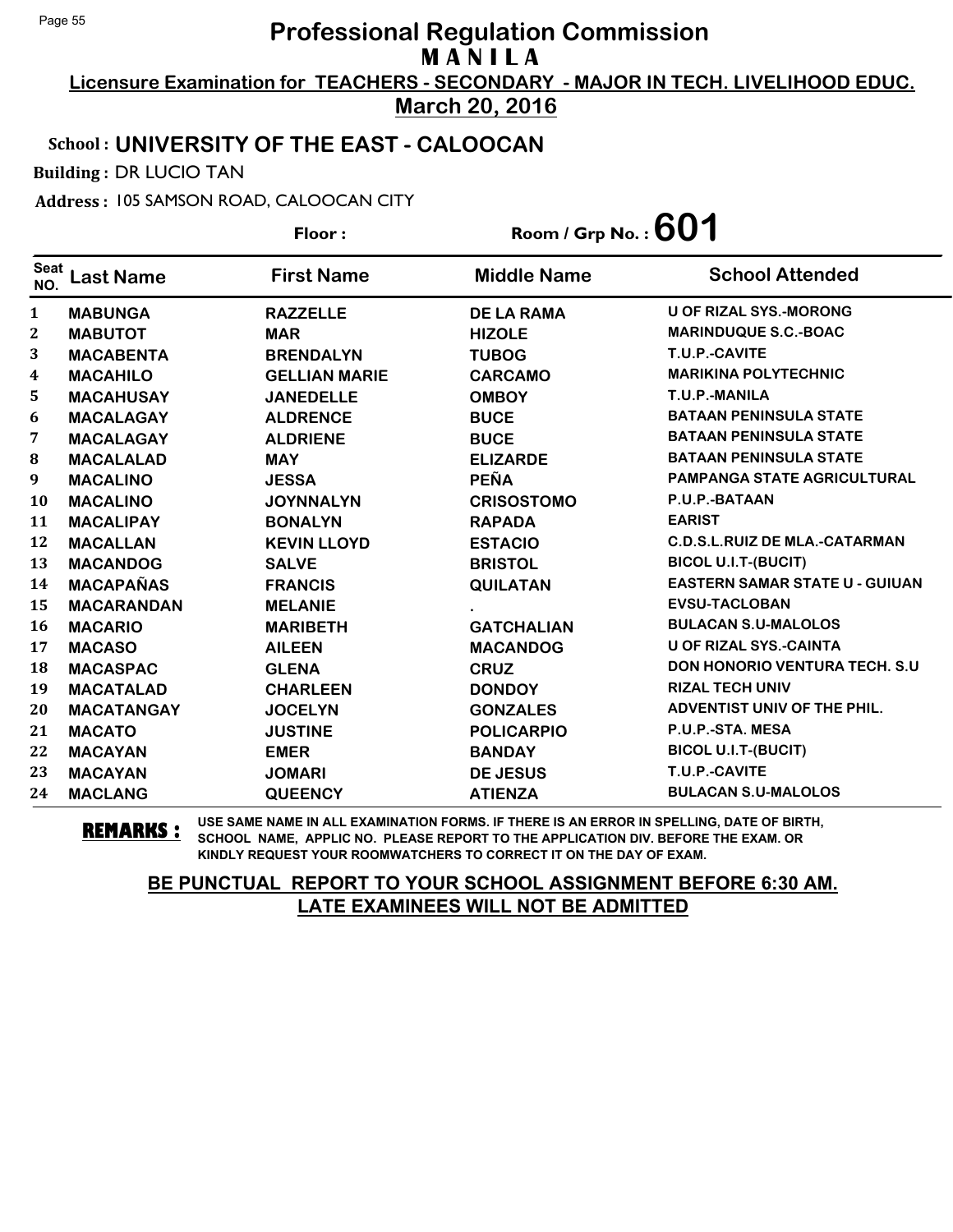**Licensure Examination for TEACHERS - SECONDARY - MAJOR IN TECH. LIVELIHOOD EDUC. March 20, 2016**

## School : **UNIVERSITY OF THE EAST - CALOOCAN**

Building : DR LUCIO TAN

Address : 105 SAMSON ROAD, CALOOCAN CITY

|                    |                  | Floor:              | Room / Grp No. : $602$ |                                         |  |
|--------------------|------------------|---------------------|------------------------|-----------------------------------------|--|
| <b>Seat</b><br>NO. | <b>Last Name</b> | <b>First Name</b>   | <b>Middle Name</b>     | <b>School Attended</b>                  |  |
| 1                  | <b>MADALI</b>    | <b>JENIFER</b>      | <b>MAMAUAG</b>         | T.U.P.-MANILA                           |  |
| $\boldsymbol{2}$   | <b>MADIA</b>     | <b>MAY</b>          | <b>MARQUEZ</b>         | T.U.P.-MANILA                           |  |
| 3                  | <b>MADRID</b>    | <b>MARK ANGELO</b>  | <b>BALONA</b>          | <b>FAR EASTERN POLY COLL</b>            |  |
| 4                  | <b>MADRONA</b>   | <b>CYRILL</b>       | <b>MADRONIO</b>        | <b>BICOL U.I.T-(BUCIT)</b>              |  |
| 5                  | <b>MAESA</b>     | <b>DOMINGO JR</b>   | <b>MEJIA</b>           | T.U.P.-CAVITE                           |  |
| 6                  | <b>MAGAT</b>     | <b>SHERINA</b>      | <b>MANALANSAN</b>      | T.U.P.-MANILA                           |  |
| 7                  | <b>MAGBITANG</b> | <b>MARVIN</b>       | <b>MIRAS</b>           | <b>BULACAN S.U-MALOLOS</b>              |  |
| 8                  | <b>MAGNAYE</b>   | <b>ANTONETTE</b>    | <b>TARROSA</b>         | <b>VALENZUELA C.P.C.</b>                |  |
| 9                  | <b>MAGNO</b>     | <b>ROSELYN</b>      | <b>OBLIGADO</b>        | <b>CEBU TECH U-MOALBOAL</b>             |  |
| 10                 | <b>MAGPAYO</b>   | <b>ERJEAN</b>       | <b>MERINO</b>          | <b>U.E.P.-CATARMAN</b>                  |  |
| 11                 | <b>MAGSINO</b>   | <b>CARMEL</b>       | <b>REYNALDO</b>        | P.U.P.-STO TOMAS                        |  |
| 12                 | <b>MAGTAKA</b>   | <b>ANA MARIE</b>    | <b>DIZON</b>           | UNIVERSITY OF CALOOCAN CITY(for. CC     |  |
| 13                 | <b>MAGTIBAY</b>  | <b>DIANA ROSE</b>   | <b>CATARING</b>        | <b>LAGUNA STATE POLYTECHNIC UNIV-SN</b> |  |
| 14                 | <b>MAICO</b>     | <b>ROLDAN</b>       | <b>TELABANGCO</b>      | <b>U.S.E.P.-DAVAO CITY</b>              |  |
| 15                 | <b>MALABANAN</b> | <b>ABIGAIL</b>      | <b>TAPOT</b>           | T.U.P.-CAVITE                           |  |
| 16                 | <b>MALABANAN</b> | <b>MARIE FLOR</b>   | <b>NABAYRA</b>         | <b>MARIKINA POLYTECHNIC</b>             |  |
| 17                 | <b>MALACAS</b>   | <b>JOBELLE</b>      | <b>DOMA</b>            | T.U.P.-CAVITE                           |  |
| 18                 | <b>MALADRIGO</b> | <b>GIRLIE</b>       | <b>DUCAY</b>           | T.U.P.-MANILA                           |  |
| 19                 | <b>MALAGAMBA</b> | <b>MELVIN GLEEN</b> | <b>DE VERA</b>         | T.U.P.-MANILA                           |  |
| 20                 | <b>MALANG</b>    | <b>YUSOP</b>        | <b>VILLAS</b>          | P.U.P.-STA. MESA                        |  |
| 21                 | <b>MALASIG</b>   | <b>MAYRA</b>        | <b>CORDOVA</b>         | <b>U OF RIZAL SYS.-TAYTAY</b>           |  |
| 22                 | <b>MALAVEGA</b>  | <b>ANALOU</b>       | <b>MELITANTE</b>       | <b>EARIST</b>                           |  |
| 23                 | <b>MALAYAS</b>   | <b>MARY AGNES</b>   | <b>TACDERAS</b>        | <b>EARIST</b>                           |  |
| 24                 | <b>MALDONADO</b> | <b>GABRIELLE</b>    | <b>SIERDA</b>          | <b>EARIST</b>                           |  |

**REMARKS :** USE SAME NAME IN ALL EXAMINATION FORMS. IF THERE IS AN ERROR IN SPELLING, DATE OF BIRTH, SCHOOL NAME, APPLIC NO. PLEASE REPORT TO THE APPLICATION DIV. BEFORE THE EXAM. OR KINDLY REQUEST YOUR ROOMWATCHERS TO CORRECT IT ON THE DAY OF EXAM.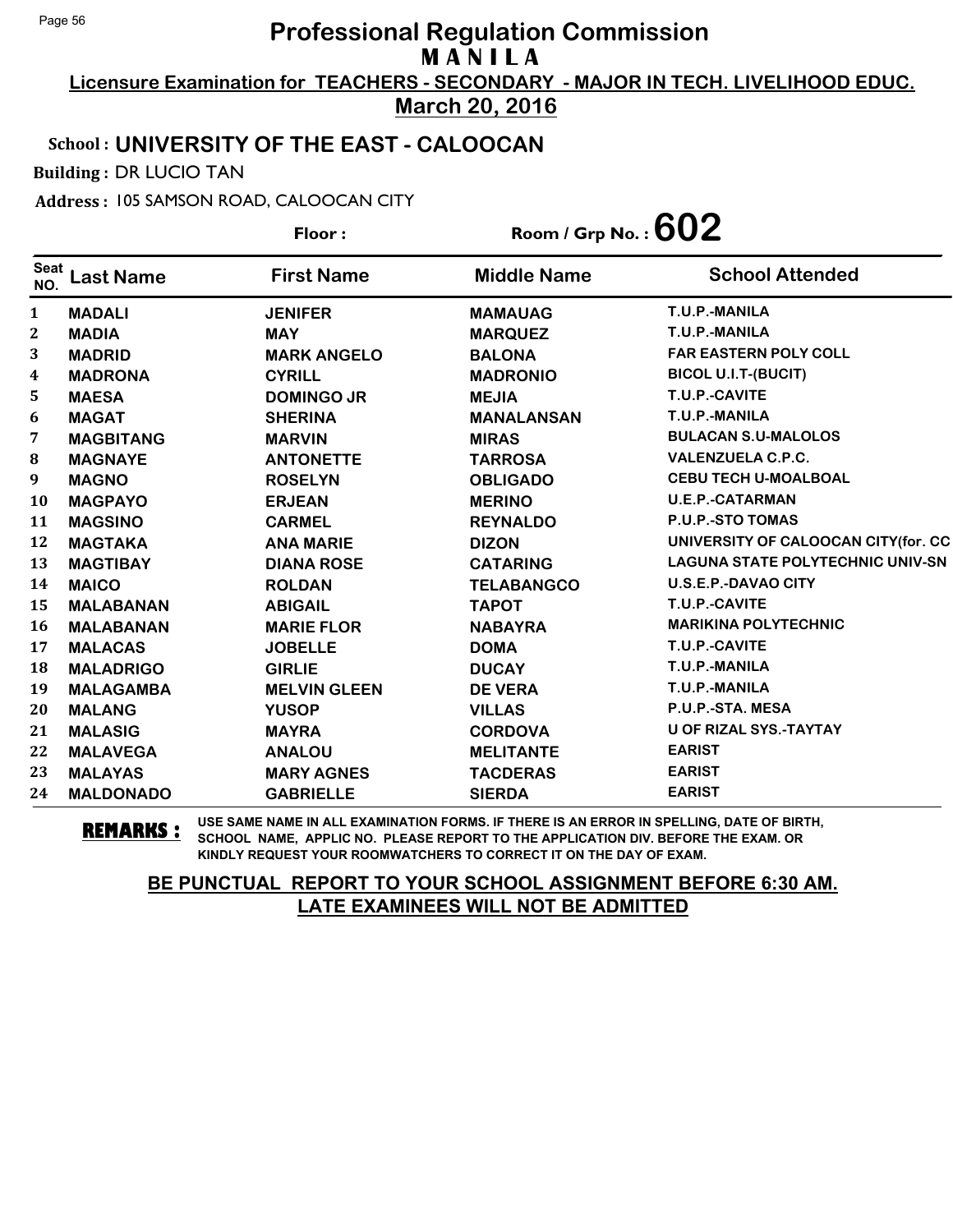**Licensure Examination for TEACHERS - SECONDARY - MAJOR IN TECH. LIVELIHOOD EDUC. March 20, 2016**

### School : **UNIVERSITY OF THE EAST - CALOOCAN**

Building : DR LUCIO TAN

Address : 105 SAMSON ROAD, CALOOCAN CITY

**Last Name First Name Middle Name** Floor : Room / Grp No. :**603** Seat <sup>Seat</sup> Last Name First Name Middle Name School Attended **MALIMATA MANELYN ILAGAN CAVITE S.U.-ROSARIO MALIPOT MANILYN MATILDE EARIST MALLARI CHERRY MAE BARTOLO VALENZUELA C.P.C. MALLARI HADRIAN BASIL BUHAIN T.U.P.-MANILA MALLARI JENALYN PATAWARAN PAMPANGA STATE AGRICULTURAL MALLILLIN JAYVEE GATCHALIAN T.U.P.-MANILA MALONDA JENNALYN CONVICTO T.U.P.-CAVITE MALUNES MARK ANTHONY JADULOS T.U.P.-CAVITE MAMADES RETCHEL ANN NAPOLES MARIKINA POLYTECHNIC MAMAILAO SITTIE AISAH CASIMRA LANAO NAT. C.A.T. MAMARIL NIÑO MONTOYA MARIKINA POLYTECHNIC MANABAT AIKA CRISOSTOMO PAMPANGA STATE AGRICULTURAL MANABAT DIANE ABENDAN DON HONORIO VENTURA TECH. S.U MANABAT JUSTINE ROSE YUMUL PAMPANGA STATE AGRICULTURAL MANABAT MARIA ISABEL NAGERA DON HONORIO VENTURA TECH. S.U MANACSA JUAN CARLO LORILLA VALENZUELA C.P.C. MANAHAN ALLAIZA APOSTOL VALENZUELA C.P.C. MANALANG CARLO BERNABE N.E.U.S.T-CABANATUAN CITY MANALANG CARLOS BERNABE N.E.U.S.T-SAN ISIDRO MANALANG KATRINA MANLAPIG PAMPANGA STATE AGRICULTURAL MANALANSAN IVEE BUÑO EARIST MANALASTAS NENA GAMBOA PAMPANGA STATE AGRICULTURAL MANALASTAS RONETH ANN BERNAL BULACAN S.U-BUSTOS MANALO ANNA MARIE TOLENTINO BATANGAS S.U.-BATANGAS CITY**

**REMARKS :** USE SAME NAME IN ALL EXAMINATION FORMS. IF THERE IS AN ERROR IN SPELLING, DATE OF BIRTH, SCHOOL NAME, APPLIC NO. PLEASE REPORT TO THE APPLICATION DIV. BEFORE THE EXAM. OR KINDLY REQUEST YOUR ROOMWATCHERS TO CORRECT IT ON THE DAY OF EXAM.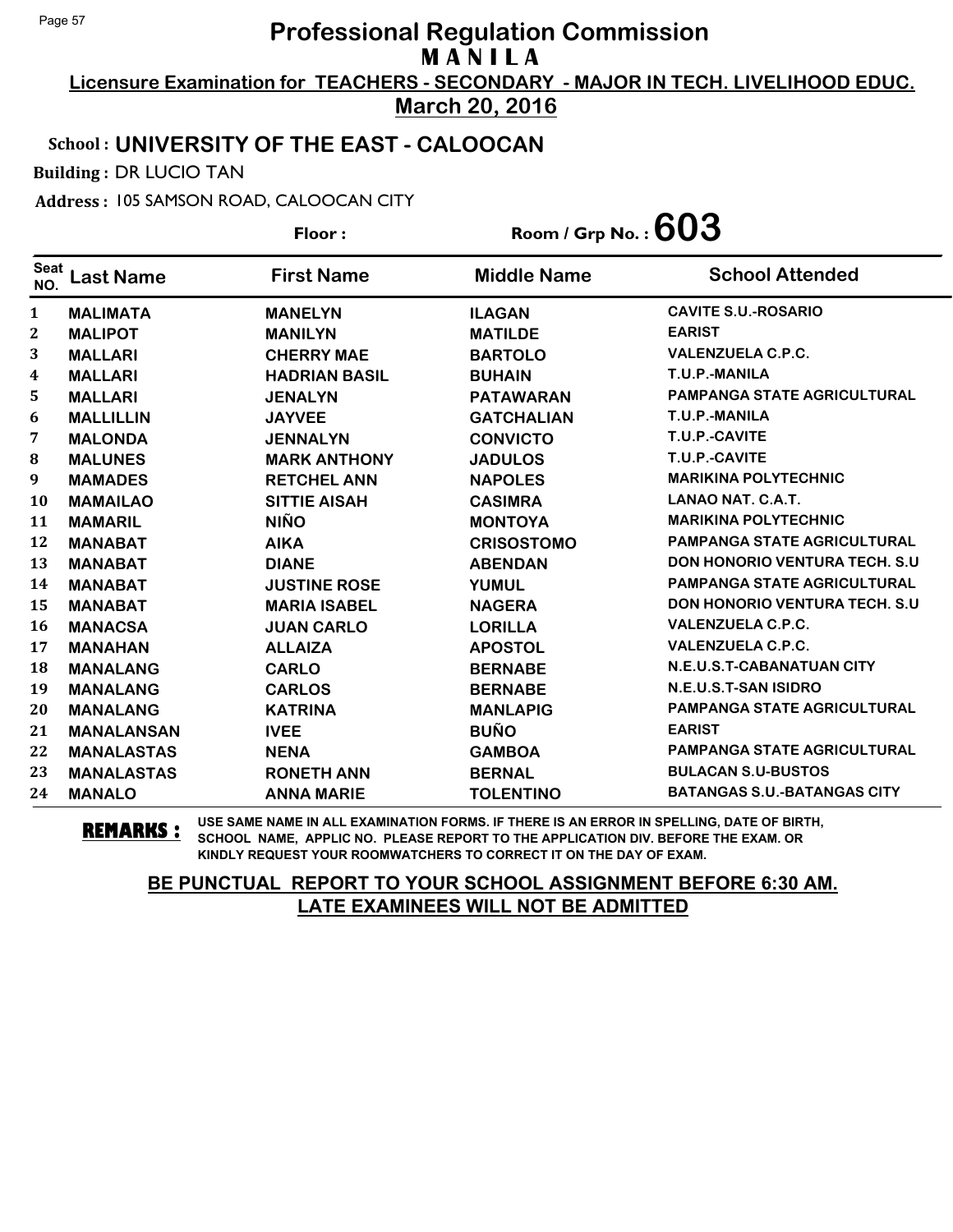**Licensure Examination for TEACHERS - SECONDARY - MAJOR IN TECH. LIVELIHOOD EDUC.**

## **March 20, 2016**

## School : **UNIVERSITY OF THE EAST - CALOOCAN**

Building : DR LUCIO TAN

Address : 105 SAMSON ROAD, CALOOCAN CITY

**Last Name First Name Middle Name** Floor : Room / Grp No. :**604** Seat <sup>seat</sup> Last Name First Name Middle Name School Attended **MANALO ANTONETTE LOPEZ T.U.P.-CAVITE MANALO EVERLY VILLANUEVA BATANGAS S.U.-ARASOF-NASUGBU MANALO LEILYN FERNANDEZ U OF RIZAL SYS.-MORONG MANALO SHEEN MAGLALANG DON HONORIO VENTURA TECH. S.U MANANSALA JOHN RAVEN SILVA U OF RIZAL SYS.-MORONG MANAPAT NANCY ADRIANO BULACAN NAT.AGRIC SC MANAPSAL SHIELA LULU PAMPANGA STATE AGRICULTURAL MANARANG MICHELLE LADIMO BULACAN S.U-BUSTOS MANAY MA. FRIA MAWILI U OF RIZAL SYS.-MORONG MANDAP ALMIRA MENDOZA BULACAN S.U-MALOLOS MANDAWE CATHERINE CULARDE T.U.P.-MANILA MANEJA PEDRO ALZATE BATANGAS S.U.-BATANGAS CITY MANGADA ALMA VELARDE U.E.P.-CATARMAN MANGADO PERLITA BOCBOC U.E.P.-CATARMAN MANGAO LEA JAVIER T.U.P.-CAVITE MANGAO MARY GRACE LORETIZO P.U.P.-MULANAY MANGONDATO JAMALIKHA DIMARO MARAWI CAPITOL FDTN.COLL. MANIACOP JESSICA ASHLEY BASA BULACAN S.U-MALOLOS MANIAGO MICHELLE CALMA PAMPANGA STATE AGRICULTURAL MANIMTIM LANIE OLIGARIO EARIST MANIO GERLEN VANZUELA T.U.P.-MANILA MANIQUEZ CHARITY JULIET CADAYONA KOLEHIYO NG PANTUKAN - MANLAPAZ AVEGEIL SANTOS PAMPANGA STATE AGRICULTURAL MANLULU RAVEN KURT SEPE P.N.U.-MANILA**

**REMARKS :** USE SAME NAME IN ALL EXAMINATION FORMS. IF THERE IS AN ERROR IN SPELLING, DATE OF BIRTH, SCHOOL NAME, APPLIC NO. PLEASE REPORT TO THE APPLICATION DIV. BEFORE THE EXAM. OR KINDLY REQUEST YOUR ROOMWATCHERS TO CORRECT IT ON THE DAY OF EXAM.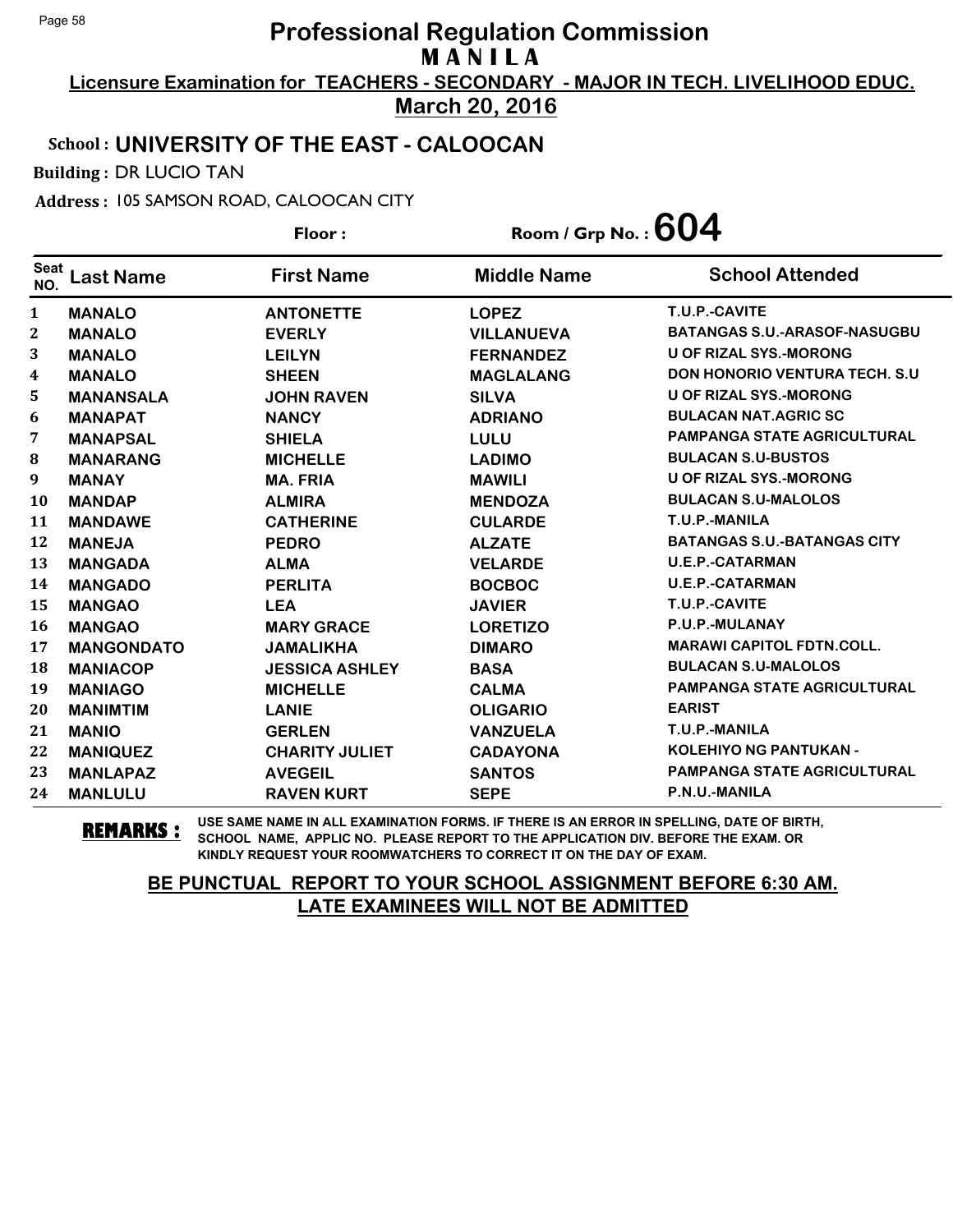**Licensure Examination for TEACHERS - SECONDARY - MAJOR IN TECH. LIVELIHOOD EDUC. March 20, 2016**

#### School : **UNIVERSITY OF THE EAST - CALOOCAN**

Building : DR LUCIO TAN

Address : 105 SAMSON ROAD, CALOOCAN CITY

**Last Name First Name Middle Name** Floor : Room / Grp No. : **605** Seat <sup>Seat</sup> Last Name First Name Middle Name School Attended **MANONSON KIMBERLYN DE OCAMPO BATANGAS S.U.-ARASOF-NASUGBU MANTES LEONA MAE TORRENTE T.U.P.-CAVITE MANUEL ALMA LIM DON HONORIO VENTURA TECH. S.U MANUEL CHRISTIAN DORADO T.U.P.-MANILA MANUNTAG EDWARD CANLAS DON HONORIO VENTURA TECH. S.U MANUNTAG JEFREY DEL PILAR DON HONORIO VENTURA TECH. S.U MANUZON MONICA DIANESSE CAMONTOY U.P.-DILIMAN MANZANA ELISER DELOS REYES U OF RIZAL SYS.-MORONG MANZANO GEMMA SUMALPONG AKLAN S.U.-MAKATO MANZANO MA. JEVI RANO RIZAL TECH UNIV MAQUE GLENNELYN MORADOS T.U.P.-MANILA MARASIGAN JOJO CUSTODIO DON BOSCO COLL. SEM.-LAGUNA MARAVILLAS ALNIELYN DAMASING WMSU-SIAY, ZDS. MARCELINO GENEVA LERIO CEBU TECH U-MAIN-CUENCO MARCELO MARIA RHODORA GARCIA BULACAN S.U-MALOLOS MARCIANO GENELOS ZABAL AKLAN S.U.-KALIBO MARCOS MARCUS LOUIS NICOLAS BULACAN S.U-MALOLOS MARIANO MARIA CECILIA CANLAS PAMPANGA STATE AGRICULTURAL MARIANO MARION ALMARIO T.U.P.-MANILA MARIANO VICTORIA HIPOLITO PAMPANGA STATE AGRICULTURAL MARIBBAY EDITHA MARAMAG CAGAYAN STATE UNIV.-CARITAN MARIMLA MONALIZA ECHALOSE PAMPANGA STATE AGRICULTURAL MARINAY MYLYN ALLERA T.U.P.-MANILA MARIÑO ROLIE RUTOR ROMBLON STATE UNIV.(FOR ROMBLON**

**REMARKS :** USE SAME NAME IN ALL EXAMINATION FORMS. IF THERE IS AN ERROR IN SPELLING, DATE OF BIRTH, SCHOOL NAME, APPLIC NO. PLEASE REPORT TO THE APPLICATION DIV. BEFORE THE EXAM. OR KINDLY REQUEST YOUR ROOMWATCHERS TO CORRECT IT ON THE DAY OF EXAM.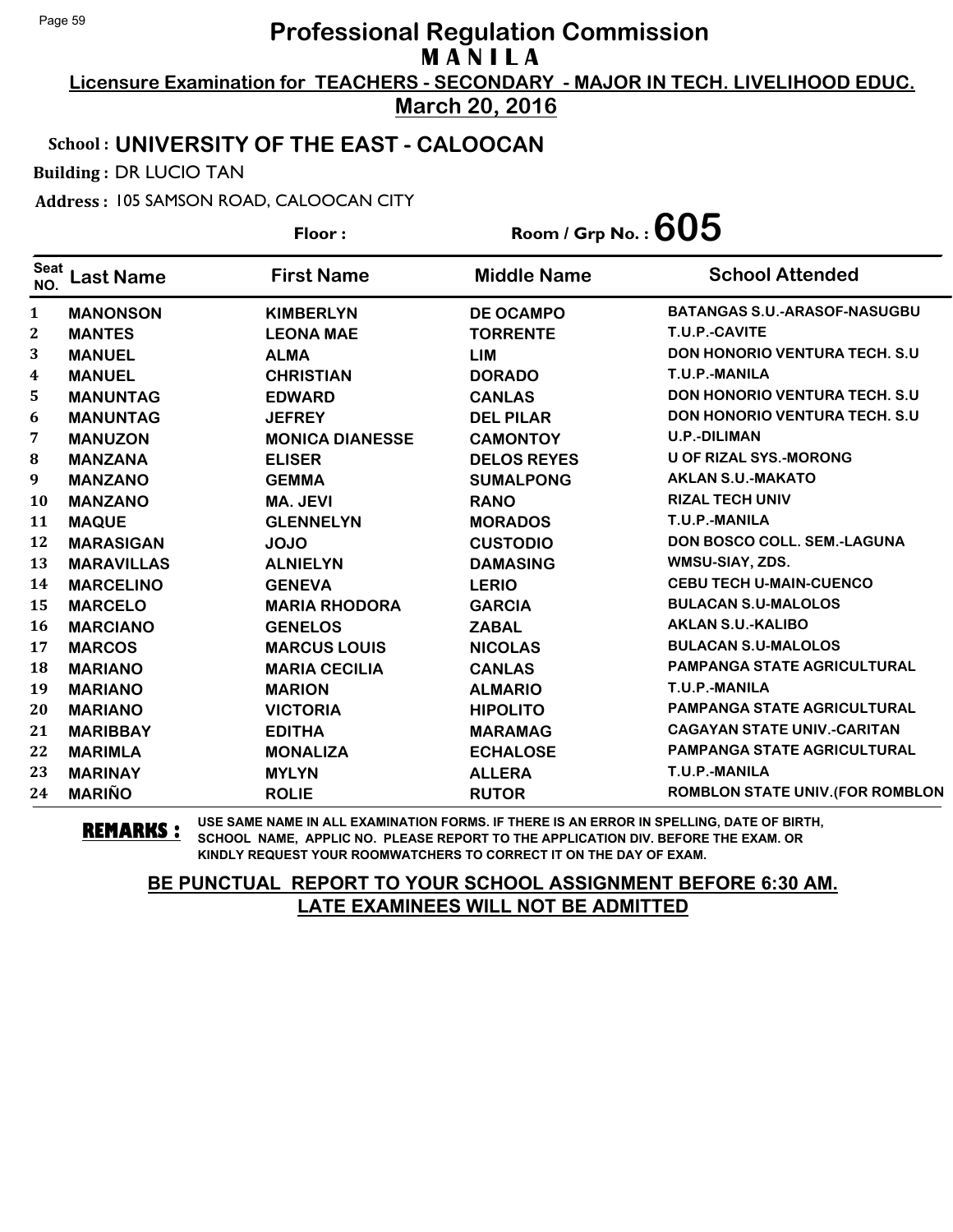**Licensure Examination for TEACHERS - SECONDARY - MAJOR IN TECH. LIVELIHOOD EDUC. March 20, 2016**

#### School : **UNIVERSITY OF THE EAST - CALOOCAN**

Building : DR LUCIO TAN

Address : 105 SAMSON ROAD, CALOOCAN CITY

**Last Name First Name Middle Name** Floor : Room / Grp No. : **606** Seat <sup>seat</sup> Last Name First Name Middle Name School Attended **MARJALINO ROD FRANCISCO ZAMBO.CITY STATE POLY. COLL. MARLANGAWE JEZZARY CURA DON HONORIO VENTURA TECH. S.U MARQUEZ AGNES CORRALES MARIKINA POLYTECHNIC MARQUEZ CHARISSE AGATO CAVITE S.U.-ROSARIO MARQUEZ CLARITA MACAWILE EASTERN SAMAR STATE U - GUIUAN MARQUEZ JESSALYN TALITE EARIST MARTEJA JERVY HERNANDEZ PAMANTASAN NG MONTALBAN MARTICIO SANDRO CALAG BICOL U.I.T-(BUCIT) MARTIN JOSEPH GAMPONIA EARIST MARTIN MARIA LOREN - T.U.P.-MANILA MARTIN SHIRLEY CRUZ BULACAN S.U-MALOLOS MARTINEZ ENGEE TORRES OCC.MINDORO STATE COL. MARTINEZ JASMINE CELESTINO F.F. HALILI NATL. AGRI. SCH. MARTINEZ ROBERT MALUBAY P.U.P.-COMMONWEALTH MARU APRIL DIAN LERIOS U OF RIZAL SYS.-CAINTA MARZAN JOYMIE ANTONIO F.F. HALILI NATL. AGRI. SCH. MARZOL MELBA DULFO ASIA C.A.S.A.S.T MASULA RICHARD MUÑEZ EARIST MASUNGSONG IVHIE REGIS EARIST MATADOS ANGEL VILLAMOR T.U.P.-MANILA MATAS REYMOND ROMUGA T.U.P.-CAVITE MATEO ALDRIN GUEVARRA F.F. HALILI NATL. AGRI. SCH. MATEO EVELYN HAYCE UNIVERSITY OF CALOOCAN CITY(for. CC MATIGNAS JOSELITO MARTINEZ U OF RIZAL SYS.-MORONG**

**REMARKS :** USE SAME NAME IN ALL EXAMINATION FORMS. IF THERE IS AN ERROR IN SPELLING, DATE OF BIRTH, SCHOOL NAME, APPLIC NO. PLEASE REPORT TO THE APPLICATION DIV. BEFORE THE EXAM. OR KINDLY REQUEST YOUR ROOMWATCHERS TO CORRECT IT ON THE DAY OF EXAM.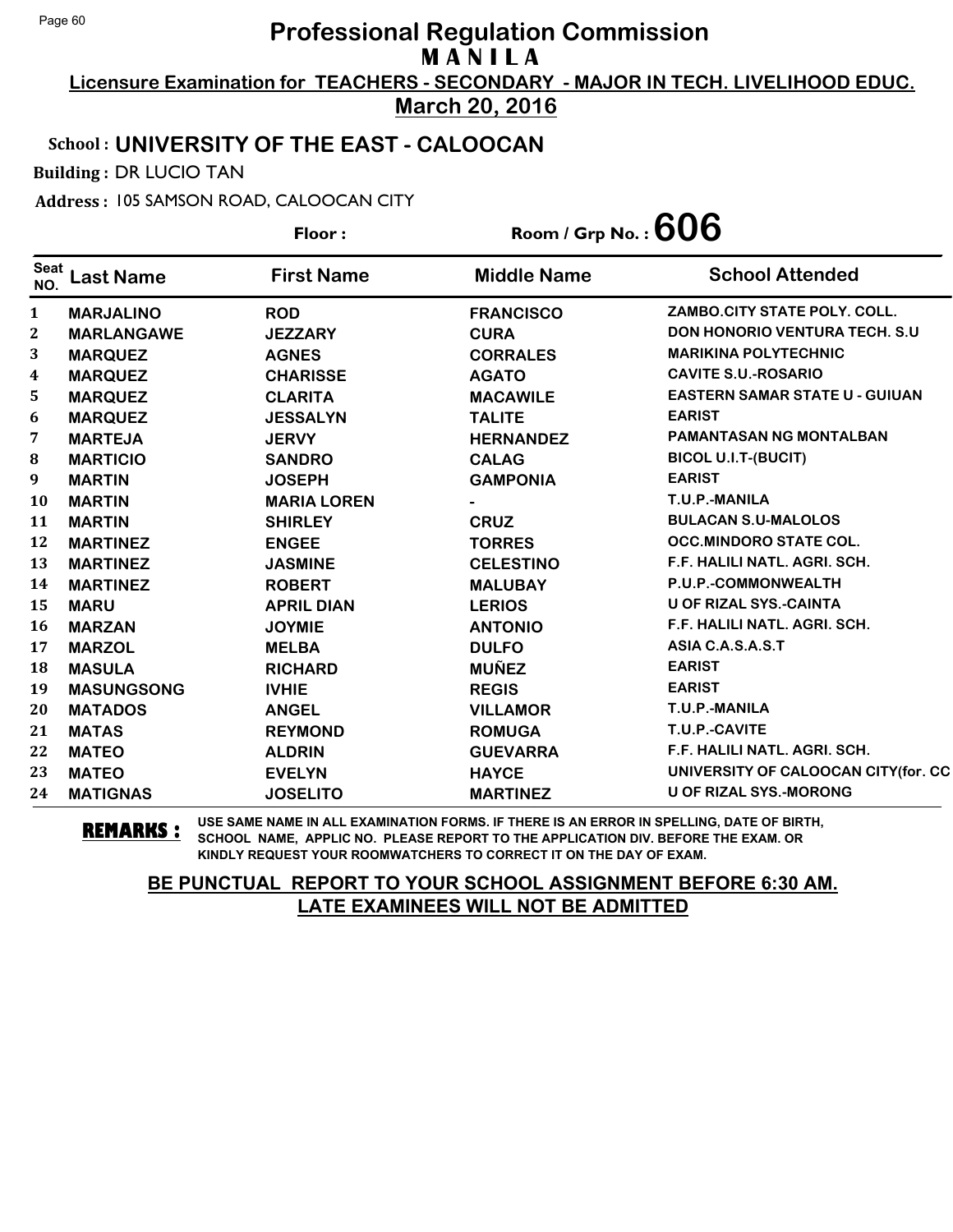**Licensure Examination for TEACHERS - SECONDARY - MAJOR IN TECH. LIVELIHOOD EDUC. March 20, 2016**

## School : **UNIVERSITY OF THE EAST - CALOOCAN**

Building : DR LUCIO TAN

Address : 105 SAMSON ROAD, CALOOCAN CITY

**Last Name First Name Middle Name** Floor : Room / Grp No. :**607** Seat <sup>seat</sup> Last Name First Name Middle Name School Attended **MATIONG LERMA SAICO AKLAN S.U.-BANGA MAURICIO MARICAR FERNANDEZ T.U.P.-MANILA MAXIMO LOIDALIZ GALVEZ BULACAN S.U-BUSTOS MAYO LEAH AMOR TABLADA BULACAN S.U-MALOLOS MEDILLO MICHELLE ANNE VELASCO MARIKINA POLYTECHNIC MEDINA KLEVER DE GUZMAN U OF RIZAL SYS.-MORONG MEDINA LIBRADA MANGILIN EARIST MEDRANO ERICKSON ALMINIANA CAVITE S.U.-ROSARIO MEGABON MARILYN ESPIRITU PANGASINAN S.U.-LINGAYEN MELCHOR CHRISSIE SAN JUAN BATAAN PENINSULA STATE MELITANTE RAMY MORALES SURIGAO S.C.T. MENDINA MYRA TALLADA BULACAN S.U-MALOLOS MENDIOLA PATRICK GALAITES VALENZUELA C.P.C. MENDOZA ARLYN HIDALGO EARIST MENDOZA DANICE ANGELICA SAN JOSE T.U.P.-MANILA MENDOZA DANILO . PAMPANGA STATE AGRICULTURAL MENDOZA DARWIN VILLANUEVA DON BOSCO COLL. SEM.-LAGUNA MENDOZA DIALORD ROSAROS BATANGAS S.U.-BATANGAS CITY MENDOZA HILDA OFLEAR EARIST MENDOZA JANET JANUARIO UNIVERSITY OF CALOOCAN CITY(for. CC MENDOZA JEFREY CULLA BATANGAS S.U.-BATANGAS CITY MENDOZA JOANE IRISH JIMENEZ PAMPANGA STATE AGRICULTURAL MENDOZA LORNA MENDOZA GUAGUA NAT'L COLLEGE MENDOZA MOSES LORBIS ADVENTIST UNIV OF THE PHIL.**

**REMARKS :** USE SAME NAME IN ALL EXAMINATION FORMS. IF THERE IS AN ERROR IN SPELLING, DATE OF BIRTH, SCHOOL NAME, APPLIC NO. PLEASE REPORT TO THE APPLICATION DIV. BEFORE THE EXAM. OR KINDLY REQUEST YOUR ROOMWATCHERS TO CORRECT IT ON THE DAY OF EXAM.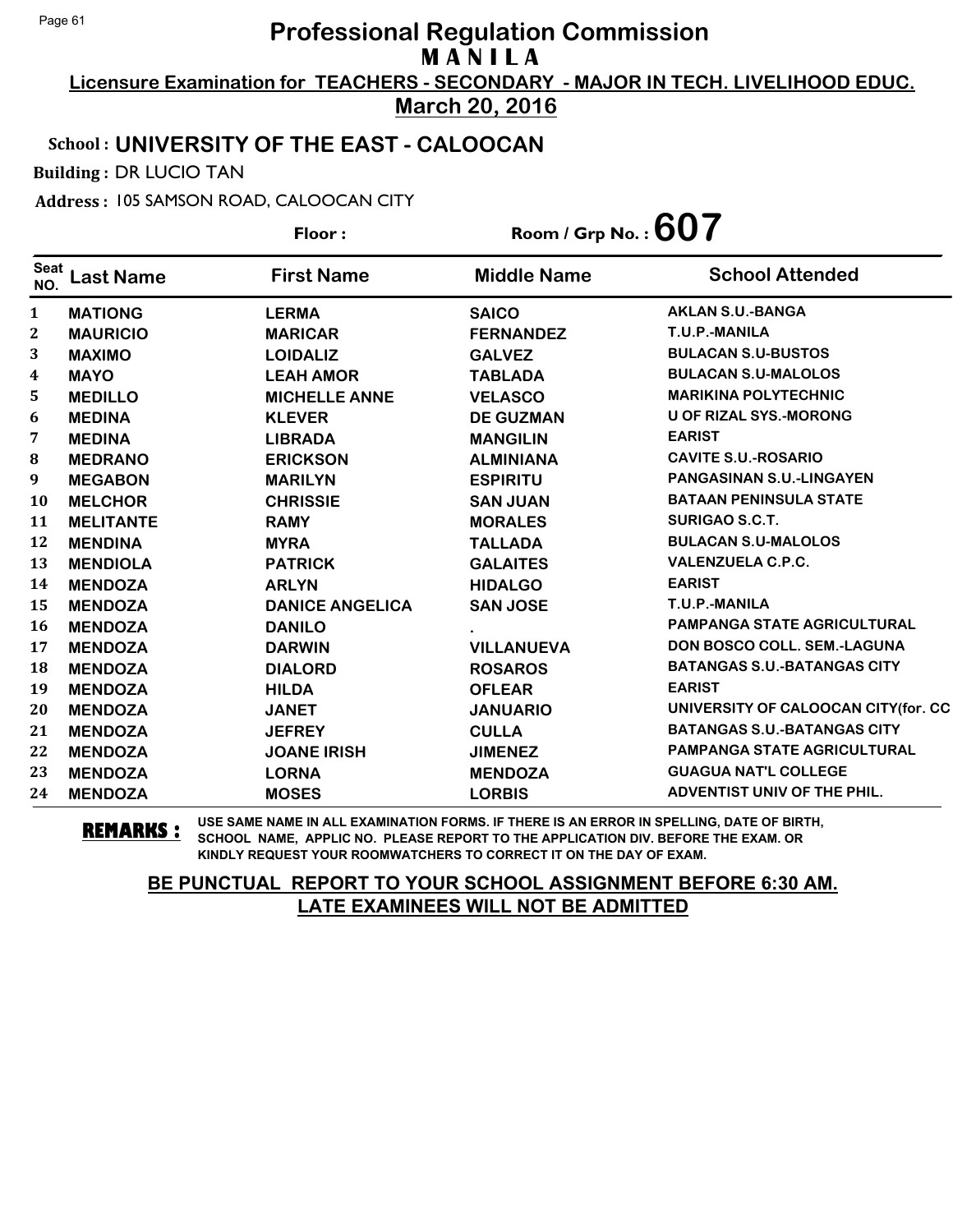**Licensure Examination for TEACHERS - SECONDARY - MAJOR IN TECH. LIVELIHOOD EDUC. March 20, 2016**

#### School : **UNIVERSITY OF THE EAST - CALOOCAN**

Building : DR LUCIO TAN

Address : 105 SAMSON ROAD, CALOOCAN CITY

**Last Name First Name Middle Name** Floor : Room / Grp No. :**608** Seat <sup>seat</sup> Last Name First Name Middle Name School Attended **MENDOZA SHARON MAURICIO N.E.U.S.T-SAN ISIDRO MENDOZA WELLEN DUMALAGAN BICOL STATE COLLEGE OF APPLIED MENGULLO LIEZEL CASTILLO NO.SAMAR ACA. MENIANO ROSEMARIE DE LA CRUZ T.U.P.-MANILA MENIL ALBERTO CALINAWAN SURIGAO S.C.T. MENSONES MILAGROS COLUMBUS EARIST MERCADER ERIC DAYAO N.E.U.S.T-SAN ISIDRO MERCADO BE ANNE NUQUI T.U.P.-MANILA MERCADO JHONREECE IBASCO EARIST MERCADO MAE ANN CATAP DON HONORIO VENTURA TECH. S.U MERCADO MARICRIS AUSTRIA BATANGAS S.U.-BATANGAS CITY MERCADO MICHAEL GERONA BATANGAS S.U.-ARASOF-NASUGBU MERCINES NOMAR JACINTO T.U.P.-MANILA MERCURIO BEVERLYN EGNISABAN R.MAGSAYSAY T.U-IBA MESA CELESTE CELESTRA U OF RIZAL SYS.-MORONG MESA EDILBERTO PICONES U OF RIZAL SYS.-MORONG MESA MELISA CREENCIA CAVITE S.U.-ROSARIO MIGUEL ERIKA MAE CASTILLO P.U.P.-COMMONWEALTH MIJARES MA. PAULA BAUTISTA MARIKINA POLYTECHNIC MILITANTE GLORIE JOY BERNASOL T.U.P.-MANILA MILITANTE LORIE JOY BERNASOL T.U.P.-MANILA MILLANES ALVIN EDELMO MARIKINA POLYTECHNIC MILLAPRE CHYRENE DIO MARIKINA POLYTECHNIC MILLAVE ERNIE TAPAY BATANGAS S.U.(for.JPLPC)MALVAR**

**REMARKS :** USE SAME NAME IN ALL EXAMINATION FORMS. IF THERE IS AN ERROR IN SPELLING, DATE OF BIRTH, SCHOOL NAME, APPLIC NO. PLEASE REPORT TO THE APPLICATION DIV. BEFORE THE EXAM. OR KINDLY REQUEST YOUR ROOMWATCHERS TO CORRECT IT ON THE DAY OF EXAM.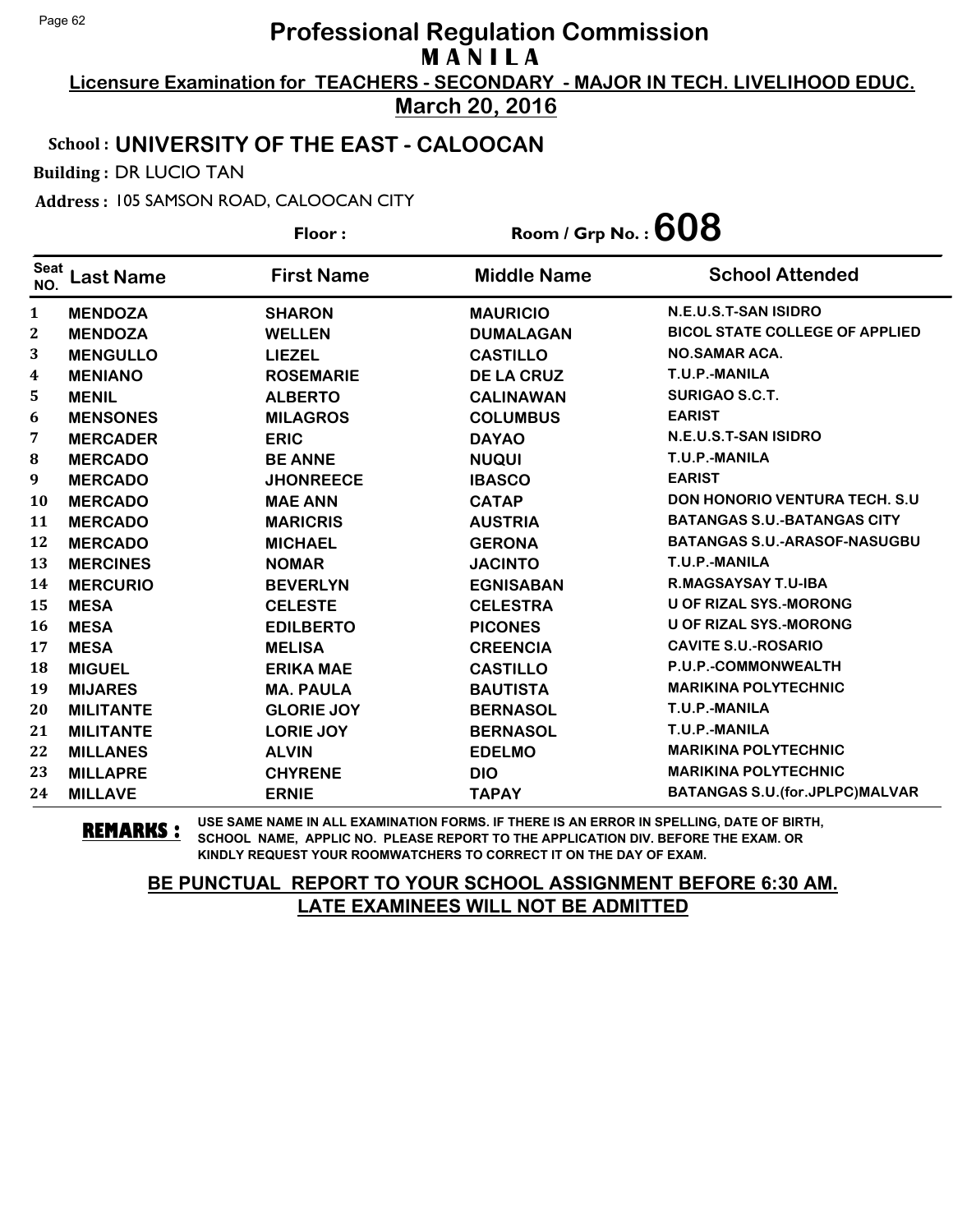**Licensure Examination for TEACHERS - SECONDARY - MAJOR IN TECH. LIVELIHOOD EDUC.**

**March 20, 2016**

#### School : **UNIVERSITY OF THE EAST - CALOOCAN**

Building : DR LUCIO TAN

Address : 105 SAMSON ROAD, CALOOCAN CITY

**Last Name First Name Middle Name** Floor : Room / Grp No. :**609** Seat <sup>seat</sup> Last Name First Name Middle Name School Attended **MILLOR LAURO JR HILUANO CARAGA STATE MINOR KIMBERLY HALILI U OF RIZAL SYS.-MORONG MIRADOR SONNY AQUINO R.MAGSAYSAY T.U-IBA MIRANDA ANDREA MARIANO PAMPANGA STATE AGRICULTURAL MIRANDA CHONA SANTIAGO DON HONORIO VENTURA TECH. S.U MIRANDA RAFAEL MERIN T.U.P.-CAVITE MIRANDA SATURNINO JR TORRES T.U.P.-MANILA MISLANG JENNIFER JOB MARIKINA POLYTECHNIC MOCSANA ARMENAH COSAIN LANAO NAT. C.A.T. MOJE FRIZ JOHN ORDOÑEZ T.U.P.-MANILA MOJICA ELSIE MOJICA CAVITE S.U.-INDANG MOLINA ANGELICA DE VERA NEW ERA UNIV. MOLINA KENNEDY OSIDA P.L. MANILA MOLLEDA RONALD MAR QUARTEROS RIZAL TECH UNIV MOLLENO MARIA ELIZABETH BAYO CAVITE S.U.-ROSARIO MONFORTE SHIELA ANA BICOL U.I.T-(BUCIT) MONTALLANA JAYSON VALDEZ UNIVERSITY OF CALOOCAN CITY(for. CC MONTALVO CHRISTELLE IGNES EARIST MONTANEZ MARY MILA MARIKINA POLYTECHNIC MONTAÑO MA MAGDALENA CACHERO NORTHWEST SAMAR S.U. MONTERO CHARLENE RIVERA MARIKINA POLYTECHNIC MONTEROLA LARAH JANE FABRE UNIVERSITY OF CALOOCAN CITY(for. CC MONTES DIONALD SILADAN T.U.P.-MANILA MONTEVIRGEN IRINE ANGCANAN CAVITE S.U.-ROSARIO**

**REMARKS :** USE SAME NAME IN ALL EXAMINATION FORMS. IF THERE IS AN ERROR IN SPELLING, DATE OF BIRTH, SCHOOL NAME, APPLIC NO. PLEASE REPORT TO THE APPLICATION DIV. BEFORE THE EXAM. OR KINDLY REQUEST YOUR ROOMWATCHERS TO CORRECT IT ON THE DAY OF EXAM.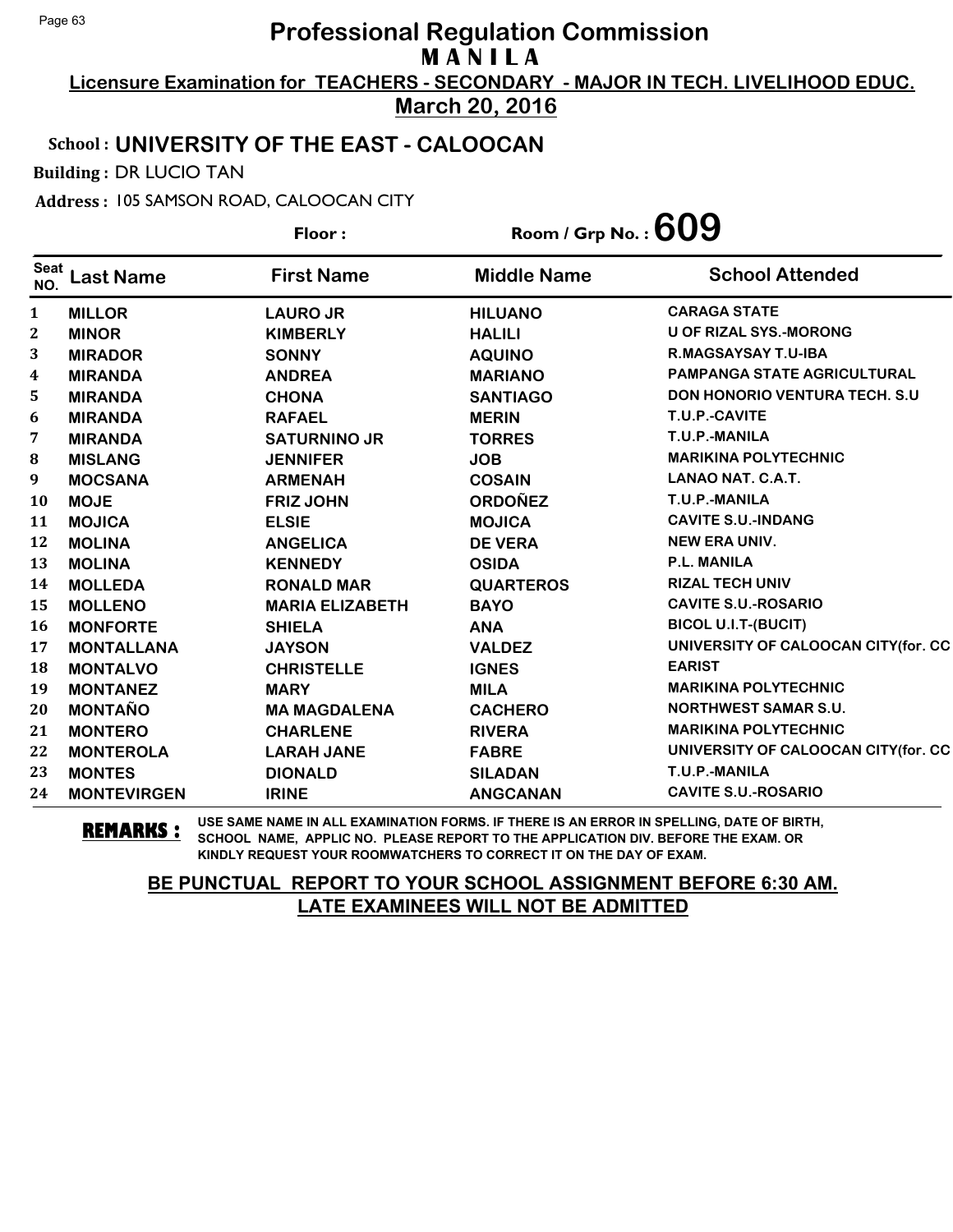**Licensure Examination for TEACHERS - SECONDARY - MAJOR IN TECH. LIVELIHOOD EDUC. March 20, 2016**

## School : **UNIVERSITY OF THE EAST - CALOOCAN**

Building : DR LUCIO TAN

Address : 105 SAMSON ROAD, CALOOCAN CITY

|                    |                  | Floor:                | Room / Grp No. : $610$ |                                       |
|--------------------|------------------|-----------------------|------------------------|---------------------------------------|
| <b>Seat</b><br>NO. | <b>Last Name</b> | <b>First Name</b>     | <b>Middle Name</b>     | <b>School Attended</b>                |
| $\mathbf{1}$       | <b>MONTIERDE</b> | <b>NIÑA DENISE</b>    | <b>JAVIER</b>          | <b>EARIST</b>                         |
| $\mathbf 2$        | <b>MONTOYA</b>   | <b>ANGELITO</b>       | <b>MACAPAGAL</b>       | <b>FEATI UNIVERSITY</b>               |
| 3                  | <b>MORA</b>      | <b>MARY JOY</b>       | <b>BATTULAYAN</b>      | T.U.P.-MANILA                         |
| 4                  | <b>MORALES</b>   | <b>ALBERT</b>         | <b>VALLEDOR</b>        | <b>CATANDUANES STATE UNIVERSITY -</b> |
| 5                  | <b>MORALES</b>   | <b>MARY JEAN</b>      | <b>MAYORES</b>         | T.U.P.-MANILA                         |
| 6                  | <b>MORALES</b>   | <b>SIMEON LORENZO</b> | <b>DECIERTO</b>        | T.U.P.-MANILA                         |
| 7                  | <b>MORALES</b>   | <b>WILSON</b>         | <b>OGNES</b>           | <b>BULACAN S.U-MALOLOS</b>            |
| 8                  | <b>MORALES</b>   | <b>ZAIRAH</b>         | <b>BAYAUA</b>          | T.U.P.-CAVITE                         |
| 9                  | <b>MORCO</b>     | <b>ALLAN</b>          | <b>GERONIMO</b>        | UNIVERSITY OF CALOOCAN CITY(for. CC   |
| <b>10</b>          | <b>MOROS</b>     | <b>DAISY</b>          | <b>TARIN</b>           | <b>EARIST</b>                         |
| 11                 | <b>MUNCADA</b>   | <b>MARICEL</b>        | <b>PAGUNTALAN</b>      | <b>U.E.P.-CATARMAN</b>                |
| 12                 | <b>MUNGCAL</b>   | <b>FAYE ANNE</b>      | <b>QUILAO</b>          | <b>DON HONORIO VENTURA TECH. S.U.</b> |
| 13                 | <b>MUNION</b>    | <b>CELESTE</b>        | <b>BAYNOSA</b>         | N.E.U.S.T-GABALDON                    |
| 14                 | <b>MUSA</b>      | <b>MARK ANTHONY</b>   | <b>MANGAO</b>          | ADVENTIST UNIV OF THE PHIL.           |
| 15                 | <b>MUÑOZ</b>     | <b>CHRISTINE</b>      | <b>GAMBOA</b>          | <b>PAMPANGA STATE AGRICULTURAL</b>    |
| <b>16</b>          | <b>MUÑOZ</b>     | <b>CINDY</b>          | <b>LAPUZ</b>           | <b>PAMPANGA STATE AGRICULTURAL</b>    |
| 17                 | <b>MUÑOZ</b>     | <b>JANELLE</b>        | <b>CUENCA</b>          | UNIVERSITY OF CALOOCAN CITY(for. CC   |
| 18                 | <b>NABLE</b>     | <b>AXL ROSS</b>       | <b>AGRAVANTE</b>       | T.U.P.-MANILA                         |
| 19                 | <b>NABONG</b>    | <b>KATHLYN</b>        | <b>BANAWA</b>          | <b>BULACAN S.U-MALOLOS</b>            |
| 20                 | <b>NACARIO</b>   | <b>EMERCEL</b>        | <b>PANIMAYA</b>        | <b>BICOL STATE COLLEGE OF APPLIED</b> |
| 21                 | <b>NACIONAL</b>  | <b>ARNEL</b>          | <b>ROS</b>             | <b>MARIKINA POLYTECHNIC</b>           |
| 22                 | <b>NACPIL</b>    | <b>FILIPINO</b>       | <b>GUECO</b>           | <b>DON HONORIO VENTURA TECH. S.U.</b> |
| 23                 | <b>NACPIL</b>    | <b>JAY</b>            | <b>DAQUIS</b>          | <b>DON HONORIO VENTURA TECH. S.U.</b> |
| 24                 | <b>NAGAL</b>     | <b>REYNALD</b>        | <b>HAMOR</b>           | P.U.P.-COMMONWEALTH                   |

**REMARKS :** USE SAME NAME IN ALL EXAMINATION FORMS. IF THERE IS AN ERROR IN SPELLING, DATE OF BIRTH, SCHOOL NAME, APPLIC NO. PLEASE REPORT TO THE APPLICATION DIV. BEFORE THE EXAM. OR KINDLY REQUEST YOUR ROOMWATCHERS TO CORRECT IT ON THE DAY OF EXAM.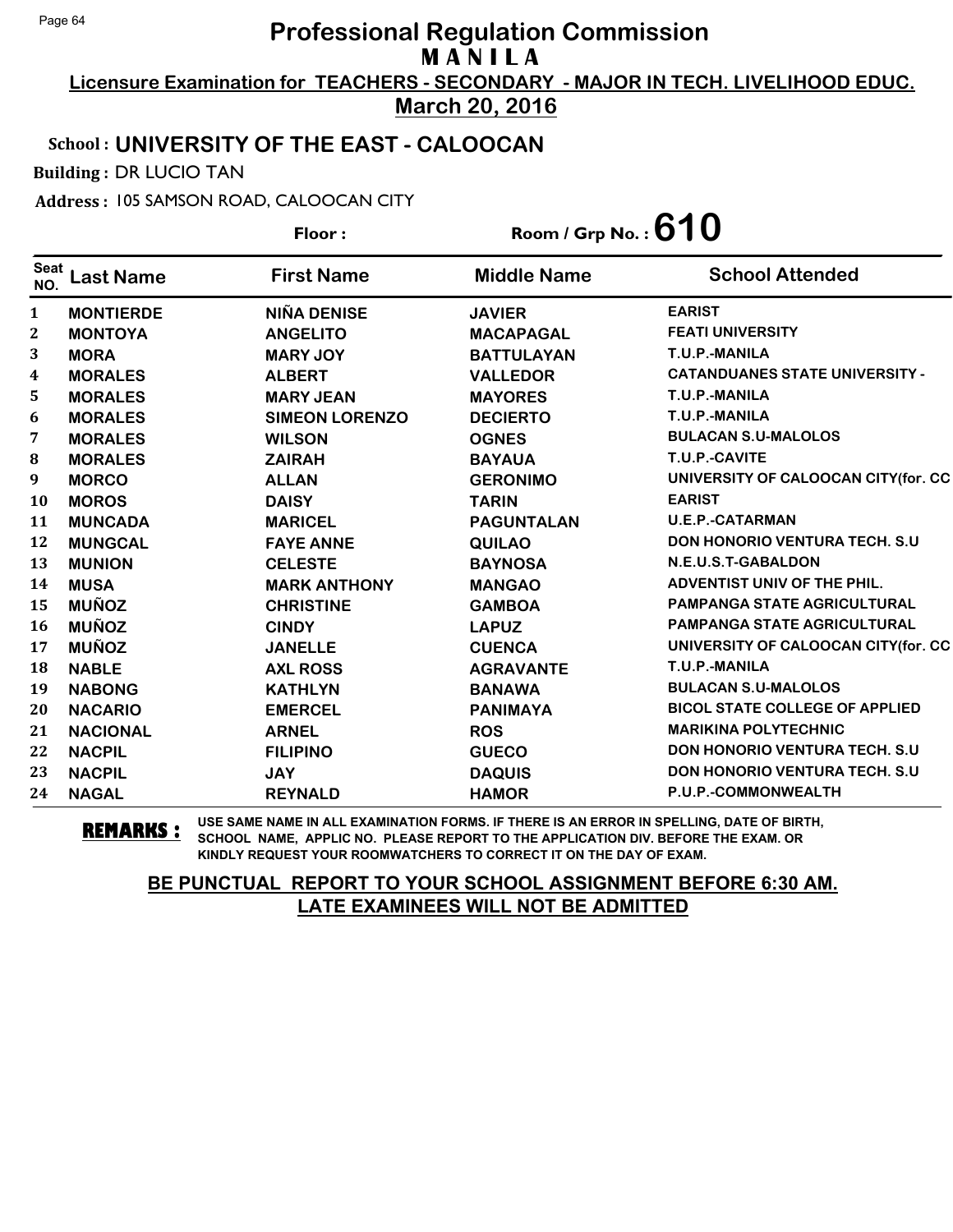**Licensure Examination for TEACHERS - SECONDARY - MAJOR IN TECH. LIVELIHOOD EDUC. March 20, 2016**

### School : **UNIVERSITY OF THE EAST - CALOOCAN**

Building : DR LUCIO TAN

Address : 105 SAMSON ROAD, CALOOCAN CITY

**Last Name First Name Middle Name** Floor : Room / Grp No. :**611** Seat <sup>seat</sup> Last Name First Name Middle Name School Attended **NAGAYO CHARITO CASANOVA N.E.U.S.T-SAN ISIDRO NALAM NANCY ONGUE NAVAL S.U.-BILIRAN NANQUIL JOSEPHINE COMILA P.S. COL OF AERO-PASAY NANQUIL RIZA LEE MARCELO DON HONORIO VENTURA TECH. S.U NAPATDAN ROSELYN BLAS NEW ERA UNIV. NARTE BERNADETTE MONJE LA FORTUNA COLL. NATIVIDAD MYRA CARREON PAMPANGA STATE AGRICULTURAL NATIVIDAD RICHELLE IBASCO ISABELA S.U.-SAN MARIANO NATIZON LENIE COLINARES P.U.P.-STA. MESA NAVAL JENNIFER OCAMPO U OF RIZAL SYS.-MORONG NAVALES JACQUILINE ORTEGA AKLAN S.U.-BANGA NAVARRETE ARLYN MENDOZA EARIST NAVARRO ALFREDO POCO P.U.P.-BATAAN NAVARRO IRISH CAMELLO PAMPANGA STATE AGRICULTURAL NAVARRO JANETH FUNES P.U.P.-BATAAN NAVARROZA CHARLENE AREVALO BATANGAS S.U.-BATANGAS CITY NAZARENO KEENO MASANGKAY T.U.P.-MANILA NEBREJA LENIE STA. RITA RIZAL TECH UNIV NEBRIL DIOSDADO JR MANAHAN U.E.P.-CATARMAN NECESITO JENNY MALATE P.U.P.-BATAAN NEGRITO JOAN CAJANDAB U.E.P.-CATARMAN NEPALAR AILYN MAGSAKAY VALENZUELA C.P.C. NEPALAR JOANNE HICETA VALENZUELA C.P.C. NEPOMUCENO MARY JOY ZERNA P.U.P.-STA. MESA**

**REMARKS :** USE SAME NAME IN ALL EXAMINATION FORMS. IF THERE IS AN ERROR IN SPELLING, DATE OF BIRTH, SCHOOL NAME, APPLIC NO. PLEASE REPORT TO THE APPLICATION DIV. BEFORE THE EXAM. OR KINDLY REQUEST YOUR ROOMWATCHERS TO CORRECT IT ON THE DAY OF EXAM.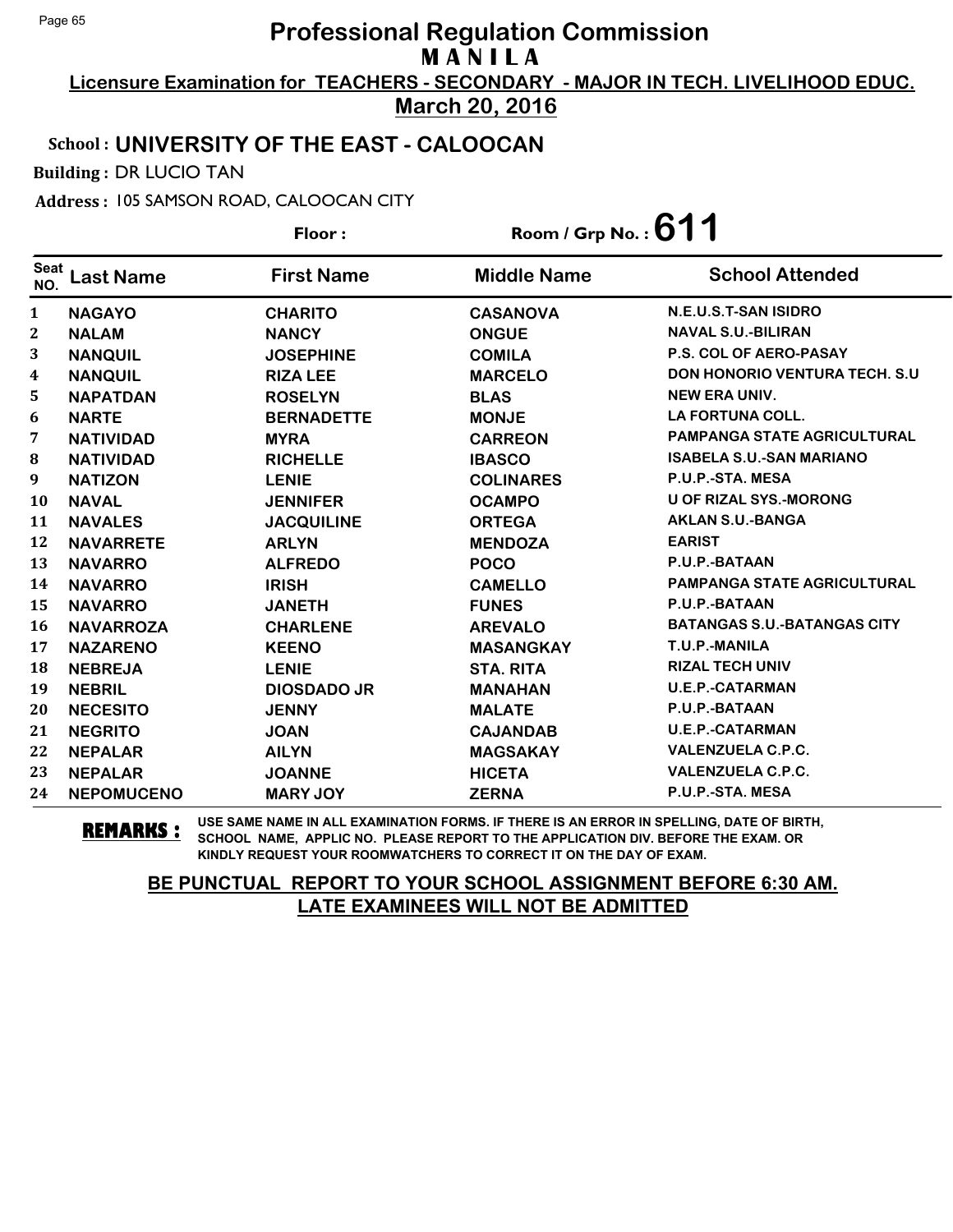**Licensure Examination for TEACHERS - SECONDARY - MAJOR IN TECH. LIVELIHOOD EDUC. March 20, 2016**

### School : **UNIVERSITY OF THE EAST - CALOOCAN**

Building : DR LUCIO TAN

Address : 105 SAMSON ROAD, CALOOCAN CITY

**Last Name First Name Middle Name** Floor : Room / Grp No. :**612** Seat <sup>seat</sup> Last Name First Name Middle Name School Attended **NERMAL MA. CARMINA BARCELO T.U.P.-CAVITE NERVAR MA. CRISTY EDILLO T.U.P.-MANILA NICDAO IRWIN MANUNTAG DON HONORIO VENTURA TECH. S.U NICDAO RICHARD DE LEON T.U.P.-MANILA NICOLAS JAYSON GARCIA N.E.U.S.T-SAN ISIDRO NICOLAS LENV ESPINOSA T.U.P.-MANILA NILLO LORELIE REGASPI U OF RIZAL SYS.-TAYTAY NITOR JOEY SILVESTRE U.E.P.-CATARMAN NOBLE ROMMEL LIZARDO MINSCAT-CALAPAN(for.PCC) NOCES JOCELYN BILGERA C.E.U.-MANILA NOCON KAREN AZAIRA PIMENTEL T.U.P.-MANILA NOCOS ALEJANDRO SADAGNOT U DE MANILA (for.CCM) NOCUM KIMBERLY ANN ANDRES RIZAL TECH UNIV NOCUM RAMONA IBASCO BULACAN S.U-MALOLOS NODA MOLLY JANE DIZON PAMPANGA STATE AGRICULTURAL NOLASCO MARY JANE LUNA EARIST NONO JENNIELYN CERVANTES FAR EASTERN POLY COLL NOSERALE MELVIN NARIDA SO.ILOILO POLY. COLL. NOTARTE LUCILLE REBAY U.E.P.-CATARMAN NOTE BELINDA PIAMONTE SAMAR STATE UNIV. NOVILLOS RAYMOND LUISTRO DON BOSCO COLL. SEM.-LAGUNA NUESTRO RENELYN BOBADILLA CAVITE S.U.-INDANG NUQUI JODEN JOY GATUS DON HONORIO VENTURA TECH. S.U NUQUI JOSEFINA DOMINGO DON HONORIO VENTURA TECH. S.U**

**REMARKS :** USE SAME NAME IN ALL EXAMINATION FORMS. IF THERE IS AN ERROR IN SPELLING, DATE OF BIRTH, SCHOOL NAME, APPLIC NO. PLEASE REPORT TO THE APPLICATION DIV. BEFORE THE EXAM. OR KINDLY REQUEST YOUR ROOMWATCHERS TO CORRECT IT ON THE DAY OF EXAM.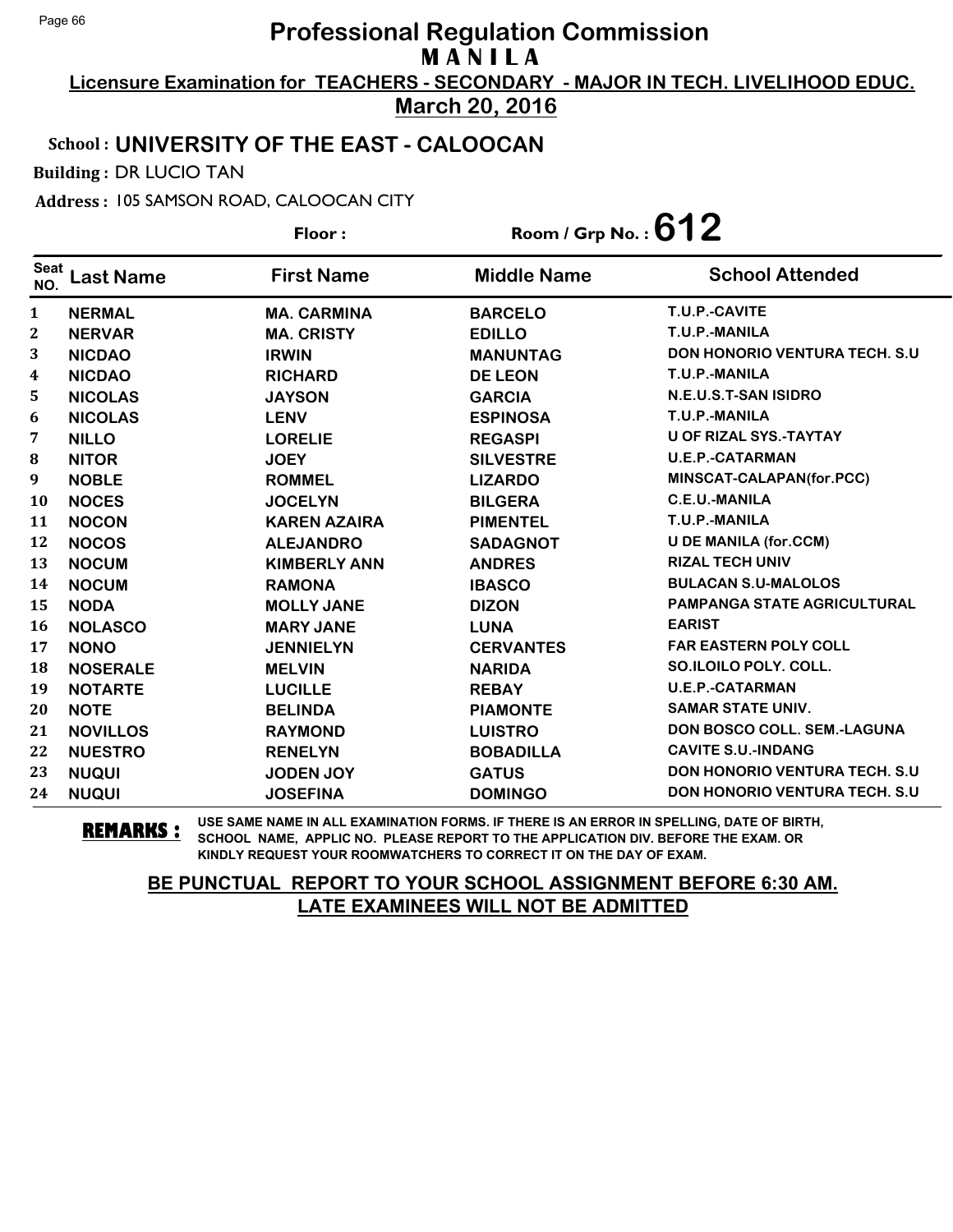**Licensure Examination for TEACHERS - SECONDARY - MAJOR IN TECH. LIVELIHOOD EDUC.**

**March 20, 2016**

## School : **UNIVERSITY OF THE EAST - CALOOCAN**

Building : DR LUCIO TAN

Address : 105 SAMSON ROAD, CALOOCAN CITY

|                    |                  | Floor:              | Room / Grp No. : $613$ |                                       |  |
|--------------------|------------------|---------------------|------------------------|---------------------------------------|--|
| <b>Seat</b><br>NO. | Last Name        | <b>First Name</b>   | <b>Middle Name</b>     | <b>School Attended</b>                |  |
| $\mathbf{1}$       | <b>NUÑEZ</b>     | <b>JUSTIN</b>       | <b>RAMIREZ</b>         | UNIVERSITY OF CALOOCAN CITY(for. CC   |  |
| $\mathbf{2}$       | <b>OAFERICUA</b> | <b>SACHA JOY</b>    | <b>FULGENCIO</b>       | T.U.P.-MANILA                         |  |
| 3                  | <b>OARGA</b>     | <b>JOHN MICHAEL</b> | <b>PARDINES</b>        | T.U.P.-MANILA                         |  |
| 4                  | <b>OBALLES</b>   | <b>EDRALENE</b>     | <b>TORREFRANCA</b>     | T.U.P.-MANILA                         |  |
| 5                  | <b>OBIADO</b>    | <b>JEROME</b>       | <b>DOLAY</b>           | <b>NORTHWEST SAMAR STATE U-SN</b>     |  |
| 6                  | <b>OBIERNA</b>   | <b>ROSEMARIE</b>    | <b>CABRERA</b>         | <b>CATANDUANES STATE</b>              |  |
| 7                  | <b>OBOGNE</b>    | <b>KRISTA</b>       | <b>RUELO</b>           | <b>CATANDUANES STATE</b>              |  |
| 8                  | <b>OCAMIA</b>    | <b>ANGELITO</b>     | <b>INION</b>           | <b>J.RIZAL MEM.S.C.-RIZAL</b>         |  |
| 9                  | <b>OCAMPO</b>    | <b>JEROME</b>       | <b>GALVEZ</b>          | <b>EARIST</b>                         |  |
| 10                 | <b>OCAMPO</b>    | <b>MARIVIC</b>      | <b>DIMALANTA</b>       | <b>DON HONORIO VENTURA TECH. S.U</b>  |  |
| 11                 | <b>OCAMPO</b>    | <b>MARY JANE</b>    | <b>SARMIENTO</b>       | T.U.P.-CAVITE                         |  |
| 12                 | <b>OCAMPO</b>    | <b>WARLITO JR</b>   | <b>ALILAM</b>          | <b>CAGAYAN STATE</b>                  |  |
| 13                 | <b>OCENAR</b>    | <b>REYMUNDO</b>     | <b>IBANEZ</b>          | T.U.P.-MANILA                         |  |
| 14                 | <b>OCFEMIA</b>   | <b>CINDY</b>        | <b>BUCANG</b>          | <b>EARIST</b>                         |  |
| 15                 | <b>OCHOA</b>     | <b>MARISSA</b>      | <b>CAPINPIN</b>        | <b>EARIST</b>                         |  |
| 16                 | <b>OCIO</b>      | <b>LOVELY GRACE</b> | <b>CUYNO</b>           | <b>VALENZUELA C.P.C.</b>              |  |
| 17                 | <b>OCO</b>       | <b>GILBERT</b>      | <b>DACUT</b>           | P.U.P.-STA. MESA                      |  |
| 18                 | <b>OCTAY</b>     | <b>ROBINA</b>       | <b>BALLETA</b>         | <b>PAMANTASAN NG MONTALBAN</b>        |  |
| 19                 | <b>ODARBE</b>    | <b>JANET</b>        | <b>CABATO</b>          | <b>SO.LEYTE S.U.-SOGOD</b>            |  |
| 20                 | <b>OGALESCO</b>  | <b>RHOSAN</b>       | <b>FERNANDEZ</b>       | <b>CATANDUANES STATE UNIVERSITY -</b> |  |
| 21                 | <b>OGARDO</b>    | <b>KARL ANGELO</b>  | <b>LAGARTO</b>         | T.U.P.-MANILA                         |  |
| 22                 | <b>OHIMAN</b>    | <b>GIELYN</b>       |                        | T.U.P.-CAVITE                         |  |
| 23                 | <b>OLAIRA</b>    | <b>ALEN</b>         | <b>DINULONG</b>        | <b>U OF ANTIQUE-SIBALOM</b>           |  |
| 24                 | <b>OLANO</b>     | <b>JOYLYN</b>       | <b>DIAZ</b>            | <b>U.E.P.-CATARMAN</b>                |  |

**REMARKS :** USE SAME NAME IN ALL EXAMINATION FORMS. IF THERE IS AN ERROR IN SPELLING, DATE OF BIRTH, SCHOOL NAME, APPLIC NO. PLEASE REPORT TO THE APPLICATION DIV. BEFORE THE EXAM. OR KINDLY REQUEST YOUR ROOMWATCHERS TO CORRECT IT ON THE DAY OF EXAM.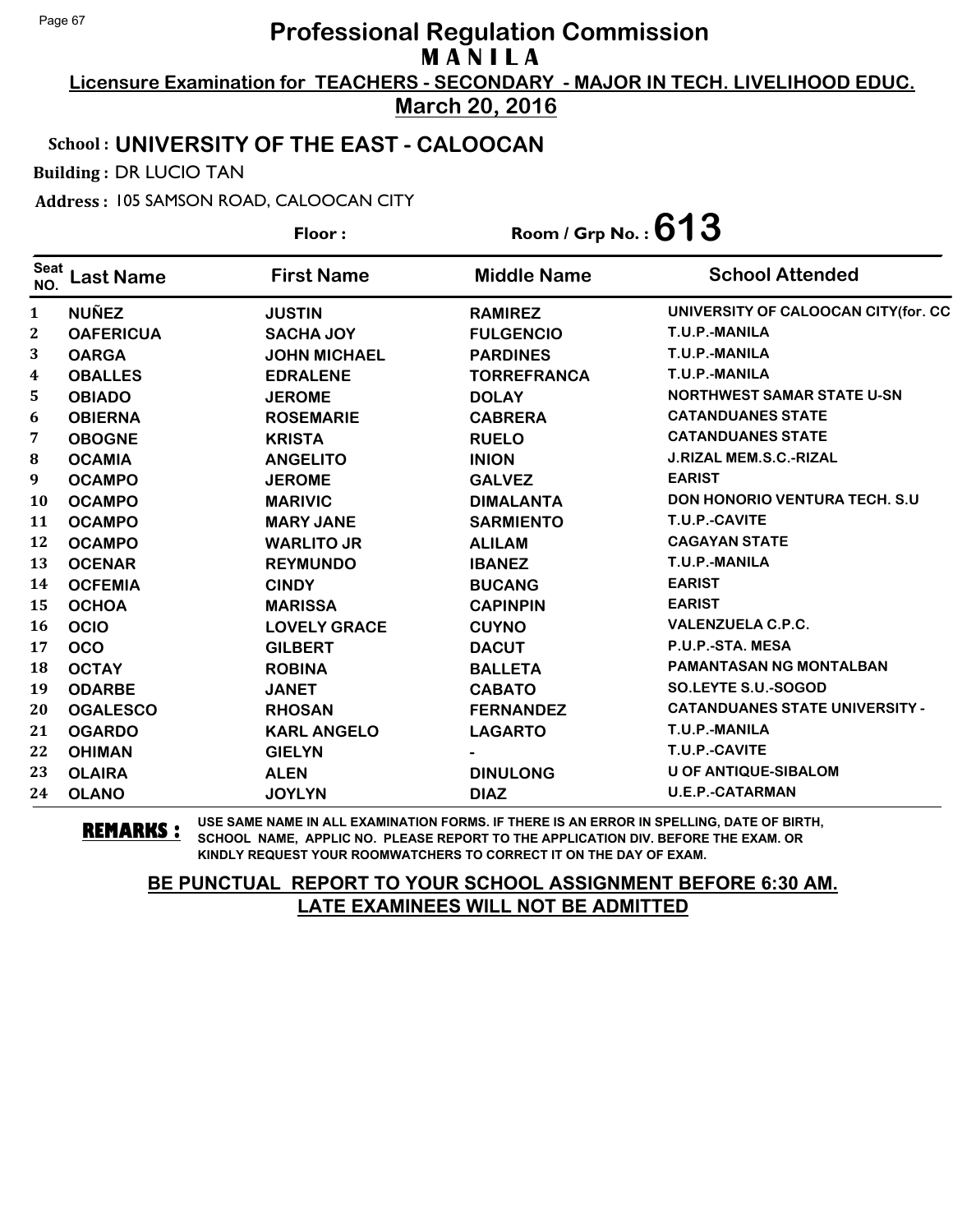**Licensure Examination for TEACHERS - SECONDARY - MAJOR IN TECH. LIVELIHOOD EDUC. March 20, 2016**

## School : **UNIVERSITY OF THE EAST - CALOOCAN**

Building : DR LUCIO TAN

Address : 105 SAMSON ROAD, CALOOCAN CITY

|                    |                  | Floor:                 | Room / Grp No. : $700$ |                                       |
|--------------------|------------------|------------------------|------------------------|---------------------------------------|
| <b>Seat</b><br>NO. | <b>Last Name</b> | <b>First Name</b>      | <b>Middle Name</b>     | <b>School Attended</b>                |
| $\mathbf{1}$       | <b>OLAYON</b>    | <b>JOVELYN</b>         | <b>LUTERTE</b>         | <b>EARIST</b>                         |
| 2                  | <b>OLDAN</b>     | <b>CHRISTIAN JACOB</b> | <b>PASCUA</b>          | P.U.P.-STA. MESA                      |
| 3                  | <b>OLEGARIO</b>  | <b>JHUNNE</b>          | <b>MAGLIPON</b>        | <b>U OF RIZAL SYS.-MORONG</b>         |
| 4                  | <b>OLESCO</b>    | <b>JOMEL</b>           | <b>ENCARNACION</b>     | <b>CAVITE S.U.-ROSARIO</b>            |
| 5.                 | <b>OLIQUINO</b>  | <b>MARY JOY</b>        | <b>SANTOS</b>          | <b>BULACAN S.U-MALOLOS</b>            |
| 6                  | <b>OLITHAO</b>   | <b>LAZARENE JOY</b>    | <b>CASIM</b>           | U OF RIZAL SYS.-CAINTA                |
| 7                  | <b>OLIVAR</b>    | <b>MARIVIC</b>         | <b>MATEO</b>           | <b>EARIST</b>                         |
| 8                  | <b>OLIVER</b>    | <b>RYAN</b>            | <b>BALBIN</b>          | P.U.P.-COMMONWEALTH                   |
| 9                  | <b>OLIVEROS</b>  | <b>ANDREW</b>          | <b>PANCHO</b>          | <b>BULACAN S.U-MALOLOS</b>            |
| <b>10</b>          | <b>OLIVEROS</b>  | <b>LEONCIO</b>         | <b>RUBIN</b>           | <b>CEBU TECH U-MOALBOAL</b>           |
| 11                 | <b>OLOFERNES</b> | <b>ANALYN</b>          | <b>MANALO</b>          | <b>DON HONORIO VENTURA TECH. S.U.</b> |
| 12                 | <b>OMADTO</b>    | <b>MARIE CLAIRE</b>    | <b>TURA</b>            | <b>CATANDUANES STATE</b>              |
| 13                 | <b>OMLANG</b>    | <b>ANA</b>             | <b>CABAGUING</b>       | <b>EARIST</b>                         |
| 14                 | <b>OMPING</b>    | <b>JESUSA</b>          | <b>ALINGAS</b>         | ZAMBO.CITY STATE POLY. COLL.          |
| 15                 | <b>OMPOY</b>     | <b>RODGER</b>          | <b>BERONGUEZ</b>       | ZAMBO.CITY STATE POLY. COLL.          |
| <b>16</b>          | <b>ONATO</b>     | <b>JOHN MARK</b>       | <b>DEDELIS</b>         | <b>AGUSAN SUR S.C.A.T.</b>            |
| 17                 | <b>ONCEPIDO</b>  | <b>ZAIRA JANE</b>      | <b>GARPESA</b>         | <b>U.E.P.-CATARMAN</b>                |
| 18                 | <b>ONG</b>       | <b>LORIELYN</b>        | <b>ELLES</b>           | <b>RIZAL TECH UNIV</b>                |
| 19                 | <b>OPRIASA</b>   | <b>ROWENA</b>          | <b>LACANARIA</b>       | <b>EASTERN SAMAR STATE U - GUIUAN</b> |
| 20                 | <b>ORDONIO</b>   | <b>MICHELLE</b>        | <b>BALUYUT</b>         | <b>DON HONORIO VENTURA TECH. S.U.</b> |
| 21                 | <b>ORENIA</b>    | <b>MARA</b>            | <b>TECSON</b>          | <b>NEW ERA UNIV.</b>                  |
| 22                 | <b>ORILLA</b>    | <b>CRISTINA</b>        | <b>SISON</b>           | <b>MARIKINA POLYTECHNIC</b>           |
| 23                 | <b>ORNOPIA</b>   | <b>NEOLY</b>           | <b>GENES</b>           | <b>MARIKINA POLYTECHNIC</b>           |
| 24                 | <b>OROLFO</b>    | <b>JUSTINE</b>         | <b>VILLA</b>           | UNIVERSITY OF CALOOCAN CITY (for. CC  |

**REMARKS :** USE SAME NAME IN ALL EXAMINATION FORMS. IF THERE IS AN ERROR IN SPELLING, DATE OF BIRTH, SCHOOL NAME, APPLIC NO. PLEASE REPORT TO THE APPLICATION DIV. BEFORE THE EXAM. OR KINDLY REQUEST YOUR ROOMWATCHERS TO CORRECT IT ON THE DAY OF EXAM.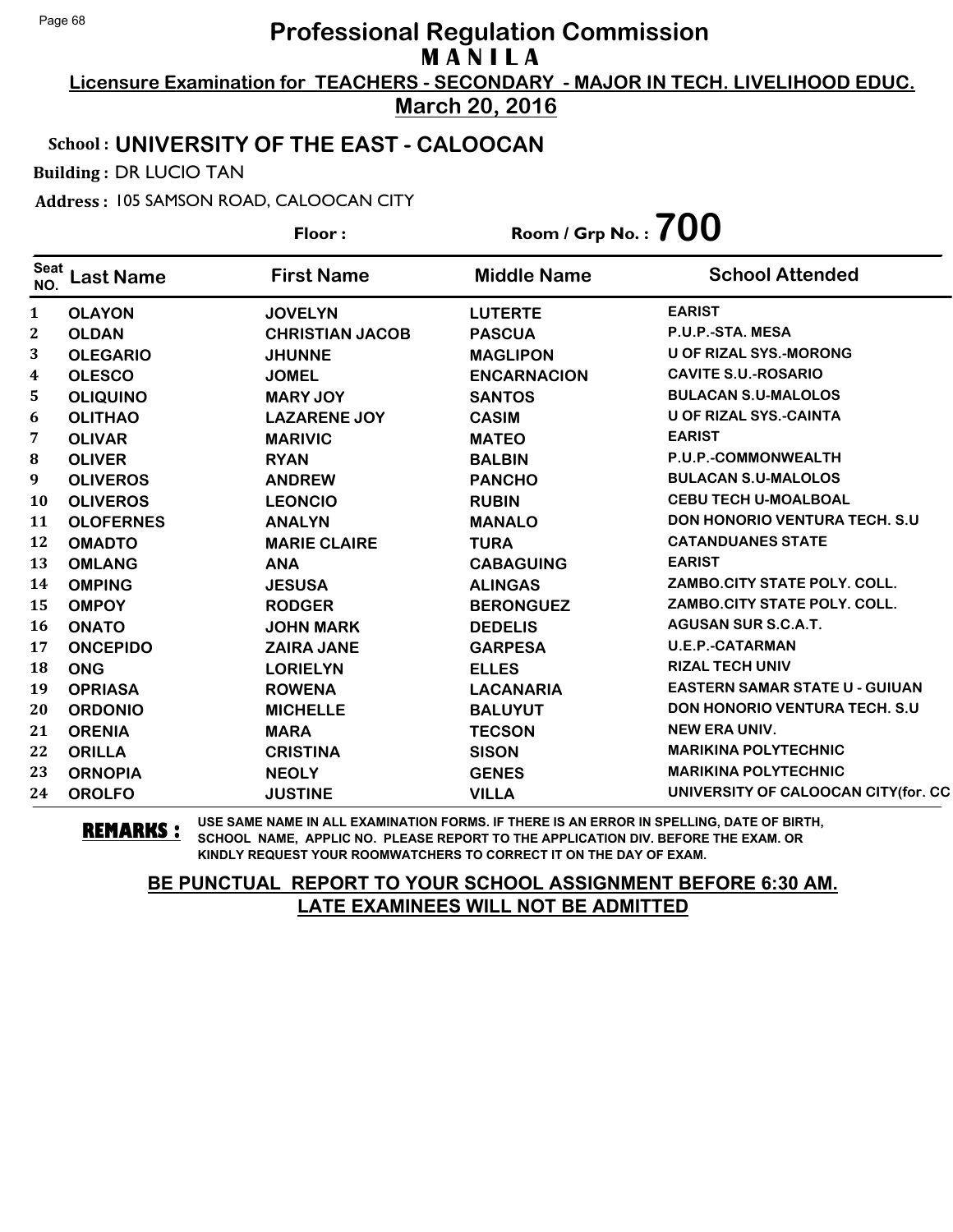**Licensure Examination for TEACHERS - SECONDARY - MAJOR IN TECH. LIVELIHOOD EDUC. March 20, 2016**

## School : **UNIVERSITY OF THE EAST - CALOOCAN**

Building : DR LUCIO TAN

Address : 105 SAMSON ROAD, CALOOCAN CITY

|                    |                   | Floor:            | Room / Grp No. : $701$ |                                      |
|--------------------|-------------------|-------------------|------------------------|--------------------------------------|
| <b>Seat</b><br>NO. | <b>Last Name</b>  | <b>First Name</b> | <b>Middle Name</b>     | <b>School Attended</b>               |
| 1                  | <b>ORTIZ</b>      | <b>ORNEL</b>      | <b>AÑONUEVO</b>        | T.U.P.-MANILA                        |
| $\boldsymbol{2}$   | <b>ORTIZ</b>      | <b>SUNSHINE</b>   | <b>SARMIENTO</b>       | <b>BULACAN S.U-MALOLOS</b>           |
| 3                  | <b>OUANO</b>      | <b>RAMIL</b>      | <b>LASALA</b>          | SO.LEYTE S.U.-SOGOD                  |
| 4                  | <b>PABILLO</b>    | <b>ANNE KLEIN</b> | <b>BOTIONG</b>         | T.U.P.-MANILA                        |
| 5                  | <b>PABLICO</b>    | <b>AILEEN</b>     | <b>GASTA</b>           | <b>NEW ERA UNIV.</b>                 |
| 6                  | <b>PABLO</b>      | <b>LORAINE</b>    | <b>GALANG</b>          | <b>PARADIGM COLLGS OF</b>            |
| 7                  | <b>PACAO</b>      | <b>KIMBERLY</b>   | <b>NAPAY</b>           | <b>VALENZUELA C.P.C.</b>             |
| 8                  | <b>PACETE</b>     | <b>GINALYN</b>    | <b>NECOR</b>           | <b>EARIST</b>                        |
| 9                  | <b>PADAYAO</b>    | <b>MARY LOI</b>   | <b>NAVARRO</b>         | <b>RIZAL TECH UNIV</b>               |
| 10                 | <b>PADILLA</b>    | <b>ANGELICA</b>   | <b>DOLLANO</b>         | <b>R.MAGSAYSAY T.U-SAN MARCELINO</b> |
| 11                 | <b>PADILLA</b>    | <b>ARLINE</b>     | <b>DE JESUS</b>        | <b>BALIUAG UNIVERSITY</b>            |
| 12                 | <b>PADILLA</b>    | <b>ROMMEL</b>     | <b>GARCIA</b>          | <b>EARIST</b>                        |
| 13                 | <b>PADRINAO</b>   | <b>MARY ROSE</b>  | <b>LIM</b>             | <b>VALENZUELA C.P.C.</b>             |
| 14                 | <b>PADRINAO</b>   | <b>MELVIN</b>     | <b>LIM</b>             | <b>VALENZUELA C.P.C.</b>             |
| 15                 | <b>PADUAL</b>     | <b>RONALYN</b>    | <b>COMPA</b>           | <b>VALENZUELA C.P.C.</b>             |
| 16                 | <b>PAGARAN</b>    | <b>BEBELYN</b>    | <b>NABUA</b>           | <b>CEBU TECH U-CARMEN</b>            |
| 17                 | <b>PAGAYATAN</b>  | <b>FEDERIC</b>    | <b>NICOLAS</b>         | <b>CAGAYAN STATE</b>                 |
| 18                 | <b>PAGHUNASAN</b> | <b>MA AGNES</b>   | <b>ARGAÑOZA</b>        | T.U.P.-MANILA                        |
| 19                 | <b>PAGILAGAN</b>  | <b>JAYRALD</b>    | <b>AGUILAR</b>         | <b>EARIST</b>                        |
| 20                 | <b>PAGTAMA</b>    | <b>ROSA</b>       | <b>URRIZA</b>          | <b>LAGUNA STATE POLYTECHNIC</b>      |
| 21                 | <b>PAGULAYAN</b>  | <b>JACQUELINE</b> | <b>LAGAO</b>           | D.L.S.U.-GAUF-MALABON                |
| 22                 | <b>PAJANIL</b>    | <b>JEFFREY</b>    | <b>YORONG</b>          | <b>VALENZUELA C.P.C.</b>             |
| 23                 | <b>PAJAYAO</b>    | <b>ANALISA</b>    | <b>ARCILLAS</b>        | ZAMBO.CITY STATE POLY, COLL.         |
| 24                 | <b>PAJITA</b>     | <b>MARLO</b>      | <b>DELA CRUZ</b>       | <b>DON BOSCO COLL. SEM.-LAGUNA</b>   |

**REMARKS :** USE SAME NAME IN ALL EXAMINATION FORMS. IF THERE IS AN ERROR IN SPELLING, DATE OF BIRTH, SCHOOL NAME, APPLIC NO. PLEASE REPORT TO THE APPLICATION DIV. BEFORE THE EXAM. OR KINDLY REQUEST YOUR ROOMWATCHERS TO CORRECT IT ON THE DAY OF EXAM.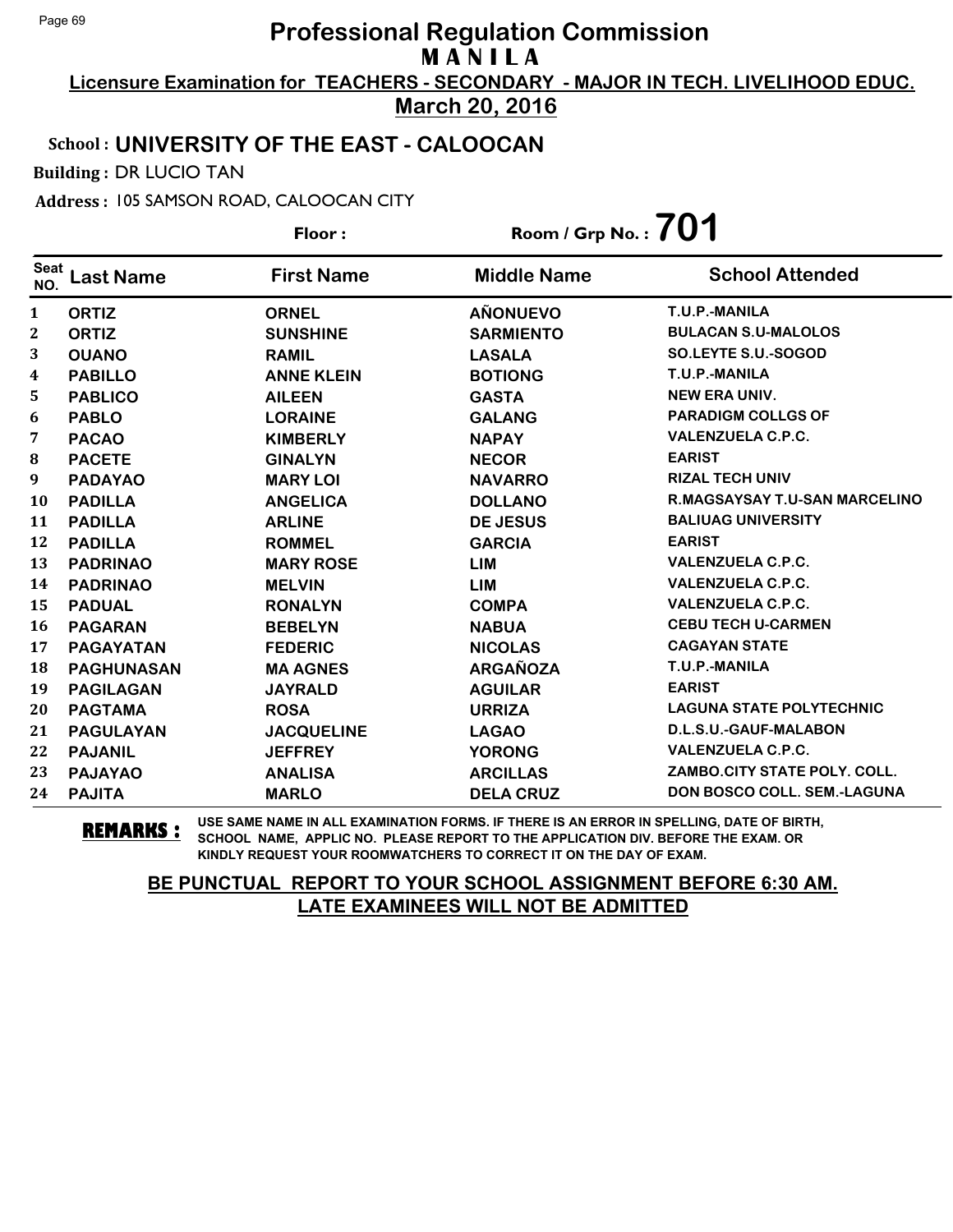**Licensure Examination for TEACHERS - SECONDARY - MAJOR IN TECH. LIVELIHOOD EDUC. March 20, 2016**

### School : **UNIVERSITY OF THE EAST - CALOOCAN**

Building : DR LUCIO TAN

Address : 105 SAMSON ROAD, CALOOCAN CITY

**Last Name First Name Middle Name** Floor : Room / Grp No. :**702** Seat <sup>seat</sup> Last Name First Name Middle Name School Attended **PAKINUGUN AMERAH PAUDAC M.S.U.-MARAWI CITY PAKINUGUN MINOYOD PAUDAC LANAO NAT. C.A.T. PAKINUGUN SALAMATUN PAUDAC LANAO NAT. C.A.T. PALAMARA PAUL JOHN ALARCON MARIKINA POLYTECHNIC PALASAN VERSILDA CABIGQUEZ U OF RIZAL SYS.-TAYTAY PALCESO EDISON VERON BULACAN S.U-MALOLOS PALESTROQUE ANNA FAYE SOTTO DON HONORIO VENTURA TECH. S.U PALIZA ROSE ANN SANGANGBAYAN T.U.P.-MANILA PALMA MERLA PALCAN P.U.P.-MULANAY PAMILACAN CHERRY ROSE BALIDO LAGUNA STATE POLYTECHNIC PAMILOZA JOHN KENNETH JARDIN T.U.P.-MANILA PANADO SIELLA VALENZUELA T.U.P.-MANILA PANALIGAN JEENA CZAR LISAMA CAVITE S.U.-ROSARIO PANCHO CESARIAN FERRER PANGASINAN S.U.-LINGAYEN PANDAC MIKE ERNEST JOHN CASONETE U OF RIZAL SYS.-MORONG PANDAY RONA MENDOZA BATANGAS S.U.-BATANGAS CITY PANDI ATHENA GRACIA PECHO U.N.P.-VIGAN PANGAN CLAUDATTE . UNIVERSITY OF CALOOCAN CITY(for. CC PANGAN DENNIS PUNZALAN BULACAN NAT.AGRIC SC PANGAN SARAH JANE DE JESUS T.U.P.-MANILA PANGANDOYON MARIO BALOGO CAVITE S.U.-ROSARIO PANGANIBAN AIZA BORJA T.U.P.-CAVITE PANGANIBAN MARY NAELLE CORCUERA LAGUNA STATE POLYTECHNIC PANGANIBAN VERONICA VILLALOBOS BATANGAS S.U.-BATANGAS CITY**

**REMARKS :** USE SAME NAME IN ALL EXAMINATION FORMS. IF THERE IS AN ERROR IN SPELLING, DATE OF BIRTH, SCHOOL NAME, APPLIC NO. PLEASE REPORT TO THE APPLICATION DIV. BEFORE THE EXAM. OR KINDLY REQUEST YOUR ROOMWATCHERS TO CORRECT IT ON THE DAY OF EXAM.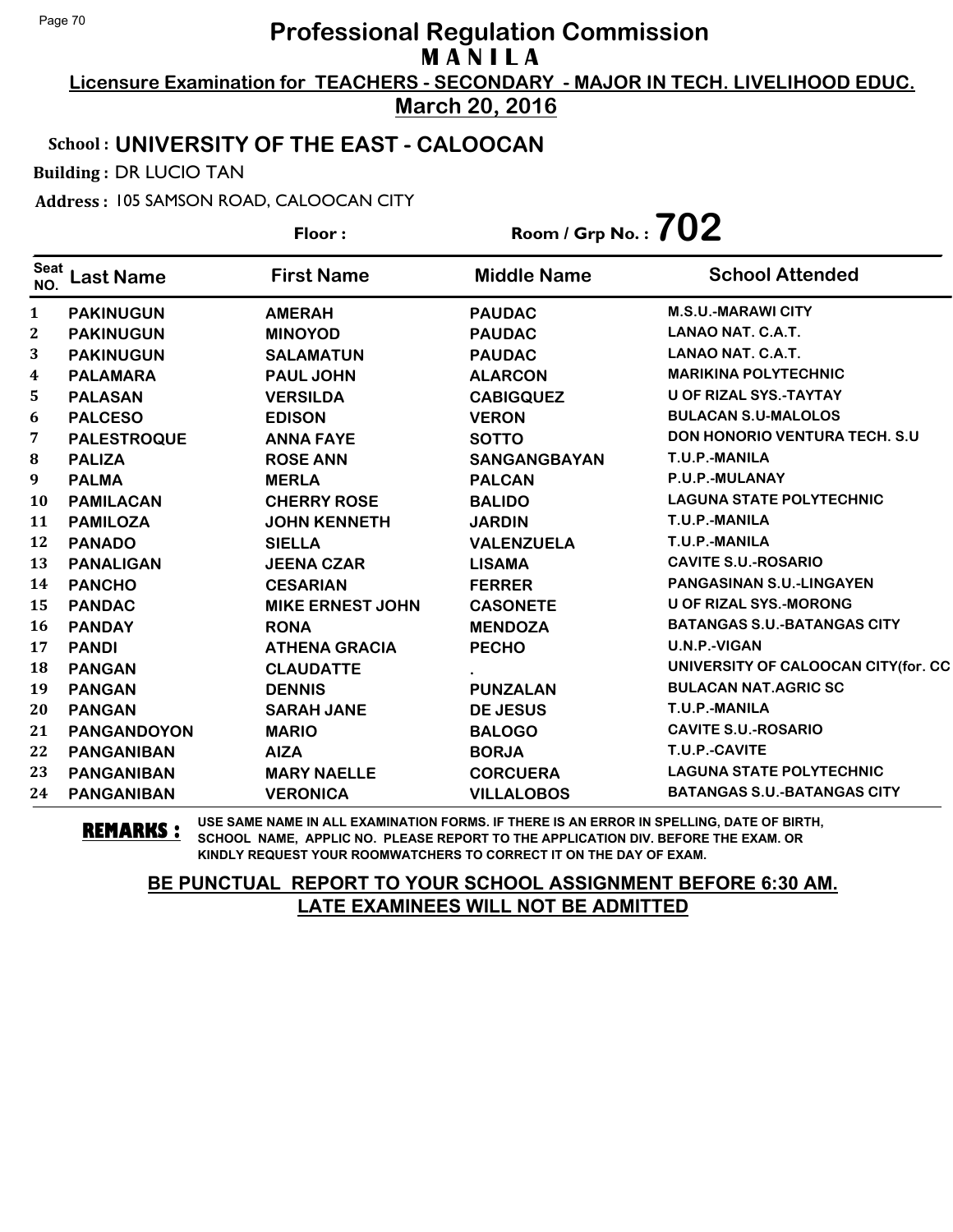**Licensure Examination for TEACHERS - SECONDARY - MAJOR IN TECH. LIVELIHOOD EDUC. March 20, 2016**

#### School : **UNIVERSITY OF THE EAST - CALOOCAN**

Building : DR LUCIO TAN

Address : 105 SAMSON ROAD, CALOOCAN CITY

**Last Name First Name Middle Name** Floor : Room / Grp No. :**703** Seat <sup>seat</sup> Last Name First Name Middle Name School Attended **PANGILINAN CHARISE DAYRIT PAMPANGA STATE AGRICULTURAL PANGILINAN ILYN BALINGIT MARIKINA POLYTECHNIC PANLILIO DEXTER MEDINA PAMPANGA STATE AGRICULTURAL PANTOJA EUSEVIA DE LOS REYES BATANGAS S.U.-BATANGAS CITY PANZO GILLIAN NECOR U OF ANTIQUE-SIBALOM PAPIO JERAD JAYMER MARASIGAN T.U.P.-MANILA PAQUILIT EDNA CABILIS ICCT CFI PARAISO MARICAR DESPABELADERO MARIKINA POLYTECHNIC PARAS ROBY GENE CONTEMPLO VALENZUELA C.P.C. PARAYNO EDMABEL BARRA U OF RIZAL SYS.-CAINTA PARAZO VANESSA VALETE TARLAC STATE UNIV. PARDILLA MARIA ISABEL PEREZ VALENZUELA C.P.C. PARIAL MAYCA MUSNI PAMPANGA STATE AGRICULTURAL PARREÑO ROMAR VIBAR T.U.P.-MANILA PARRO RECHELLE MAE VIBARES EARIST PASANA MICHELLE DORMIDO PALOMPON I.T.-PALOMPON PASARABA JAIME JR FONTANILLA ISABELA S.U.-ECHAGUE PASCUA AMY ROSE MENDOZA T.U.P.-MANILA PASCUAL DANICA ARA MONTEMAYOR T.U.P.-MANILA PASCUAL JAY BRYAN DE LEON U OF RIZAL SYS.-MORONG PASCUAL LAILANIE CAUSAREN BULACAN S.U-BUSTOS PASCUAL LOIDA PUNZAL EARIST PASCUAL MICHAEL QUOTIMAR BULACAN S.U-MALOLOS PASCUAL PAOLO GANTALA T.U.P.-MANILA**

**REMARKS :** USE SAME NAME IN ALL EXAMINATION FORMS. IF THERE IS AN ERROR IN SPELLING, DATE OF BIRTH, SCHOOL NAME, APPLIC NO. PLEASE REPORT TO THE APPLICATION DIV. BEFORE THE EXAM. OR KINDLY REQUEST YOUR ROOMWATCHERS TO CORRECT IT ON THE DAY OF EXAM.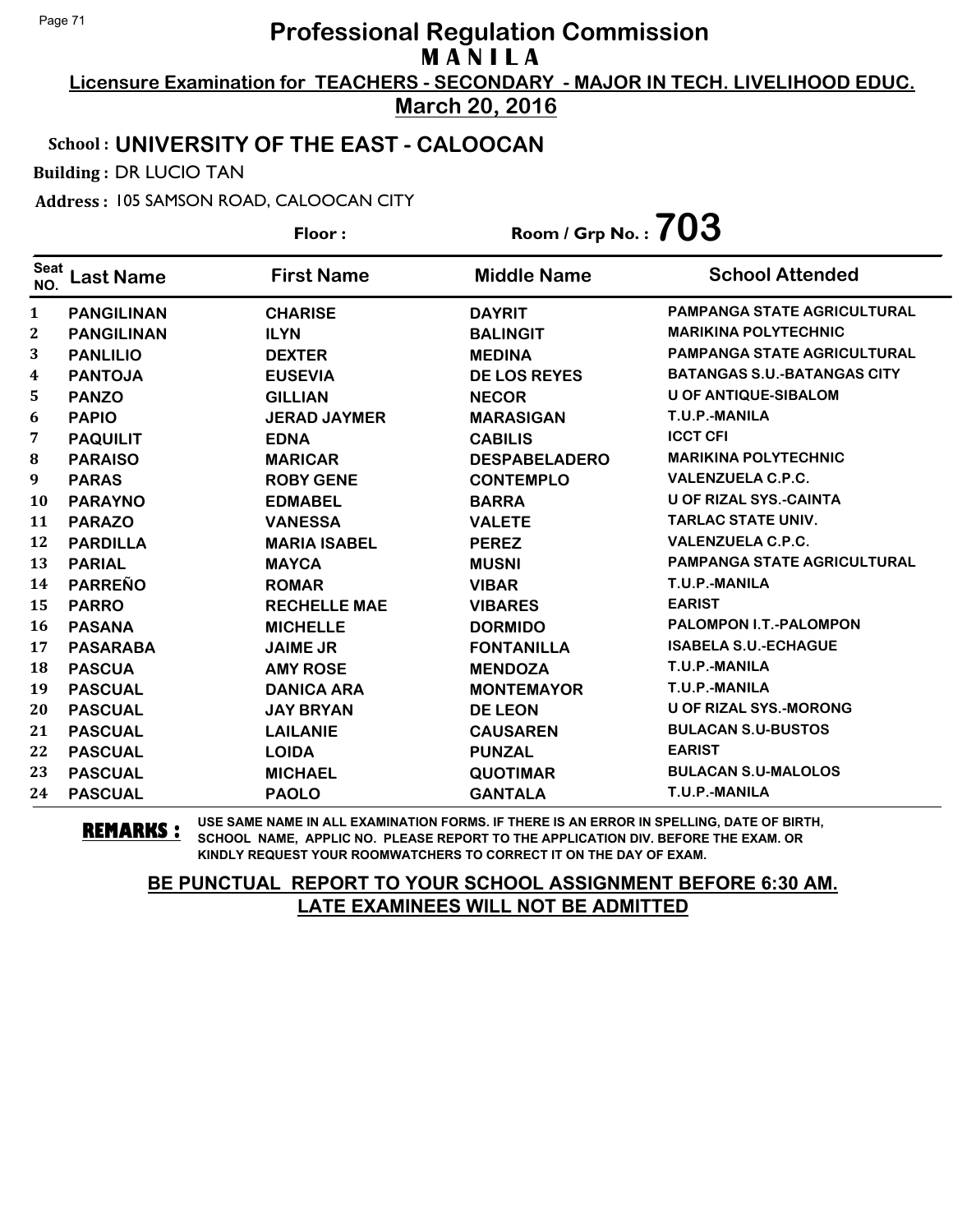**Licensure Examination for TEACHERS - SECONDARY - MAJOR IN TECH. LIVELIHOOD EDUC.**

**March 20, 2016**

#### School : **UNIVERSITY OF THE EAST - CALOOCAN**

Building : DR LUCIO TAN

Address : 105 SAMSON ROAD, CALOOCAN CITY

**Last Name First Name Middle Name** Floor : Room / Grp No. :**704** Seat <sup>seat</sup> Last Name First Name Middle Name School Attended **PATAPAT BITUIN PATEÑA U OF RIZAL SYS.-MORONG PATIGDAS ABIGAIL MALLARI BULACAN S.U-MALOLOS PATILANO ROMEL VIREL U.E.P.-CATARMAN PAULINO MARYDINE TAEIZA P.U.P.-STA. MESA PAULO ROWENA MORALES UNIVERSITY OF CALOOCAN CITY(for. CC PAÑA SCOTT RALPH BALANTUCAS U.P.-DILIMAN PEDRIÑA GRACE ALFONSO N.E.U.S.T-SAN ISIDRO PELATANID FELIXIS BONGON T.U.P.-CAVITE PELAYO TESINADEL HISTA T.U.P.-MANILA PELIGRINO ROSELYN CONDE CARAGA STATE PENDON RONALITA BALINGAN CARAGA S.U.- BUTUAN PEPITO DYNA DOLOROSA C. C. HILADO M.S.C.-TALISAY PEPITO MARI JANE AGUILLION BULACAN S.U-MALOLOS PERALTA JOSE JONATHAN GUARIÑA MARIKINA POLYTECHNIC PERALTA MARICRIS CALUGAY VALENZUELA C.P.C. PERALTA MARIFE MENDOZA UNIV.OF THE ASSUMP. PEREA MICHAEL FRANCISCO U OF RIZAL SYS.-MORONG PEREZ GENIVEB SAYCO NO.ILOILO POLY.COL-SARA PEREZ LANGIE INFORMANES N.O.R.S.U-BAYAWAN PEREZ VAEDA ONAYAN ZAMBO.S.C.M.S.T. PERFIÑAN ANALYN PENOHERMOSO U OF RIZAL SYS.-TAYTAY PERIGO LORENA GONZALES ZAMBO.S.C.M.S.T. PERPUSE REGIE PEREZ RIZAL TECH UNIV PESINO JESEIRY BASA MARIKINA POLYTECHNIC**

**REMARKS :** USE SAME NAME IN ALL EXAMINATION FORMS. IF THERE IS AN ERROR IN SPELLING, DATE OF BIRTH, SCHOOL NAME, APPLIC NO. PLEASE REPORT TO THE APPLICATION DIV. BEFORE THE EXAM. OR KINDLY REQUEST YOUR ROOMWATCHERS TO CORRECT IT ON THE DAY OF EXAM.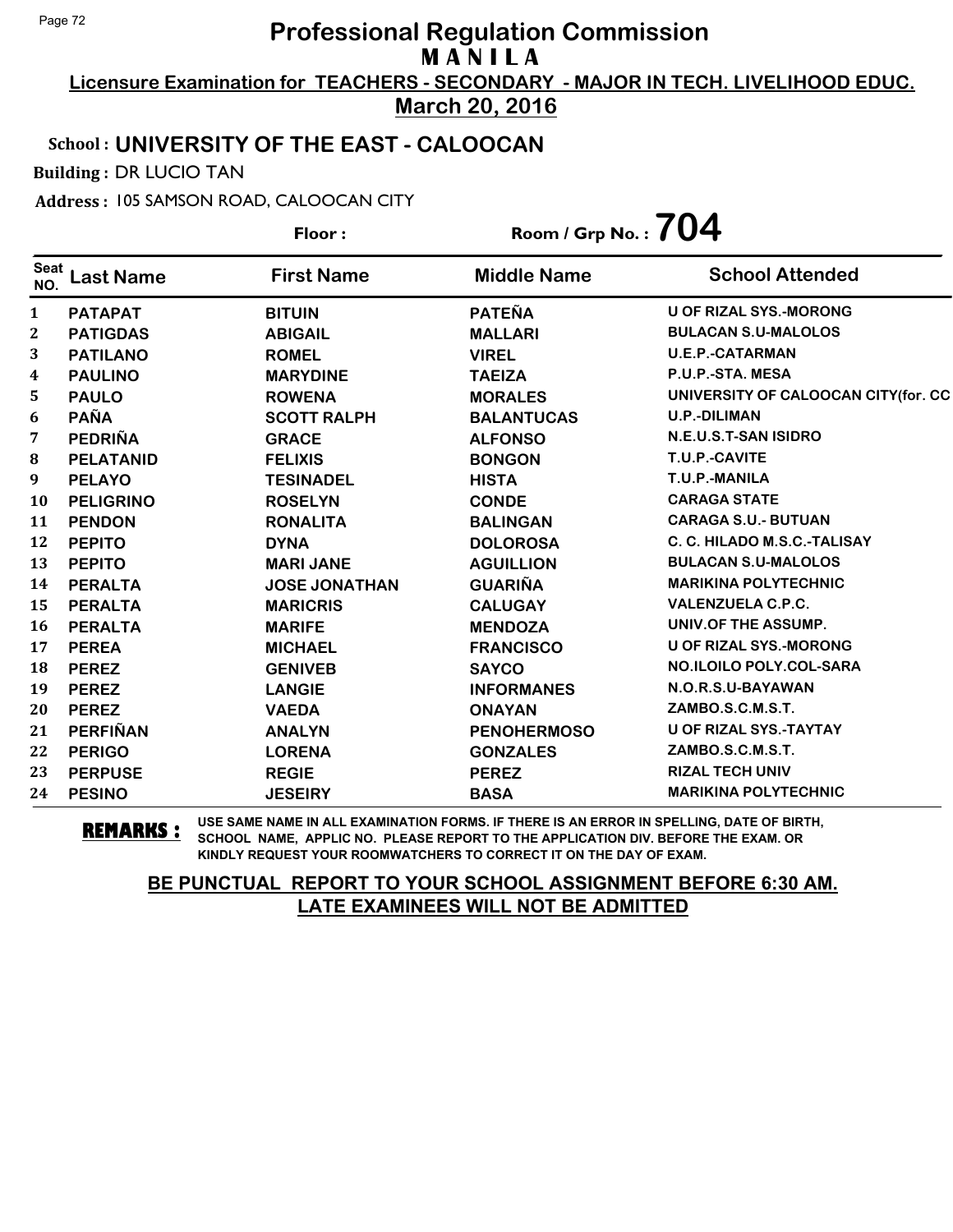**Licensure Examination for TEACHERS - SECONDARY - MAJOR IN TECH. LIVELIHOOD EDUC. March 20, 2016**

# School : **UNIVERSITY OF THE EAST - CALOOCAN**

Building : DR LUCIO TAN

Address : 105 SAMSON ROAD, CALOOCAN CITY

| Floor:             |                   |                       | Room / Grp No. : $705$ |                                       |
|--------------------|-------------------|-----------------------|------------------------|---------------------------------------|
| <b>Seat</b><br>NO. | <b>Last Name</b>  | <b>First Name</b>     | <b>Middle Name</b>     | <b>School Attended</b>                |
| 1                  | <b>PEÑA</b>       | <b>JOYCE MARIELLE</b> | <b>JIMENEZ</b>         | <b>VALENZUELA C.P.C.</b>              |
| $\boldsymbol{2}$   | <b>PIADOZO</b>    | <b>JOCELYN</b>        | <b>PAULINO</b>         | <b>BULACAN S.U-MALOLOS</b>            |
| 3                  | <b>PIALAGO</b>    | <b>JACKELYN</b>       | <b>PIGA</b>            | <b>U.E.P.-CATARMAN</b>                |
| 4                  | <b>PILI</b>       | <b>ANABELLE</b>       | <b>BARIA</b>           | <b>U OF RIZAL SYS.-MORONG</b>         |
| 5                  | <b>PILUETA</b>    | <b>ANDROMEDA</b>      | <b>LINAAC</b>          | <b>RIZAL TECH UNIV</b>                |
| 6                  | <b>PIMENTEL</b>   | <b>RICHARD</b>        | <b>DE GUZMAN</b>       | <b>BATAAN PENINSULA STATE U-MAIN</b>  |
| 7                  | <b>PINEDA</b>     | <b>ANALYN</b>         | <b>DAVID</b>           | <b>DON HONORIO VENTURA TECH. S.U.</b> |
| 8                  | <b>PINEDA</b>     | <b>CHRISTIAN JAY</b>  | <b>BUGARIN</b>         | <b>DON HONORIO VENTURA TECH. S.U.</b> |
| 9                  | <b>PINEDA</b>     | <b>DAVESON</b>        | <b>REYES</b>           | T.U.P.-MANILA                         |
| 10                 | <b>PINEDA</b>     | <b>DENNIS IVAN</b>    | <b>GORDOLA</b>         | <b>VALENZUELA C.P.C.</b>              |
| 11                 | <b>PINEDA</b>     | <b>EDWIN</b>          | <b>CULALA</b>          | <b>PAMPANGA STATE AGRICULTURAL</b>    |
| 12                 | <b>PINEDA</b>     | <b>KEVIN KARL</b>     | <b>LAGMAN</b>          | <b>PAMPANGA STATE AGRICULTURAL</b>    |
| 13                 | <b>PINEDA</b>     | <b>MA. CECILIA</b>    | <b>TANALA</b>          | UNIVERSITY OF CALOOCAN CITY(for. CC   |
| 14                 | <b>PINEDA</b>     | <b>MARY JANE</b>      | <b>CASTRO</b>          | P.U.P.-STA. MESA                      |
| 15                 | <b>PISINO</b>     | <b>REBECCA</b>        | <b>MANAHAN</b>         | <b>BULACAN S.U-MALOLOS</b>            |
| 16                 | <b>PISON</b>      | <b>ELVIRA</b>         | <b>ENCARNACION</b>     | V.S.U.-BAYBAY                         |
| 17                 | <b>PITOGO</b>     | <b>CRESJOY</b>        | <b>TELAN</b>           | SURIGAO S.C.T.                        |
| 18                 | <b>PITONG</b>     | <b>LORILYN</b>        | <b>ANDRES</b>          | <b>CAVITE S.U.-ROSARIO</b>            |
| 19                 | <b>PIÑON</b>      | <b>GENELYN</b>        | <b>ORIAS</b>           | <b>PALOMPON I.T.-PALOMPON</b>         |
| 20                 | <b>POLICARPIO</b> | <b>CAMILLE</b>        | <b>GARGARITANO</b>     | T.U.P.-MANILA                         |
| 21                 | <b>POLICARPIO</b> | <b>CRISTY</b>         | <b>DOMINGO</b>         | <b>BULACAN S.U-MALOLOS</b>            |
| 22                 | <b>POLICARPIO</b> | <b>REGGIE</b>         | <b>DE LA CRUZ</b>      | T.U.P.-CAVITE                         |
| 23                 | <b>POLINTAN</b>   | <b>JERICO WILSON</b>  | <b>AGUSTIN</b>         | P.U.P.-STA. MESA                      |
| 24                 | <b>PONCE</b>      | <b>JOGIS</b>          | <b>SAGUN</b>           | <b>PAMPANGA STATE AGRICULTURAL</b>    |

**REMARKS :** USE SAME NAME IN ALL EXAMINATION FORMS. IF THERE IS AN ERROR IN SPELLING, DATE OF BIRTH, SCHOOL NAME, APPLIC NO. PLEASE REPORT TO THE APPLICATION DIV. BEFORE THE EXAM. OR KINDLY REQUEST YOUR ROOMWATCHERS TO CORRECT IT ON THE DAY OF EXAM.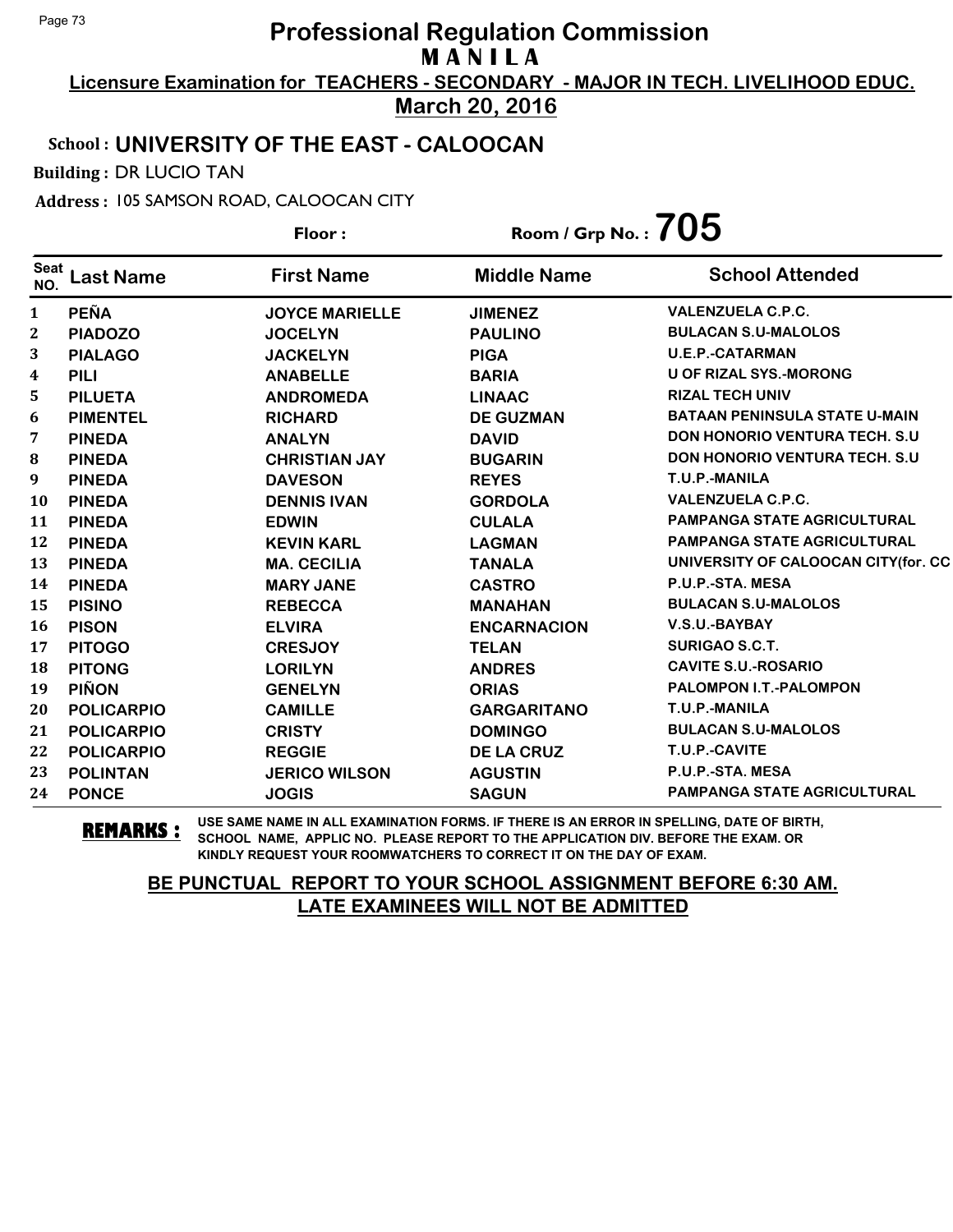**Licensure Examination for TEACHERS - SECONDARY - MAJOR IN TECH. LIVELIHOOD EDUC.**

# **March 20, 2016**

# School : **UNIVERSITY OF THE EAST - CALOOCAN**

Building : DR LUCIO TAN

Address : 105 SAMSON ROAD, CALOOCAN CITY

**Last Name First Name Middle Name** Floor : Room / Grp No. :**706** Seat <sup>seat</sup> Last Name First Name Middle Name School Attended **PONSARAN TEM CARLO BORRES T.U.P.-MANILA PONTANILLA ANGELICA CALMA PAMPANGA STATE AGRICULTURAL PORNILLOSA MARIBETH CANONIO P.U.P.-STA. MESA PORRAS ALFAMIE CORNEJA W.V.S.U.-POTOTAN PORTEZA CHERRY ANN DE TORRES U.E.P.-CATARMAN POTOT ARSENIO JR INFANTE P.U.P.-STA. MESA PRADO ZYRIL MARK GABLINES MARIKINA POLYTECHNIC PRIGO IRISH LIBATOG SURIGAO DEL SUR STATE UNIVERSITY - PROTACIO CRISTINA BIGONTE P.U.P.-COMMONWEALTH PUEBLOS FRANLIE ALAG CARAGA STATE PULIDO ANGIELINE ROJAS CAVITE S.U.-ROSARIO PULTA RENATO ATENDIDO V.S.U.-BAYBAY PULUMBARIT MA. CECILIA BONTIGAO BULACAN S.U-MALOLOS PUNZALAN JOSEPHINE PEROS MARIKINA POLYTECHNIC PUNZALAN JUANCHO PEROS MARIKINA POLYTECHNIC PUNZALAN LESLIE LALUSIN PAMPANGA STATE AGRICULTURAL PURI JELLY ANN LOBO PAMPANGA STATE AGRICULTURAL PURIGAY MARIVIC FORTES U.E.P.-CATARMAN QUIAMBAO JANET CANLAS DON HONORIO VENTURA TECH. S.U QUIAMCO LELYN ADORA UNIVERSITY OF CALOOCAN CITY(for. CC QUIAPON AL JR SACE T.U.P.-CAVITE QUIDASOL MA.LIGAYA GASPAY EVSU-TACLOBAN QUILAPIO MARILYN DELA TORRE EARIST QUILITANO GLAIZA VILLANUEVA RIZAL TECH UNIV**

**REMARKS :** USE SAME NAME IN ALL EXAMINATION FORMS. IF THERE IS AN ERROR IN SPELLING, DATE OF BIRTH, SCHOOL NAME, APPLIC NO. PLEASE REPORT TO THE APPLICATION DIV. BEFORE THE EXAM. OR KINDLY REQUEST YOUR ROOMWATCHERS TO CORRECT IT ON THE DAY OF EXAM.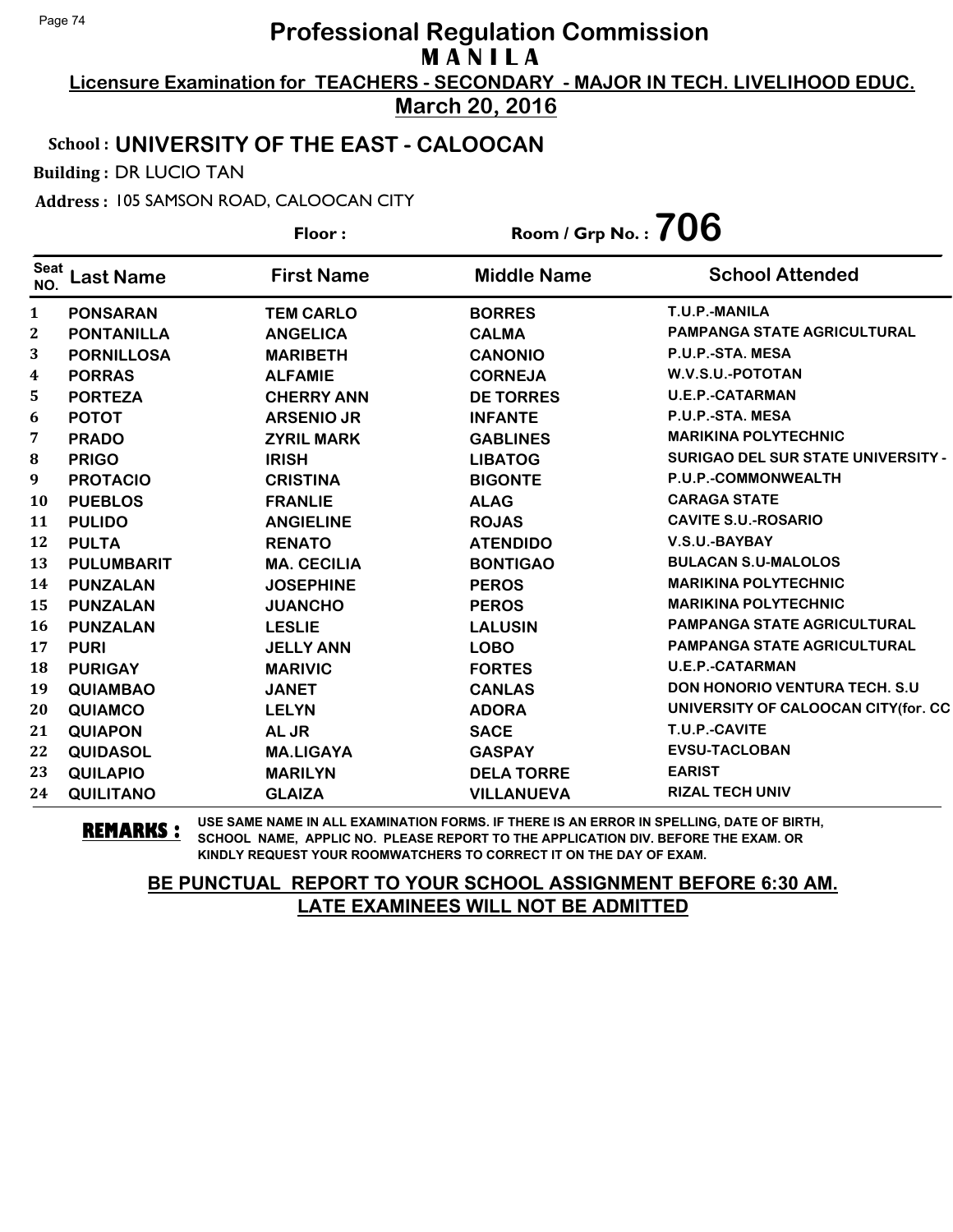**Licensure Examination for TEACHERS - SECONDARY - MAJOR IN TECH. LIVELIHOOD EDUC.**

**March 20, 2016**

# School : **UNIVERSITY OF THE EAST - CALOOCAN**

Building : DR LUCIO TAN

Address : 105 SAMSON ROAD, CALOOCAN CITY

|                    |                   | Floor:                | Room / Grp No.: $707$ |                                       |  |
|--------------------|-------------------|-----------------------|-----------------------|---------------------------------------|--|
| <b>Seat</b><br>NO. | Last Name         | <b>First Name</b>     | <b>Middle Name</b>    | <b>School Attended</b>                |  |
| $\mathbf{1}$       | <b>QUIMORA</b>    | <b>MYLA</b>           | <b>BERENGUER</b>      | T.U.P.-MANILA                         |  |
| 2                  | <b>QUINAGON</b>   | <b>RONELYN</b>        | <b>ROSARIO</b>        | <b>MARIKINA POLYTECHNIC</b>           |  |
| 3                  | <b>QUIRAP</b>     | <b>CHARLIE</b>        | <b>DOMAOAL</b>        | <b>PANGASINAN S.U.-LINGAYEN</b>       |  |
| 4                  | <b>QUITORIANO</b> | <b>RIA</b>            | <b>SOTTO</b>          | <b>DON HONORIO VENTURA TECH. S.U.</b> |  |
| 5                  | <b>RABA</b>       | <b>JEZREEL</b>        | <b>PARAGATOS</b>      | <b>BULACAN S.U-BUSTOS</b>             |  |
| 6                  | <b>RABORAR</b>    | <b>BABY LYN</b>       | <b>ARMAS</b>          | UNIVERSITY OF CALOOCAN CITY(for. CC   |  |
| 7                  | <b>RACELIS</b>    | <b>AUBREY</b>         | <b>GERONIMO</b>       | T.U.P.-MANILA                         |  |
| 8                  | <b>RADIN</b>      | <b>CERVINA</b>        | <b>MIJARES</b>        | <b>EARIST</b>                         |  |
| 9                  | <b>RAGORO</b>     | <b>LORIELYN</b>       | <b>ILETO</b>          | <b>BULACAN S.U-BUSTOS</b>             |  |
| 10                 | <b>RAL</b>        | <b>JOHN MARK</b>      | <b>BANTILAN</b>       | <b>MARIKINA POLYTECHNIC</b>           |  |
| 11                 | <b>RAMIREZ</b>    | <b>BABY MARGARITA</b> | <b>ARAGO</b>          | MINSCAT-CALAPAN(for.PCC)              |  |
| 12                 | <b>RAMIREZ</b>    | <b>ELVIRA</b>         | <b>DAVID</b>          | DMMMSU-S.FERNANDO                     |  |
| 13                 | <b>RAMIREZ</b>    | <b>JOHN ROEL</b>      | <b>EVANGELISTA</b>    | T.U.P.-CAVITE                         |  |
| 14                 | <b>RAMIREZ</b>    | <b>ROSEMARIE</b>      | <b>TOLENTINO</b>      | <b>BULACAN S.U-MALOLOS</b>            |  |
| 15                 | <b>RAMIREZ</b>    | <b>TIMOTEO JR</b>     | <b>REGALA</b>         | <b>MARIKINA POLYTECHNIC</b>           |  |
| 16                 | <b>RAMISO</b>     | <b>CHARME</b>         | <b>PALADO</b>         | D.E.B.E.S.M.A.C.                      |  |
| 17                 | <b>RAMOS</b>      | <b>CAROL MILLET</b>   |                       | T.U.P.-MANILA                         |  |
| 18                 | <b>RAMOS</b>      | <b>CAROLINA</b>       | <b>CARENAN</b>        | <b>BATANGAS S.U.-BATANGAS CITY</b>    |  |
| 19                 | <b>RAMOS</b>      | <b>DOLORA</b>         | <b>SATIMBRE</b>       | <b>CAVITE S.U.-ROSARIO</b>            |  |
| 20                 | <b>RAMOS</b>      | <b>EDWIN</b>          | <b>FABRE</b>          | <b>MARIKINA POLYTECHNIC</b>           |  |
| 21                 | <b>RAMOS</b>      | <b>GENEVA</b>         | <b>PANGILINAN</b>     | <b>DON HONORIO VENTURA TECH. S.U.</b> |  |
| 22                 | <b>RAMOS</b>      | <b>JANELLE</b>        | <b>VALENTIN</b>       | <b>BATANGAS S.U.-BATANGAS CITY</b>    |  |
| 23                 | <b>RAMOS</b>      | <b>JENNY</b>          | <b>SAHAGUN</b>        | <b>MMSU-LAOAG COLL. OF TECH</b>       |  |
| 24                 | <b>RAMOS</b>      | <b>JOAN ELIZABETH</b> | <b>CONDE</b>          | <b>MARIKINA POLYTECHNIC</b>           |  |

**REMARKS :** USE SAME NAME IN ALL EXAMINATION FORMS. IF THERE IS AN ERROR IN SPELLING, DATE OF BIRTH, SCHOOL NAME, APPLIC NO. PLEASE REPORT TO THE APPLICATION DIV. BEFORE THE EXAM. OR KINDLY REQUEST YOUR ROOMWATCHERS TO CORRECT IT ON THE DAY OF EXAM.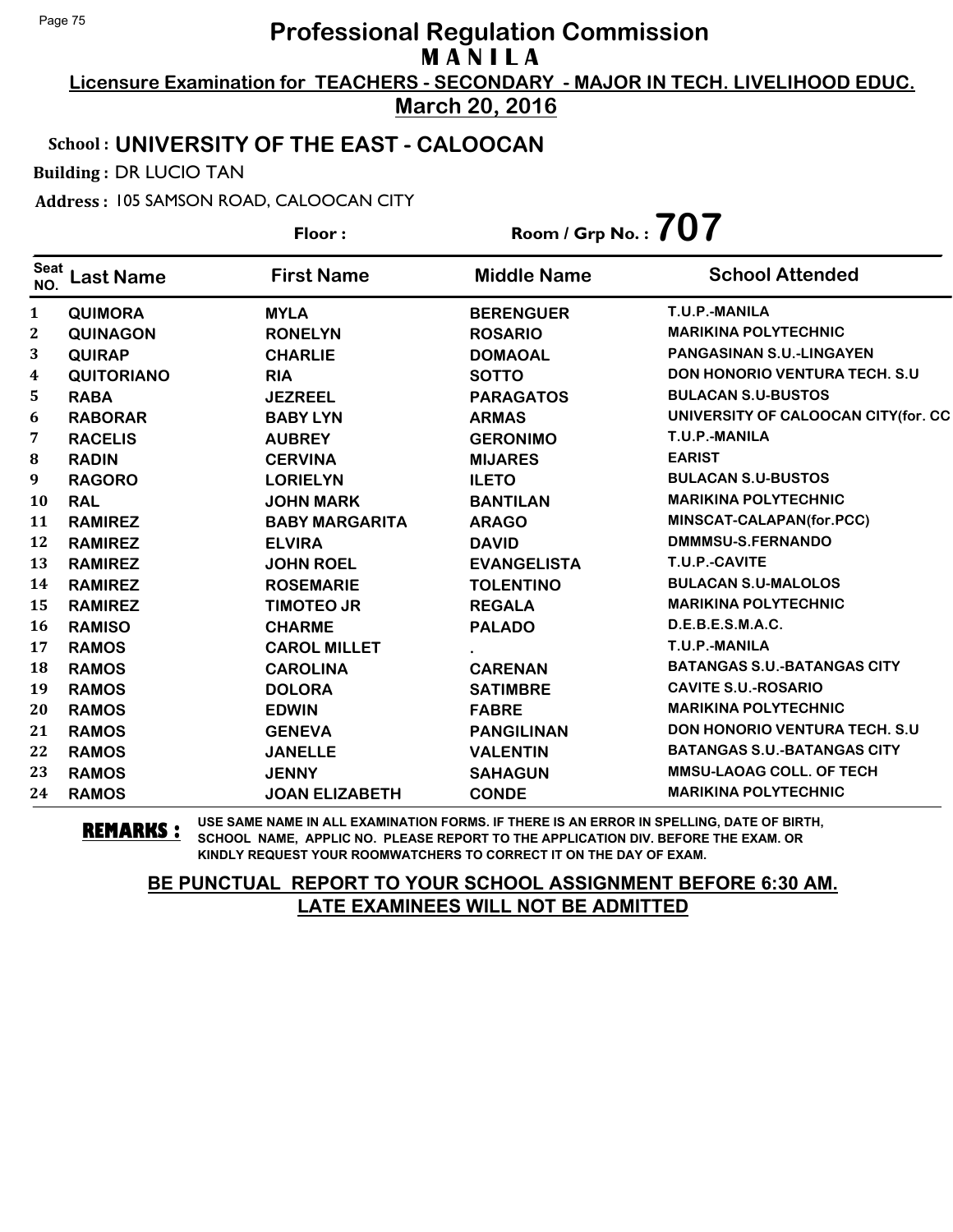**Licensure Examination for TEACHERS - SECONDARY - MAJOR IN TECH. LIVELIHOOD EDUC. March 20, 2016**

# School : **UNIVERSITY OF THE EAST - CALOOCAN**

Building : DR LUCIO TAN

Address : 105 SAMSON ROAD, CALOOCAN CITY

**Last Name First Name Middle Name** Floor : Room / Grp No. :**708** Seat <sup>seat</sup> Last Name First Name Middle Name School Attended **RAMOS JOJO AQUINO VALENZUELA C.P.C. RAMOS LAVINIA ERPELO GUZMAN INST OF TECH RAMOS LEA MARIE TEODORO BATAAN PENINSULA STATE RAMOS LEONILA DAQUIZ BULACAN S.U-MALOLOS RAMOS MARIFE REMOTO PANGASINAN S.U.-SAN CARLOS CITY RAMOS MICHAEL ALZATE T.U.P.-CAVITE RAMOS PRINCES VIDALLON CAVITE S.U.-ROSARIO RATILLA MARIGEN CALIBOD STELLA MARIS COLL.-OROQUIETA RAYMUNDO AILENE BALISIADO U OF RIZAL SYS.-MORONG RAYMUNDO SHARMAINE MARIE GATCHALIAN BULACAN S.U-MALOLOS RAZON PRINCESS MAE CALADIAO DON HONORIO VENTURA TECH. S.U REANTASO MARICEL RAMOS UNIV.OF MAKATI RECTO JENNELYN ABILLAR T.U.P.-MANILA REDUTA IRIS YVONNE LO T.U.P.-MANILA REFORMA HERALD MARTINEZ VALENZUELA C.P.C. REGAL JAY ROSE MARCAIDA BICOL UNIV.-POLANGUI REGALA DEO RAMILO ROMBLON STATE UNIV.(FOR ROMBLON REGALA GLENARD CALIWAG BULACAN S.U-MALOLOS REGALADO MARY JAY JACINTO BATAAN PENINSULA STATE REGIS JEWELLE ANN REYES T.U.P.-CAVITE REGULACION JENY DE GUZMAN COLL. FOR RESEARCH & TECH. REGULACION MAUREEN VALOIS LAGUNA SPU-SINILOAN RELADOR AARON RELLESIVA LEYTE I.T.-BURAUEN REMPERAS CAREL JOY GARIN P.U.P.-UNISAN**

**REMARKS :** USE SAME NAME IN ALL EXAMINATION FORMS. IF THERE IS AN ERROR IN SPELLING, DATE OF BIRTH, SCHOOL NAME, APPLIC NO. PLEASE REPORT TO THE APPLICATION DIV. BEFORE THE EXAM. OR KINDLY REQUEST YOUR ROOMWATCHERS TO CORRECT IT ON THE DAY OF EXAM.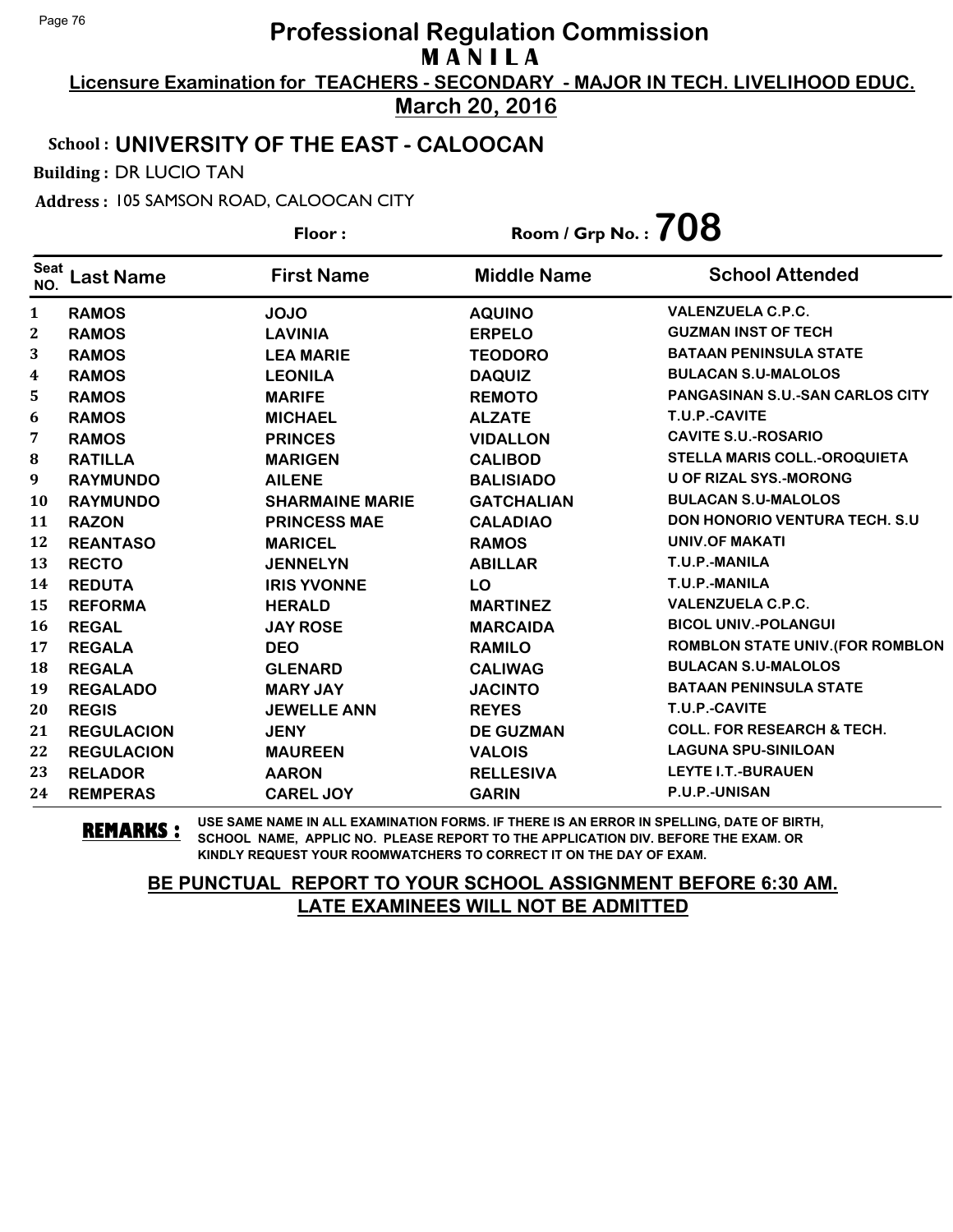**Licensure Examination for TEACHERS - SECONDARY - MAJOR IN TECH. LIVELIHOOD EDUC. March 20, 2016**

### School : **UNIVERSITY OF THE EAST - CALOOCAN**

Building : DR LUCIO TAN

Address : 105 SAMSON ROAD, CALOOCAN CITY

**Last Name First Name Middle Name** Floor : Room / Grp No. :**709** Seat <sup>Seat</sup> Last Name First Name Middle Name School Attended **RENACIDO GLENDA CHAVEZ T.U.P.-CAVITE REODIQUE KAREN PAREDES T.U.P.-CAVITE REQUIEZ GEMMA HULIGANGA MARIKINA POLYTECHNIC RESURRECCION KAROL GARCIA DMMMSU-S.FERNANDO REVICENTE IAN REY BULASA T.U.P.-CAVITE REYES ADONIS CLEMENTE P.U.P.-STA. MESA REYES ANNA CHARISSE PATULOT EARIST** 8 REYES **CATHERINE ARDALES** U.E.P.-CATARMAN **REYES CLARITA ARICHETA U OF RIZAL SYS.-MORONG REYES FRANCISCO JR REAS T.U.P.-MANILA REYES JUDIE ANN CALIWAG PAMPANGA STATE AGRICULTURAL REYES KAY CEE PAYAWAL PAMPANGA STATE AGRICULTURAL REYES KRISTINE KAYE DELOS SANTOS T.U.P.-MANILA REYES LILIA PARUNGAO N.E.U.S.T-SAN ISIDRO REYES MANILYN GUEVARRA BATAAN PENINSULA STATE U-MAIN REYES MARY ANN SAGA BATAAN PENINSULA STATE REYES NOEL VITOBINA ST.JOSEPH COLL.-CAVITE REYES PAMELA SANTIAGO U OF RIZAL SYS.-MORONG REYES PRINCESS RICA MANUIT BULACAN S.U-MALOLOS REYES REYNEL AGBAYANI APAYAO STATE COLL.-LUNA CAMPUS REYES REYNELYN ZOLETA DMMMSU-AGOO REYES ROWENA BRITO EARIST REYNOSO LAVLEE JEZZA DEL ROSARIO CAGAYAN STATE RIANO ROLANDO JR CUMAYAS ROMBLON STATE UNIV.(FOR ROMBLON**

**REMARKS :** USE SAME NAME IN ALL EXAMINATION FORMS. IF THERE IS AN ERROR IN SPELLING, DATE OF BIRTH, SCHOOL NAME, APPLIC NO. PLEASE REPORT TO THE APPLICATION DIV. BEFORE THE EXAM. OR KINDLY REQUEST YOUR ROOMWATCHERS TO CORRECT IT ON THE DAY OF EXAM.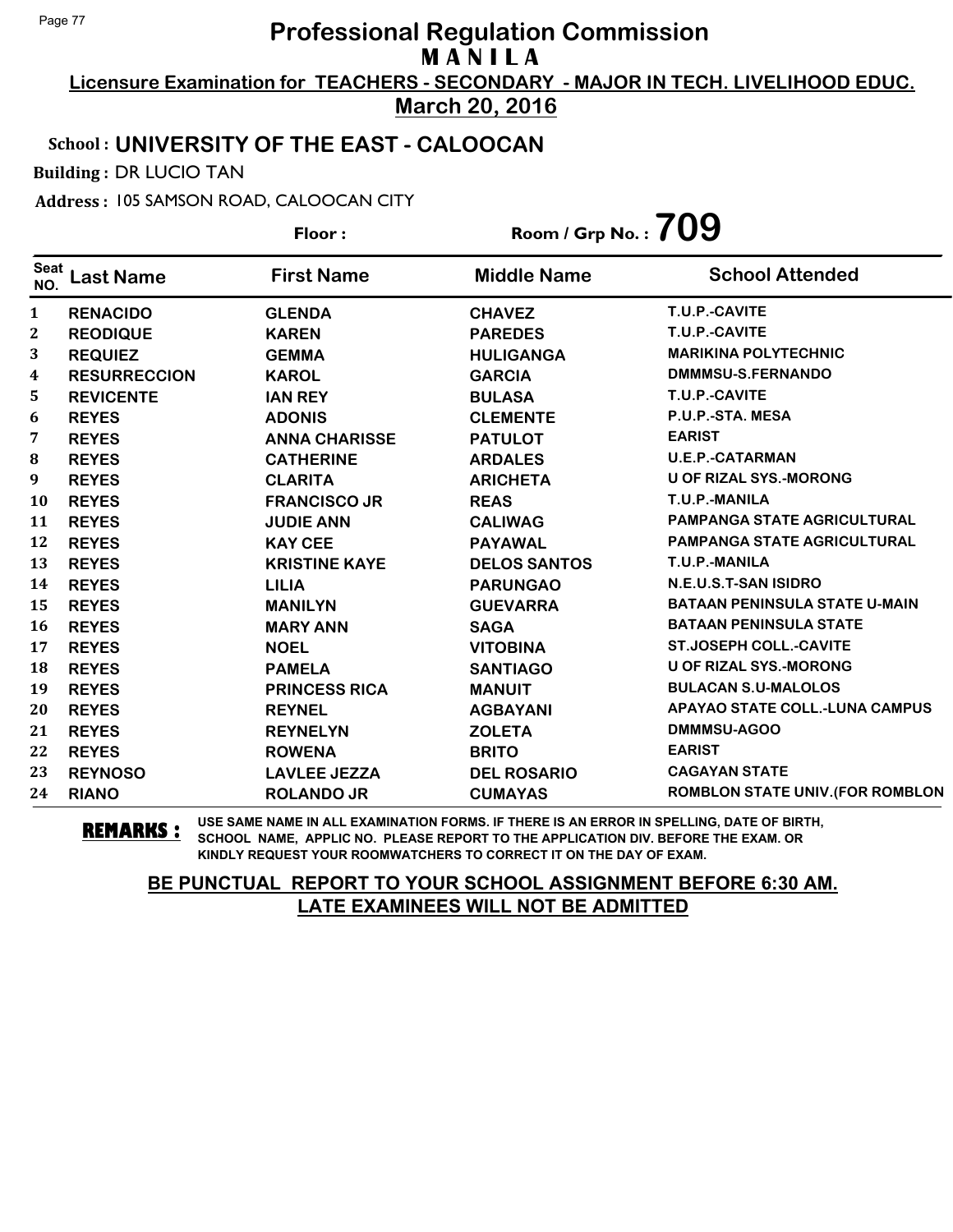**Licensure Examination for TEACHERS - SECONDARY - MAJOR IN TECH. LIVELIHOOD EDUC. March 20, 2016**

### School : **UNIVERSITY OF THE EAST - CALOOCAN**

Building : DR LUCIO TAN

Address : 105 SAMSON ROAD, CALOOCAN CITY

|                    |                  | Floor:               | Room / Grp No.: $710$ |                                         |
|--------------------|------------------|----------------------|-----------------------|-----------------------------------------|
| <b>Seat</b><br>NO. | <b>Last Name</b> | <b>First Name</b>    | <b>Middle Name</b>    | <b>School Attended</b>                  |
| 1                  | <b>RICAMATA</b>  | <b>NOELLE CELINE</b> | <b>BUCLES</b>         | <b>EARIST</b>                           |
| $\boldsymbol{2}$   | <b>RICO</b>      | <b>GIAN CARLO</b>    | <b>ESTRADA</b>        | T.U.P.-MANILA                           |
| 3                  | <b>RITUAL</b>    | <b>AILEN</b>         | <b>OLIVA</b>          | P.U.P.-COMMONWEALTH                     |
| 4                  | <b>RIVAS</b>     | <b>ZONIA</b>         | <b>ROMO</b>           | <b>MARIKINA POLYTECHNIC</b>             |
| 5                  | <b>RIVERA</b>    | <b>IRENE</b>         | <b>FERNANDO</b>       | P.U.P.-STA. MESA                        |
| 6                  | <b>RIVERA</b>    | <b>JOCHELLE</b>      | <b>VILLARIÑA</b>      | T.U.P.-MANILA                           |
| 7                  | <b>RIVERA</b>    | <b>LEIGH</b>         | <b>BONDOC</b>         | <b>DON HONORIO VENTURA TECH. S.U.</b>   |
| 8                  | <b>RIVERA</b>    | <b>MARIBEL</b>       | <b>ILANO</b>          | <b>BICOL UNIV.-POLANGUI</b>             |
| 9                  | <b>RIVERA</b>    | <b>MIRIAM</b>        | <b>ORTEGA</b>         | <b>BULACAN S.U-BUSTOS</b>               |
| 10                 | <b>RIVERA</b>    | <b>NOVELYN</b>       | <b>CARDENAS</b>       | <b>NEW ERA UNIV.</b>                    |
| 11                 | <b>RIVERA</b>    | <b>PRANCE CHEZKA</b> | <b>TOMAS</b>          | <b>PAMPANGA STATE AGRICULTURAL</b>      |
| 12                 | <b>RIVERA</b>    | <b>ROSANNA</b>       | <b>TABAYOCYOC</b>     | <b>EASTERN SAMAR STATE U - SALCEDO</b>  |
| 13                 | <b>RIVERA</b>    | <b>RUBIE</b>         | <b>MARQUEZ</b>        | <b>EARIST</b>                           |
| 14                 | <b>RIVERA</b>    | <b>YVONNE</b>        | <b>BATAS</b>          | <b>PAMPANGA STATE AGRICULTURAL</b>      |
| 15                 | <b>RIZANO</b>    | <b>NIKKA</b>         | <b>GARCIA</b>         | <b>BULACAN S.U-BUSTOS</b>               |
| 16                 | <b>ROA</b>       | <b>MELSE</b>         | <b>CORALES</b>        | <b>BATAAN PENINSULA STATE U-MAIN</b>    |
| 17                 | <b>ROAN</b>      | <b>MARLET</b>        | <b>CORONA</b>         | <b>LAGUNA SPU-SINILOAN</b>              |
| 18                 | <b>ROBEA</b>     | <b>SARAH</b>         | <b>MAGO</b>           | <b>EARIST</b>                           |
| 19                 | <b>ROBIAS</b>    | <b>ESPERANZA</b>     | <b>AÑANO</b>          | <b>EASTERN SAMAR STATE U - SALCEDO</b>  |
| 20                 | <b>ROBLEDO</b>   | <b>EVANGELINE</b>    | <b>CAGUITLA</b>       | <b>BATANGAS S.U.-BATANGAS CITY</b>      |
| 21                 | <b>ROCERO</b>    | <b>ARIANE</b>        | <b>NUÑEZ</b>          | <b>DON HONORIO VENTURA TECH. S.U.</b>   |
| 22                 | <b>ROCERO</b>    | <b>RITCHIEL</b>      | <b>MACALALAD</b>      | <b>U OF RIZAL SYS.-MORONG</b>           |
| 23                 | <b>ROCO</b>      | <b>DARLENE</b>       | <b>DAGOHOY</b>        | <b>M.S.U.-IIT-ILIGAN CITY</b>           |
| 24                 | <b>RODA</b>      | <b>CHARMAINE</b>     | <b>RUGAS</b>          | <b>ROMBLON STATE UNIV. (FOR ROMBLON</b> |

**REMARKS :** USE SAME NAME IN ALL EXAMINATION FORMS. IF THERE IS AN ERROR IN SPELLING, DATE OF BIRTH, SCHOOL NAME, APPLIC NO. PLEASE REPORT TO THE APPLICATION DIV. BEFORE THE EXAM. OR KINDLY REQUEST YOUR ROOMWATCHERS TO CORRECT IT ON THE DAY OF EXAM.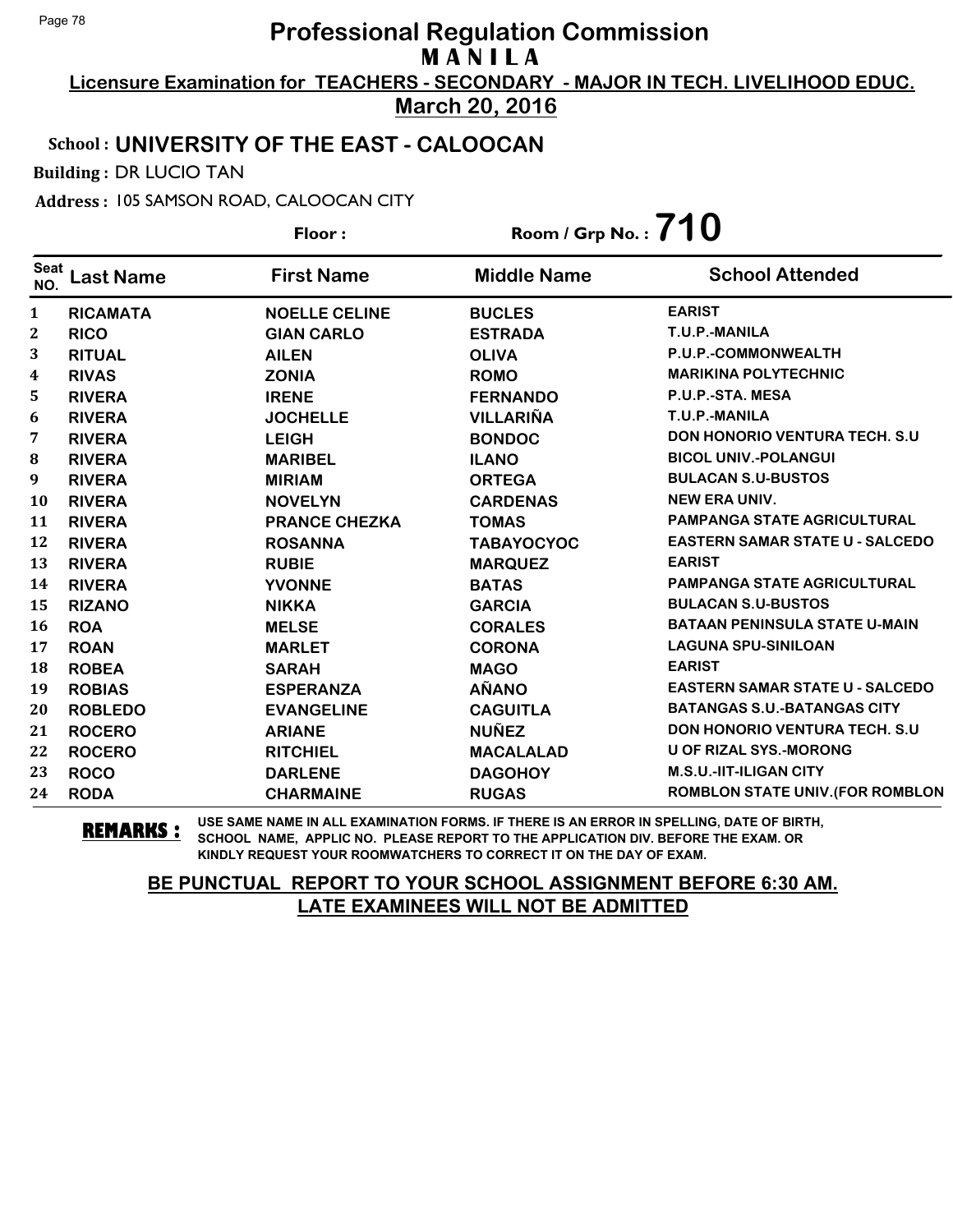**Licensure Examination for TEACHERS - SECONDARY - MAJOR IN TECH. LIVELIHOOD EDUC. March 20, 2016**

# School : **UNIVERSITY OF THE EAST - CALOOCAN**

Building : DR LUCIO TAN

Address : 105 SAMSON ROAD, CALOOCAN CITY

|                    |                  | Floor:                | Room / Grp No. : $711$ |                                         |
|--------------------|------------------|-----------------------|------------------------|-----------------------------------------|
| <b>Seat</b><br>NO. | <b>Last Name</b> | <b>First Name</b>     | <b>Middle Name</b>     | <b>School Attended</b>                  |
| 1                  | <b>RODELAS</b>   | <b>ROSALIE</b>        | <b>PESTANO</b>         | T.U.P.-MANILA                           |
| $\boldsymbol{2}$   | <b>RODRIGUEZ</b> | <b>ANA KARINA</b>     | <b>DIEZMOS</b>         | <b>CAVITE S.U.-ROSARIO</b>              |
| 3                  | <b>RODRIGUEZ</b> | <b>JULIE</b>          | <b>CALUSCUSAO</b>      | T.U.P.-CAVITE                           |
| 4                  | <b>RODRIGUEZ</b> | <b>RACHELLE</b>       | <b>MANINANG</b>        | <b>PAMPANGA STATE AGRICULTURAL</b>      |
| 5                  | <b>RODRIGUEZ</b> | <b>ROSE ANN</b>       | <b>IGNACIO</b>         | <b>PAMPANGA STATE AGRICULTURAL</b>      |
| 6                  | <b>ROGERO</b>    | <b>MARIA LOURDES</b>  | <b>ANGELES</b>         | <b>EARIST</b>                           |
| 7                  | <b>ROGON</b>     | <b>REYNOSO</b>        | <b>MERIDA</b>          | <b>ROMBLON STATE UNIV. (FOR ROMBLON</b> |
| 8                  | <b>ROJAS</b>     | <b>JESHA MAE</b>      | <b>GALEDO</b>          | T.U.P.-MANILA                           |
| 9                  | <b>ROJAS</b>     | <b>MARIA ANTONIA</b>  | <b>EUBRA</b>           | <b>ADAMSON UNIVERSITY</b>               |
| 10                 | <b>ROJAS</b>     | <b>MARICAR</b>        | <b>BALTES</b>          | T.U.P.-MANILA                           |
| 11                 | <b>ROJO</b>      | <b>JASON</b>          | <b>MILANO</b>          | <b>F.ALFELOR SR.FTDN.COLL</b>           |
| 12                 | <b>ROLDAN</b>    | <b>JESSICA</b>        | <b>PEÑAFLOR</b>        | P.U.P.-STA. MESA                        |
| 13                 | <b>ROMAN</b>     | <b>SHAMAINE MICAH</b> | <b>TALLADA</b>         | <b>PAMPANGA STATE AGRICULTURAL</b>      |
| 14                 | <b>ROMANCE</b>   | <b>REYNALDO R</b>     | <b>BOLAO</b>           | <b>U.E.P.-CATARMAN</b>                  |
| 15                 | <b>ROMANO</b>    | <b>JENIFER</b>        | <b>ANDAN</b>           | <b>BULACAN S.U-BUSTOS</b>               |
| 16                 | <b>ROMERO</b>    | <b>CLARISSA</b>       | <b>ROSARIO</b>         | T.U.P.-MANILA                           |
| 17                 | <b>ROMERO</b>    | <b>ERICK JULIUS</b>   | <b>BUSTAMANTE</b>      | P.U.P.-STA. MESA                        |
| 18                 | <b>ROMERO</b>    | <b>TIMMIE ROSE</b>    | <b>SURBANO</b>         | <b>EARIST</b>                           |
| 19                 | <b>RONDINA</b>   | <b>GINA</b>           | <b>ALCONERA</b>        | N.O.R.S.U-DUMAGUETE                     |
| 20                 | <b>RONQUILLO</b> | <b>JUSTINO</b>        | <b>DAVID</b>           | <b>DON HONORIO VENTURA TECH. S.U.</b>   |
| 21                 | <b>ROQUE</b>     | <b>JERWIN</b>         | <b>CONSTANTINO</b>     | <b>BULACAN S.U-MALOLOS</b>              |
| 22                 | <b>ROQUE</b>     | <b>MARY ANN</b>       | <b>BERINGUELA</b>      | <b>BULACAN S.U-BUSTOS</b>               |
| 23                 | <b>ROSADIÑO</b>  | <b>AMIE</b>           | <b>MANUEL</b>          | <b>U.E.P.-CATARMAN</b>                  |
| 24                 | <b>ROSALEJOS</b> | <b>HANNAH MAE</b>     | <b>SUPETRAN</b>        | T.U.P.-MANILA                           |

**REMARKS :** USE SAME NAME IN ALL EXAMINATION FORMS. IF THERE IS AN ERROR IN SPELLING, DATE OF BIRTH, SCHOOL NAME, APPLIC NO. PLEASE REPORT TO THE APPLICATION DIV. BEFORE THE EXAM. OR KINDLY REQUEST YOUR ROOMWATCHERS TO CORRECT IT ON THE DAY OF EXAM.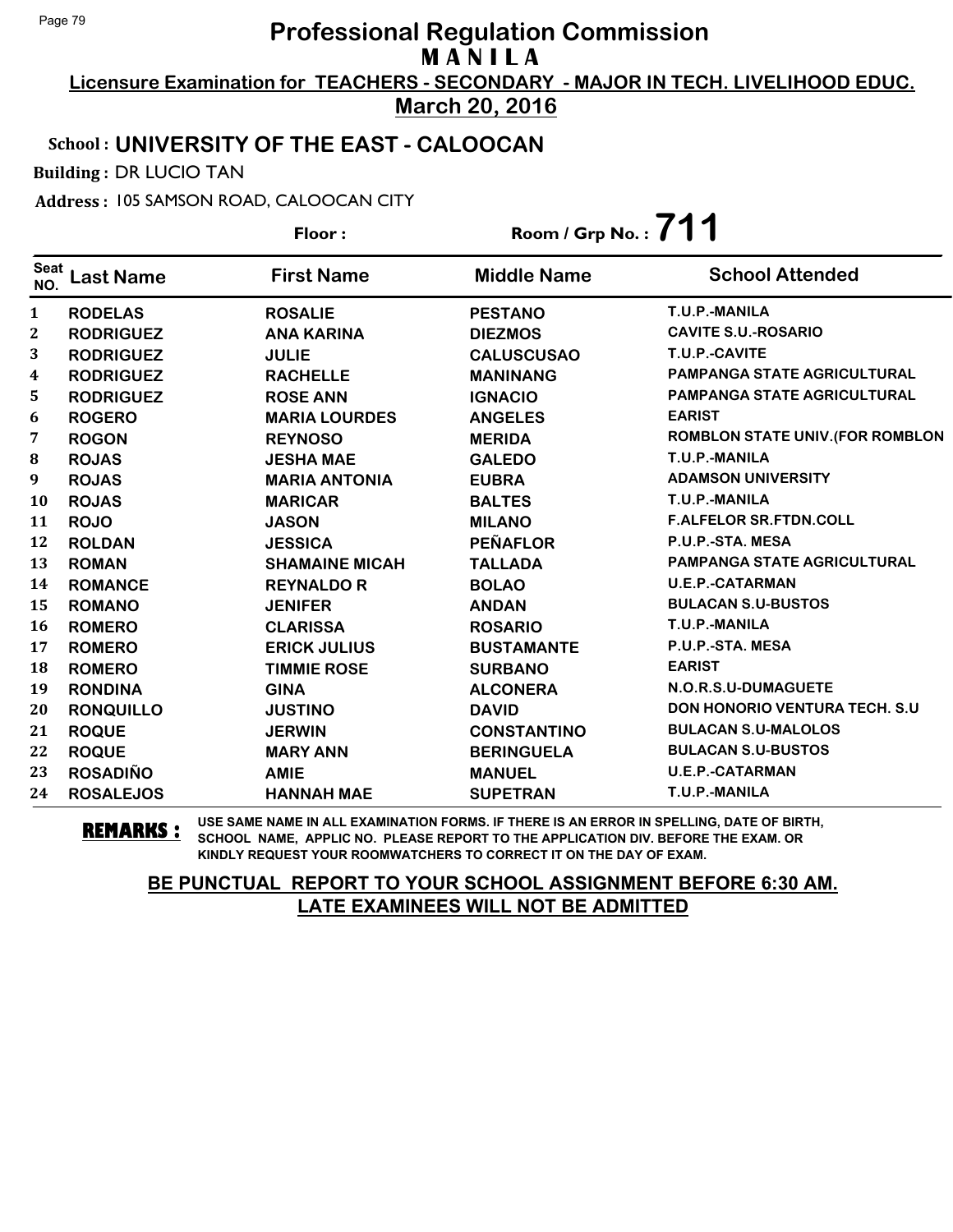**Licensure Examination for TEACHERS - SECONDARY - MAJOR IN TECH. LIVELIHOOD EDUC. March 20, 2016**

### School : **UNIVERSITY OF THE EAST - CALOOCAN**

Building : DR LUCIO TAN

Address : 105 SAMSON ROAD, CALOOCAN CITY

**Last Name First Name Middle Name** Floor : Room / Grp No. :**712** Seat <sup>seat</sup> Last Name First Name Middle Name School Attended **ROSALES MICHELLE PEREZ VALENZUELA C.P.C. ROSANO LIZA MARTAL CAVITE S.U.-INDANG ROSAREAL ARAH AGONIAS U.E.P.-CATARMAN ROSARIO JESSA MAE COLOBONG MMSU-LAOAG COLL. OF TECH ROSARIO JISELLE POSERIO PANGASINAN S.U.-SAN CARLOS CITY ROSARIO RAY MAR TOMAS T.U.P.-MANILA ROSE MA MAXIMA SUYAT U OF RIZAL SYS.-MORONG ROTONI PAMELA CABERO T.U.P.-CAVITE ROXAS GILLYN TIAMZON DON HONORIO VENTURA TECH. S.U ROXAS GRACE VENTURA BULACAN S.U-MALOLOS ROYO ROWENA RELOX T.U.P.-MANILA RUBIO DIANNE HAZEL CABACOG P.U.P.-COMMONWEALTH RUBIO MARY GRACE MARS POLANGUI COMM. COLL. RUBLICO MARIA LUISA YADAO U OF RIZAL SYS.-MORONG RULIE MAREZIEL YOSORES SURIGAO S.C.T. SABANAL MYRA CAÑADA T.U.P.-MANILA SABAWIL IRISH EWOS CAGAYAN STATE UNIV.-TUGUEGARAO SABAYBAY RODANTE JR SAMONTE T.U.P.-CAVITE SABIO MYRA SINOHIN T.U.P.-CAVITE SACDALAN LIEZYL MENDOZA BATANGAS S.U.-BATANGAS CITY SACE CHRIZY JOYCE ZOLETA T.U.P.-MANILA SACEDOR ANTHONY - NAVAL S.U.-BILIRAN SAGDULLAS PATRICE MAE CASILAN EARIST SAGUBAN FERNALEN LUYAS UNIVERSITY OF CALOOCAN CITY(for. CC**

**REMARKS :** USE SAME NAME IN ALL EXAMINATION FORMS. IF THERE IS AN ERROR IN SPELLING, DATE OF BIRTH, SCHOOL NAME, APPLIC NO. PLEASE REPORT TO THE APPLICATION DIV. BEFORE THE EXAM. OR KINDLY REQUEST YOUR ROOMWATCHERS TO CORRECT IT ON THE DAY OF EXAM.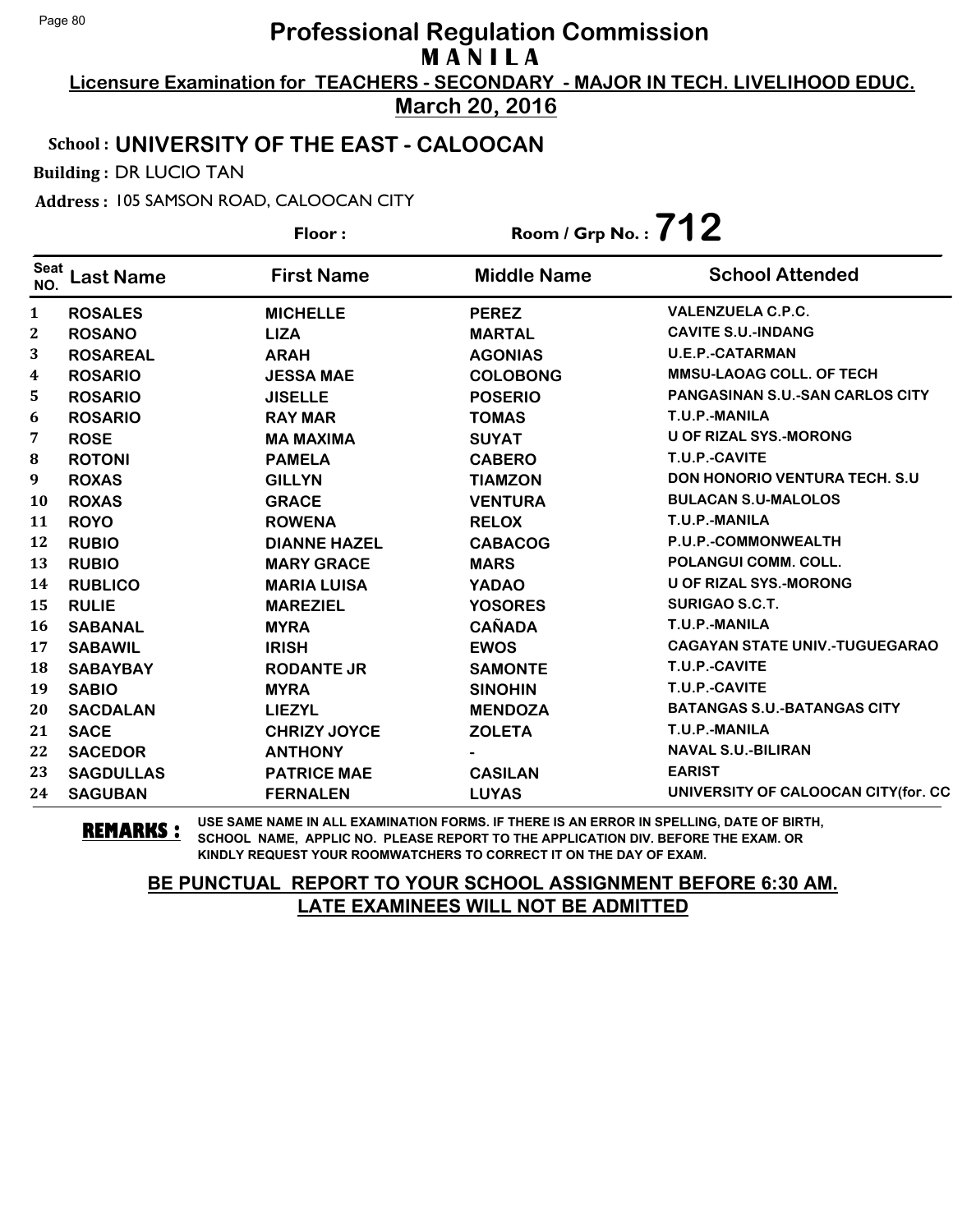**Licensure Examination for TEACHERS - SECONDARY - MAJOR IN TECH. LIVELIHOOD EDUC. March 20, 2016**

# School : **UNIVERSITY OF THE EAST - CALOOCAN**

Building : DR LUCIO TAN

Address : 105 SAMSON ROAD, CALOOCAN CITY

|                    |                  | Floor:                   | Room / Grp No.: $713$ |                                       |
|--------------------|------------------|--------------------------|-----------------------|---------------------------------------|
| <b>Seat</b><br>NO. | <b>Last Name</b> | <b>First Name</b>        | <b>Middle Name</b>    | <b>School Attended</b>                |
| $\mathbf{1}$       | <b>SAGUN</b>     | <b>MARC LHESTER JOHN</b> | <b>ARCEO</b>          | T.U.P.-MANILA                         |
| $\boldsymbol{2}$   | <b>SAGUN</b>     | <b>MARK VINCENT</b>      | <b>PALLASIGUE</b>     | <b>PAMPANGA STATE AGRICULTURAL</b>    |
| 3                  | <b>SAHAGUN</b>   | <b>MARLON</b>            | <b>BACOLOR</b>        | <b>TARLAC STATE UNIV.</b>             |
| 4                  | <b>SALALAC</b>   | <b>FERNAN</b>            | <b>ABAGON</b>         | <b>BULACAN S.U-MALOLOS</b>            |
| 5                  | <b>SALAMAT</b>   | <b>LAARNI</b>            | <b>DE PANO</b>        | <b>BULACAN S.U-MALOLOS</b>            |
| 6                  | <b>SALANATIN</b> | <b>VICENTA</b>           | <b>BALASA</b>         | T.U.P.-MANILA                         |
| 7                  | <b>SALANZAN</b>  | <b>QUEENIE</b>           | <b>REYES</b>          | <b>EARIST</b>                         |
| $\bf{8}$           | <b>SALAS</b>     | <b>KAMILLE</b>           | <b>MANGAHAS</b>       | T.U.P.-MANILA                         |
| 9                  | <b>SALAS</b>     | <b>LYRA</b>              | <b>DATU</b>           | <b>DON HONORIO VENTURA TECH. S.U.</b> |
| 10                 | <b>SALAS</b>     | <b>ROWENA</b>            | <b>DUMARAN</b>        | SO.LEYTE S.U.-SOGOD                   |
| 11                 | <b>SALAZAR</b>   | <b>ANGELICA MAY</b>      | <b>TABAO</b>          | T.U.P.-CAVITE                         |
| 12                 | <b>SALAZAR</b>   | <b>MARLON</b>            | <b>AMISOGA</b>        | T.U.P.-CAVITE                         |
| 13                 | <b>SALAZAR</b>   | <b>MARY JOY</b>          | <b>TABAJONDA</b>      | <b>N.T.C.</b>                         |
| 14                 | <b>SALAZAR</b>   | <b>RAYMOND</b>           | <b>CORDOVA</b>        | T.U.P.-MANILA                         |
| 15                 | <b>SALAZAR</b>   | <b>RICHARD</b>           | <b>VILLANUEVA</b>     | <b>U PERP HELP-LAGUNA</b>             |
| 16                 | <b>SALAÑO</b>    | <b>ROSEL</b>             | <b>LEONARDO</b>       | <b>VALENZUELA C.P.C.</b>              |
| 17                 | <b>SALEN</b>     | <b>ANNALIZA</b>          | <b>BONILLA</b>        | <b>N.E.U.S.T-CABANATUAN CITY</b>      |
| 18                 | <b>SALENGA</b>   | <b>GENINE</b>            | <b>SINGIAN</b>        | <b>PAMPANGA STATE AGRICULTURAL</b>    |
| 19                 | <b>SALENGA</b>   | <b>RITA</b>              | <b>JIMENEZ</b>        | <b>DON HONORIO VENTURA TECH. S.U.</b> |
| 20                 | <b>SALES</b>     | <b>MHARBIE</b>           | <b>QUINONES</b>       | <b>EARIST</b>                         |
| 21                 | <b>SALIBAY</b>   | <b>JOSHUA</b>            | <b>PARADO</b>         | T.U.P.-MANILA                         |
| 22                 | <b>SALIGUMBA</b> | <b>DIANA MAE KRIZZEL</b> | <b>CABUDLAN</b>       | N. T. C.                              |
| 23                 | <b>SALINAS</b>   | <b>JOAN</b>              | <b>ANOTCHE</b>        | <b>BULACAN S.U-BUSTOS</b>             |
| 24                 | <b>SALIPOT</b>   | <b>CHARINA</b>           | <b>CORPIN</b>         | <b>BILIRAN NAT. AGRI.CO</b>           |

**REMARKS :** USE SAME NAME IN ALL EXAMINATION FORMS. IF THERE IS AN ERROR IN SPELLING, DATE OF BIRTH, SCHOOL NAME, APPLIC NO. PLEASE REPORT TO THE APPLICATION DIV. BEFORE THE EXAM. OR KINDLY REQUEST YOUR ROOMWATCHERS TO CORRECT IT ON THE DAY OF EXAM.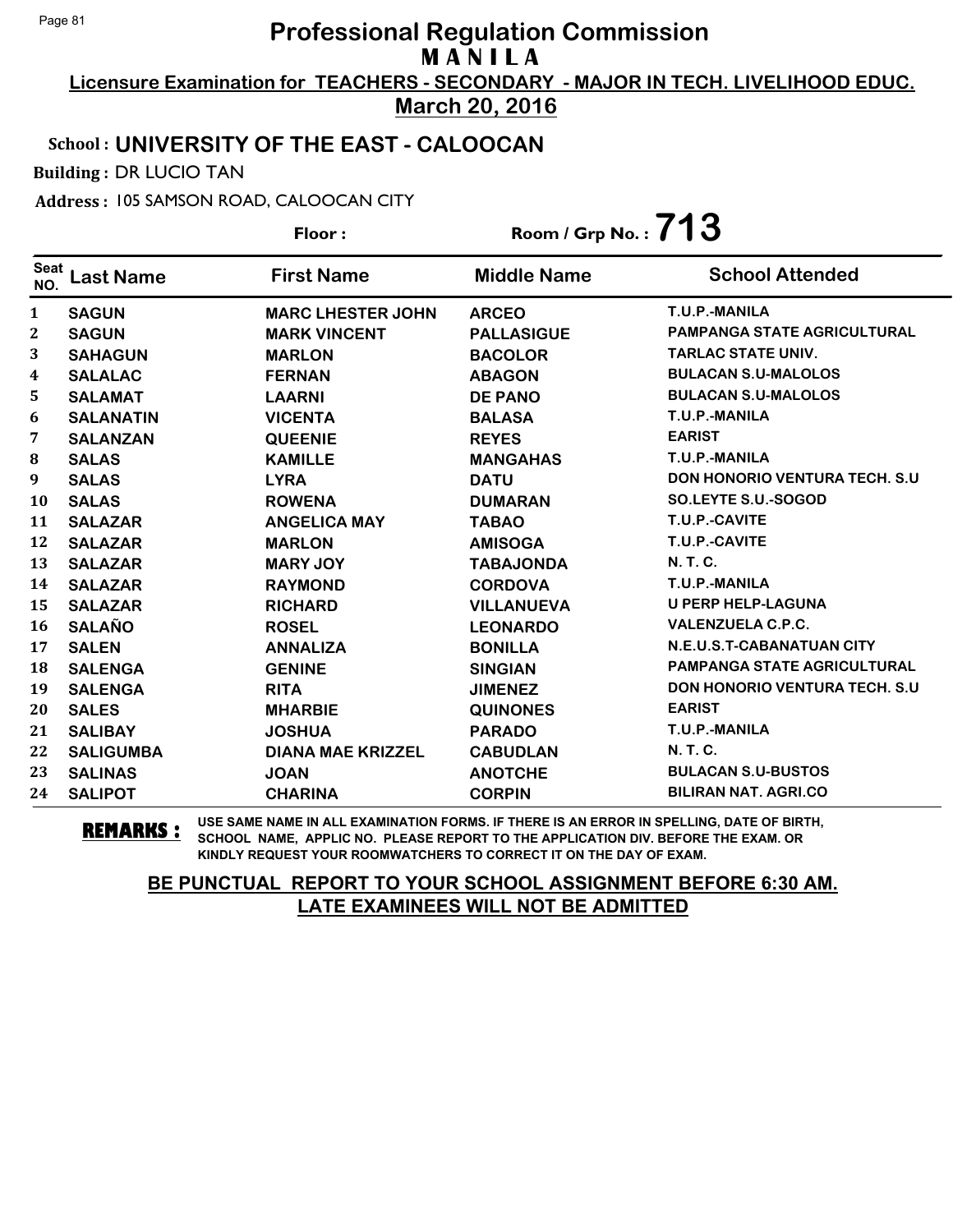**Licensure Examination for TEACHERS - SECONDARY - MAJOR IN TECH. LIVELIHOOD EDUC.**

**March 20, 2016**

# School : **UNIVERSITY OF THE EAST - CALOOCAN**

Building : TAN YAN KEE

Address : 105 SAMSON ROAD, CALOOCAN CITY

|                    |                     | Floor:             | Room / Grp No.:    | 406                                    |
|--------------------|---------------------|--------------------|--------------------|----------------------------------------|
| <b>Seat</b><br>NO. | <b>Last Name</b>    | <b>First Name</b>  | <b>Middle Name</b> | <b>School Attended</b>                 |
| 1                  | <b>SALONGA</b>      | <b>LEO</b>         | <b>TABUNAN</b>     | <b>EARIST</b>                          |
| 2                  | <b>SALSONA</b>      | <b>RICKY</b>       | <b>GACULA</b>      | <b>ROMBLON STATE UNIV.(FOR ROMBLON</b> |
| 3                  | <b>SALUIB</b>       | <b>ABBIE JANE</b>  | <b>ANDARINO</b>    | <b>U.E.P.-CATARMAN</b>                 |
| 4                  | <b>SALUNGA</b>      | <b>SHARA JEAN</b>  | <b>LOREJAS</b>     | <b>PAMPANGA STATE AGRICULTURAL</b>     |
| 5                  | <b>SALUTIN</b>      | <b>ROSEMARIE</b>   | <b>DELOS REYES</b> | <b>VALENZUELA C.P.C.</b>               |
| 6                  | <b>SALVADOR</b>     | <b>MARY GRACE</b>  | <b>DELAPEÑA</b>    | <b>EARIST</b>                          |
| 7                  | <b>SALVADOR</b>     | <b>RICHARD</b>     | <b>MACALIMA</b>    | T.U.P.-CAVITE                          |
| 8                  | <b>SAMBRANO</b>     | <b>SHIELA LYN</b>  | <b>BACANI</b>      | UNIVERSITY OF CALOOCAN CITY(for. CC    |
| 9                  | <b>SAMERA</b>       | <b>MA. DIVINA</b>  | <b>CACAYURIN</b>   | PANGASINAN S.U.-SAN CARLOS CITY        |
| 10                 | <b>SAMO</b>         | <b>MYRA</b>        | <b>LANDICHO</b>    | T.U.P.-MANILA                          |
| 11                 | <b>SAMSON</b>       | <b>ELOISA JEAN</b> | <b>SANTOS</b>      | <b>U OF RIZAL SYS.-CAINTA</b>          |
| 12                 | <b>SAN FELIPE</b>   | <b>JOEVELYN</b>    | <b>CALIOS</b>      | <b>U OF RIZAL SYS.-MORONG</b>          |
| 13                 | <b>SAN GREGORIO</b> | <b>IRENE</b>       | <b>PECANTE</b>     | <b>EARIST</b>                          |
| 14                 | <b>SAN JUAN</b>     | <b>ARJAY</b>       | <b>ALBARICO</b>    | <b>MARIKINA POLYTECHNIC</b>            |
| 15                 | <b>SAN LUIS</b>     | <b>LETECIA</b>     | <b>GARCIA</b>      | <b>LAGUNA STATE POLYTECHNIC</b>        |
| 16                 | <b>SAN MIGUEL</b>   | <b>ALEX</b>        | <b>PERIÑA</b>      | <b>VALENZUELA C.P.C.</b>               |
| 17                 | <b>SAN PEDRO</b>    | <b>ALONA</b>       | <b>CUNANAN</b>     | <b>U OF RIZAL SYS.-MORONG</b>          |
| 18                 | <b>SAN PEDRO</b>    | <b>ANA BELINDA</b> | <b>RIVERA</b>      | <b>FAR EASTERN POLY COLL</b>           |
| 19                 | <b>SAN PEDRO</b>    | <b>CELESTE</b>     | <b>SISON</b>       | <b>NEW ERA UNIV.</b>                   |
| 20                 | <b>SAN PEDRO</b>    | <b>DIANA</b>       | <b>MOSTASESA</b>   | <b>PAMPANGA STATE AGRICULTURAL</b>     |
| 21                 | <b>SAN PEDRO</b>    | <b>GRACE</b>       | <b>ENCARNACION</b> | <b>R.MAGSAYSAY T.U-IBA</b>             |
| 22                 | <b>SANCHEZ</b>      | <b>ABEGAIL</b>     | <b>DELA CRUZ</b>   | <b>BULACAN S.U-MALOLOS</b>             |
| 23                 | <b>SANCHEZ</b>      | <b>ELAINE</b>      | <b>SISON</b>       | PAMPANGA STATE AGRICULTURAL            |
| 24                 | <b>SANCHEZ</b>      | <b>JOEDITH</b>     | <b>BOGASAN</b>     | <b>VALENZUELA C.P.C.</b>               |

**REMARKS :** USE SAME NAME IN ALL EXAMINATION FORMS. IF THERE IS AN ERROR IN SPELLING, DATE OF BIRTH, SCHOOL NAME, APPLIC NO. PLEASE REPORT TO THE APPLICATION DIV. BEFORE THE EXAM. OR KINDLY REQUEST YOUR ROOMWATCHERS TO CORRECT IT ON THE DAY OF EXAM.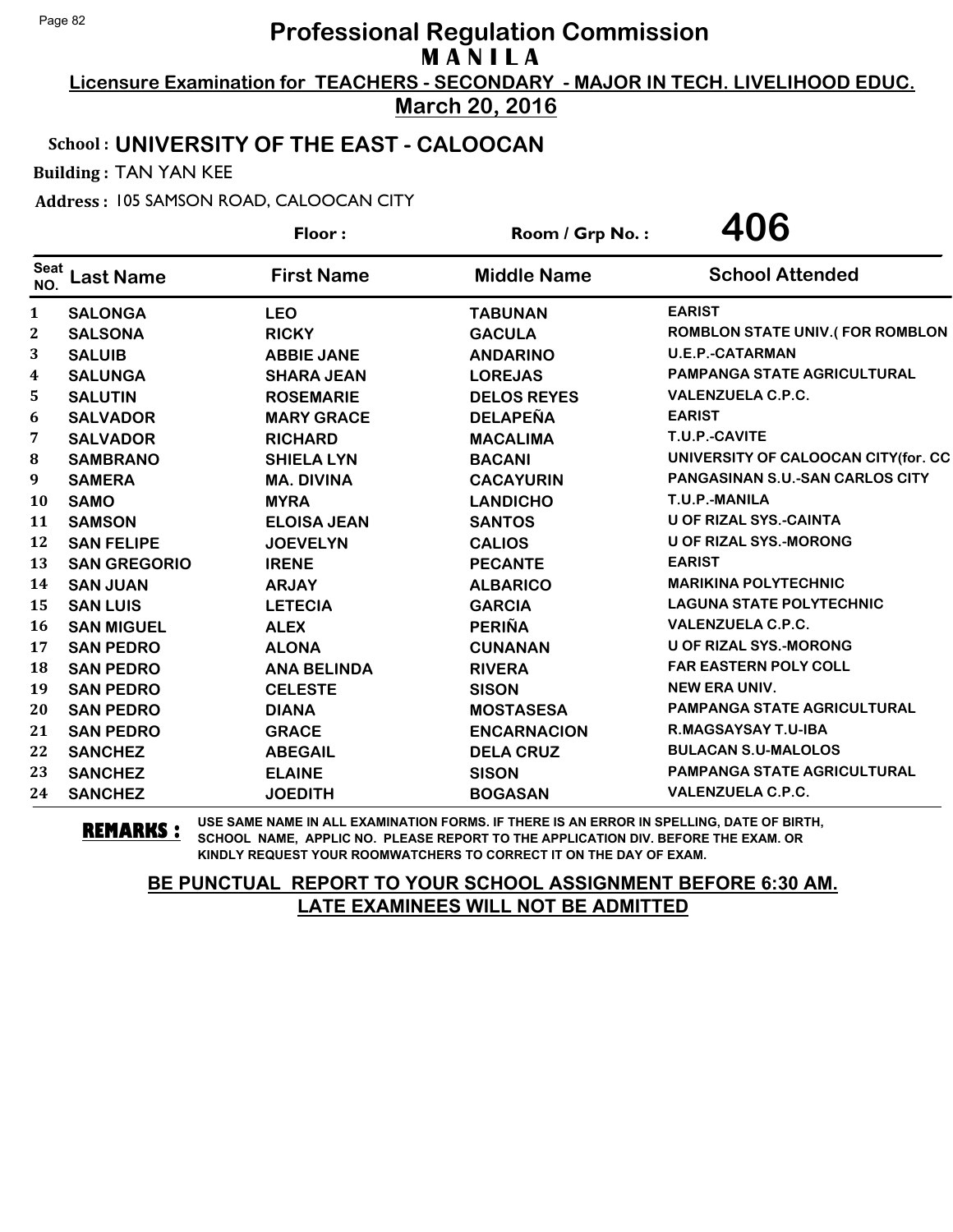**Licensure Examination for TEACHERS - SECONDARY - MAJOR IN TECH. LIVELIHOOD EDUC. March 20, 2016**

## School : **UNIVERSITY OF THE EAST - CALOOCAN**

Building : TAN YAN KEE

Address : 105 SAMSON ROAD, CALOOCAN CITY

|                    |                  | Floor:              | Room / Grp No.:    | 407                                |
|--------------------|------------------|---------------------|--------------------|------------------------------------|
| <b>Seat</b><br>NO. | <b>Last Name</b> | <b>First Name</b>   | <b>Middle Name</b> | <b>School Attended</b>             |
| 1                  | <b>SANCHEZ</b>   | <b>SIONY</b>        | <b>DELACERNA</b>   | <b>SURIGAO S.C.T.</b>              |
| $\mathbf 2$        | <b>SANGCAP</b>   | <b>REYSAN</b>       | <b>DELA CRUZ</b>   | <b>BULACAN S.U-BUSTOS</b>          |
| 3                  | <b>SANGCOM</b>   | <b>GINA</b>         | <b>OBEROS</b>      | <b>WMSU-(for. ZNAC)TAMPILISA</b>   |
| 4                  | <b>SANTIAGO</b>  | <b>ARNEL</b>        | <b>SACAY</b>       | <b>ST.PETER'S COLL.-ORMOC CITY</b> |
| 5                  | <b>SANTIAGO</b>  | <b>CHERRY</b>       | <b>DELINO</b>      | <b>BULACAN S.U-MALOLOS</b>         |
| 6                  | <b>SANTIAGO</b>  | <b>JANE</b>         | <b>ANDRES</b>      | <b>MARIKINA POLYTECHNIC</b>        |
| 7                  | <b>SANTIAGO</b>  | <b>JOHN PONCE</b>   | <b>ABRINGE</b>     | T.U.P.-MANILA                      |
| 8                  | <b>SANTIAGO</b>  | <b>KATHERINE</b>    | <b>DOLATRE</b>     | T.U.P.-MANILA                      |
| 9                  | <b>SANTIAGO</b>  | <b>LEODIMAR</b>     | <b>VALMEO</b>      | <b>BULACAN S.U-BUSTOS</b>          |
| 10                 | <b>SANTIAGO</b>  | <b>MARY GRACE</b>   | <b>ALCORIZA</b>    | <b>BULACAN S.U-MALOLOS</b>         |
| 11                 | <b>SANTIAGO</b>  | <b>SHARMAINE</b>    | <b>RAMOS</b>       | <b>EARIST</b>                      |
| 12                 | <b>SANTOS</b>    | <b>ANA CARMELA</b>  | A                  | T.U.P.-MANILA                      |
| 13                 | <b>SANTOS</b>    | <b>CHARLAINE</b>    | <b>TUBIG</b>       | <b>BULACAN S.U-MALOLOS</b>         |
| 14                 | <b>SANTOS</b>    | <b>DAN ROWIE</b>    | <b>DE LEON</b>     | T.U.P.-MANILA                      |
| 15                 | <b>SANTOS</b>    | <b>EDITHA</b>       | <b>MARCELO</b>     | <b>MARIKINA POLYTECHNIC</b>        |
| 16                 | <b>SANTOS</b>    | <b>EVA</b>          | <b>CANLAS</b>      | DON HONORIO VENTURA TECH. S.U      |
| 17                 | <b>SANTOS</b>    | <b>ISAGANI</b>      | <b>MUYOT</b>       | N.E.U.S.T-CABANATUAN CITY          |
| 18                 | <b>SANTOS</b>    | <b>JESSIBEL</b>     | <b>LENEZO</b>      | P.U.P.-BATAAN                      |
| 19                 | <b>SANTOS</b>    | <b>LOVELY ANN</b>   | <b>DANTES</b>      | <b>BULACAN S.U-MALOLOS</b>         |
| 20                 | <b>SANTOS</b>    | <b>MA. LIWAYWAY</b> | <b>ARENAS</b>      | T.U.P.-MANILA                      |
| 21                 | <b>SANTOS</b>    | <b>MARICAR</b>      | <b>YABUT</b>       | <b>BULACAN S.U-MALOLOS</b>         |
| 22                 | <b>SANTOS</b>    | <b>NELLY</b>        | <b>SANTOYO</b>     | ADVENTIST UNIV OF THE PHIL.        |
| 23                 | <b>SANTOS</b>    | <b>RENOR BOY</b>    | <b>MANALON</b>     | <b>BULACAN S.U-MALOLOS</b>         |
| 24                 | <b>SANTOS</b>    | <b>WILMA</b>        | <b>MARTINEZ</b>    | <b>BATAAN PENINSULA STATE</b>      |

**REMARKS :** USE SAME NAME IN ALL EXAMINATION FORMS. IF THERE IS AN ERROR IN SPELLING, DATE OF BIRTH, SCHOOL NAME, APPLIC NO. PLEASE REPORT TO THE APPLICATION DIV. BEFORE THE EXAM. OR KINDLY REQUEST YOUR ROOMWATCHERS TO CORRECT IT ON THE DAY OF EXAM.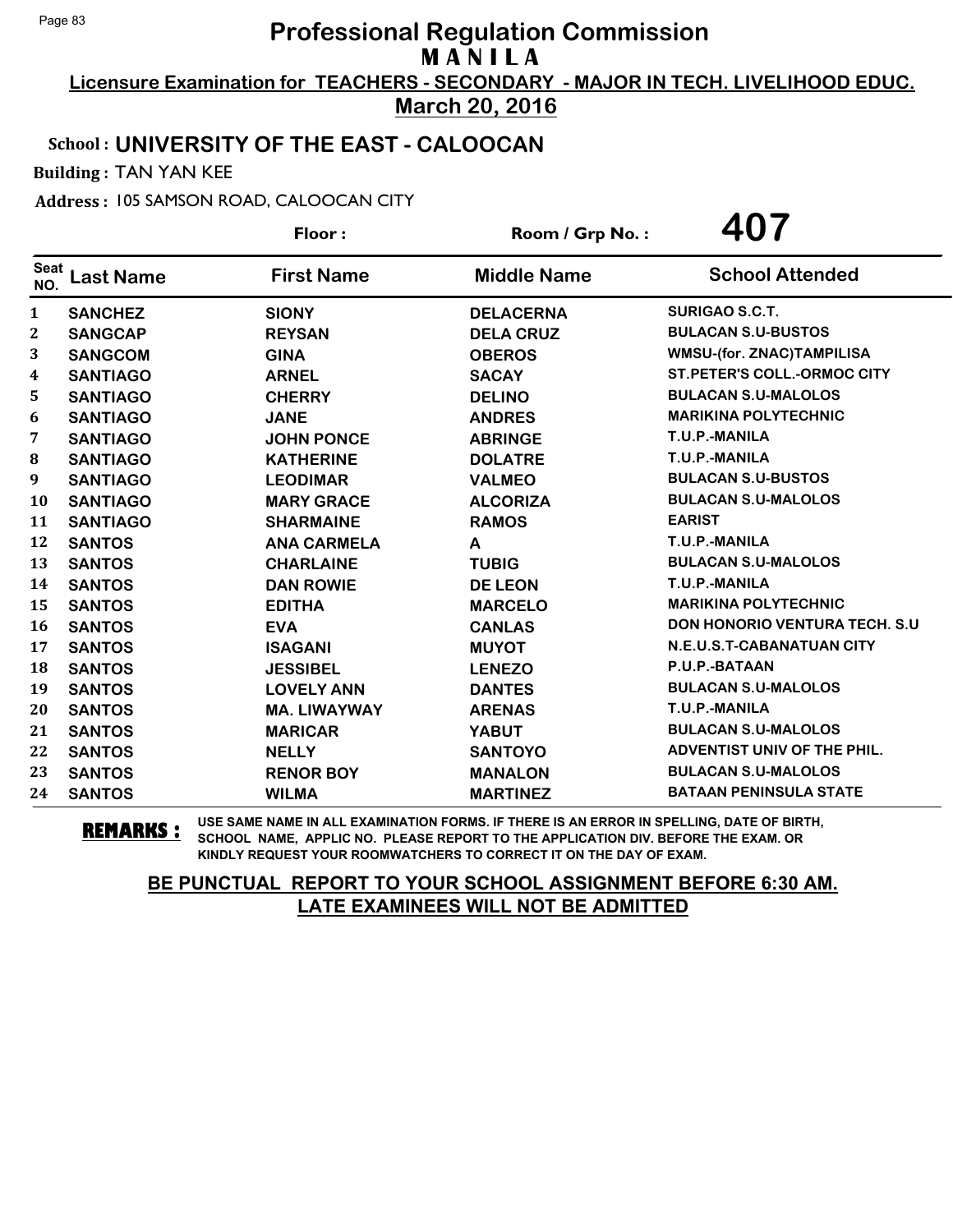**Licensure Examination for TEACHERS - SECONDARY - MAJOR IN TECH. LIVELIHOOD EDUC. March 20, 2016**

### School : **UNIVERSITY OF THE EAST - CALOOCAN**

Building : TAN YAN KEE

Address : 105 SAMSON ROAD, CALOOCAN CITY

|                    |                  | Floor:                               | Room / Grp No.:    | 408                              |
|--------------------|------------------|--------------------------------------|--------------------|----------------------------------|
| <b>Seat</b><br>NO. | <b>Last Name</b> | <b>First Name</b>                    | <b>Middle Name</b> | <b>School Attended</b>           |
| 1                  | <b>SANUCO</b>    | <b>CHARLENE ROSE</b>                 | <b>LASCANO</b>     | <b>MARIKINA POLYTECHNIC</b>      |
| $\mathbf 2$        | <b>SAPIAN</b>    | <b>MICHELLE</b>                      | <b>CARIL</b>       | <b>EARIST</b>                    |
| 3                  | <b>SAPNU</b>     | <b>ALBERT</b>                        | <b>DAVID</b>       | <b>BATAAN PENINSULA STATE</b>    |
| 4                  | <b>SAPO</b>      | <b>MARISEL</b>                       | <b>MARANA</b>      | <b>MARIKINA POLYTECHNIC</b>      |
| 5                  | <b>SARABIA</b>   | <b>EMERSON</b>                       | <b>JUMARITO</b>    | P.U.P.-STA. MESA                 |
| 6                  | <b>SARATE</b>    | <b>ARLYN</b>                         | <b>TALABA</b>      | T.U.P.-MANILA                    |
| 7                  | <b>SARDEA</b>    | <b>ANGEL KHRISTIANNE KHACOSTALES</b> |                    | <b>MARIKINA POLYTECHNIC</b>      |
| 8                  | <b>SARMIENTO</b> | <b>ABBY GALE</b>                     | <b>DEANG</b>       | T.U.P.-MANILA                    |
| 9                  | <b>SARMIENTO</b> | <b>JUDY ANN</b>                      |                    | <b>NEW ERA UNIV.</b>             |
| 10                 | <b>SARMIENTO</b> | <b>MARISAM</b>                       | <b>ESTACIO</b>     | T.U.P.-MANILA                    |
| 11                 | <b>SARMIENTO</b> | <b>PRINCISITA</b>                    | <b>LUNAR</b>       | <b>EARIST</b>                    |
| 12                 | <b>SARTE</b>     | <b>MARILOU</b>                       | <b>LINDIO</b>      | <b>LAGUNA TECH. INST.</b>        |
| 13                 | <b>SAYASA</b>    | <b>BEA</b>                           | <b>RECODO</b>      | <b>MARIKINA POLYTECHNIC</b>      |
| 14                 | <b>SAYAT</b>     | <b>MAYBEL</b>                        | <b>DELA CRUZ</b>   | <b>NO.ILOILO POLY.COL-SARA</b>   |
| 15                 | <b>SAYLO</b>     | <b>ANTONIO JR</b>                    | <b>LARIT</b>       | <b>MARIKINA POLYTECHNIC</b>      |
| 16                 | <b>SAYLON</b>    | <b>MICHELLE</b>                      | <b>DE SALIT</b>    | T.U.P.-CAVITE                    |
| 17                 | <b>SAYNO</b>     | <b>JAMES</b>                         | <b>ARUTA</b>       | T.U.P.-MANILA                    |
| 18                 | <b>SAYONG</b>    | <b>MARITES</b>                       | <b>BAUTISTA</b>    | <b>ISABELA S.U.-ILAGAN</b>       |
| 19                 | <b>SAYSON</b>    | <b>HEROLD</b>                        | <b>CAÑEDA</b>      | T.U.P.-MANILA                    |
| 20                 | <b>SAYSON</b>    | <b>ROCELYN</b>                       | <b>LAPUS</b>       | ZAMBO.SUR MARITIME I.T.          |
| 21                 | <b>SAÑO</b>      | <b>RICKY JOHN</b>                    | <b>BAUTISTA</b>    | <b>PAMANTASAN NG MONTALBAN</b>   |
| 22                 | <b>SEBASTIAN</b> | <b>ARCHIE</b>                        | <b>DELA CRUZ</b>   | <b>BULACAN S.U-BUSTOS</b>        |
| 23                 | <b>SEBASTIAN</b> | <b>CECILLE</b>                       | <b>PADILLA</b>     | <b>N.E.U.S.T-CABANATUAN CITY</b> |
| 24                 | <b>SEBLERO</b>   | <b>RINA</b>                          | <b>MENOR</b>       | <b>MARINDUQUE S.C.-BOAC</b>      |

**REMARKS :** USE SAME NAME IN ALL EXAMINATION FORMS. IF THERE IS AN ERROR IN SPELLING, DATE OF BIRTH, SCHOOL NAME, APPLIC NO. PLEASE REPORT TO THE APPLICATION DIV. BEFORE THE EXAM. OR KINDLY REQUEST YOUR ROOMWATCHERS TO CORRECT IT ON THE DAY OF EXAM.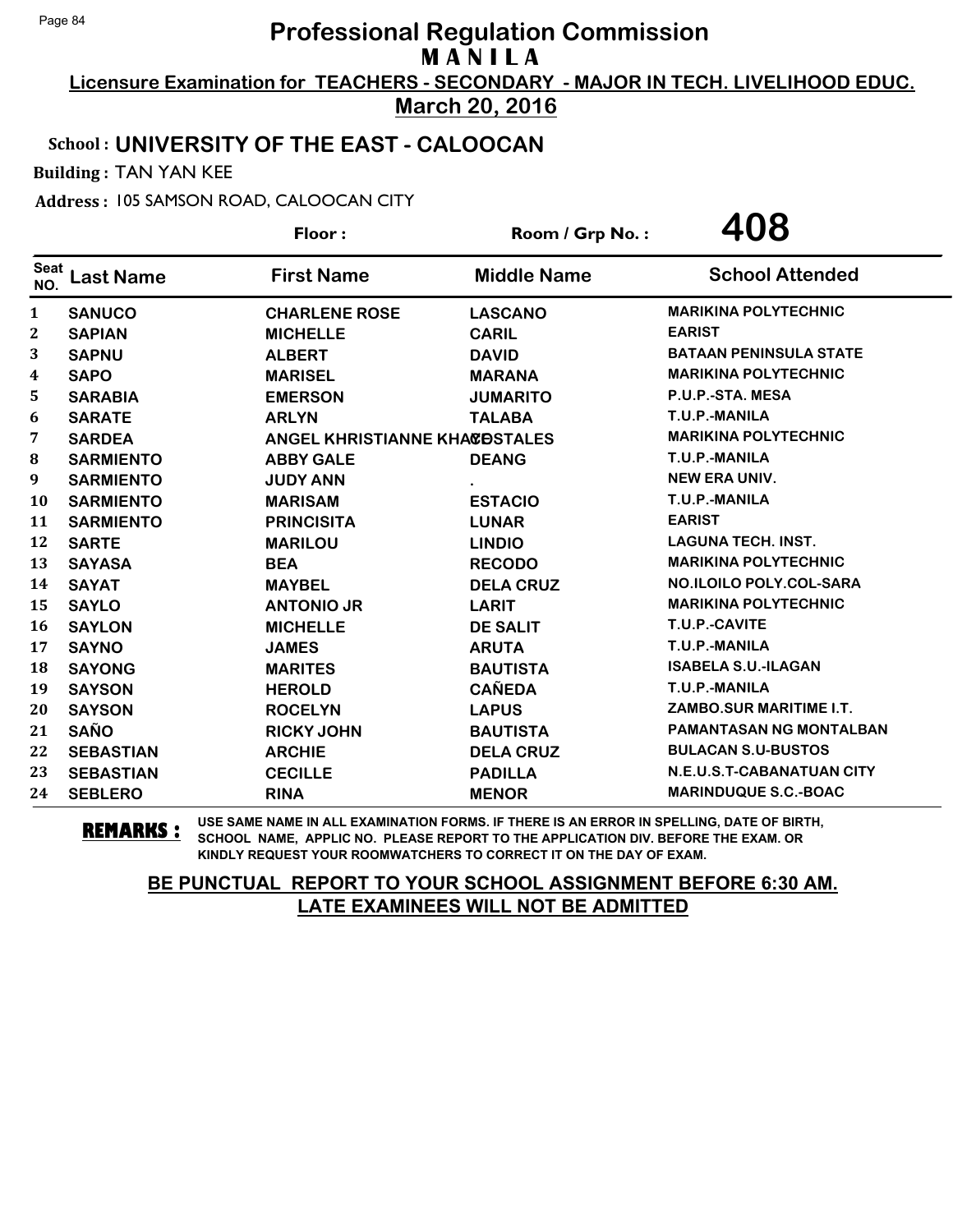**Licensure Examination for TEACHERS - SECONDARY - MAJOR IN TECH. LIVELIHOOD EDUC. March 20, 2016**

### School : **UNIVERSITY OF THE EAST - CALOOCAN**

Building : TAN YAN KEE

Address : 105 SAMSON ROAD, CALOOCAN CITY

|                    |                  | Floor:               | Room / Grp No.:    | 409                                  |
|--------------------|------------------|----------------------|--------------------|--------------------------------------|
| <b>Seat</b><br>NO. | <b>Last Name</b> | <b>First Name</b>    | <b>Middle Name</b> | <b>School Attended</b>               |
| 1                  | <b>SEE</b>       | <b>MARLON</b>        | <b>ABAPO</b>       | <b>FEU-MANILA</b>                    |
| $\mathbf 2$        | <b>SEGUNDO</b>   | <b>JENNIFER</b>      | <b>DAPALOG</b>     | <b>BENGUET S.U.-LA TRINIDAD</b>      |
| 3                  | <b>SELANIO</b>   | <b>RACHEL</b>        | <b>JULIAN</b>      | <b>PAMPANGA STATE AGRICULTURAL</b>   |
| 4                  | <b>SELANIO</b>   | <b>RAYMOND</b>       | <b>JULIAN</b>      | <b>PAMPANGA STATE AGRICULTURAL</b>   |
| 5                  | <b>SELENDRON</b> | <b>LALYN</b>         | <b>OCAMEL</b>      | C. C. HILADO M.S.C.-TALISAY          |
| 6                  | <b>SELGA</b>     | <b>MA. ELENA</b>     | <b>SANTIAGO</b>    | <b>MARIKINA POLYTECHNIC</b>          |
| 7                  | <b>SELISANA</b>  | <b>VIRGILIO</b>      | <b>REVILLA</b>     | T.U.P.-MANILA                        |
| 8                  | <b>SERASPI</b>   | <b>ELCEE</b>         | <b>DE LIMA</b>     | <b>MARIKINA POLYTECHNIC</b>          |
| 9                  | <b>SERRANO</b>   | <b>BRIAN</b>         | <b>OBAS</b>        | <b>EARIST</b>                        |
| 10                 | <b>SERVIDAD</b>  | <b>JAIRO</b>         | <b>LINGA</b>       | P.U.P.-STA. MESA                     |
| 11                 | <b>SEVILLA</b>   | <b>KRISTEL</b>       | <b>SANTOS</b>      | T.U.P.-MANILA                        |
| 12                 | <b>SEVILLA</b>   | <b>MARILYN</b>       | <b>MANALILI</b>    | <b>MARIKINA POLYTECHNIC</b>          |
| 13                 | <b>SEVILLA</b>   | <b>NIDA</b>          | <b>ODENCIO</b>     | <b>VALENZUELA C.P.C.</b>             |
| 14                 | <b>SIAL</b>      | <b>JEFFREY</b>       | <b>FUENTES</b>     | <b>POLANGUI COMM. COLL.</b>          |
| 15                 | <b>SIAL</b>      | <b>MARIA MILDRED</b> | <b>ABILA</b>       | <b>BICOL U.I.T-(BUCIT)</b>           |
| 16                 | <b>SIAPNO</b>    | <b>MARIELLE</b>      | <b>PECSON</b>      | <b>U.P.-DILIMAN</b>                  |
| 17                 | <b>SIBBALUCA</b> | <b>CAREN</b>         | <b>LANGCAY</b>     | <b>CAGAYAN STATE</b>                 |
| 18                 | <b>SIBUG</b>     | <b>GENESIS</b>       | <b>GALANG</b>      | <b>DON HONORIO VENTURA TECH. S.U</b> |
| 19                 | <b>SIGNO</b>     | <b>GILBERT</b>       | <b>PANGANIBAN</b>  | <b>BATANGAS S.U.-BATANGAS CITY</b>   |
| 20                 | <b>SIGUA</b>     | <b>MERY ANN</b>      | <b>PABLO</b>       | <b>DON HONORIO VENTURA TECH. S.U</b> |
| 21                 | <b>SIGUE</b>     | <b>ROLLY JR</b>      | <b>RIZA</b>        | <b>VALENZUELA C.P.C.</b>             |
| 22                 | <b>SILABA</b>    | <b>MILA</b>          | <b>AGNAS</b>       | <b>EARIST</b>                        |
| 23                 | <b>SILVERIO</b>  | <b>RITCHELLE</b>     | <b>ZAMORA</b>      | <b>U OF RIZAL SYS.-CAINTA</b>        |
| 24                 | <b>SILVIA</b>    | <b>ANN MARIELLE</b>  | <b>CALMA</b>       | P.N.U.-MANILA                        |

**REMARKS :** USE SAME NAME IN ALL EXAMINATION FORMS. IF THERE IS AN ERROR IN SPELLING, DATE OF BIRTH, SCHOOL NAME, APPLIC NO. PLEASE REPORT TO THE APPLICATION DIV. BEFORE THE EXAM. OR KINDLY REQUEST YOUR ROOMWATCHERS TO CORRECT IT ON THE DAY OF EXAM.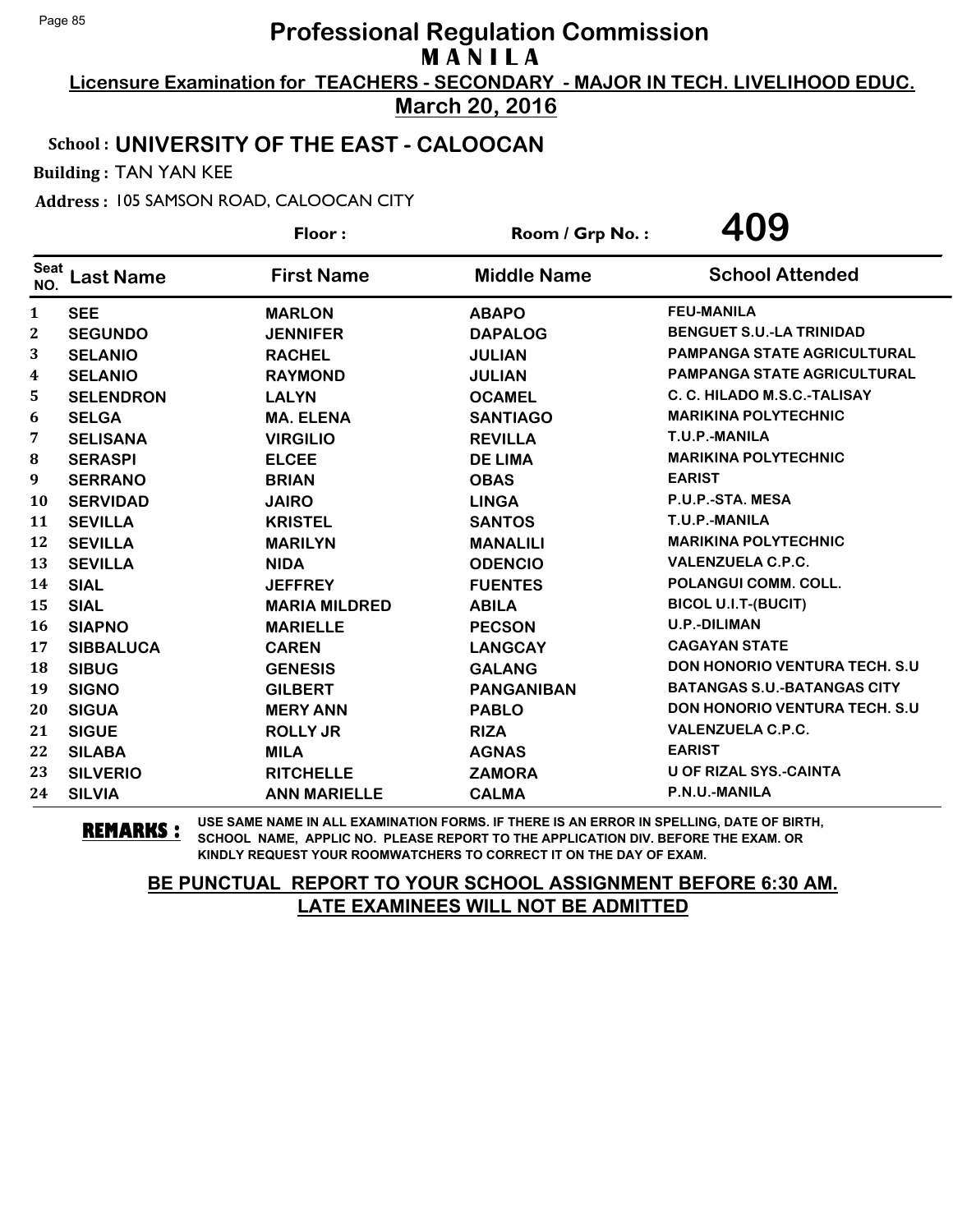**Licensure Examination for TEACHERS - SECONDARY - MAJOR IN TECH. LIVELIHOOD EDUC. March 20, 2016**

### School : **UNIVERSITY OF THE EAST - CALOOCAN**

Building : TAN YAN KEE

Address : 105 SAMSON ROAD, CALOOCAN CITY

|                    |                  | Floor:              | Room / Grp No.:    | 410                                   |
|--------------------|------------------|---------------------|--------------------|---------------------------------------|
| <b>Seat</b><br>NO. | <b>Last Name</b> | <b>First Name</b>   | <b>Middle Name</b> | <b>School Attended</b>                |
| 1                  | <b>SILVOSA</b>   | <b>LEA LYNN</b>     | <b>SUPERABLE</b>   | <b>U OF RIZAL SYS.-TAYTAY</b>         |
| $\mathbf 2$        | <b>SIMBULAN</b>  | <b>EMILIO</b>       | <b>STA ANA</b>     | <b>DON HONORIO VENTURA TECH. S.U</b>  |
| 3                  | <b>SIMBULAN</b>  | <b>RIALYN</b>       | <b>BASCO</b>       | T.U.P.-CAVITE                         |
| 4                  | <b>SIOJO</b>     | <b>CATHERINE</b>    | <b>PANGAN</b>      | <b>PAMPANGA STATE AGRICULTURAL</b>    |
| 5                  | <b>SION</b>      | <b>CYNTHIA</b>      | <b>BERSABAL</b>    | <b>BISU-CANDIJAY</b>                  |
| 6                  | <b>SISON</b>     | <b>ARNICKO</b>      | <b>FINIS</b>       | T.U.P.-CAVITE                         |
| 7                  | <b>SISON</b>     | <b>JELENA</b>       | <b>TABONARES</b>   | <b>DON HONORIO VENTURA TECH. S.U.</b> |
| 8                  | <b>SISON</b>     | <b>MA. ANGELICA</b> | <b>ESPIRITU</b>    | <b>BULACAN S.U-BUSTOS</b>             |
| 9                  | <b>SITCHON</b>   | <b>JOEVEL</b>       | <b>SANTOS</b>      | <b>DON HONORIO VENTURA TECH. S.U.</b> |
| 10                 | <b>SOFIO</b>     | <b>ROSALYN</b>      | <b>DE VILLA</b>    | P.U.P.-STA. MESA                      |
| 11                 | <b>SOLAYAO</b>   | <b>RIZY-ANN</b>     | <b>NAVIDAD</b>     | <b>EASTERN SAMAR STATE U - GUIUAN</b> |
| 12                 | <b>SOLIMAN</b>   | <b>SHEENA</b>       | <b>ROSALES</b>     | POLANGUI COMM. COLL.                  |
| 13                 | <b>SOLING</b>    | <b>AILENE</b>       | <b>PASCUA</b>      | <b>U OF RIZAL SYS.-MORONG</b>         |
| 14                 | <b>SOLIVEN</b>   | <b>SHERAMIE</b>     | <b>BALABA</b>      | P.U.P.-STA. MESA                      |
| 15                 | <b>SOMOZA</b>    | <b>IAN KEITH</b>    | <b>REVANTAD</b>    | <b>VALENZUELA C.P.C.</b>              |
| 16                 | <b>SONGSONG</b>  | <b>JESSALIE</b>     | <b>LORENZO</b>     | <b>DON HONORIO VENTURA TECH. S.U.</b> |
| 17                 | <b>SORIANO</b>   | <b>MYLA</b>         | <b>DEL ROSARIO</b> | <b>DON HONORIO VENTURA TECH. S.U</b>  |
| 18                 | <b>SORIO</b>     | <b>FE</b>           | <b>REPOLITO</b>    | T.U.P.-MANILA                         |
| 19                 | <b>SOÑAS</b>     | <b>EVELYN</b>       | <b>MALTO</b>       | <b>VALENZUELA C.P.C.</b>              |
| 20                 | <b>SUAL</b>      | <b>HASSIM ALIF</b>  | <b>FERNANDO</b>    | T.U.P.-MANILA                         |
| 21                 | <b>SUBIDA</b>    | <b>PRINCESS</b>     | <b>OCAMPO</b>      | <b>U OF RIZAL SYS.-MORONG</b>         |
| 22                 | <b>SUBOC</b>     | <b>CATHERINE</b>    | <b>GARCIA</b>      | <b>TARLAC STATE UNIV.</b>             |
| 23                 | <b>SUCAYAN</b>   | <b>CRISPINO JR</b>  | <b>MANCERAS</b>    | T.U.P.-CAVITE                         |
| 24                 | <b>SUCAYAN</b>   | <b>KRISSA NETTE</b> | <b>MANCERAS</b>    | T.U.P.-CAVITE                         |

**REMARKS :** USE SAME NAME IN ALL EXAMINATION FORMS. IF THERE IS AN ERROR IN SPELLING, DATE OF BIRTH, SCHOOL NAME, APPLIC NO. PLEASE REPORT TO THE APPLICATION DIV. BEFORE THE EXAM. OR KINDLY REQUEST YOUR ROOMWATCHERS TO CORRECT IT ON THE DAY OF EXAM.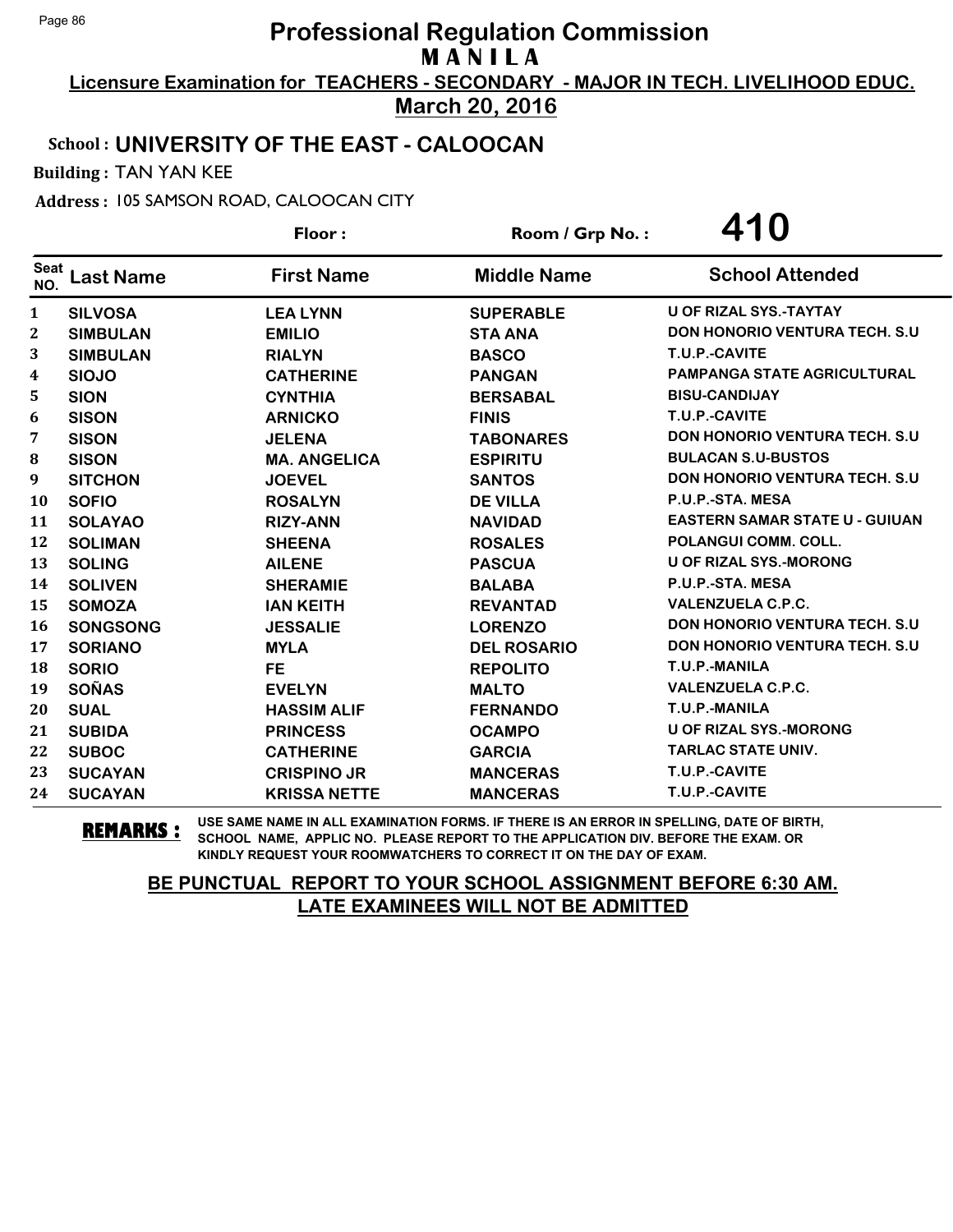**Licensure Examination for TEACHERS - SECONDARY - MAJOR IN TECH. LIVELIHOOD EDUC. March 20, 2016**

# School : **UNIVERSITY OF THE EAST - CALOOCAN**

Building : TAN YAN KEE

Address : 105 SAMSON ROAD, CALOOCAN CITY

|                    |                  | Floor:                 | Room / Grp No.:    | 411                                       |
|--------------------|------------------|------------------------|--------------------|-------------------------------------------|
| <b>Seat</b><br>NO. | <b>Last Name</b> | <b>First Name</b>      | <b>Middle Name</b> | <b>School Attended</b>                    |
| 1                  | <b>SUICO</b>     | <b>VILMA</b>           | <b>FRANCISCO</b>   | <b>CARAGA STATE</b>                       |
| $\mathbf 2$        | <b>SUING</b>     | <b>MA. ELENA</b>       | <b>NABONG</b>      | <b>DON HONORIO VENTURA TECH. S.U.</b>     |
| 3                  | <b>SULIT</b>     | <b>RACQUEL</b>         | <b>MERCADO</b>     | <b>BULACAN S.U-MALOLOS</b>                |
| 4                  | <b>SUMALINOG</b> | <b>CHERRY MAE</b>      | <b>TAGALOG</b>     | <b>U OF RIZAL SYS.-TAYTAY</b>             |
| 5                  | <b>SUMALO</b>    | <b>ROMEL</b>           | <b>TURAJA</b>      | T.U.P.-MANILA                             |
| 6                  | <b>SUMBAT</b>    | <b>MARY GRACE</b>      | <b>LACSON</b>      | <b>PAMPANGA STATE AGRICULTURAL</b>        |
| 7                  | <b>SUMEGUIN</b>  | <b>JENNIFER</b>        | <b>GAGALA</b>      | <b>EASTERN SAMAR STATE U - SALCEDO</b>    |
| 8                  | <b>SUMERA</b>    | <b>EREN JOY</b>        | <b>JARAMILLO</b>   | <b>BULACAN S.U-MALOLOS</b>                |
| 9                  | <b>SUMODIO</b>   | <b>CHERRY</b>          | N/A                | P.U.P.-STA. MESA                          |
| 10                 | <b>SUNIO</b>     | <b>JOAN</b>            | <b>DOMINGO</b>     | T.U.P.-MANILA                             |
| 11                 | <b>SUPAN</b>     | <b>ASLENE</b>          | <b>MACASPAC</b>    | <b>PAMPANGA STATE AGRICULTURAL</b>        |
| 12                 | <b>SUPAN</b>     | <b>RUTH</b>            | <b>NISPEROS</b>    | <b>PAMPANGA STATE AGRICULTURAL</b>        |
| 13                 | <b>SURAT</b>     | <b>SHERYL</b>          | <b>RAGUNTON</b>    | T.U.P.-MANILA                             |
| 14                 | <b>SUREMA</b>    | <b>RISALYN</b>         | <b>BACAR</b>       | T.U.P.-CAVITE                             |
| 15                 | <b>SUYAT</b>     | <b>MA. CRISTINA</b>    | <b>NAPULI</b>      | P.U.P.-COMMONWEALTH                       |
| 16                 | SY               | <b>JOHN RAY</b>        | <b>CRUCILLO</b>    | T.U.P.-MANILA                             |
| 17                 | <b>TAALA</b>     | <b>IRENE</b>           | <b>ACOPIO</b>      | <b>EARIST</b>                             |
| 18                 | <b>TABAGO</b>    | <b>PATRICIA MARIE</b>  | <b>ESPARTINEZ</b>  | P.N.U.-MANILA                             |
| 19                 | <b>TABAT</b>     | <b>EDLYN</b>           | <b>IGUAL</b>       | T.U.P.-CAVITE                             |
| 20                 | <b>TABUGON</b>   | <b>RAGEFEL</b>         | <b>RAVELO</b>      | <b>SURIGAO DEL SUR STATE UNIVERSITY -</b> |
| 21                 | <b>TABUÑAR</b>   | <b>SHEILA</b>          | <b>MESINA</b>      | T.U.P.-MANILA                             |
| 22                 | <b>TACDORO</b>   | <b>MIKA LAIZA</b>      | <b>AURELLANA</b>   | <b>EARIST</b>                             |
| 23                 | <b>TACORDA</b>   | <b>ROJAN CHRISTIAN</b> | <b>BAWA</b>        | T.U.P.-CAVITE                             |
| 24                 | <b>TADLAS</b>    | <b>CARLITO JR</b>      | <b>FACULARIN</b>   | T.U.P.-CAVITE                             |

**REMARKS :** USE SAME NAME IN ALL EXAMINATION FORMS. IF THERE IS AN ERROR IN SPELLING, DATE OF BIRTH, SCHOOL NAME, APPLIC NO. PLEASE REPORT TO THE APPLICATION DIV. BEFORE THE EXAM. OR KINDLY REQUEST YOUR ROOMWATCHERS TO CORRECT IT ON THE DAY OF EXAM.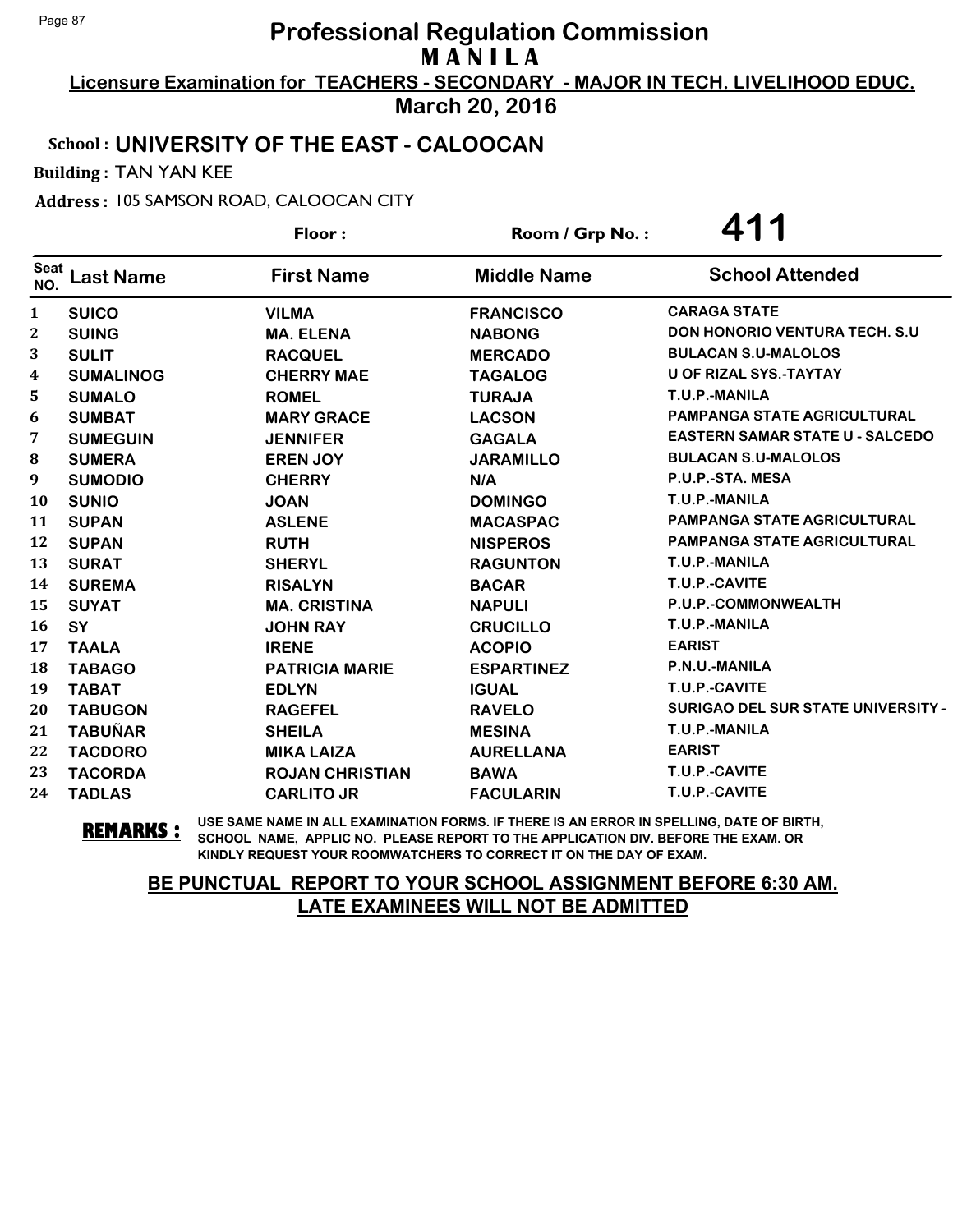**Licensure Examination for TEACHERS - SECONDARY - MAJOR IN TECH. LIVELIHOOD EDUC. March 20, 2016**

# School : **UNIVERSITY OF THE EAST - CALOOCAN**

Building : TAN YAN KEE

Address : 105 SAMSON ROAD, CALOOCAN CITY

|                    |                  | Floor:                | Room / Grp No.:     | 412                                   |
|--------------------|------------------|-----------------------|---------------------|---------------------------------------|
| <b>Seat</b><br>NO. | <b>Last Name</b> | <b>First Name</b>     | <b>Middle Name</b>  | <b>School Attended</b>                |
| 1                  | <b>TADLIP</b>    | <b>LOIDA</b>          | <b>PALMITA</b>      | T.U.P.-MANILA                         |
| $\mathbf 2$        | <b>TADORA</b>    | <b>RECHIE</b>         | <b>REDONDO</b>      | <b>MARIKINA POLYTECHNIC</b>           |
| 3                  | <b>TAGUIAM</b>   | <b>JOAN</b>           | <b>BARADI</b>       | T.U.P.-MANILA                         |
| 4                  | <b>TAGURAN</b>   | <b>ANALYN</b>         | <b>SUAN</b>         | <b>BATAAN PENINSULA STATE U-MAIN</b>  |
| 5                  | <b>TAMBIS</b>    | <b>GINA</b>           | <b>PILIIN</b>       | <b>U OF RIZAL SYS.-MORONG</b>         |
| 6                  | <b>TAMBONG</b>   | <b>MARY GYN</b>       | <b>NAZARETA</b>     | <b>AKLAN S.U.-BANGA</b>               |
| 7                  | <b>TAMBONGCO</b> | <b>VLADIMIR</b>       | <b>DELOS SANTOS</b> | <b>U OF RIZAL SYS.-MORONG</b>         |
| 8                  | <b>TAMONDONG</b> | <b>MILDRED</b>        | <b>MONDALA</b>      | <b>PANGASINAN S.U.-LINGAYEN</b>       |
| 9                  | <b>TAN</b>       | <b>JHOBELYN</b>       | <b>MANABAT</b>      | N. T. C.                              |
| 10                 | <b>TAN</b>       | <b>ROBIE JOYCE</b>    | <b>MARQUEZ</b>      | DR.C.S. LANTING COLL.-Q.C.            |
| 11                 | <b>TANG</b>      | <b>BERNADETTE</b>     | <b>LALAGUNA</b>     | <b>EARIST</b>                         |
| 12                 | <b>TANGLAO</b>   | <b>CARMI</b>          | <b>LACSINA</b>      | <b>PAMPANGA STATE AGRICULTURAL</b>    |
| 13                 | <b>TANIEGRA</b>  | <b>OLIVER</b>         | <b>STO.TOMAS</b>    | <b>CATANDUANES STATE UNIVERSITY -</b> |
| 14                 | <b>TAPALES</b>   | <b>CARMINA</b>        | <b>PENEIRA</b>      | <b>MARIKINA POLYTECHNIC</b>           |
| 15                 | <b>TAPIA</b>     | <b>CHRISTINE</b>      |                     | <b>FAR EASTERN POLY COLL</b>          |
| 16                 | <b>TAPING</b>    | <b>MINERITA</b>       | <b>MOJICA</b>       | <b>CAVITE S.U.-INDANG</b>             |
| 17                 | <b>TAPIO</b>     | <b>MARY ROSE</b>      | <b>SIBONGA</b>      | <b>U OF RIZAL SYS.-CAINTA</b>         |
| 18                 | <b>TARUC</b>     | <b>JERVISH</b>        | <b>SALVADOR</b>     | <b>PAMPANGA STATE AGRICULTURAL</b>    |
| 19                 | <b>TATOY</b>     | <b>FREDILMA</b>       | <b>PAROHINOG</b>    | UNIVERSITY OF CALOOCAN CITY(for. CC   |
| 20                 | <b>TAVARES</b>   | <b>MA. LORENA KIM</b> | <b>DY</b>           | <b>MARIKINA POLYTECHNIC</b>           |
| 21                 | <b>TAYAB</b>     | <b>MARK ANGELO</b>    | <b>LACATANGO</b>    | T.U.P.-CAVITE                         |
| 22                 | <b>TAYAG</b>     | <b>JOYCE</b>          | <b>OCAMPO</b>       | DON HONORIO VENTURA TECH. S.U         |
| 23                 | <b>TAYAG</b>     | <b>MARTY</b>          | <b>MANDAP</b>       | DON HONORIO VENTURA TECH. S.U         |
| 24                 | <b>TAYROS</b>    | <b>MARY GRACE</b>     | <b>CONOL</b>        | <b>MINDANAO U.S.T.-CDO</b>            |

**REMARKS :** USE SAME NAME IN ALL EXAMINATION FORMS. IF THERE IS AN ERROR IN SPELLING, DATE OF BIRTH, SCHOOL NAME, APPLIC NO. PLEASE REPORT TO THE APPLICATION DIV. BEFORE THE EXAM. OR KINDLY REQUEST YOUR ROOMWATCHERS TO CORRECT IT ON THE DAY OF EXAM.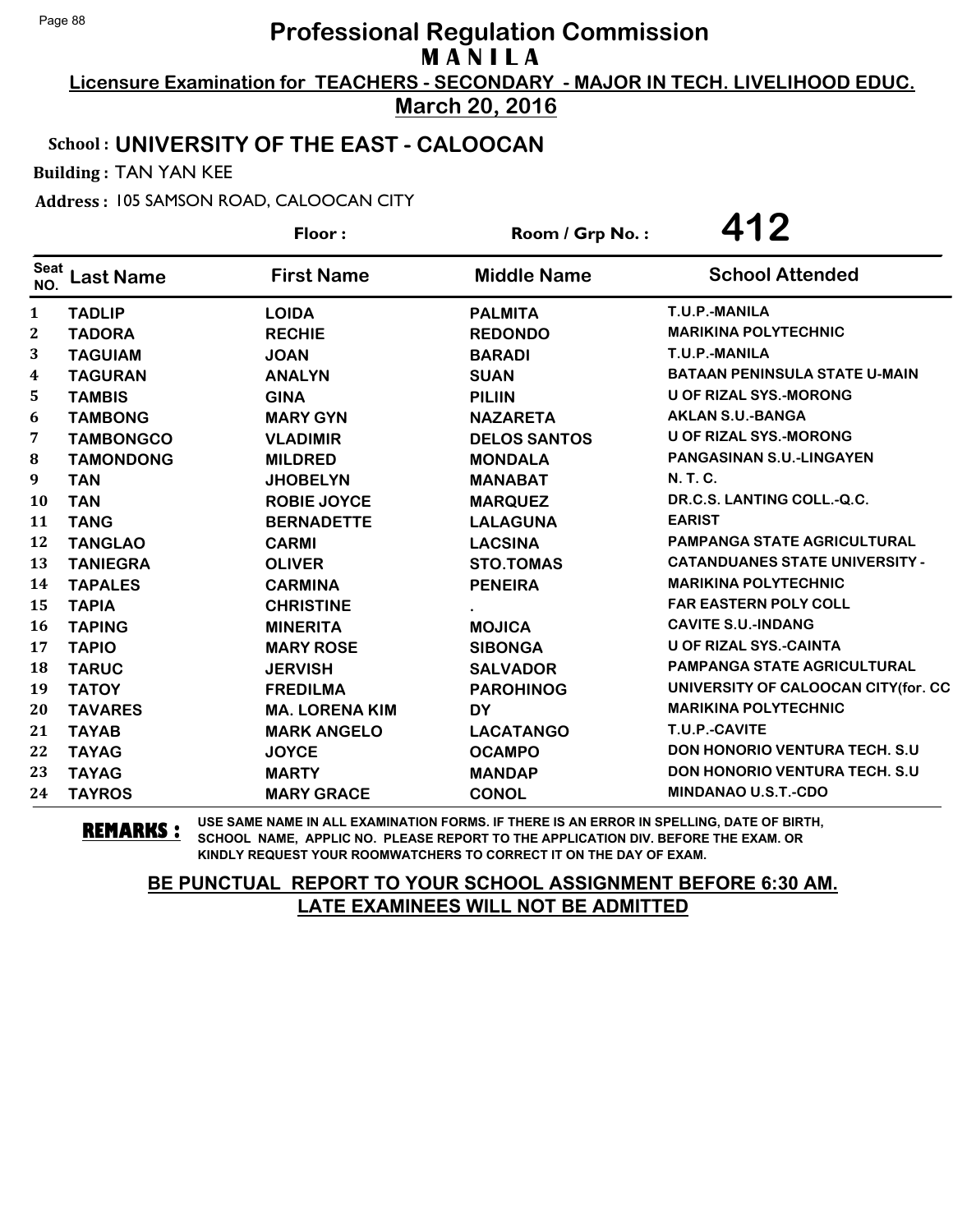**Licensure Examination for TEACHERS - SECONDARY - MAJOR IN TECH. LIVELIHOOD EDUC. March 20, 2016**

# School : **UNIVERSITY OF THE EAST - CALOOCAN**

Building : TAN YAN KEE

Address : 105 SAMSON ROAD, CALOOCAN CITY

|                    |                  | Floor:                 | Room / Grp No.:     | 413                                   |  |
|--------------------|------------------|------------------------|---------------------|---------------------------------------|--|
| <b>Seat</b><br>NO. | <b>Last Name</b> | <b>First Name</b>      | <b>Middle Name</b>  | <b>School Attended</b>                |  |
| $\mathbf{1}$       | <b>TAYTAYON</b>  | <b>SHIRLEY</b>         | <b>ABQUILAN</b>     | <b>D.DEL NORTE ST. COL.</b>           |  |
| $\mathbf{2}$       | <b>TECSON</b>    | <b>LYDIA</b>           | <b>DE CASTRO</b>    | P.U.P.-STO TOMAS                      |  |
| 3                  | <b>TEE</b>       | <b>YRINA</b>           | <b>LARANJO</b>      | ZAMBO.S.C.M.S.T.                      |  |
| 4                  | <b>TEJADILLA</b> | <b>MARICRIS</b>        | <b>MANGALINO</b>    | <b>DON HONORIO VENTURA TECH. S.U</b>  |  |
| 5                  | <b>TEMPLO</b>    | <b>DANICA ROSABELE</b> | <b>AGUNDIS</b>      | <b>EARIST</b>                         |  |
| 6                  | <b>TENORIO</b>   | <b>LYKA</b>            | <b>SANTOS</b>       | P.U.P.-STA. MESA                      |  |
| $\overline{7}$     | <b>TERNORA</b>   | <b>FERDINAND</b>       | <b>VENERATO</b>     | <b>CAGAYAN STATE UNIV.-CARITAN</b>    |  |
| 8                  | <b>TERO</b>      | <b>ERNESTO</b>         | <b>SABEJON</b>      | <b>EVSU-TACLOBAN</b>                  |  |
| 9                  | <b>TEVES</b>     | <b>ELIZABETH</b>       | <b>FORMALES</b>     | <b>CATANDUANES STATE UNIVERSITY -</b> |  |
| 10                 | <b>TIBURCIO</b>  | <b>NARCISO</b>         | <b>BUENAVENTURA</b> | <b>MARIKINA POLYTECHNIC</b>           |  |
| 11                 | <b>TIEMSEN</b>   | <b>GENET</b>           | <b>MAGNO</b>        | <b>BULACAN S.U-MALOLOS</b>            |  |
| 12                 | <b>TILBE</b>     | <b>GENEVA</b>          | <b>NAYNES</b>       | T.U.P.-MANILA                         |  |
| 13                 | <b>TIMBREZA</b>  | <b>ROSALINA</b>        | <b>MOTOL</b>        | <b>MARIKINA POLYTECHNIC</b>           |  |
| 14                 | <b>TIMOTEO</b>   | <b>MARICEL</b>         | <b>MEDINA</b>       | <b>VALENZUELA C.P.C.</b>              |  |
| 15                 | <b>TIMOTEO</b>   | <b>PATRICIA ANNE</b>   | <b>JIMENEZ</b>      | <b>DON HONORIO VENTURA TECH. S.U.</b> |  |
| 16                 | <b>TINDOY</b>    | <b>MELODY</b>          | <b>DEVIO</b>        | UNIVERSITY OF CALOOCAN CITY(for. CC   |  |
| 17                 | <b>TIONGSON</b>  | <b>CHRISTINE</b>       | <b>GUILIPA</b>      | P.U.P.-BATAAN                         |  |
| 18                 | <b>TIONGSON</b>  | <b>IRENE</b>           | <b>LEDESMA</b>      | <b>RIZAL TECH UNIV</b>                |  |
| 19                 | <b>TIRAÑA</b>    | <b>JOSENITO</b>        | <b>ESTANISLAO</b>   | <b>U OF RIZAL SYS.-MORONG</b>         |  |
| 20                 | <b>TOBIAS</b>    | <b>CHARLENE MAY</b>    | <b>TECIEMBRE</b>    | <b>EARIST</b>                         |  |
| 21                 | <b>TOBIAS</b>    | <b>JESICA</b>          | <b>MANGUNE</b>      | <b>PAMPANGA STATE AGRICULTURAL</b>    |  |
| 22                 | <b>TOBIAS</b>    | <b>NEDY</b>            | <b>MAUHAY</b>       | T.U.P.-MANILA                         |  |
| 23                 | <b>TOLEDO</b>    | <b>ANJANETTE</b>       | <b>ODIAMAR</b>      | <b>CALABANGA POLYTECH. COLL.</b>      |  |
| 24                 | <b>TOLENTINO</b> | <b>ARMAN</b>           | <b>LOBERIO</b>      | <b>U OF RIZAL SYS.-TAYTAY</b>         |  |

**REMARKS :** USE SAME NAME IN ALL EXAMINATION FORMS. IF THERE IS AN ERROR IN SPELLING, DATE OF BIRTH, SCHOOL NAME, APPLIC NO. PLEASE REPORT TO THE APPLICATION DIV. BEFORE THE EXAM. OR KINDLY REQUEST YOUR ROOMWATCHERS TO CORRECT IT ON THE DAY OF EXAM.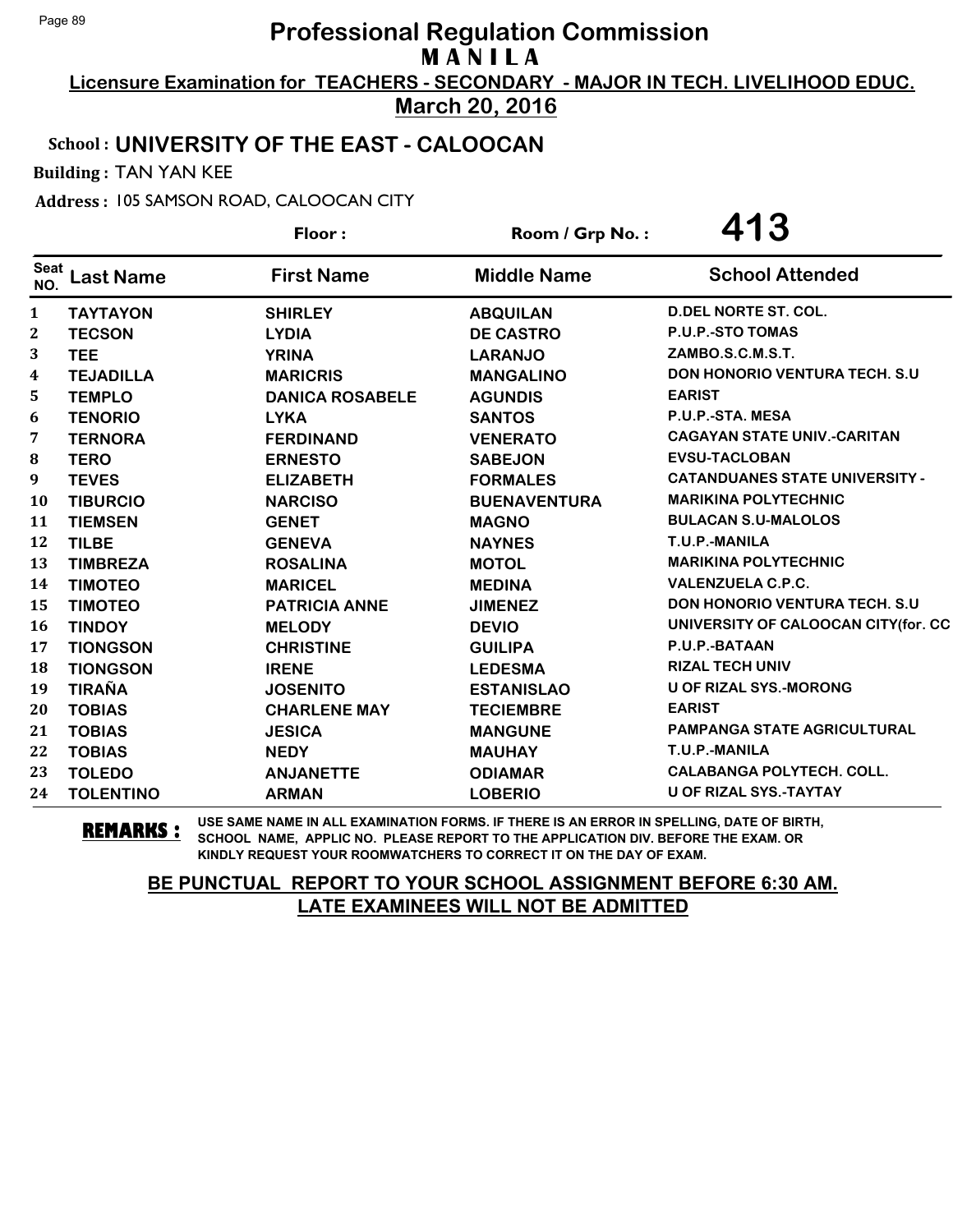**Licensure Examination for TEACHERS - SECONDARY - MAJOR IN TECH. LIVELIHOOD EDUC. March 20, 2016**

# School : **UNIVERSITY OF THE EAST - CALOOCAN**

Building : TAN YAN KEE

Address : 105 SAMSON ROAD, CALOOCAN CITY

|                    |                  | Floor:                | Room / Grp No.:    | 414                                     |
|--------------------|------------------|-----------------------|--------------------|-----------------------------------------|
| <b>Seat</b><br>NO. | <b>Last Name</b> | <b>First Name</b>     | <b>Middle Name</b> | <b>School Attended</b>                  |
| $\mathbf{1}$       | <b>TOLOP</b>     | <b>HERO GILL</b>      | <b>DECIO</b>       | <b>SAMAR STATE UNIV.</b>                |
| 2                  | <b>TONGKO</b>    | <b>MAYUMI</b>         | <b>CEJANE</b>      | <b>EARIST</b>                           |
| 3                  | <b>TONOG</b>     | <b>GLADYMAE</b>       | <b>REYES</b>       | <b>U.E.P.-CATARMAN</b>                  |
| 4                  | <b>TORATE</b>    | <b>BEBELYN</b>        | <b>TAMBONG</b>     | <b>AKLAN S.U.-KALIBO</b>                |
| 5                  | <b>TORCULAS</b>  | <b>PAOLA</b>          | <b>MAGNO</b>       | <b>RIZAL TECH UNIV</b>                  |
| 6                  | <b>TOREJO</b>    | <b>MAYLYN</b>         | <b>ROBLES</b>      | P.U.P.-COMMONWEALTH                     |
| $\overline{7}$     | <b>TORIO</b>     | <b>JOSEPH</b>         | <b>TABIRAO</b>     | T.U.P.-MANILA                           |
| 8                  | <b>TORRES</b>    | <b>DIVINE GRACE</b>   | <b>RAVANES</b>     | P.U.P - CALAUAN, LAGUNA                 |
| 9                  | <b>TORRES</b>    | <b>EMELITO</b>        | <b>TENORIO</b>     | <b>BULACAN S.U-MALOLOS</b>              |
| 10                 | <b>TORRES</b>    | <b>I VY CAR</b>       | <b>FAJARDO</b>     | <b>BULACAN S.U-MALOLOS</b>              |
| 11                 | <b>TORRES</b>    | <b>KRISTINE JOY</b>   | <b>GIANAN</b>      | <b>VALENZUELA C.P.C.</b>                |
| 12                 | <b>TORRES</b>    | <b>MA REINA ELENA</b> | <b>ATIENZA</b>     | T.U.P.-MANILA                           |
| 13                 | <b>TORRES</b>    | <b>RIZA</b>           | <b>CAHOBE</b>      | <b>BULACAN S.U-BUSTOS</b>               |
| 14                 | <b>TREMENIO</b>  | <b>FAUSTO JR.</b>     | <b>PORLAGE</b>     | <b>U.E.P.-CATARMAN</b>                  |
| 15                 | <b>TUA</b>       | <b>ROSE LYN</b>       | <b>NUCUM</b>       | <b>PAMPANGA STATE AGRICULTURAL</b>      |
| 16                 | <b>TUAZON</b>    | <b>JAY ANDREW</b>     | <b>SALORITOS</b>   | <b>RIZAL TECH UNIV</b>                  |
| 17                 | <b>TUAZON</b>    | <b>MAY</b>            | <b>BANAG</b>       | <b>DON HONORIO VENTURA TECH. S.U</b>    |
| 18                 | <b>TUBO</b>      | <b>JIMBERT</b>        | <b>GUTAS</b>       | <b>SURIGAO S.C.T.</b>                   |
| 19                 | <b>TUIN</b>      | <b>JESSEL</b>         |                    | <b>U OF RIZAL SYS.-TAYTAY</b>           |
| 20                 | <b>TUMALE</b>    | <b>DAISY</b>          | <b>MITRA</b>       | <b>LAGUNA STATE POLYTECHNIC UNIV-SN</b> |
| 21                 | <b>TUNGOL</b>    | <b>CHONA</b>          | <b>CARIAGA</b>     | <b>PAMPANGA STATE AGRICULTURAL</b>      |
| 22                 | <b>TUPUE</b>     | <b>MARRIETA</b>       | <b>OCOL</b>        | <b>CATANDUANES STATE</b>                |
| 23                 | <b>TURA</b>      | <b>MARLON</b>         | <b>MAILOB</b>      | P.U.P.-STA. MESA                        |
| 24                 | <b>TURARAY</b>   | <b>ROSE-ANN</b>       | <b>BARASI</b>      | <b>MARIKINA POLYTECHNIC</b>             |

**REMARKS :** USE SAME NAME IN ALL EXAMINATION FORMS. IF THERE IS AN ERROR IN SPELLING, DATE OF BIRTH, SCHOOL NAME, APPLIC NO. PLEASE REPORT TO THE APPLICATION DIV. BEFORE THE EXAM. OR KINDLY REQUEST YOUR ROOMWATCHERS TO CORRECT IT ON THE DAY OF EXAM.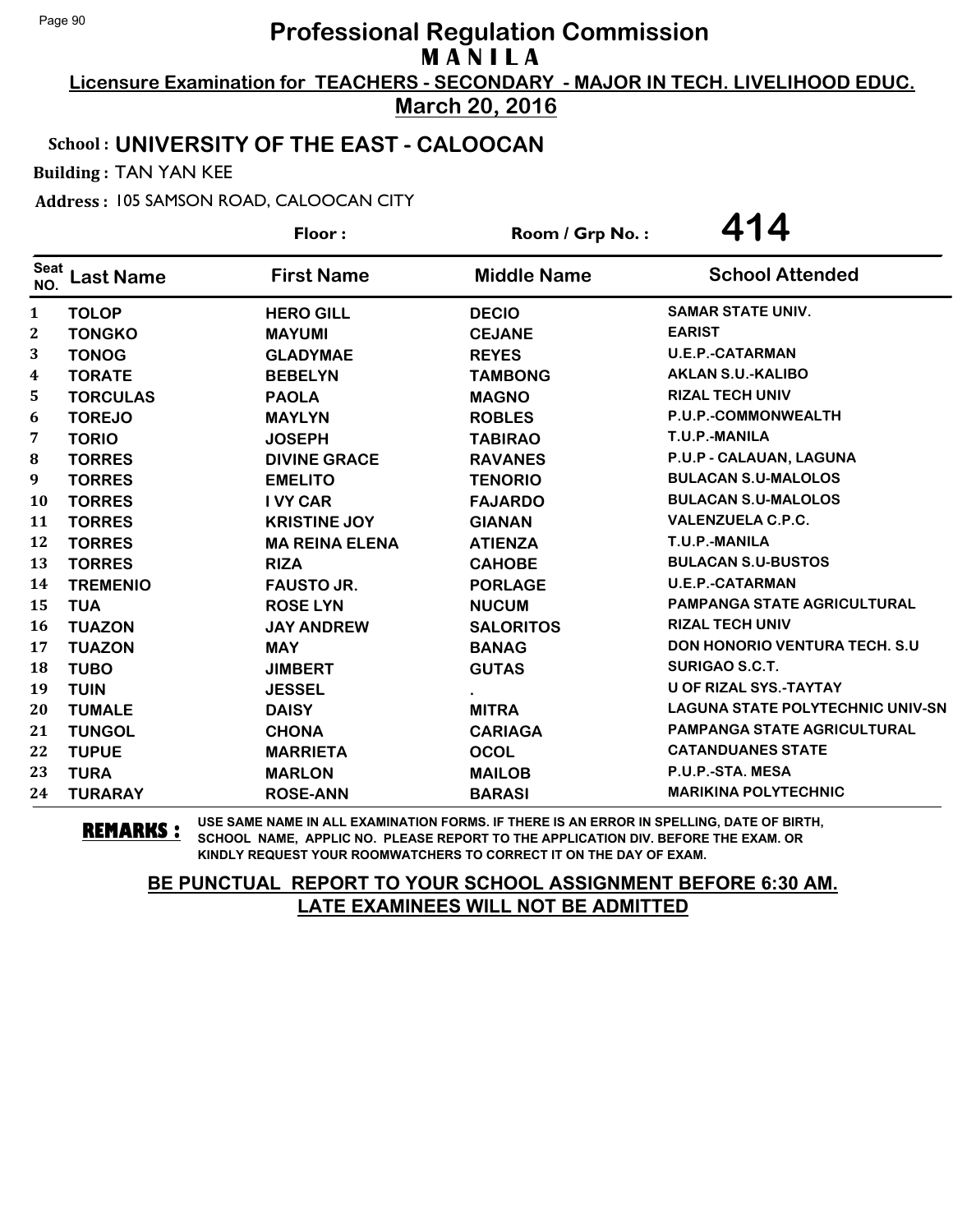**Licensure Examination for TEACHERS - SECONDARY - MAJOR IN TECH. LIVELIHOOD EDUC. March 20, 2016**

# School : **UNIVERSITY OF THE EAST - CALOOCAN**

Building : TAN YAN KEE

Address : 105 SAMSON ROAD, CALOOCAN CITY

|                    |                    | Floor:                  | Room / Grp No.:     | 415                                    |
|--------------------|--------------------|-------------------------|---------------------|----------------------------------------|
| <b>Seat</b><br>NO. | <b>Last Name</b>   | <b>First Name</b>       | <b>Middle Name</b>  | <b>School Attended</b>                 |
| 1                  | <b>TURLA</b>       | <b>CRISTEL</b>          | <b>DIMARUCUT</b>    | P.U.P.-STA, MESA                       |
| $\mathbf 2$        | <b>TURLA</b>       | <b>SUNSHINE</b>         | <b>GULAPA</b>       | <b>PAMPANGA STATE AGRICULTURAL</b>     |
| 3                  | <b>TUSCANO</b>     | <b>MINAROSE JOY</b>     | <b>GAMIT</b>        | <b>CAMARINES NORTE S.C.-PANGANIBAN</b> |
| 4                  | <b>UAPAL</b>       | <b>JEAD</b>             | <b>ESCABA</b>       | <b>PALAWAN STATE U-CUYO</b>            |
| 5                  | <b>ULTRA</b>       | <b>DAISY</b>            | <b>MIRASOL</b>      | <b>U.E.P.-CATUBIG</b>                  |
| 6                  | <b>UMALI</b>       | <b>MARIETTA</b>         | <b>PANYONGAYONG</b> | T.U.P.-MANILA                          |
| 7                  | <b>UMAYAM</b>      | <b>MAE DIANE</b>        | <b>BUTALID</b>      | T.U.P.-CAVITE                          |
| 8                  | URI                | <b>JASMIN</b>           | <b>CANZON</b>       | P.U.P.-STO TOMAS                       |
| 9                  | <b>URQUIOLA</b>    | <b>CHELSIE</b>          | <b>BALDONADO</b>    | T.U.P.-MANILA                          |
| 10                 | <b>URRIZA</b>      | <b>DIONISIA</b>         | <b>CORONADO</b>     | <b>LAGUNA STATE POLYTECHNIC</b>        |
| 11                 | <b>URSAL</b>       | <b>CRISTINA LYN</b>     | <b>SARSALEJO</b>    | LEYTE S.U.-VILLABA                     |
| 12                 | <b>USERO</b>       | <b>CHRISTINE</b>        | <b>ALCANTARA</b>    | <b>CATANDUANES STATE</b>               |
| 13                 | <b>USI</b>         | <b>AILEEN</b>           | <b>NARAG</b>        | <b>PAMANTASAN NG MONTALBAN</b>         |
| 14                 | <b>USI</b>         | <b>LIEZEL</b>           | <b>ZETA</b>         | <b>EARIST</b>                          |
| 15                 | <b>USMAN</b>       | <b>JOHANNA</b>          | <b>SOZA</b>         | <b>DON HONORIO VENTURA TECH. S.U</b>   |
| 16                 | <b>UY</b>          | <b>JANETTE</b>          | <b>PICA</b>         | T.U.P.-MANILA                          |
| 17                 | <b>UY</b>          | <b>MA.ALIZZA</b>        | <b>BERSABE</b>      | T.U.P.-MANILA                          |
| 18                 | <b>VALDEABELLA</b> | <b>JOHN CHRISTOPHER</b> | <b>MORATO</b>       | U OF RIZAL SYS.-MORONG                 |
| 19                 | <b>VALDEMORO</b>   | <b>ALMA</b>             | <b>DEL ROSARIO</b>  | <b>BULACAN S.U-MALOLOS</b>             |
| 20                 | <b>VALDEVIESO</b>  | <b>MA. GUIA</b>         | <b>DE ASIS</b>      | UNIVERSITY OF CALOOCAN CITY(for. CC    |
| 21                 | <b>VALDEZ</b>      | <b>ARFEL</b>            | <b>PAGADUAN</b>     | N.E.U.S.T-CABANATUAN CITY              |
| 22                 | <b>VALDEZ</b>      | <b>MARIANNE</b>         | <b>MATIC</b>        | N. T. C.                               |
| 23                 | <b>VALDOVESO</b>   | <b>ROSELYN</b>          | <b>MALABANAN</b>    | T.U.P.-MANILA                          |
| 24                 | <b>VALENCIA</b>    | <b>TANIA MITZI</b>      | <b>DELA CRUZ</b>    | T.U.P.-MANILA                          |

**REMARKS :** USE SAME NAME IN ALL EXAMINATION FORMS. IF THERE IS AN ERROR IN SPELLING, DATE OF BIRTH, SCHOOL NAME, APPLIC NO. PLEASE REPORT TO THE APPLICATION DIV. BEFORE THE EXAM. OR KINDLY REQUEST YOUR ROOMWATCHERS TO CORRECT IT ON THE DAY OF EXAM.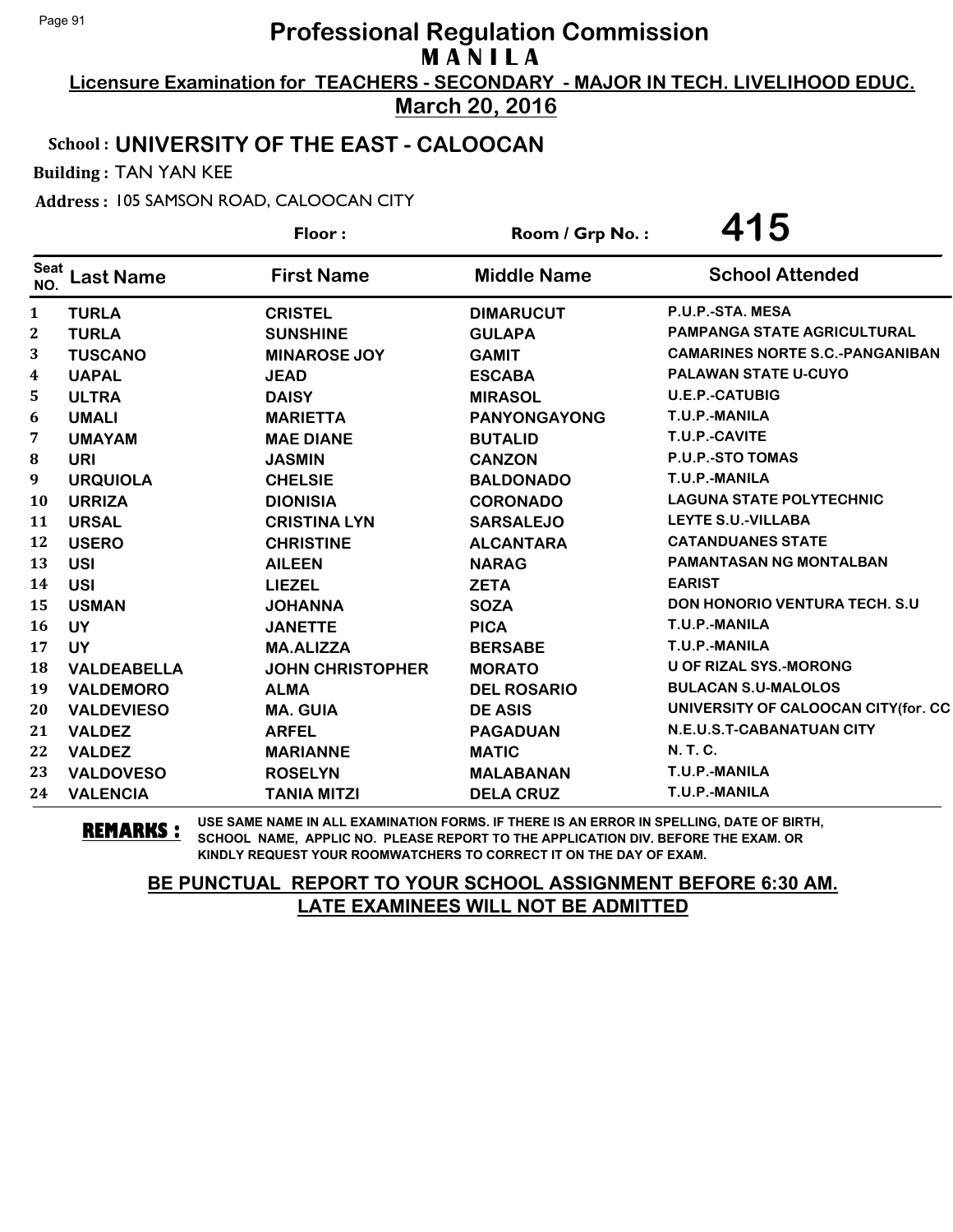**Licensure Examination for TEACHERS - SECONDARY - MAJOR IN TECH. LIVELIHOOD EDUC. March 20, 2016**

# School : **UNIVERSITY OF THE EAST - CALOOCAN**

Building : ADMIN

Address : 105 SAMSON ROAD, CALOOCAN CITY

|                    |                   | Floor:                 | Room / Grp No.:    | 200                                |
|--------------------|-------------------|------------------------|--------------------|------------------------------------|
| <b>Seat</b><br>NO. | <b>Last Name</b>  | <b>First Name</b>      | <b>Middle Name</b> | <b>School Attended</b>             |
| 1                  | <b>VALENZUELA</b> | <b>ARLYN</b>           |                    | N.E.U.S.T-GABALDON                 |
| 2                  | <b>VALENZUELA</b> | <b>ELLONA MAE</b>      | <b>ELMIDO</b>      | <b>BULACAN S.U-MALOLOS</b>         |
| 3                  | <b>VALERA</b>     | <b>MELVIA</b>          | <b>GOLIS</b>       | <b>PANGASINAN S.U.-ASINGAN</b>     |
| 4                  | <b>VALLEJO</b>    | <b>ADONE</b>           | <b>BATOY</b>       | <b>AKLAN S.U.-MAKATO</b>           |
| 5                  | <b>VALLESPIN</b>  | <b>LAIFA</b>           | <b>DAVID</b>       | <b>PAMPANGA STATE AGRICULTURAL</b> |
| 6                  | <b>VALLO</b>      | <b>IMELDA</b>          | <b>TORRES</b>      | <b>EARIST</b>                      |
| 7                  | <b>VARELA</b>     | <b>SARAH</b>           | <b>VICTOLERO</b>   | <b>BATAAN PENINSULA STATE</b>      |
| 8                  | <b>VARGAS</b>     | <b>KRESIL KEY</b>      | YU                 | <b>EARIST</b>                      |
| 9                  | <b>VARGAS</b>     | <b>RONA</b>            | <b>ABORDO</b>      | <b>FAR EASTERN POLY COLL</b>       |
| 10                 | <b>VARNAL</b>     | <b>GRACE</b>           | <b>SARDENIA</b>    | T.U.P.-MANILA                      |
| 11                 | <b>VARON</b>      | <b>ASTERIO</b>         | <b>MARGATINEZ</b>  | <b>GUZMAN INST OF TECH</b>         |
| 12                 | <b>VEGA</b>       | <b>RINALYN</b>         | <b>ASTORGA</b>     | P.U.P.-BATAAN                      |
| 13                 | <b>VEGA</b>       | <b>ROSELLE</b>         | <b>BAGANIA</b>     | <b>MARIKINA POLYTECHNIC</b>        |
| 14                 | <b>VELANDO</b>    | <b>REGINE</b>          | <b>CANDABA</b>     | T.U.P.-CAVITE                      |
| 15                 | <b>VELASCO</b>    | <b>KATHRINE JOYCE</b>  | <b>CABUSAO</b>     | DON HONORIO VENTURA TECH. S.U      |
| 16                 | <b>VELASCO</b>    | <b>MARIA ELIZABETH</b> | <b>PALMA</b>       | N. T. C.                           |
| 17                 | <b>VELASCO</b>    | <b>MARIAN</b>          | <b>ORIGINAL</b>    | <b>NORTHWEST SAMAR S.U.</b>        |
| 18                 | <b>VELASCO</b>    | <b>MARK LYNDON</b>     | <b>ESTELA</b>      | <b>CAVITE S.U.-ROSARIO</b>         |
| 19                 | <b>VELASCO</b>    | <b>SHELLA MAE</b>      | <b>DELA CRUZ</b>   | <b>PAMPANGA STATE AGRICULTURAL</b> |
| 20                 | <b>VELEGANIO</b>  | <b>JOMAR</b>           | <b>REMULTA</b>     | <b>EARIST</b>                      |
| 21                 | <b>VENTURA</b>    | <b>CARLA</b>           | <b>CAMACHO</b>     | <b>CAPIZ S.U. MAIN-ROXAS CITY</b>  |
| 22                 | <b>VERBO</b>      | <b>ANNALIZA</b>        | <b>EBRADA</b>      | <b>EARIST</b>                      |
| 23                 | <b>VERDERA</b>    | <b>MANELYN</b>         | <b>ERASO</b>       | <b>BICOL UNIV.-POLANGUI</b>        |
| 24                 | <b>VERGARA</b>    | <b>AILYN</b>           | <b>ODAL</b>        | <b>EARIST</b>                      |

**REMARKS :** USE SAME NAME IN ALL EXAMINATION FORMS. IF THERE IS AN ERROR IN SPELLING, DATE OF BIRTH, SCHOOL NAME, APPLIC NO. PLEASE REPORT TO THE APPLICATION DIV. BEFORE THE EXAM. OR KINDLY REQUEST YOUR ROOMWATCHERS TO CORRECT IT ON THE DAY OF EXAM.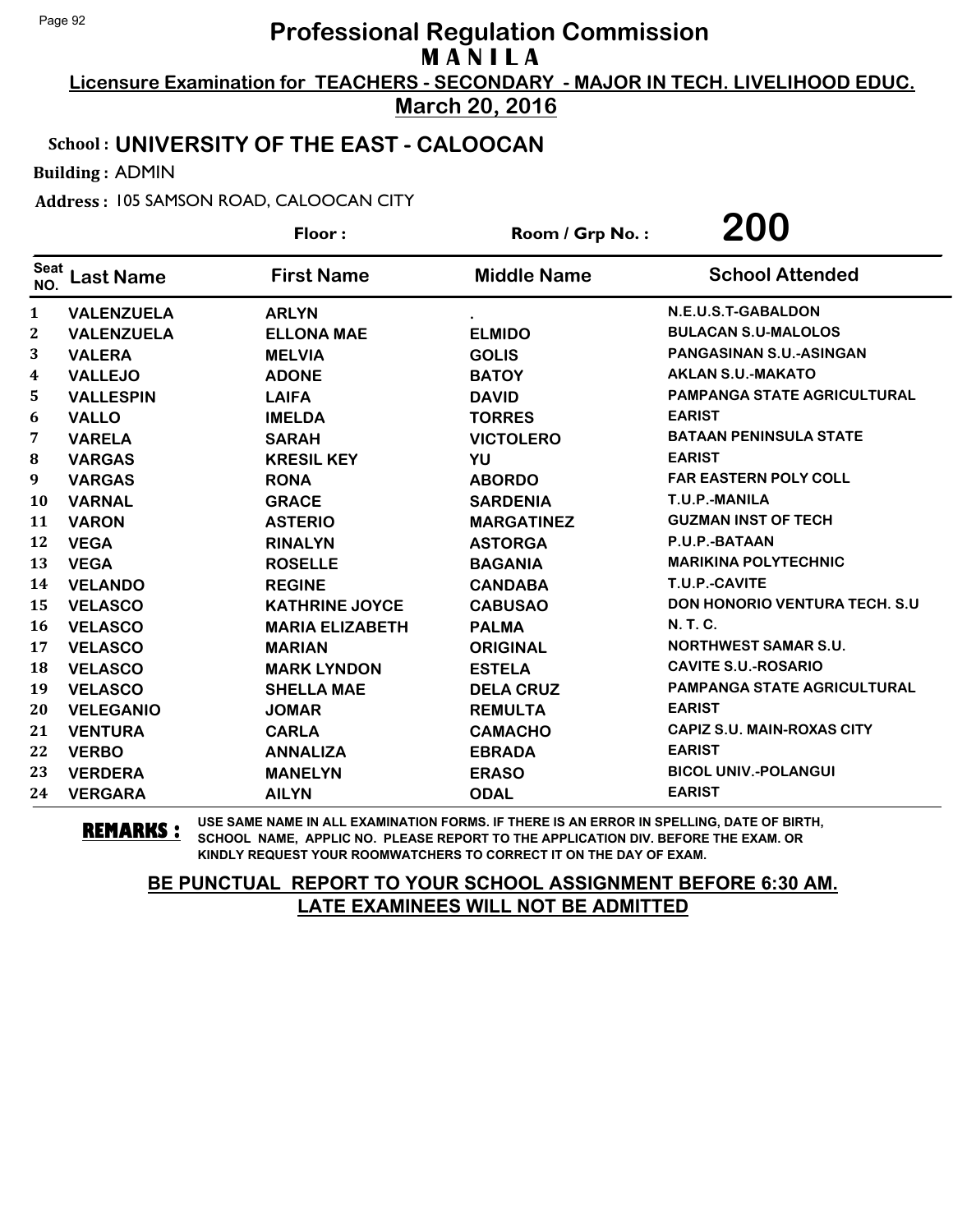**Licensure Examination for TEACHERS - SECONDARY - MAJOR IN TECH. LIVELIHOOD EDUC. March 20, 2016**

# School : **UNIVERSITY OF THE EAST - CALOOCAN**

Building : ADMIN

Address : 105 SAMSON ROAD, CALOOCAN CITY

|             |                    | Floor:             | Room / Grp No.:    | 201                                   |
|-------------|--------------------|--------------------|--------------------|---------------------------------------|
| Seat<br>NO. | <b>Last Name</b>   | <b>First Name</b>  | <b>Middle Name</b> | <b>School Attended</b>                |
| 1           | <b>VERGARA</b>     | <b>MARRYROSE</b>   | <b>NALICA</b>      | ROXAS MEM. C. A. T.                   |
| 2           | <b>VERON</b>       | <b>JOELINDA</b>    | <b>CANTARA</b>     | P.U.P.-LOPEZ                          |
| 3           | <b>VERSOZA</b>     | <b>ROMANA</b>      | <b>PLATIN</b>      | <b>BATAAN PENINSULA STATE</b>         |
| 4           | <b>VERUNQUE</b>    | <b>EMELIO JR</b>   | <b>ANGELIO</b>     | <b>NAVAL S.U.-NAVAL</b>               |
| 5           | <b>VICENTE</b>     | <b>DIECEVINA</b>   | <b>BACALSO</b>     | ZAMBO.CITY STATE POLY. COLL.          |
| 6           | <b>VICTORIA</b>    | <b>JENALAINE</b>   | <b>DUNGO</b>       | <b>BULACAN S.U-MALOLOS</b>            |
| 7           | <b>VIERNES</b>     | <b>FLORDELIZA</b>  | <b>DIAMSAY</b>     | <b>ISABELA S.U.-SAN MARIANO</b>       |
| 8           | <b>VIGO</b>        | <b>MAIDA</b>       | <b>ROXAS</b>       | <b>BULACAN S.U-MALOLOS</b>            |
| 9           | <b>VILLA</b>       | <b>TONY PHIL</b>   | <b>MOLATO</b>      | <b>MARINDUQUE S.C.-BOAC</b>           |
| 10          | <b>VILLAFLOR</b>   | <b>SARAH MAY</b>   | <b>CANARIA</b>     | <b>MARIKINA POLYTECHNIC</b>           |
| 11          | <b>VILLAFLORES</b> | <b>JOSEPH</b>      | <b>SUAZO</b>       | <b>U OF RIZAL SYS.-MORONG</b>         |
| 12          | <b>VILLAFUERTE</b> | <b>HEZIL</b>       | <b>OCILLOS</b>     | <b>CATANDUANES STATE</b>              |
| 13          | <b>VILLAIS</b>     | <b>CRIS</b>        | <b>BATION</b>      | UNIVERSITY OF CALOOCAN CITY(for. CC   |
| 14          | <b>VILLANUEVA</b>  | <b>ANA CARMELA</b> | <b>ZAPANTA</b>     | T.U.P.-MANILA                         |
| 15          | <b>VILLANUEVA</b>  | <b>ANGELA</b>      | <b>GUTIERREZ</b>   | <b>MARIKINA POLYTECHNIC</b>           |
| 16          | <b>VILLANUEVA</b>  | <b>CONCEPCION</b>  | <b>LONZAGA</b>     | <b>EARIST</b>                         |
| 17          | <b>VILLANUEVA</b>  | <b>ELOISA</b>      | <b>DALUZ</b>       | <b>BATANGAS S.U.-ARASOF-NASUGBU</b>   |
| 18          | <b>VILLANUEVA</b>  | <b>MARIANE</b>     | <b>BASTON</b>      | T.U.P.-MANILA                         |
| 19          | <b>VILLANUEVA</b>  | <b>MICHELLE</b>    | <b>CALLEJA</b>     | <b>BULACAN S.U-BUSTOS</b>             |
| 20          | <b>VILLANUEVA</b>  | <b>RAQUEL</b>      | <b>VILLENA</b>     | <b>VALENZUELA C.P.C.</b>              |
| 21          | <b>VILLANUEVA</b>  | <b>REA</b>         | <b>SOLOMON</b>     | <b>DON HONORIO VENTURA TECH. S.U</b>  |
| 22          | <b>VILLANUEVA</b>  | <b>RON IVAN</b>    | <b>ZAMORA</b>      | P.U.P.-STA. MESA                      |
| 23          | <b>VILLANUEVA</b>  | <b>ROSE ANN</b>    |                    | <b>BULACAN S.U-MALOLOS</b>            |
| 24          | <b>VILLANUEVA</b>  | <b>TINA</b>        | <b>CATRIZ</b>      | <b>CAGAYAN STATE UNIV.-TUGUEGARAO</b> |

**REMARKS :** USE SAME NAME IN ALL EXAMINATION FORMS. IF THERE IS AN ERROR IN SPELLING, DATE OF BIRTH, SCHOOL NAME, APPLIC NO. PLEASE REPORT TO THE APPLICATION DIV. BEFORE THE EXAM. OR KINDLY REQUEST YOUR ROOMWATCHERS TO CORRECT IT ON THE DAY OF EXAM.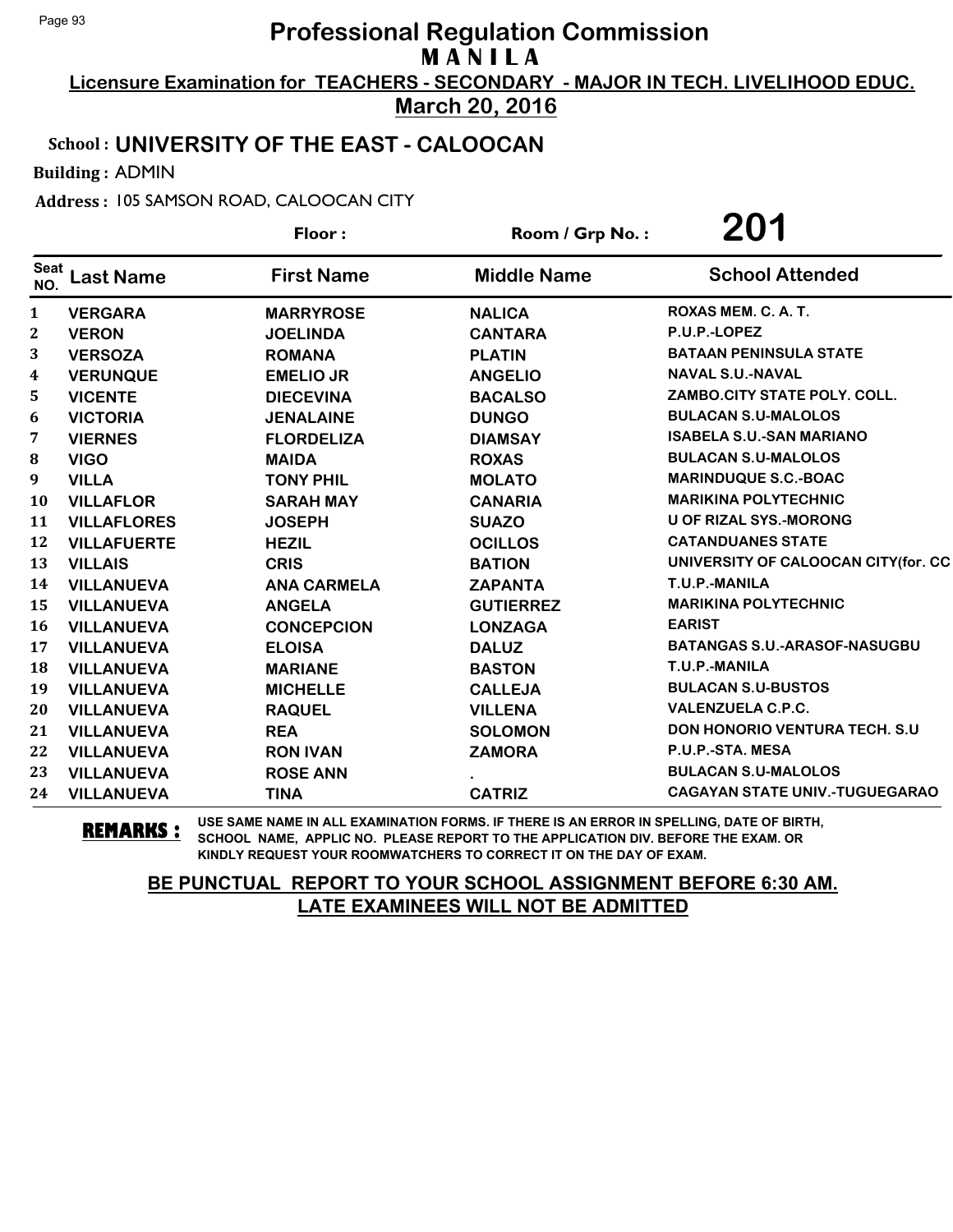**Licensure Examination for TEACHERS - SECONDARY - MAJOR IN TECH. LIVELIHOOD EDUC. March 20, 2016**

# School : **UNIVERSITY OF THE EAST - CALOOCAN**

Building : ADMIN

Address : 105 SAMSON ROAD, CALOOCAN CITY

| Floor:             |                   |                | 202<br>Room / Grp No.: |                     |  |  |                                       |  |
|--------------------|-------------------|----------------|------------------------|---------------------|--|--|---------------------------------------|--|
| <b>Seat</b><br>NO. | <b>Last Name</b>  |                | <b>First Name</b>      | <b>Middle Name</b>  |  |  | <b>School Attended</b>                |  |
| 1                  | <b>VILLAR</b>     |                | <b>MARY REZEL</b>      | <b>GARROTE</b>      |  |  | T.U.P.-CAVITE                         |  |
| 2                  | <b>VILLARAN</b>   |                | <b>REINALYN</b>        | <b>GUTIERREZ</b>    |  |  | <b>U OF RIZAL SYS.-MORONG</b>         |  |
| 3                  | <b>VILLARICO</b>  |                | <b>JOHN CARLO</b>      | <b>ESCAÑAN</b>      |  |  | T.U.P.-MANILA                         |  |
| 4                  | <b>VILLARICO</b>  | <b>MARLYN</b>  |                        | <b>FRANCO</b>       |  |  | N.E.U.S.T-SAN ISIDRO                  |  |
| 5                  | <b>VILLARIÑA</b>  |                | <b>MARYJANE</b>        | <b>RAMOS</b>        |  |  | <b>U OF RIZAL SYS.-MORONG</b>         |  |
| 6                  | <b>VILLAROSA</b>  | <b>JENNICA</b> |                        | <b>SARCEDA</b>      |  |  | <b>EARIST</b>                         |  |
| 7                  | <b>VILLARUEL</b>  |                | <b>JENEFFER</b>        | <b>MACAHILO</b>     |  |  | <b>CAPIZ S.U. MAIN-ROXAS CITY</b>     |  |
| 8                  | <b>VILLARUZ</b>   |                | <b>ANDREA LAURENCE</b> | <b>SEGUIRA</b>      |  |  | <b>EARIST</b>                         |  |
| 9                  | <b>VILLASIS</b>   | <b>RODEL</b>   |                        | <b>BAYLON</b>       |  |  | <b>CATANDUANES STATE</b>              |  |
| 10                 | <b>VILLASISTA</b> |                | <b>REA KATRINA</b>     | <b>DEL ROSARIO</b>  |  |  | T.U.P.-MANILA                         |  |
| 11                 | <b>VILLEGAS</b>   | <b>ROWENA</b>  |                        | <b>SANTOS</b>       |  |  | N.E.U.S.T-CABANATUAN CITY             |  |
| 12                 | <b>VILLORENTE</b> | <b>MARICEL</b> |                        | <b>BIANIDO</b>      |  |  | LIBACAO C.S.T.                        |  |
| 13                 | <b>VILLORENTE</b> | <b>MARIVIC</b> |                        | <b>NACOR</b>        |  |  | <b>AKLAN S.U.-KALIBO</b>              |  |
| 14                 | <b>VILLORENTE</b> | <b>SARA</b>    |                        | <b>DELOS SANTOS</b> |  |  | T.U.P.-CAVITE                         |  |
| 15                 | <b>VILORIA</b>    |                | <b>RYNALEN</b>         | <b>ABON</b>         |  |  | <b>VALENZUELA C.P.C.</b>              |  |
| 16                 | <b>VINUYA</b>     |                | <b>CHERRY MAE</b>      | <b>MARTINEZ</b>     |  |  | T.U.P.-MANILA                         |  |
| 17                 | <b>VIRAY</b>      | <b>ABEGAIL</b> |                        | <b>ESPINOZA</b>     |  |  | <b>PANGASINAN S.U.-LINGAYEN</b>       |  |
| 18                 | <b>VIRAY</b>      | <b>MANILYN</b> |                        | <b>MOLINA</b>       |  |  | <b>U OF RIZAL SYS.-MORONG</b>         |  |
| 19                 | <b>VISTA</b>      |                | <b>MARISSA</b>         | <b>BAYLOSIS</b>     |  |  | <b>VALENZUELA C.P.C.</b>              |  |
| 20                 | <b>VITO</b>       | <b>REINZE</b>  |                        | <b>LAFORTEZA</b>    |  |  | T.U.P.-CAVITE                         |  |
| 21                 | <b>VITOR</b>      |                | <b>LORI-ANNE</b>       | <b>MUTOC</b>        |  |  | P.U.P.-STA. MESA                      |  |
| 22                 | <b>VITTO</b>      |                | <b>ABBYGALE</b>        | <b>CIMANES</b>      |  |  | T.U.P.-MANILA                         |  |
| 23                 | <b>VITUG</b>      | <b>KAILA</b>   |                        | <b>SIOCO</b>        |  |  | <b>DON HONORIO VENTURA TECH. S.U.</b> |  |
| 24                 | <b>VITUG</b>      |                | <b>TERESITA</b>        | <b>ALFONSO</b>      |  |  | <b>DON HONORIO VENTURA TECH. S.U.</b> |  |

**REMARKS :** USE SAME NAME IN ALL EXAMINATION FORMS. IF THERE IS AN ERROR IN SPELLING, DATE OF BIRTH, SCHOOL NAME, APPLIC NO. PLEASE REPORT TO THE APPLICATION DIV. BEFORE THE EXAM. OR KINDLY REQUEST YOUR ROOMWATCHERS TO CORRECT IT ON THE DAY OF EXAM.